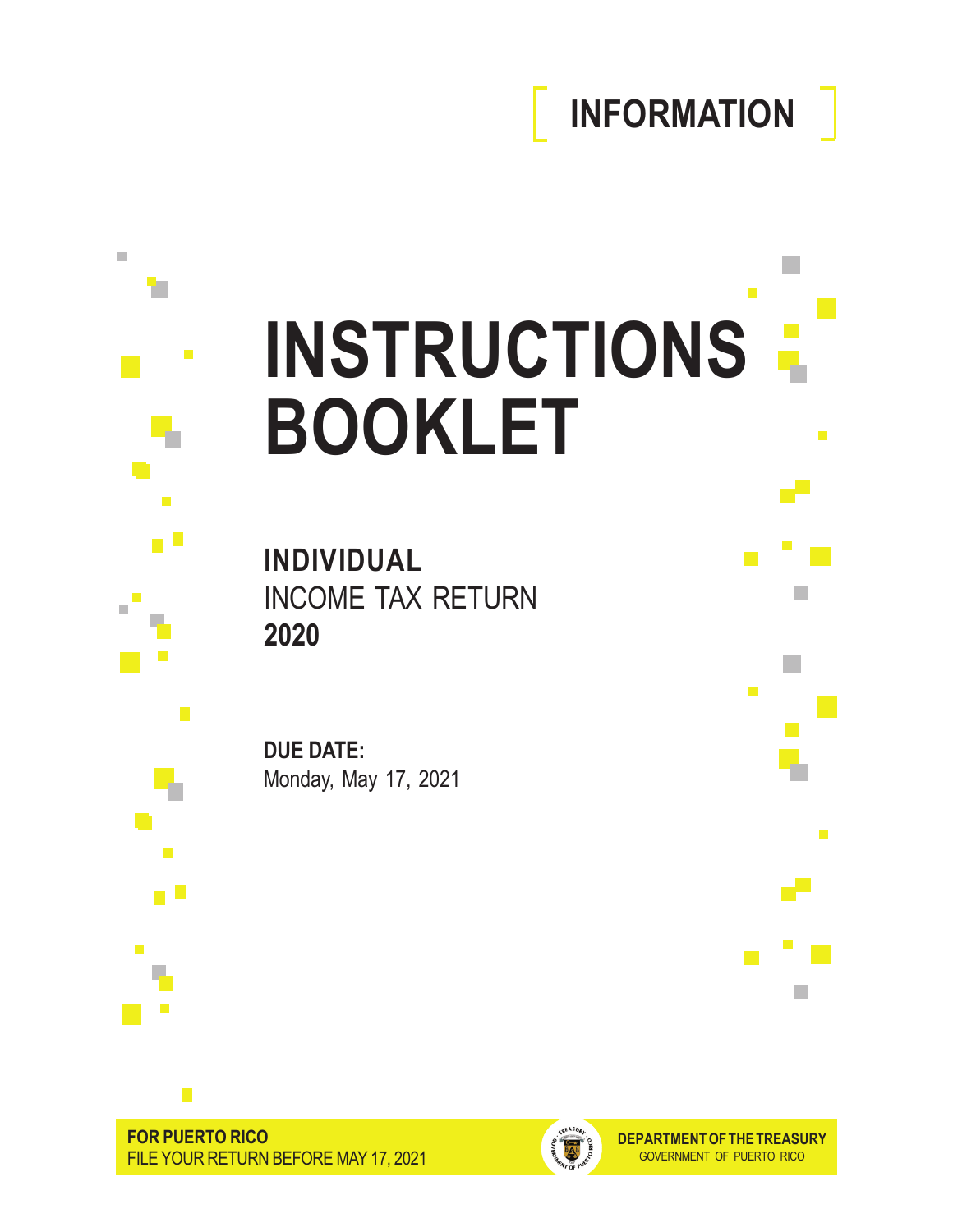# **TABLE OF CONTENT**

| Instructions to Complete the Return:                                                            |  |
|-------------------------------------------------------------------------------------------------|--|
| Instructions to Complete the Schedules:                                                         |  |
|                                                                                                 |  |
| Schedule A1 Individual - Dependents and Beneficiaries of Educational Contribution and           |  |
|                                                                                                 |  |
| Schedule B Individual - Recapture of Credits Claimed in Excess, Tax Credits, and Other Payments |  |
| Schedule C Individual - Credit for Taxes Paid to Foreign Countries, the United States,          |  |
| Schedule CH Individual - Transfer of Claim for Exemption for Child (Children) of Divorced       |  |
|                                                                                                 |  |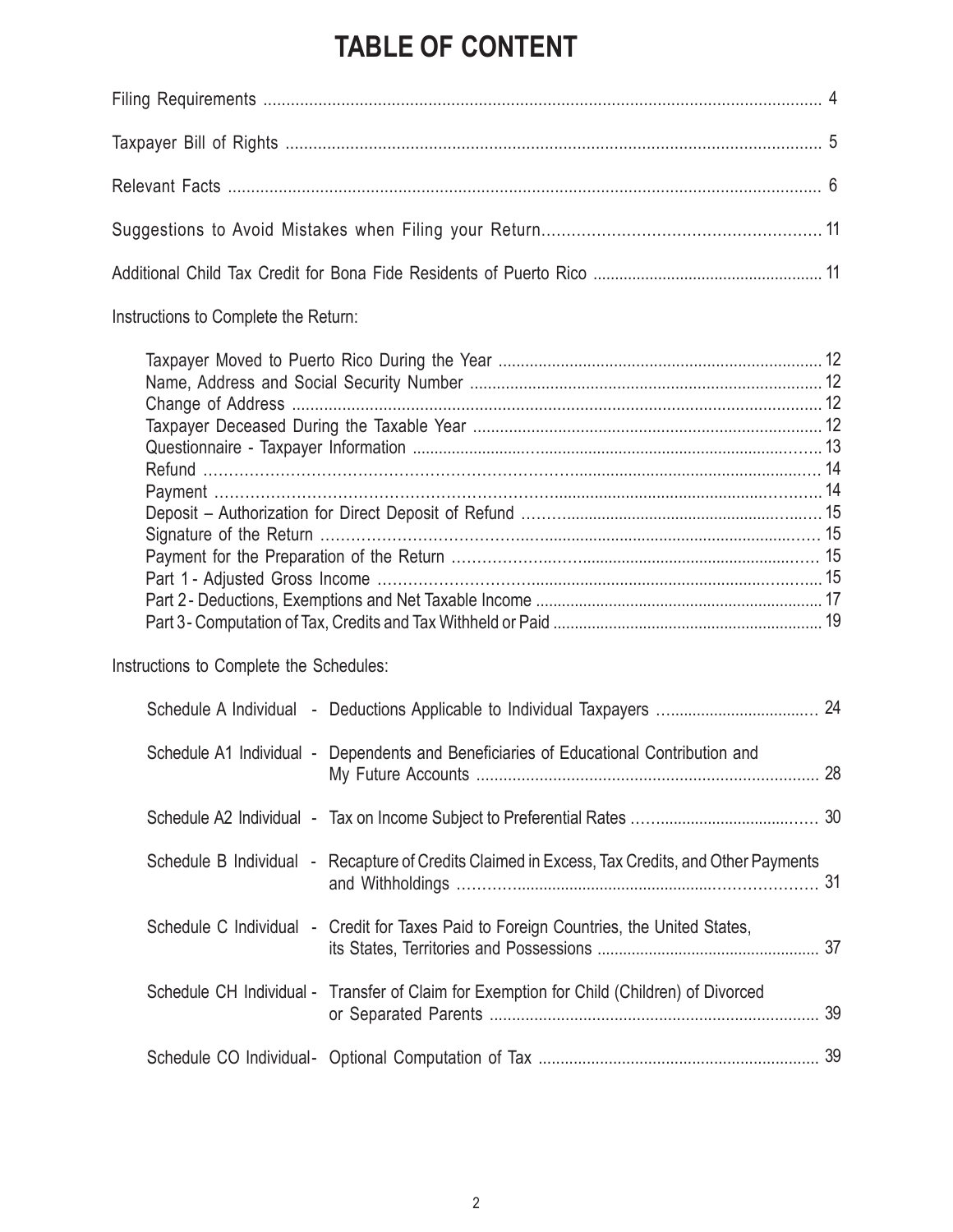Instructions to Complete the Schedules (Continued):

| - Capital Assets Gains and Losses, Total Distributions from Qualified Pension<br>Schedule D Individual                                                                                                                                            |  |
|---------------------------------------------------------------------------------------------------------------------------------------------------------------------------------------------------------------------------------------------------|--|
|                                                                                                                                                                                                                                                   |  |
| Schedule DDC Individual - Due Diligence Checklist by Accredited Agent - Tax Returns Specialist  48                                                                                                                                                |  |
|                                                                                                                                                                                                                                                   |  |
|                                                                                                                                                                                                                                                   |  |
|                                                                                                                                                                                                                                                   |  |
|                                                                                                                                                                                                                                                   |  |
|                                                                                                                                                                                                                                                   |  |
| Schedule G Individual<br>- Sale or Exchange of All Trade or Business Assets of a Sole                                                                                                                                                             |  |
| Schedule H Individual - Income from Annuities or Pensions in the form of periodic payments  58                                                                                                                                                    |  |
|                                                                                                                                                                                                                                                   |  |
|                                                                                                                                                                                                                                                   |  |
| Schedule J Individual - Manufacturing Income<br>Schedule K Individual - Income from the Sale of Goods<br>Schedule L Individual - Farming Income<br>Schedule M Individual - Income from Services Rendered<br>Schedule N Individual - Rental Income |  |
|                                                                                                                                                                                                                                                   |  |
|                                                                                                                                                                                                                                                   |  |
| Schedule R Individual - Partnerships, Special Partnerships and Corporations of Individuals                                                                                                                                                        |  |
| Schedule R1 Individual - Partnerships, Special Partnerships and Corporations of Individuals  76                                                                                                                                                   |  |
| Schedule T Individual<br>- Addition to the Tax for Failure to Pay Estimated Tax in Case of Individuals  78                                                                                                                                        |  |
| Schedule X Individual                                                                                                                                                                                                                             |  |
|                                                                                                                                                                                                                                                   |  |
|                                                                                                                                                                                                                                                   |  |
|                                                                                                                                                                                                                                                   |  |

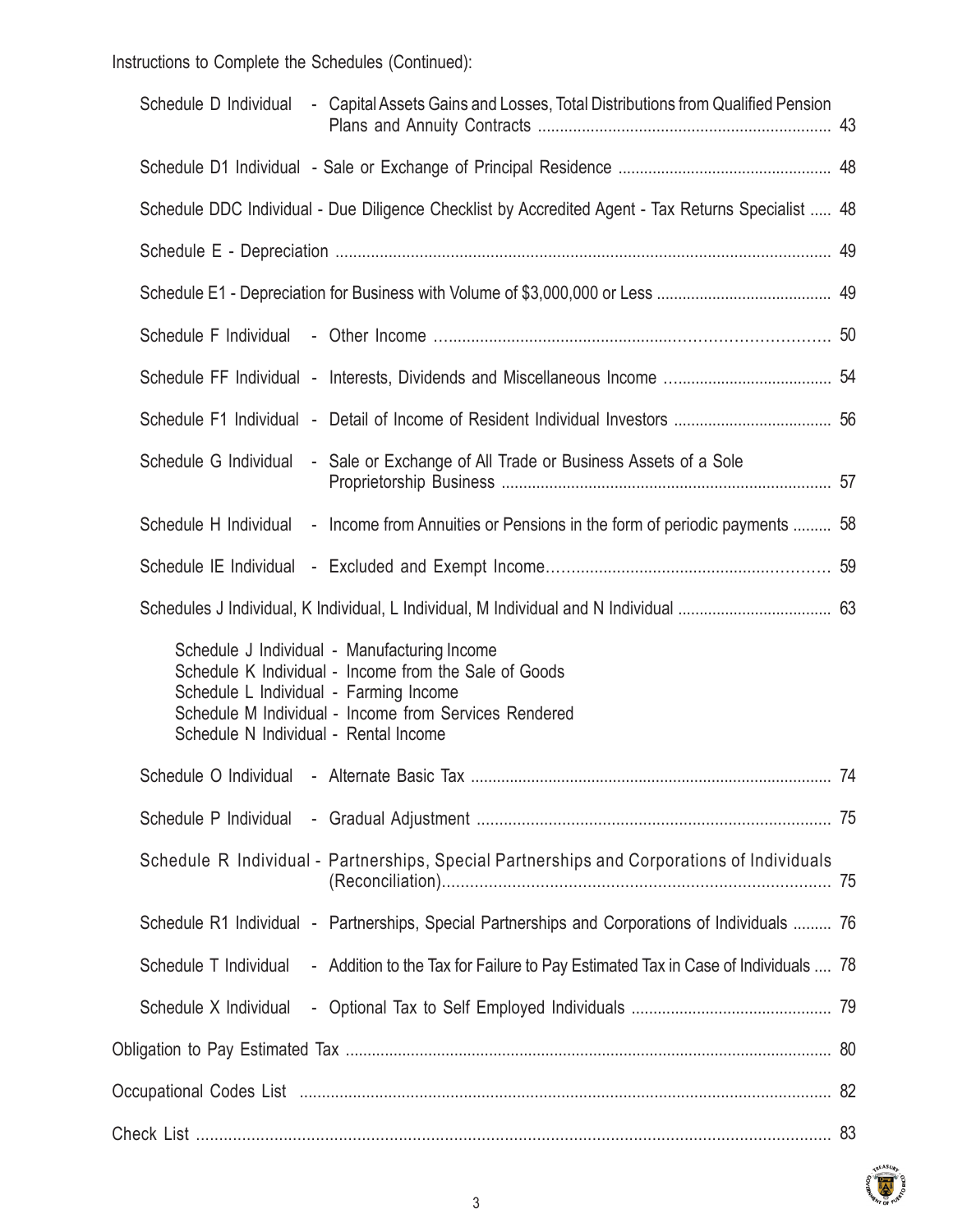# **FILING REQUIREMENTS**

# **WHO MUST FILE THE INCOME TAX RETURN?**

- a) Every individual resident of Puerto Rico who is an individual taxpayer, married or married individual living with spouse who opts to file a separate tax return, whose gross income net of exemptions for the taxable year is more than zero, unless the tax has been totally withheld at source;
- b) Every individual not resident of Puerto Rico, citizen of the United States or nonresident alien, who is an individual or married taxpayer, whose gross income from Puerto Rico sources for the taxable year, net of exemptions, exceeds zero, unless the tax has been totally paid at source; or



c) Every individual who during the taxable year has net income subject to alternate basic tax of \$25,000 or more.

# **ALL TAXPAYERS MUST FILE THEIR RETURNS ELECTRONICALLY**



# **WHEN MUST THE RETURN BE FILED?**

If you file on a calendar year basis or do not keep accounting records, you must file your return on or before **Wednesday, April 15, 2021**. Notwithstanding, as established in Administrative Determination No. 21-04, the return corresponding to taxable year 2020 must be filed on or before Monday, May 17, 2021.

# **HOW THE RETURN MUST BE FILED?**

The return must be filed electronically through the Internal Revenue Integrated System (SURI, for its Spanish acronym) or using any program or application certified by the Department, following the procedures established by the Department in the Internal Revenue Circular Letter No. 21-06 of February 25, 2021 ("CC RI 21-06").

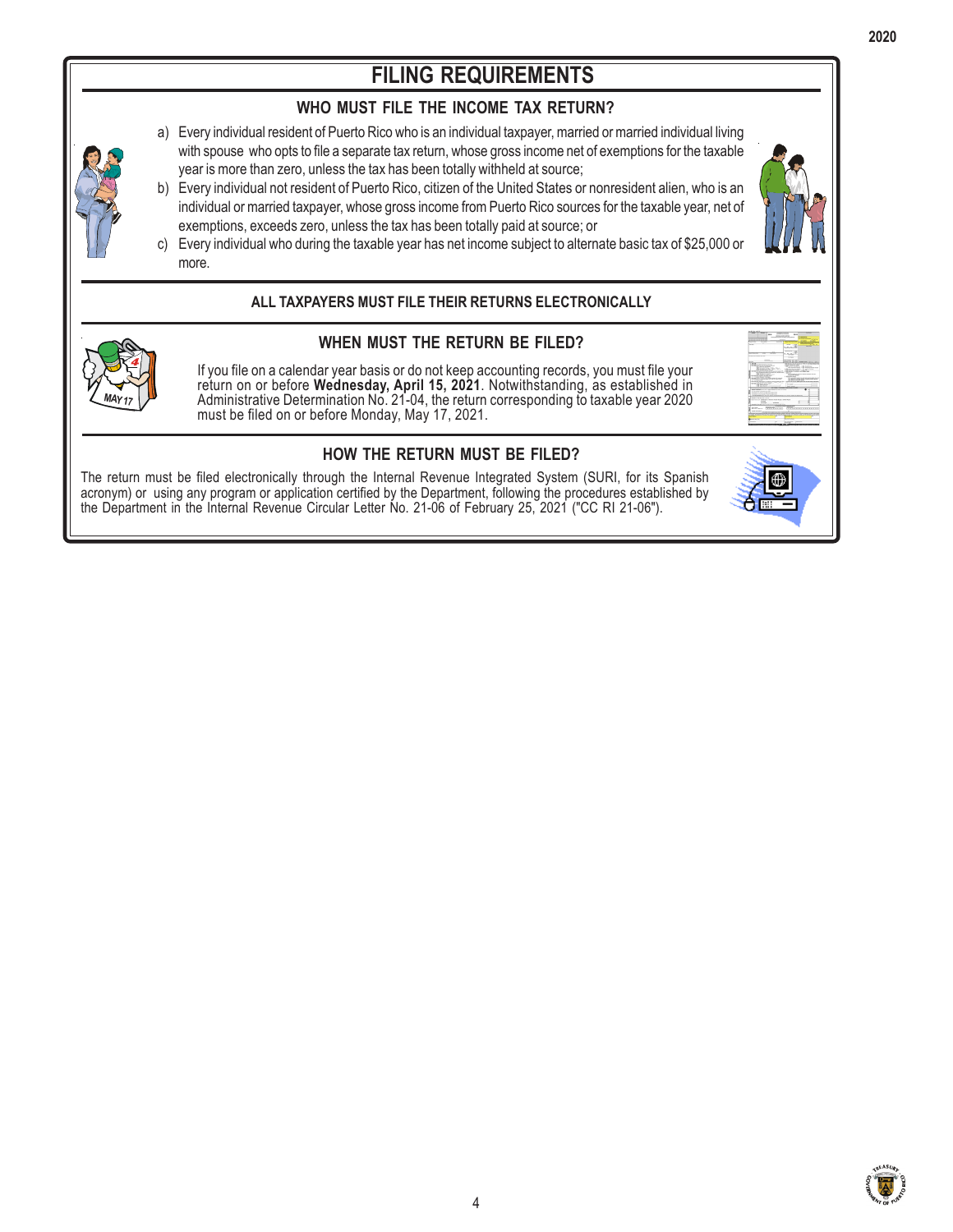# **TAXPAYER BILL OF RIGHTS**

The Taxpayer Bill of Rights grants the following rights under the Puerto Rico Internal Revenue Code of 2011, as amended (Code):

To receive a proper, considerate and impartial treatment.

The information submitted will be confidential.

All interviews must be at a reasonable time and place for the taxpayer, in coordination with the employee of the Department of the Treasury (Department).

The interview or audit will not be used to harass or intimidate in any manner the interviewed person.

To receive a clear and simple explanation of the process to which the taxpayer will be subjected and the rights that assist him.

To be assisted by an attorney, accountant, certified public accountant or any other authorized person, at any moment during the interview.

To be informed prior to the interview of the intention to tape the interview, and to be able to obtain an exact copy of such recording subject to the payment of the cost thereof.

To be informed of the nature of your tax liability.

To be advised of your right against self-incrimination by your own testimony, to remain silent and that your silence should not be taken or commented against you, in case of a possible exposure to a criminal action.

To consult an attorney, accountant, certified public accountant, or agent authorized to represent you within the Department at any moment during the interview, or to be able to conclude the interview even when it has commenced.

To be notified in writing of any adjustment made by the Department as a result of a tax audit when it involves the addition of interests, penalties and surcharges, as provided by the Code, as well as the exact amount of the adjustment and the reasons for such changes.

To claim the benefits of a payment plan if you can't pay the full tax liability when it becomes due.

To waive the rights described in the preceding paragraphs, if such waiver is made knowingly and voluntarily.

To grant a written power of attorney to authorize any person to represent you during a tax interview or process. Such person shall receive, for purposes of the interview, equal treatment as you, unless you are notified that such person is responsible for an unreasonable delay or interference with the audit.

No discrimination on the basis of race, color, sex, birth, origin or social condition, or political, religious ideas or association of any taxpayer or his/her representative. No records will be maintained of tax information for these purposes.

The Department's employees will explain and protect your rights during all phases of the process. If you believe that your rights have been violated, you should discuss this matter with the supervisor of the employee. If you do not agree with the action taken by the supervisor, you may file a complaint with the Office for the Protection of Taxpayer Rights.

# **OFFICE FOR THE PROTECTION OF TAXPAYER RIGHTS**

The Office for the Protection of Taxpayer Rights (Ombudsman of the Taxpayer) was created to assure compliance with the provisions of the Taxpayer Bill of Rights. Said office is located at the Department of the Treasury in Old San Juan, Office 105. For assistance, please call (787) 977-6622, (787) 977-6638 or (787) 721-2020, extension 2180.

The Ombudsman of the Taxpayer is responsible for attending the problems and claims of the taxpayers and to facilitate the process between the taxpayers and the Department. Also, the Ombudsman of the Taxpayer has authority to prevent or correct any infringement of the rights of the taxpayer made by any employee of the Department.

For additional information, you can request the booklet: "*Carta de Derechos del Contribuyente*".

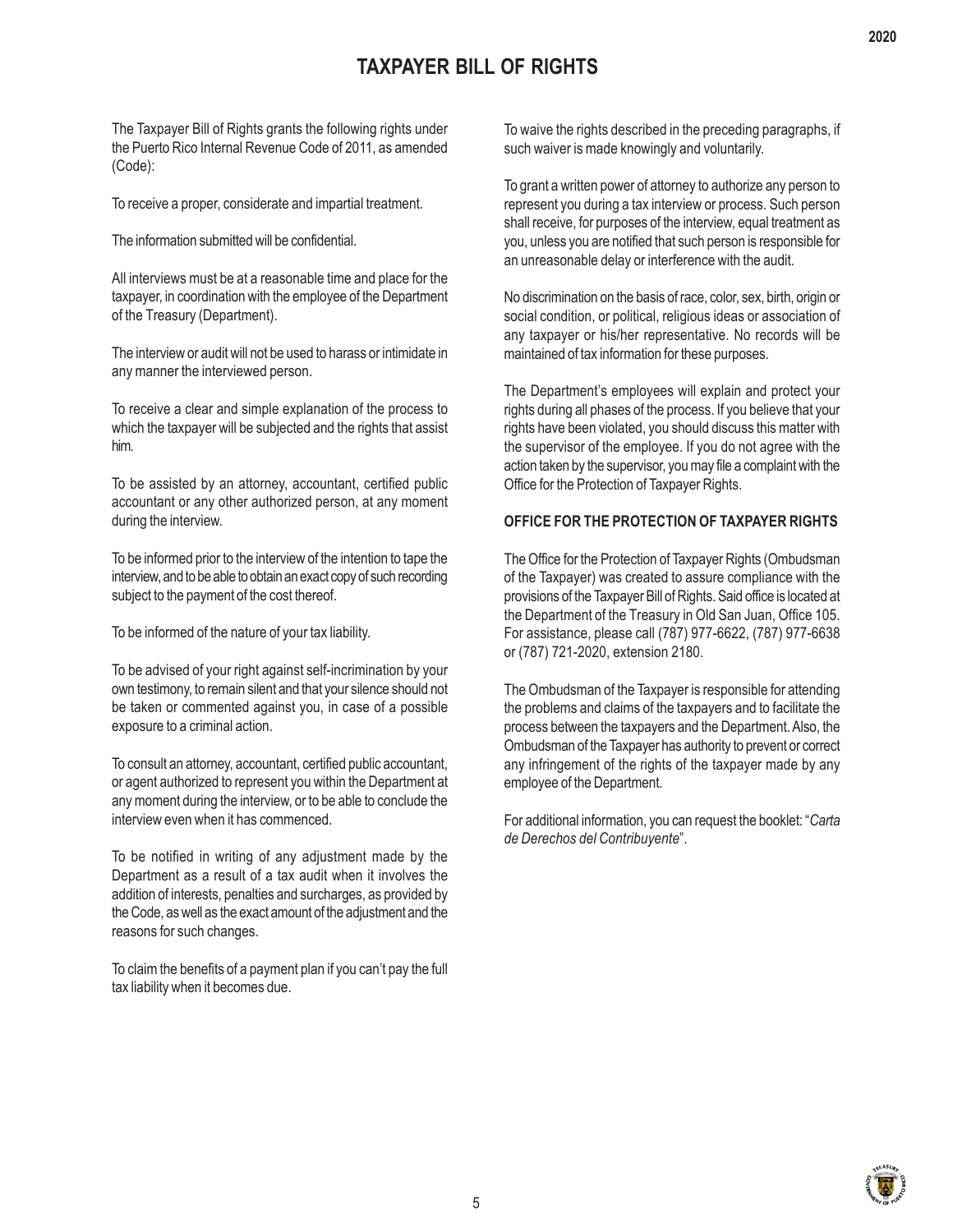# **NEW TAX BENEFITS**

- $\%$  A 8% reduction is granted to the normal tax for individuals with a gross income that does not exceed \$100,000.
- $\%$  Various reimbursable credits from the Federal Government were granted, subject to certain limitations. Among them, the American Opportunity Tax Credit and the Economic Impact Payment.

# **SIGNIFICANT CHANGES IN THE RETURN**

We remind you that from the year 2019 the restrictions for the electronic filing requirement were eliminated. Therefore, this return must be filed electronically through SURI or using any program or application certified by the Department.

# ª **Return**

In question H of the Questionnaire is included reference to Act 60-2019 for a qualified physician.

In Part 1, line 1, rows related to withholding statements under Act 14-2017 are renamed, so that they read "Total of withholding statements with this return under a qualified physician decree" and "Total of W-2 Forms with this return under a qualified physician decree", respectively.

In Part 1, line 2K, a space is provided to indicate the total gross income received from the distributable share on profits from partnerships, special partnerships, and corporations of individuals.

In Part 2, lines 11 and 12 are renamed as "Net income before the deduction for Private Equity investment" and "Allowable deduction for Private Equity investment", respectively.

In Part 3, line 17 is provided to indicate if the tax determined is 95% or 92% of the normal tax. In addition, line 27D is renamed as "Reimbursable credits from the Federal Government".

# $\%$  Schedule A Individual

Part I of this schedule is reorganized to be used also by those taxpayers who choose the optional computation of tax.

On line 1, two columns are added to indicate the control number and electronic filing confirmation number of Form 480.7A where mortgage interests are reported. Also is provided on line 1(e) to indicate said information regarding mortgage interest not reported on a Form 480.7A.

Lines 6 and 10 are added to indicate the amount to be transferred to Schedule CO Individual, as applicable, of the total deductions attributable on a 50% basis or individually, in the case of taxpayers who choose the optional computation.

# $\%$  Schedule A2 Individual

Line 12 is added to reflect the breakdown of the computation of normal tax on the portion of net income that is taxable at regular rates.

Line 16 is added to reflect the breakdown of the computation of normal tax on the total net income subject to normal tax from the return or Schedule CO Individual, as applicable.

# $\%$  Schedule B Individual

In Part I, several non-current credits are eliminated and reorder those that are still in force. On the other hand, in Part IV are added new credits provided under Act 60-2019.

# <sup> $\&$ </sup> Schedules B2, B2.1, and B2.2 Individual

These schedules are provided to determine the American Opportunity Tax Credit. Schedule B2 Individual was modified to meet the specifications of the Federal Government, including additional information like student's social security number and the employer identification number of the educational institution. In addition, Part III was added for the taxpayer, to certify that the student complies with all the eligibility criteria to be able to receive this credit.

The new Schedules B2.1 and B2.2 Individual are provided to claim retroactively, as qualified, the reimbursable credit corresponding to taxable years 2018 and 2019.

#### $\%$  Schedule B3 Individual

This new schedule is provided to claim or reconcile the credit for the Economic Impact Payment granted under the federal laws to provide help and relief because of COVID-19.

# $\%$  Schedule C Individual

In Part I, line 2(c), it is provided to breakdown the deductions and exemptions not directly related to the income from sources outside of Puerto Rico.

In Part II, it is provided to indicate the type of form in which the tax paid to the United States, its states, territories, possessions, and foreign countries, is reported.

A new Part III is added to determine any reduction applicable to the tax paid or accrued that is claimed as a credit in this schedule.

Part V is added to determine the total credit attributable to longterm capital gain of resident individuals investors.

#### $\%$  Schedule CO Individual

This schedule is organized in parts: Part I-Determination of the Individually Adjusted Gross Income; Part II-Determination of Net Taxable Income; Part III-Determination of Tax; and Part IV-Computation of Allowable Amounts of Deductions to Nonresidents or Part-Year Residents.

In Part I, lines 1 and 2, rows related to withholding statement under Act 14-2017, are renamed, so that they read "Total of withholding statements with this schedule under a qualified physician decree" and "Total of W2 with this schedule under a qualified physician decree", respectively.

In Part I, line 3, additional space is provided in various items of other income (losses) to indicate the total gross income received, as applicable, to the taxpayer and spouse.

In Part II, lines 1 and 2, shall be transferred the total deductions applicable to individual taxpayers, attributable on a 50% basis, and individually alocated. The breakdown of these items is included in Schedule A Individual.

# $\%$  Schedule D Individual

It is provided in Part II, lines 12 and 13, to identify lump-sum distributions from annuity contracts as variable or fixed. In addition, exempt income is included in Column B of Part IV.

#### $\%$  Schedule DDC Individual

This new schedule is provided, Due Diligence Checklist by Accredited Agent-Tax Returns Specialist, as an option to certify certain expenses that are claimed in the income tax return of individuals engaged in trade or business with volume of business less than \$1 million.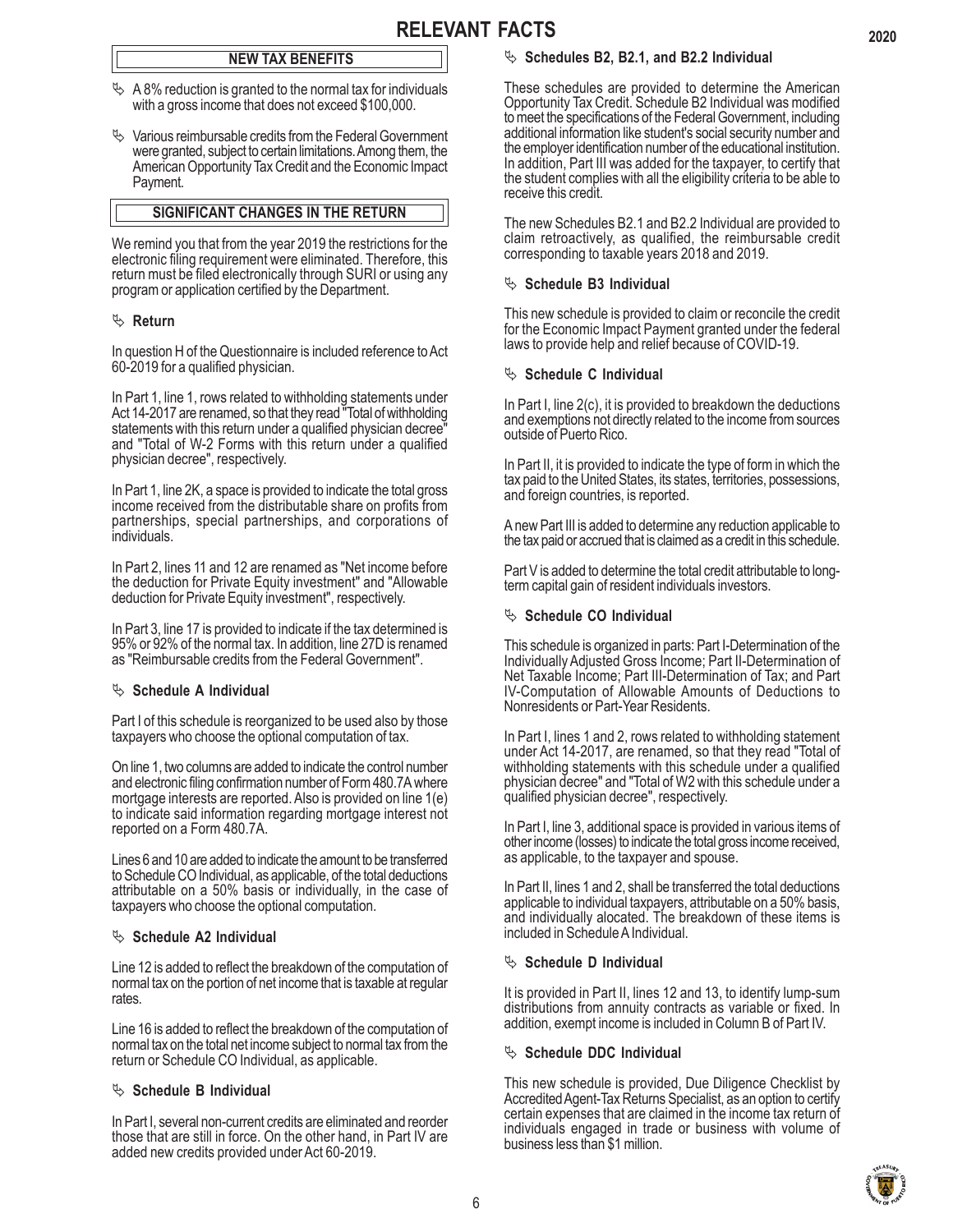#### $\%$  Schedule F Individual

A line is provided in Part I to transfer, from Schedules D1 and D3 Individual, distributions from Individual Retirement Accounts previously used to acquire your principal residence. Also, Column B of Parts II, III and IV, provides to include exempt income.

# $\%$  Schedule F1 Individual

This schedule is renamed as "Detail of Income of Resident Individual Investors ".

# <sup> $\&$ </sup> Schedule H Individual

This schedule is renamed as "Income from Annuities or Pensions Received in the Form of Periodic Payments". The information in the header is reorganized and it is provided to identify the form in which the pension or annuity is reported.

# $\%$  Schedule IE Individual

Lines 8 through 11 are added in Part I to reflect the compensations, payments, or distributions due to a disaster declared by the Governor of Puerto Rico reported or not in a withholding statement or informative return (previously reported in Part II), as well as the amount received for any subsidy or stimulus paid by the Federal Government or the Government of Puerto Rico because of COVID-19, respectively. Line 12 is also included to report interest upon mortgages on residential property located in Puerto Rico granted after January 1, 2014.

In Part II, line 5 is added to include exempt interests distributed from an IRA or Educational Contribution Account. Also were relocated from Part I to Part II, line 10, the amounts paid by an employer for reimbursement of travel, meals, lodging, entertainment, and other expenses.

Line 31 provides to identify the concept of income derived by young people from wages, services rendered, self-employment or new business with special agreement under Act 135-2014. In addition, line 37 is added to reflect separately income from residential rent under Act 132-2010.

New lines 38 to 42 are provided to inform the exempt income from Schedules J, K, L, M and N Individual, respectively.

# ª **Schedules J, K, L, M and N Individual**

Space is provided in Part I to indicate the number of schedules by industry or business that are included with the return. In addition, the list of tax incentives acts was updated in each of the schedules.

In Part II certain items of operating expenses and deductions were reorganized and added, also it is provided to indicate whether the expenses claimed under Other Deductions (Section C of Part III) are validated with the due diligence checklist by Accredited Agent-Tax Returns Specialist form (Schedule DDC Individual), in this case, you must indicate the Accredited Agent-Specialist Number in the space provided for this purpose in the Questionnaire.

Schedule K Individual provides on line 1, Part II to include income from construction works generated by owners or developers of construction projects. It is also provided on line 5, Part IV to include the gain taxable at a reduced rate under an Incentive Act.

Schedule M Individual provides on line 4, Part IV to include the amount or percentage of exemption with respect to the adjusted net income from services rendered.

# $\%$  Schedule R Individual

This schedule is restructured to be used as reconciliation statement of all Schedules R1 Individual submitted by the taxpayer and to reflect the distributable share in the gross income from services rendered and in the business volume of

**2020**

# $\%$  Schedule R1 Individual

It is provided to indicate the distributable share on gross income from services rendered and in the business volume of partnerships, special partnerships, corporations of individuals and subsidiary pass-through entities, as applicable.

# $\%$  Schedule X Individual

This schedule is modified to bring it into line with provisions of Section 1021.06 of the Code, related to the optional tax to selfemployed individuals.

# **EVIDENCE OF THE RETURN**

**You do not have to include with the return the evidence corresponding to the deductions and exemptions for for at least 6 years**, in case they are required as part of an investigation or audit procedure. In such cases, if you do not present the evidence, your return may be adjusted and the corresponding interests and surcharges will be assessed over any balance of tax due.

Those taxpayers who complete and file their returns through a certified program, will have to submit all the required evidence through SURI. Said evidence must be submitted after having filed electronically the return, but not later than the following day to the due date prescribed by the Code to file it, including extensions. In those cases where the taxpayer file after the due date of the return, the evidence must be submitted the following day to the electronic filing of the return. Refer to CC RI 21-06 for details of the process to submit the evidence.

Taxpayers who use SURI to prepare and file his/her return must upload the required evidence as part of the filing process of the return.

#### **DEPENDENTS**

The term dependent means any of the following persons who for the calendar year in which the taxpayer's taxable year begins **have received from the taxpayer more than half of the support:**

- i. A person who at the end of the calendar year in which the taxpayer's taxable year begins has not reached the age of twenty-one (21);
- ii. The taxpayer's father or mother;
- iii. Is age sixty-five (65) or older;
- iv. Has reached the age of twenty-one (21) or more and is blind or incapable of self-support because of being mentally or physically disabled; or
- v. A person who at the end of the calendar year in which the taxpayer's taxable year begins has not reached the age of twenty-six (26), as long as he/she have attended post secondary level education, as a regular student, university or technical**-**professional institution recognized as such by the educational authorities of Puerto Rico, or of the applicable country, until he/she receives his/her university or technical-professional degree.

# **SOCIAL SECURITY NUMBER**

**Enter your social security number in the corresponding space of the return and its schedules. This number is very important because it is necessary to process your return.**

**PAYMENTS FOR THE PREPARATION OF THE RETURN AND SANCTIONS TO RETURNS SPECIALISTS**

**Indicate if you paid for the preparation of your return and make sure that the specialist signs the return and**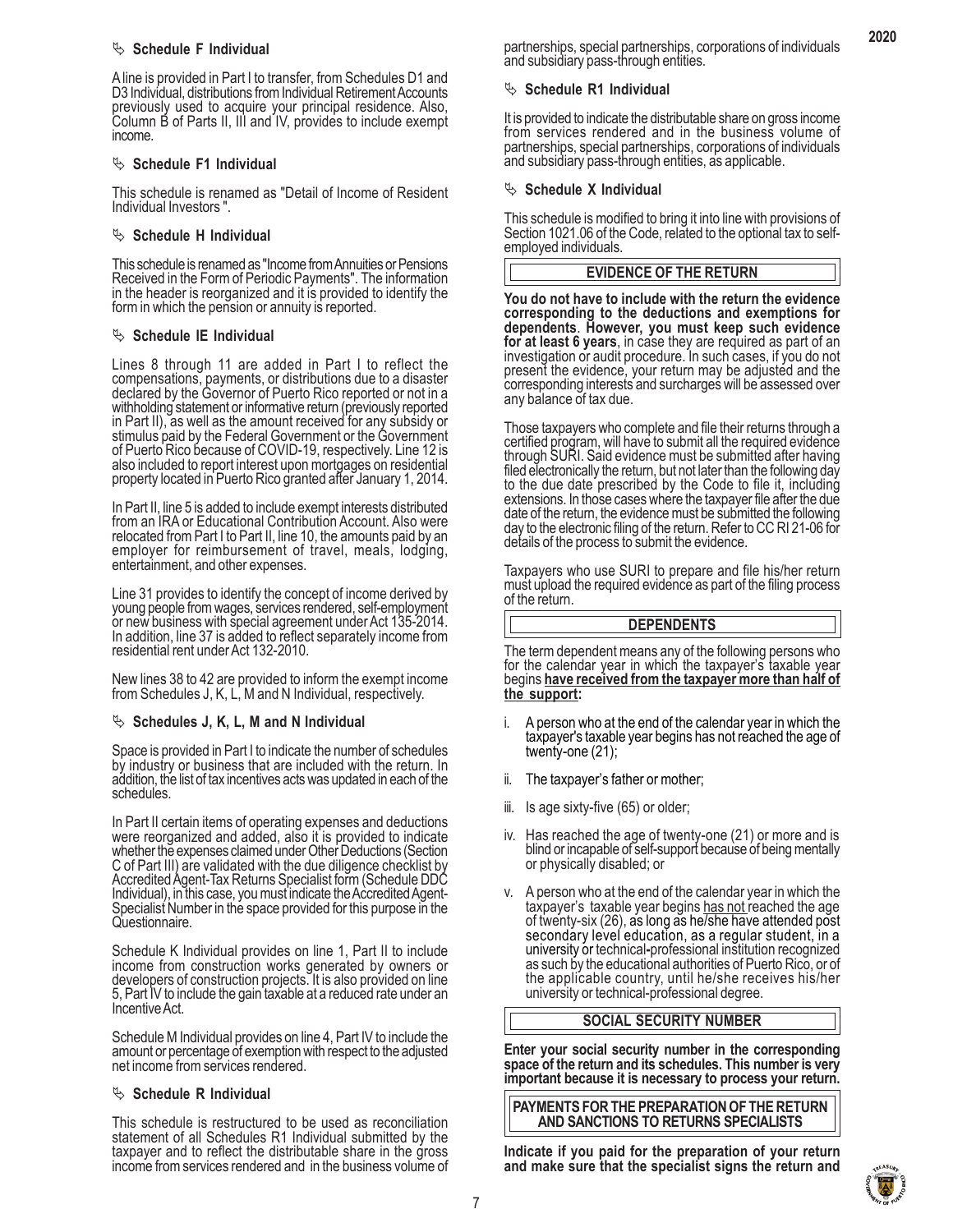**includes his/her registration number. THE CODE PROVIDES CIVIL AND CRIMINAL SANCTIONS TO THOSE SPECIALISTS WHO FAIL TO SUBMIT THIS INFORMATION OR WHO DO NOT MEET OTHER STATUTORY REQUIREMENTS IMPOSED BY THE CODE.**

#### **CHANGE OF ADDRESS**

To notify a change of address **at the moment of filing the return,** youmust write the new address clearly and legibly in the space provided for this purpose in the return's heading. Also, you must select the oval  $\circled{O}$  beside "Yes" in the space provided to indicate if there was a change of address.

You can also change your address at any time of the year through your SURI account following the steps listed below: (i) Login to your account in SURI; (ii) In the Names and Addresses menu, select the address you want to change and click the link Change this address; (iii) Enter the new address and click the link Validate the address; (iv) Once the address is validated, click on Next to continue with the next screen; (v) On the Review and Submit screen, be sure to click on the link Submit. The system will provide you a confirmation number of the request to change the address. We recommend you to keep this number in your records.

If you do not have a SURI account, and you do not have to file the return yet, you must notify any change of address using Form SC 2898 (Change of Address). You may obtain this form through our webpage: www.hacienda.pr.gov.

#### **AREA CODE**

You must indicate the area code (**787** or **939**) in the space provided in the heading of the return to write the phone number of your residence and work.

# **RETURNED CHECKS**

Every returned check drawn on behalf of the Secretary of the Treasury will be subject to a \$25 minimum charge. This charge is in addition to any other interests, surcharges or penalties provided by the Code or any other fiscal act for omissions in fulfilling your tax responsibility. The Department may make the collection in a traditional or electronic manner.

**EXAMPLE A**

#### **John Doe** SAMPLE **0249 Jane Doe** Calle Principal # 19 Ponce PR 00731 **PAY TO THE \$ ORDER OF DOLLARS Routing/ Account ANY BANK Transit Number Do not include the** Any Place, Ponce PR 00731 **Number check number FOR**  $\blacktriangle$ ı¦  $012$   $||$ 244400 ∥"` 0249 **AUTHORIZATION FOR DIRECT DEPOSIT OF REFUND Type of account Routing/Transit Number Account Number** Account Number **Deposit** 0 || 2 || 1 || 6 || 0 || 1 || 2 || 4 || 4 | | 0 || 1 || 2 || 2 || 4 || 4 || 4 || 0 || 0  $\bigcirc$  Checking  $\bigcirc$  Savings **John Doe Account in the name of: \_\_\_\_\_\_\_\_\_\_\_\_\_\_\_\_\_\_\_\_\_\_\_\_\_\_\_\_\_\_\_\_\_\_\_\_\_\_\_\_\_\_\_\_\_\_\_\_\_\_\_\_\_\_\_\_\_\_** and **\_\_\_\_\_\_\_\_\_\_\_\_\_\_\_\_\_\_\_\_\_\_\_\_\_\_\_\_\_\_\_\_\_\_\_\_\_\_\_\_\_\_\_\_\_\_\_\_\_\_\_\_\_\_\_\_\_\_\_\_\_\_**

# **ELECTRONICALLY FILING THE TAX RETURN**

You must file your Income Tax Return electronically through SURI or using any program or application certified by the Department. For additional information, see our website: www.hacienda.pr.gov.

If you request direct deposit of your refund into your checking or savings account, be sure that the correct information has been entered in the corresponding screen of the certified program or application used to file your return electronically.

#### **DIRECT DEPOSIT OF REFUND**

You can receive your refund faster and safely. The Department of the Treasury can deposit your refund directly into your checking or savings account.

To authorize the Department of the Treasury to deposit your refund directly into your account, you must meet the following requirements:

#### <sup> $\psi$ </sup> Complete the Authorization for Direct Deposit of **Refund**

**Type of Account -** Indicate if the deposit will be made into your checking or savings account, by selecting the oval that identifies the type of account.

**Routing/Transit Number -** Enter the routing/transit number of your account. This information appears on the check (see Example A). In the case of a savings account, you must contact the financial institution to obtain the routing/transit number. **Do not leave blank spaces. Do not use hyphens or other symbols.**

**Account Number -** Enter your checking or savings account number (see Example A). **Do not use hyphens or other symbols**. Do not fill out blank spaces with zeros. The account number may have less numbers than the spaces provided for this purpose in this part.

**Account in the name of -** Enter your name, as it appears on your account. In the case of married taxpayers filing jointly, **the account must be in the name of both spouses**.



(Print complete name as it appears on your account. If married and filing jointly, include your spouse's name)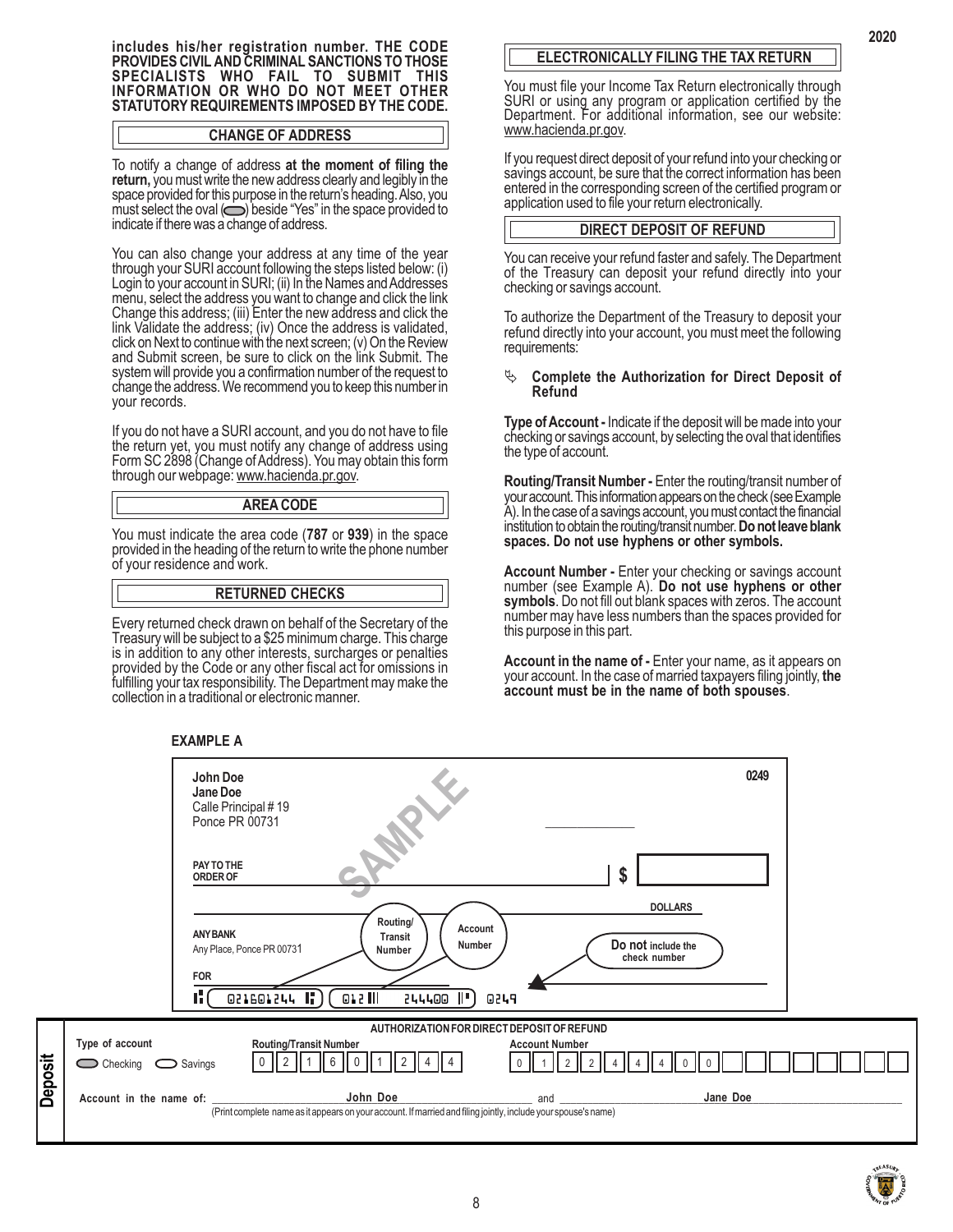- $\psi$  In the case of married taxpayers filing jointly, the **return must be signed by both spouses.**
- <sup> $\psi$ </sup> All the information requested must be completed. **Otherwise, the financial institution and the Department of the Treasury may reject the transaction.**
- <sup> $\&$ </sup> The account must be in a participating financial **institution. You must verify this information directly with the financial institution.**

#### **PAYMENT METHODS**

Payments shall only be made by electronic means through SURI. The available payment methods to make any transaction in SURI are the following: 1) credit card (Visa or MasterCard), 2) ACH Debit (Direct debit), and 3) ACH Credit.

Refer to the Internal Revenue Informative Bulletin No. 20-03: Payment Methods Accepted in Transactions through the Internal Revenue Integrated System, for additional information about payment methods through SURI.

If an electronic debit is authorized through one of the certified programs or applications, you must enter the amount on line 3(a) page 1 of the return. Remember to enter in the corresponding screen of the certified program the account number information and route and transit number needed to perform the electronic debit.

#### **OVERPAYMENT APPLICATION**

Any overpayment will be applied against any enforceable tax liability imposed by the Code. If married and one of the spouses owes taxes, the overpayment will be applied to any enforceable debt.

#### **RETENTION OF REFUND FOR THE CONCEPT OF CHILD SUPPORT**

If you are a parent who has the obligation to provide child support payments to your children through the Child Support Administration (ASUME) and you owe said child support, your refund may be withheld. If you understand that such retention does not apply, you will have 10 days from the date of the notification to object the same at the ASUME office nearest to your residence.

#### **FEDERAL EMPLOYEES - Exemption of the Cost of Living Allowance (COLA)**

The COLA received by civilian employees of the Federal Government is tax exempt up to the amount exempt under the Federal Internal Revenue Code. Nevertheless, the Department may revoke the privilege granted for the exemption if it is determined that the taxpayer did not comply with his/her tax responsibility at any moment. In that case, the taxpayer must have to pay the amount due with the corresponding interests, surcharges and penalties. The taxpayer must include with the tax return the required information of the W-2 Form.

#### **PROVISIONS APPLICABLE TO CERTAIN MILITARY PERSONNEL**

#### **Exemption from Income**

Any compensation received from active military service rendered by military personnel in a combat zone designated as such by the President of the United States is exempt from the payment of income tax. This exemption shall not apply to military personnel transferred outside of Puerto Rico to replace military personnel sent to the combat zone.

#### **Extension of Time to File**

A 10-month extension to file the income tax return shall be granted to any taxpayer who has been activated and transferred to render military services outside of Puerto Rico during any warlike conflict. Said extension shall be granted from the date in which the taxpayer ceases in the active military service. To enjoy this benefit you should:

**2020**

- 1. File the return within 10 months from the date in which you ceased in the active military service.
- 2. Indicate in question G of the Questionnaire of the return's first page, if you were an active military in a combat zone during the taxable year and the date on which you ceased service.
- 3. Attach to the return the military orders showing your transfer outside of Puerto Rico, your stay in a warlike conflict, and the date of your return.

If you file the return following the above requirements, the extension shall be considered as granted.

#### **Extension of Time to Pay**

A 10-month extension to pay the tax shall be granted to every taxpayer that during any warlike conflict is activated and transferred to render military service outside of Puerto Rico. Such extension shall be granted from the date in which the taxpayer ceases in the active military service.

Also, the tax declared on the return which payment has been extended, shall be exempt from the payment of interests.

**For more details, please refer to Section 6080.16 of the Code**.

# **360° TAXPAYER'S SERVICE CENTERS**

In the 360° Service Centers, besides **informing about the status of your refund**, other services are offered such as: Tax Return Filing Certifications, Return Copies, assistance for Cases of Inheritance and Donations, Individuals, Corporations or Partnerships and Professional Services Withholding Waivers.

Following are the telephone number of the "Hacienda Responde" Contact Center and the location of each one of our 360° Service Centers:

- ª **"Hacienda Responde" Contact Center** Telephone: **(787) 622-0123**
- <sup> $\&$ </sup> San Juan 360° Services Center Intendente Ramírez Building 10 Paseo Covadonga, Office 101
- ª **San Juan 360° Services Center - Representative's Center** Intendente Ramírez Building 10 Paseo Covadonga, Office 101
- <sup> $\&$ </sup> Arecibo 360° Services Center Santiago Cabán Building 158 Mariano Vidal St., 1st Floor
- ª **Caguas 360° Services Center** Governmental Center, Basement Goyco Street, Acosta Corner
- <sup> $\%$ </sup> Mayagüez 360° Services Center Governmental Center 50 Nenadich Street, Office 108
- <sup> $\&$ </sup> Cidra 360° Services Center City Hall Annex Building 33 Muñoz Barrios St.

To ensure the health and safety of our taxpayers, the Department has established a controlled system to serve taxpayers through technological platforms, telephone, email and an appointment system and shifts through Turnos PR App in our website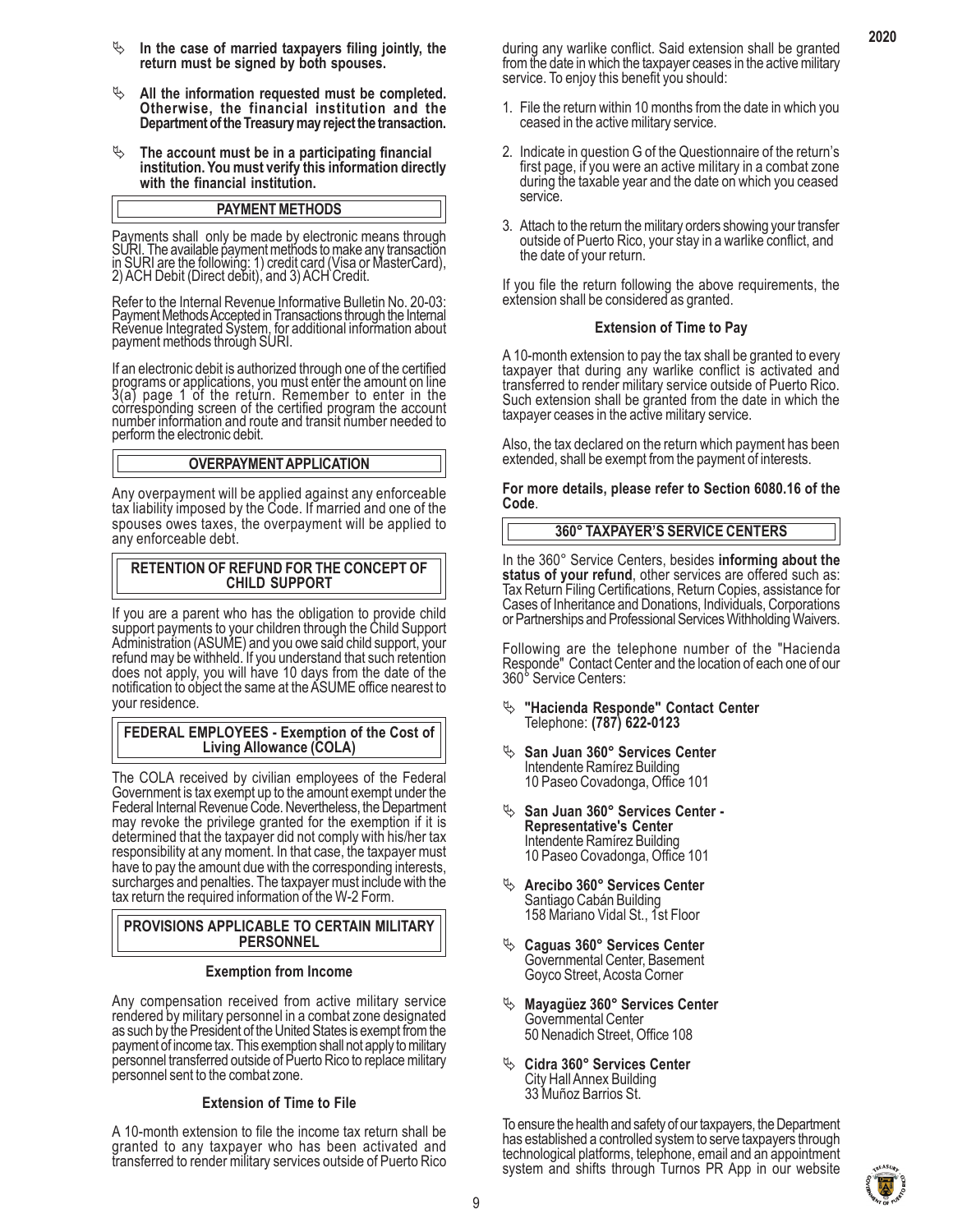www.hacienda.pr.gov or at www.hacienda.turnospr.com. On the other hand, to make transactions and obtain online services, you may access our SURI digital platform at suri.hacienda.pr.gov. In addition, the taxpayer who do not have an account in SURI and require assistance, can write to us in a safe way through the link "SURI Assistance", available on the SURI home page.

# **TECHNICAL ASSISTANCE**

For additional information on the technical contents of this booklet or to clarify any doubts, please call **(787) 622-0123, option number 8 in the directory or send a message through your SURI account .**

# **HACIENDA MAKING CONNECTION**

Access the Department of the Treasury's website at: www.hacienda.pr.gov. Here you can find information about the following services, among others:

- $\%$  Preparation, filing and electronic transfer of the Individual Income Tax Return through SURI using programs or applications certified by the Department
- $\%$  Preparation of 2020 Withholding Statements and Informative Returns through SURI
- $\%$  Preparation and filing of the Employer's Quarterly Return of Income Tax Withheld through SURI
- $\%$  Preparation and filing of the Quarterly Return of Income Tax Withheld on Payments for Services Rendered through SURI
- $\%$  Puerto Rico Internal Revenue Code of 1994, as amended
- $\%$  Puerto Rico Internal Revenue Code of 2011, as amended
- $\%$  Forms, Returns and Informative Booklets, such as:
	- . Income Tax Return of Taxable Corporations
	- . Form AS 2909.1 Tax Return Specialists Authorization for the Electronic Filing and Digital Signature of the Individual Income Tax Return
	- . Form AS 2909.1A Tax Return Specialists Authorization for the Electronic Filing and Digital Signature of the Corporation Income Tax Return
	- . *Modelo SC 2800 Planilla de Contribución sobre Caudal Relicto* (Spanish only)
	- . *Modelo SC 2800 A Planilla Corta de Contribución sobre Caudal Relicto* (Spanish only)
	- . *Modelo SC 2800 B Planilla de Contribución sobre Caudal Relicto (Aplica a causantes fallecidos a partir del 1 de enero de 2011 hasta el 31 de diciembre de 2017)* (Informative) (Spanish only)
	- . *Modelo SC 2800 C Planilla Informativa de Contribución sobre Caudal Relicto (Aplica a causantes fallecidos a partir del 1 de enero de 2018)* (Informative) (Spanish only)
	- . *Modelo SC 2788 Planilla de Contribución sobre Donaciones* (Spanish only)
	- . *Modelo SC 2788 A Planilla de Contribución sobre Donaciones (Aplica a donaciones efectuadas a partir del 1 de abril de 2011 hasta el 31 de diciembre de 2017)* (Informative) (Spanish only)
- . *Modelo SC 2788 B Planilla Informativa de Donaciones (Aplica a donaciones efectuadas a partir del 1 de enero de 2018)* (Informative) (Spanish only)
- . Informative Booklet to Provide Guidance on the Income Tax Responsibilities of Federal, Military and Other Employees
- . *Folleto Informativo de Contribución sobre Ingresos de Sacerdotes o Ministros* (Spanish only)
- . *Folleto Informativo para Aclarar sus Dudas sobre Aspectos Contributivos en la Venta de Ciertas Propiedades Inmuebles* (Spanish only)
- . Withholding of Income Tax at Source on Wages Instructions to Employers (Spanish and English)
- . *Folleto Informativo Responsabilidad personal por violaciones al Código de Rentas Internas de 2011, según enmendado* (Spanish only)

10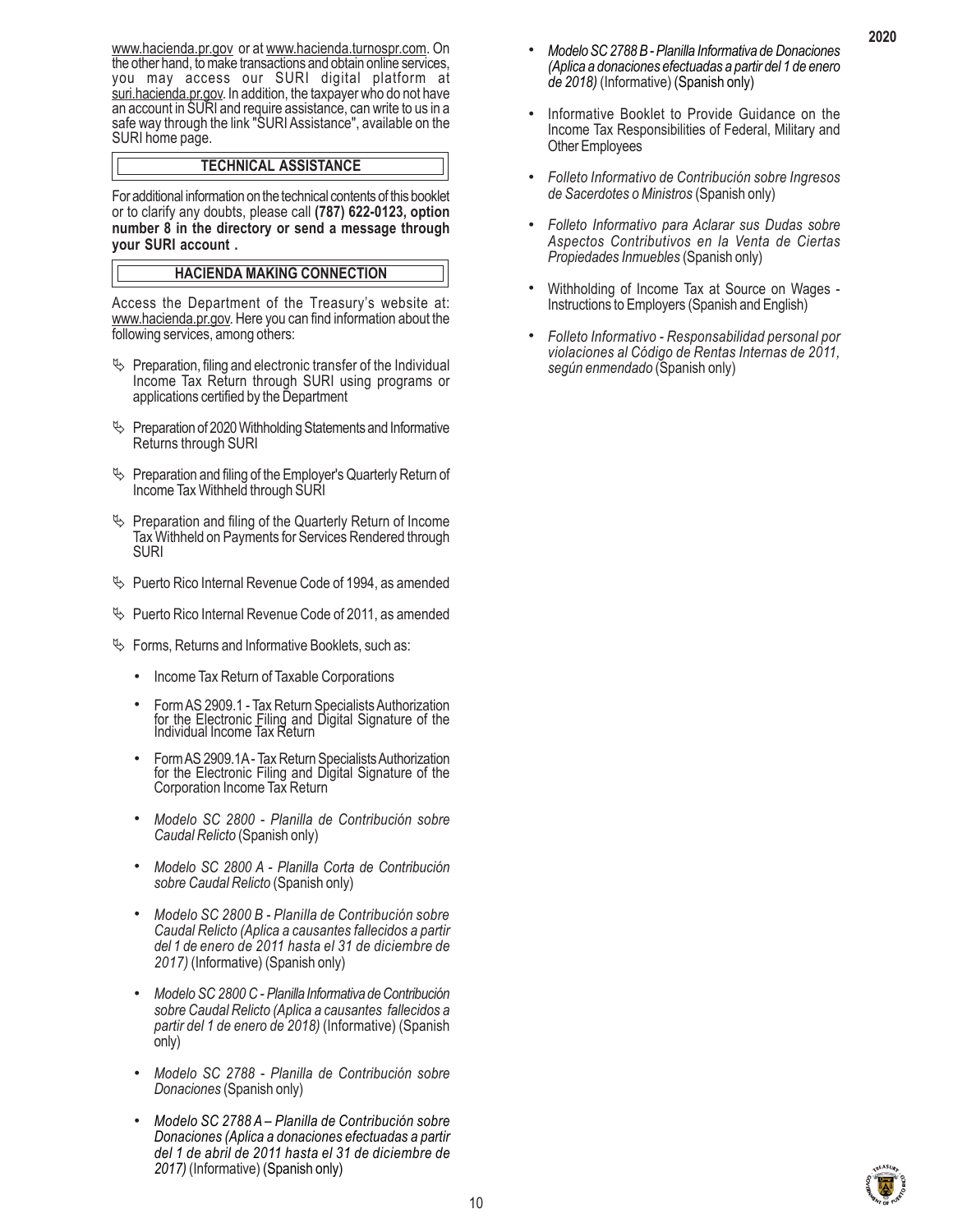# **SUGGESTIONS TO AVOID MISTAKES WHEN FILING YOUR RETURN**

- 1. Write all the required information and select the applicable ovals.
- *2. Make sure to write your social security number on the return and schedules.*
- 3. Verify that your **social security number** is the one shown on the Withholding Statements and Informative Returns.
- 4. Make sure to include your date of birth and that of your spouse (if applicable).
- 5. Notify your change of address by writing the new address in the space provided for this purpose in the heading of the return.
- 6. In the case of a married couple filing jointly, the return may be filed under the name of any of the spouses.
- 7. Do not include estimated tax payments or excess tax paid in previous years credited to estimated tax in Part II of Schedule B Individual. Said amounts must be included in Part III of said Schedule.
- 8. Married couples who choose the optional computation of tax in the case of married individuals living together and filing a joint return (optional computation), must make sure to select the oval provided in the Questionnaire of the return and to include Schedule CO Individual. On the other hand, if you are a marriage couple in which both or one of the spouses choose the optional tax under Section 1021.06 of the Code, you must make sure to select the corresponding ovals in the Questionnaire of the return and in Schedules CO and X Individual, and include said schedules with your return.
- 9. **Include with your return the information required of all Withholding Statements or Informative Returns (Forms 499R-2/W-2PR, W-2, 480.6A, 480.6B, 480.6SP or 480.7C, among others).**
- 10. **Contributions made to Qualified Plans of private company employers** (Box 15, Withholding Statement) or to a Governmental Retirement Fund (Box 14, Withholding Statement) are excluded from the salaries (Box 11). Therefore, **do not consider them again as a deduction**.
- 11. Complete on **Schedule A1 Individual** all the information related to your dependents and beneficiaries of educational contributions and my future accounts.
- 12. **Do not include your spouse on Schedule A1 Individual. For tax purposes, a married taxpayer** cannot include his/her spouse as a dependent.
- 13. Sign electronically your return and in the case of a joint return, make sure that the return is signed by **both spouses**.

# **ADDITIONAL CHILD TAX CREDIT FOR BONA FIDE RESIDENTS OF PUERTO RICO**

(Benefit provided by the Federal Government to qualified residents of Puerto Rico)

The U.S. Self-Employment Tax Return (Including the Additional Child Tax Credit for Bona Fide Residents of Puerto Rico) (Form 1040-SS) allows you to claim the Additional Child Tax Credit, if you comply with the following requirements:

- you are a bona fide resident of Puerto Rico; **·**
- you made contributions to Social Security or Medicare from your salaries or paid the U.S. self-employment tax; and **·**
- you have three (3) or more children under the age of 17. **·**

**For additional information and free assistance through the Volunteer Income Tax Assistance Program Centers (VITA), contact the Internal Revenue Service at (1) (800) 829-1040.**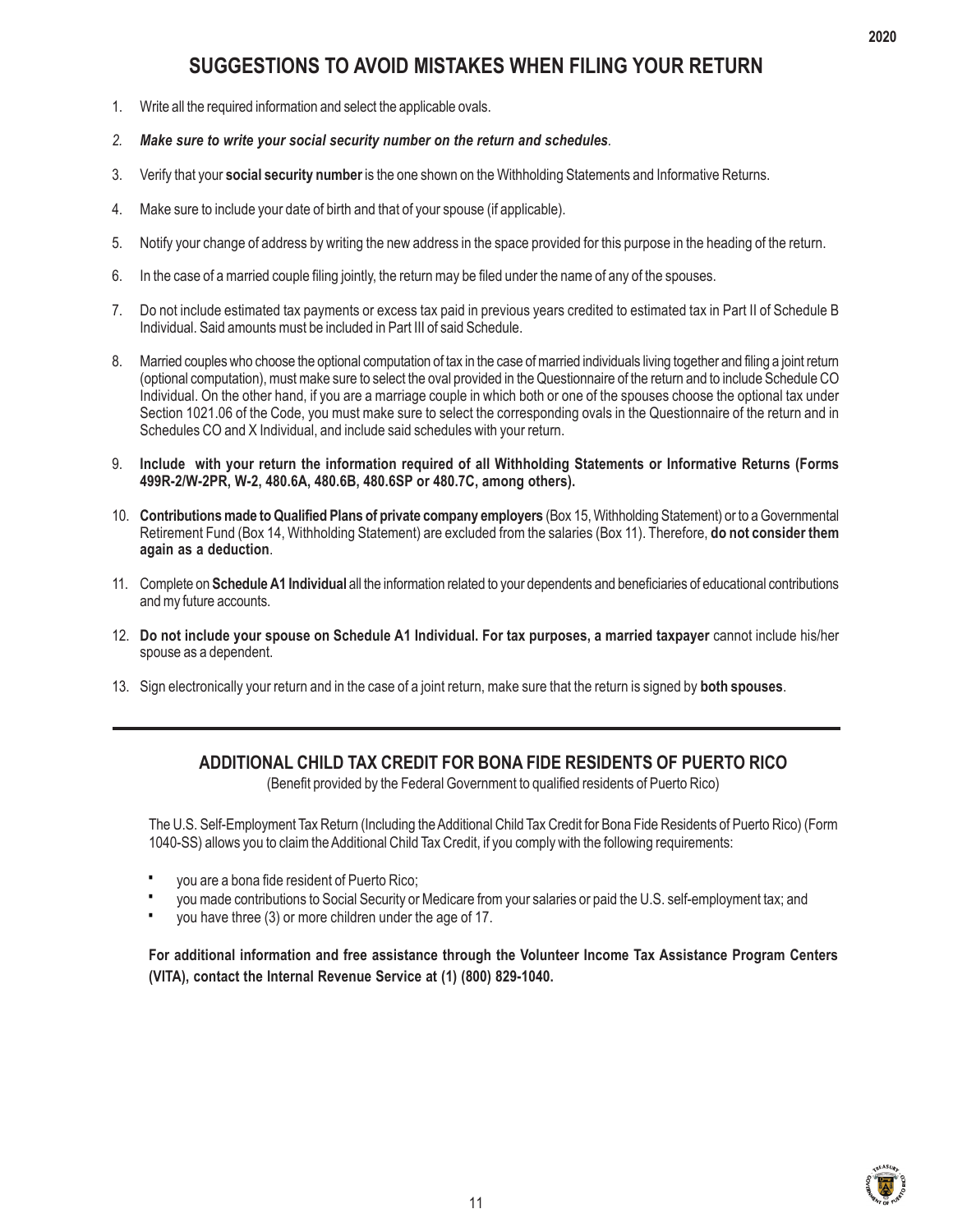# **INSTRUCTIONS TO COMPLETE THE RETURN**

# **TAXPAYER MOVED TO PUERTO RICO DURING THE YEAR**

If you were a resident of another country and changed your residence to Puerto Rico during the taxable year, you must inform the Government of Puerto Rico the total income received from the date of the residence change until the end of your taxable year and the income from sources within Puerto Rico received while not residing in Puerto Rico.

A taxpayer's residence is determined based upon the facts and circumstances of each case. Generally, an individual is considered a bona fide resident of Puerto Rico if he/she is domiciled in Puerto Rico. It shall be presumed that an individual is a resident of Puerto Rico if he/she has been present in Puerto Rico for a period of 183 days during the calendar year. However, if his/her intention regarding to his/her stay is merely temporary and meets other requirements, even when he/she had been in Puerto Rico 183 days or more, he/she may not be considered a bona fide resident of Puerto Rico.

The income from sources outside of Puerto Rico received by an individual attributable to the period when he/she was not a resident of Puerto Rico is not taxable in Puerto Rico. Therefore, deductions attributable to the amounts so excluded from the gross income will not be allowed.

Nonresident individuals will be taxed in Puerto Rico only on their income from sources within Puerto Rico.

Likewise, if the individual changes his/her residence from Puerto Rico to the United States or a foreign country, he/she will include on the Puerto Rico income tax return all the income earned until the date he/she changed his/her residence to the United States or a foreign country, regardless of the source of said income. Also, he/she will include on his/her Puerto Rico income tax return, the income from sources within Puerto Rico earned after the change of residence.

**Be sure to complete questions B and C of the Questionnaire on page 1 of the return.**

# **NAME, ADDRESS AND SOCIAL SECURITY NUMBER**

Write the required information in the spaces provided.

**It is important that you write your social security number in the corresponding box of the return and schedules. This number is necessary to process your return.**

# **ELECTRONIC ADDRESS (E-MAIL)**

Include an electronic mail address in the space provided for this purpose.

#### **AMENDED RETURN**

If after filing your original return, you find out that you omitted some income, did not claim a certain deduction or credit, or claimed a deduction or credit for which you do not qualify, you must amend the return. Select the oval corresponding to **Amended Return**. You must submit a detail explaining why you are amending the return.

Such return must be filed within 4 years from the date the original return was filed.

# **CHANGE OF ADDRESS**

If there was a change of address at the moment of filing the return, select the corresponding oval and write clearly and legible your new address. This allows us to keep our records up to date and send you any notice to the correct address.

# **EXTENSION OF TIME REQUESTED**

Select the corresponding oval to indicate if an Extension of Time to File the Income Tax Return (Form AS 2644) was filed.

If for any reason you understand that you will not be able to file your return on time, you shall request an automatic extension of time no later than the due date to file the return. The request will be filed electronically, through SURI, using Form AS 2644. If you file this form on time, the extension will be granted automatically for a period of 6 months. **Filing an extension of time does not extend the time for payment of any tax due with the return**.

In case of military personnel active in combat zone, refer to RELEVANT FACTS.

# **TAXPAYER DECEASED DURING THE TAXABLE YEAR**

If a taxpayer dies during the taxable year, the administrator or representative must file an income tax return including the income derived until the date of death, on or before the 15th day of the fourth month following the date of death. Such return shall be signed by the administrator or representative. If the taxpayer was married and living with his/her spouse, two returns will be filed: one including both spouses' income from January 1st to the date of death, and another with the surviving spouse's income for the remaining months of the year.

The personal exemption on the first return will be married living with spouse. On the second one, the surviving spouse can claim the personal exemption he or she is entitled to at the end of the taxable year.

On the first return, select the oval that indicates **deceased during the year**. Indicate the date of death and keep for your records copy of the Death Certificate. On the second return, select the oval that indicates **surviving spouse files another return for the taxable year** and include the social security number and date of death of the deceased spouse. Both ovals are located at the top right side of the return.

# **CONTRACTS WITH GOVERNMENTAL ENTITIES**

#### **If you or your spouse have a contract with a governmental entity, select the corresponding oval in the Questionnaire, page 1 of the return.**

Every person, natural or juridical, contracted by a governmental entity, must comply with Executive Order 91-24, as amended, and the provisions of the Department's Circular Letters in force at the time of processing the contracts. According to said provisions, every contract subscribed by a governmental entity must include a clause to certify that the contracted party filed the income tax returns for the last five years, and that the income, property, unemployment, temporary disability and drivers' social security taxes, whichever applies, have been paid.

In addition, in order to approve a contract or purchase order, the governmental entity must require the tax return filing (Form SC 6088) and debt (Form SC 6096) certifications from the Internal Revenue Area of this Department, the property tax certification from the CRIM and the corresponding certification from the Department of Labor and Human Resources. These documents must be requested annually.

Since sometimes the tax return for the last filing year cannot be certified because the return has not been processed by the Department, it is recommended that at the moment of filing the return, you print a copy of the electronically filed return with the Department's electronic filing stamp.

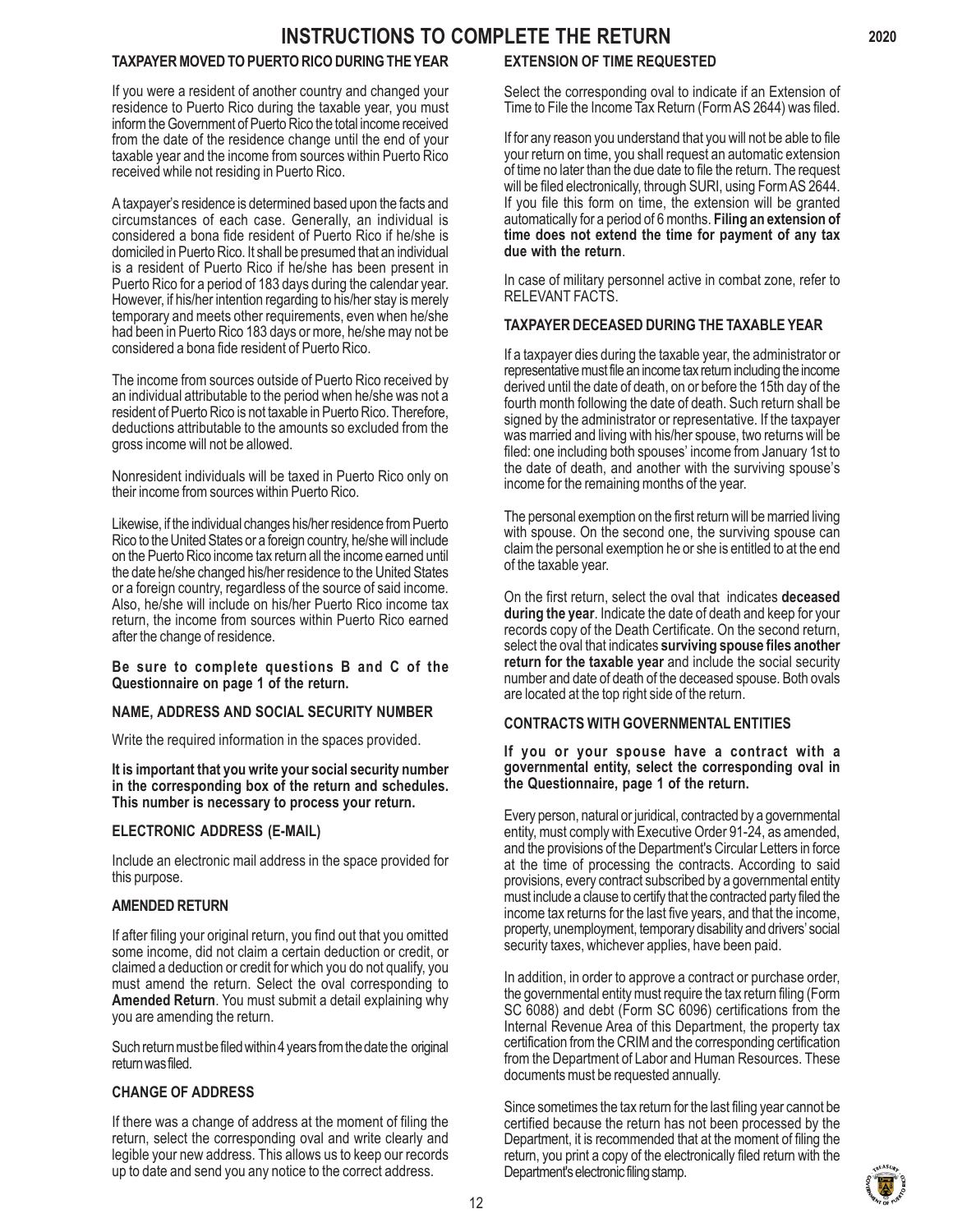# **QUESTIONNAIRE**

In question A, select the corresponding oval to inform if you are a United States citizen. Those taxpayers who are not citizens of the United States, but **exclusively** for tax purposes are treated as such because of a treaty, a court decision, or for having a United States Permanent Resident Card, ISCIS Form I-551, also known as "Green Card", must answer "Yes" in this question in order to be entitled to the corresponding deductions and exemptions.

Select the corresponding oval in question B to indicate if you were a resident of Puerto Rico during the entire taxable year. If you were not a resident during the entire taxable year, select the oval that describes your residence status for the taxable year.

In the case that you had moved to or from Puerto Rico, indicate the date on which the moving took place and include in question C the total income generated by the taxpayer and spouse, as applicable, before or after being considered residents of Puerto Rico.

If you were a nonresident of Puerto Rico during the entire year, select the oval of nonresident during the entire year. Include in question C the total income generated during the year from sources outside of Puerto Rico.

Income included in question C will not be subject to the payment of income tax in Puerto Rico, but will be used to compute the limitation of the deductions applicable to individual taxpayers included on Schedule A Individual or Schedule CO Individual, as applicable. This amount shall be transferred to line 2, Part II of Schedule A Individual or line 2, Part IV, Column B or C, as applicable, of Schedule CO Individual.

Also, you must inform in question D if you received excluded or tax exempt income during the year (Example: social security income, prizes from the Lottery of Puerto Rico or from racetrack winnings). **Submit Schedule IE Individual** including such income.

In question E, you must also indicate if you are a resident individual investor. **Submit Schedule F1 Individual**. You must inform in question F if you are a partner of a partnership subject to tax under the Federal Internal Revenue Code. You must include on **Schedules R and R1 Individual** your distributable share on such partnership's income, expenses, gains or losses.

Indicate also in question G if during the taxable year you were stationed as an active military in a combat zone. If you answered "Yes", include the date on which you ceased service in the combat zone.

The taxpayer must include with the return the military order showing his/her transfer outside Puerto Rico, his/her stay in a warlike conflict and the date of the return.

You must indicate in question H, if you or your spouse are qualified physicians under Act 14-2017, as amended, or under Act 60-2019, and include the number of the decree approved by the Secretary of the Puerto Rico Department of Economic Development and Commerce.

Indicate in question I if you choose the optional tax to self employed individuals engaged in trade or business under Section 1021.06 of the Code. **Submit Schedule X Individual**.

As provided in Section 1021.06 of the Code, to qualify for the Optional Tax, the individual must meet the following requirements:

- The income received must be substantially from services rendered. For these purposes, the earned income will be considered substantially from services rendered when said category of income represents at least eighty percent (80%) of the total gross income received during the taxable year, and
- All income received must be subject to the withholding of income tax at source provided in Section 1062.03 of the Code or to the payment of estimated tax, as set forth in Section 1061.20 of the Code applicable to individuals.

As a general rule, the election to qualify for the optional tax is done annually with the return. However, in the case of taxpayers who chose the optional tax through the Partial Waiver Certificate granted under Section 1062.03(g)(5) of the Code, they are required to determine their tax as provided in Schedule X Individual of the return, as long as their earned income from services rendered represents eighty percent (80%) or more of the total gross income received during the taxable year. However, if the income from services represents less than eighty percent (80%) of total gross income, the taxpayer cannot use the optional tax and he/she will be subject to the regular tax rates.

#### **HIGHEST SOURCE OF INCOME**

Select the corresponding oval in accordance with your highest source of income.

# **FILING STATUS AT THE END OF THE TAXABLE YEAR**

Select the oval that identifies your filing status at the end of the taxable year:

1) **Married -** This filing status is for every individual that at the end of the year is legally married and living together with his or her spouse.

However, those individuals that, before their marriage, executed a prenuptial agreement expressly stipulating that the economic regime of the married couple is one of complete separation of property, will not be considered married for income tax purposes. Consequently, each spouse will be taxed separately as an **individual taxpayer** for income tax purposes.

If your spouse died during the year and you did not remarry in said year, you must file a return as married living with spouse up to the date of the death, and another as individual taxpayer, from the date of the death up to the end of the year. **You must submit your spouse's name and social security number.**

**If you choose the optional computation of tax in the case of married individuals living together and filing a joint return, select the corresponding oval and go to Schedule CO Individual.**

- 2) **Individual Taxpayer** This filing status is for those individuals who at the end of the taxable year:
	- a) are not married, because they have never married, are widowed or divorced; or
	- b) are married, but, before their marriage, executed a prenuptial agreement expressly stipulating that the economic regime of the married couple is one of complete separation of property **(you must provide your spouse's name and social security number)**; or

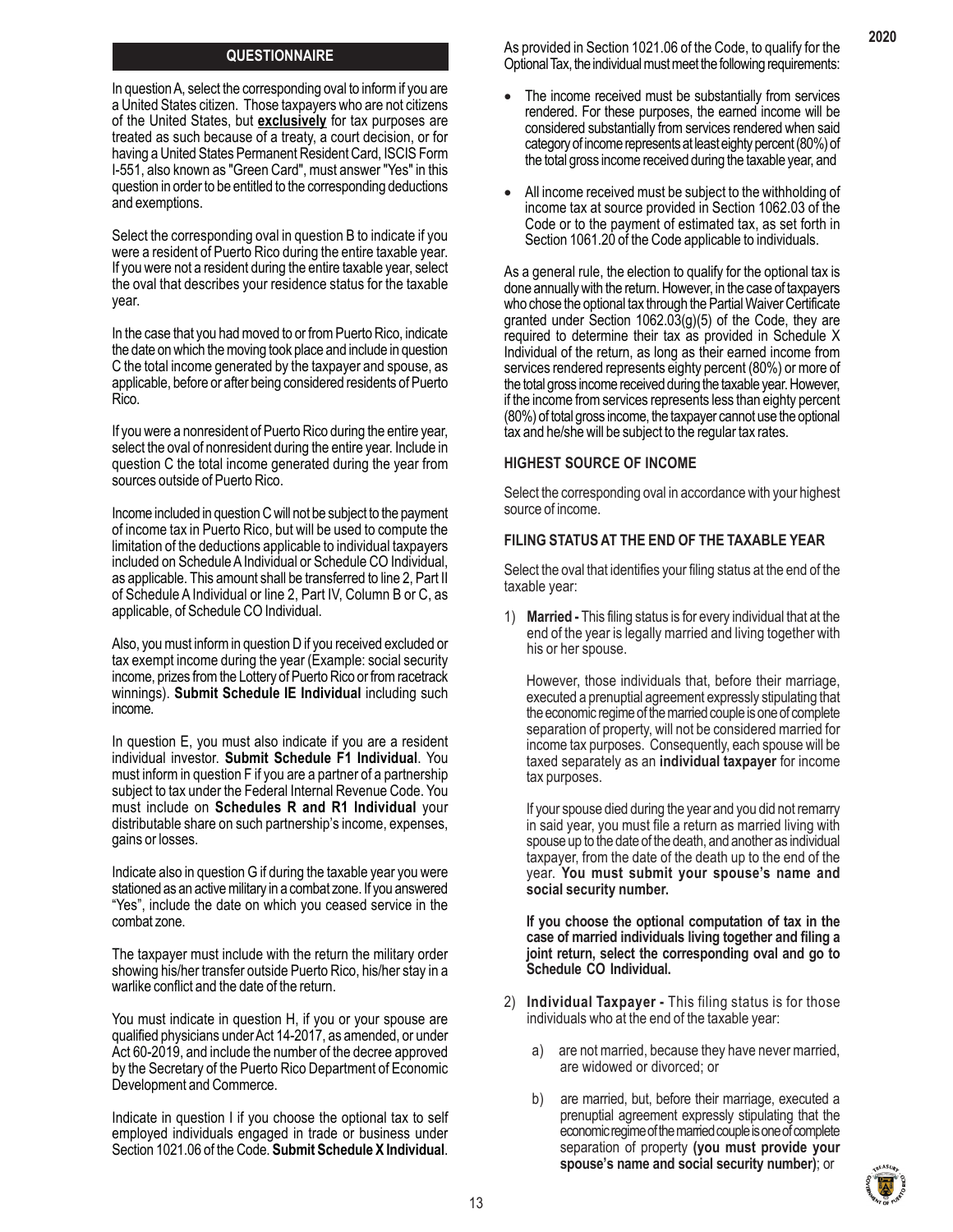- c) are married, but not living with the spouse. An individual will be considered as not living with his/her spouse if at the end of the taxable year, he or she did not live with the spouse, and during an uninterrupted period of 12 months that includes the date of the end of the taxable year, he or she did not live in the same household as the spouse during an uninterrupted period of 183 days**. You must provide your spouse's name and social security number.**
- 3) **Married filing separately** This filing status is for individuals that at the end of the taxable year are legally married, living together, and choose to file separately. If you file under this status, you should include your own income as provided under Section 1021.03 of the Code. Also, the exemption for dependents and certain deductions must be allocated 50% to each spouse and others may be claimed fully by the spouse to whom they relate. **You must provide your spouse's name and social security number.**

# **OPTIONAL COMPUTATION OF TAX**

If you choose the **optional computation of tax** in the case of married individuals living together and filing a joint return, **select the corresponding oval** in the married filing status. Do not complete Parts 1 and 2 or lines 14 to 21 of Part 3, page 2 of the return. **Go to Schedule CO Individual** and refer to the instructions of said Schedule. On the other hand, if under this computation one of the spouses choose the optional tax (Section 1021.06 of the Code), do not complete Part 2 or lines 14 through 22 of Part 3 of the return and complete, as applicable, Schedules X and CO Individual.

# **OCCUPATION**

Inform the nature of your and your spouse's occupation. In order to facilitate the description of the activity in which you are engaged, enter the code that better describes it using the Occupational Codes List provided on page 82.

# **REFUND**

#### **Line 1 – Amount Overpaid**

An overpayment of tax or refund arises when the total tax withheld, paid and refundable credits, including any amount paid with the automatic extension (if any) exceeds the tax determined. This amount comes from Part 3, page 2 of the return and arises when line 29 is more than the sum of lines 28 and 30.

#### **Any overpayment of income tax requested to be refunded will be applied against any enforceable tax liability imposed by the Code.**

If you are married and one of the spouses owes tax, the tax overpayment shall be credited against any enforceable tax liability.

In the absence of liability from previous years, you may elect to contribute all or part of the overpayment of tax to the 2021 estimated tax, the San Juan Bay Estuary Special Fund or the Special Fund for the University of Puerto Rico.

If you elect to do so, enter the amount that you want to credit to your estimated tax for the taxable year 2021 on line 1A, or the amount you wish to contribute to any of these Funds on lines 1B and 1C, respectively. Enter any balance to be refunded on line 1D.

You must keep for your records evidence of the estimated tax payments (copy of canceled or substitute checks, money orders, etc.).

**2020**

# **Line 2 – Amount of Tax Due**

If the tax determined exceeds the total tax withheld, paid, refundable credit and amount paid with the automatic extension (if any), there is a total tax due. This amount comes from Part 3, page 2 of the return and results when line 29 is less than the sum of lines 28 and 30.

#### **Line 3 - Amount paid**

You may pay your tax by direct debit (ACH Debit) through SURI or when you use any of the programs or applications certified by the Department. If an ACH Debit is authorized through a certified program or application, you must enter the amount on line 3(a). Remember to enter in the corresponding screen of SURI or the certified program the information of the account number and routing/transit number necessary to make the ACH Debit.

For additional information about payment methods for transactions in SURI, refer to Internal Revenue Bulletin No. 20-03: Payment Methods Accepted in Transactions through the Internal Revenue Integrated System.

If you are not required to make estimated tax payments, you may elect to pay the total tax due (line 2) in two equal installments. The first installment must be paid no later than the date established by the Code to file the return (April 15, when the return is filed on a calendar year basis) and the second installment must be paid on or before the 15th day of the sixth month following that date (October 15, when the return is filed on a calendar year basis). **You will lose the option to pay the tax in two installments if you do not include with your return at least half of the tax balance due.**

If you made a payment with your automatic extension request and it was less than 50% of the balance of the tax due determined after subtracting withholdings and credits (Line 26 less lines 27A through 27D of Part 3), you must pay with the return the amount of tax due (Line 2, page 1). Interests and surcharges will be assessed on this amount from the original due date of the return to the date of payment.

If you made a payment with your automatic extension request on or before the date in which you should have filed the return, and the payment made with said request was 50% or more of the balance of tax due determined after subtracting withholdings and credits (Line 26 less lines 27A through 27D of Part 3), you are entitled to the two installments payment option. This means that no payment is required when filing the return. The second installment is due on or before October 15, if you file your return on a calendar year basis. If you file on a fiscal year basis, the second installment is due on the fifteenth day of the sixth month following the due date to file the return.

If you decide to pay the tax due in two installments, enter the amount you are paying with your return on line 3(a).

#### **INTERESTS, SURCHARGES AND PENALTIES**

#### **Interests**

The Code provides for the payment of interests at a 10% annual rate over any tax balance that is not paid by its due date.

#### **Surcharges**

When the payment of interests is applicable, a 5% surcharge of the amount due will be assessed, if the delay in payment exceeds 30 days, but not 60 days; or 10% of the amount due, if the delay exceeds 60 days.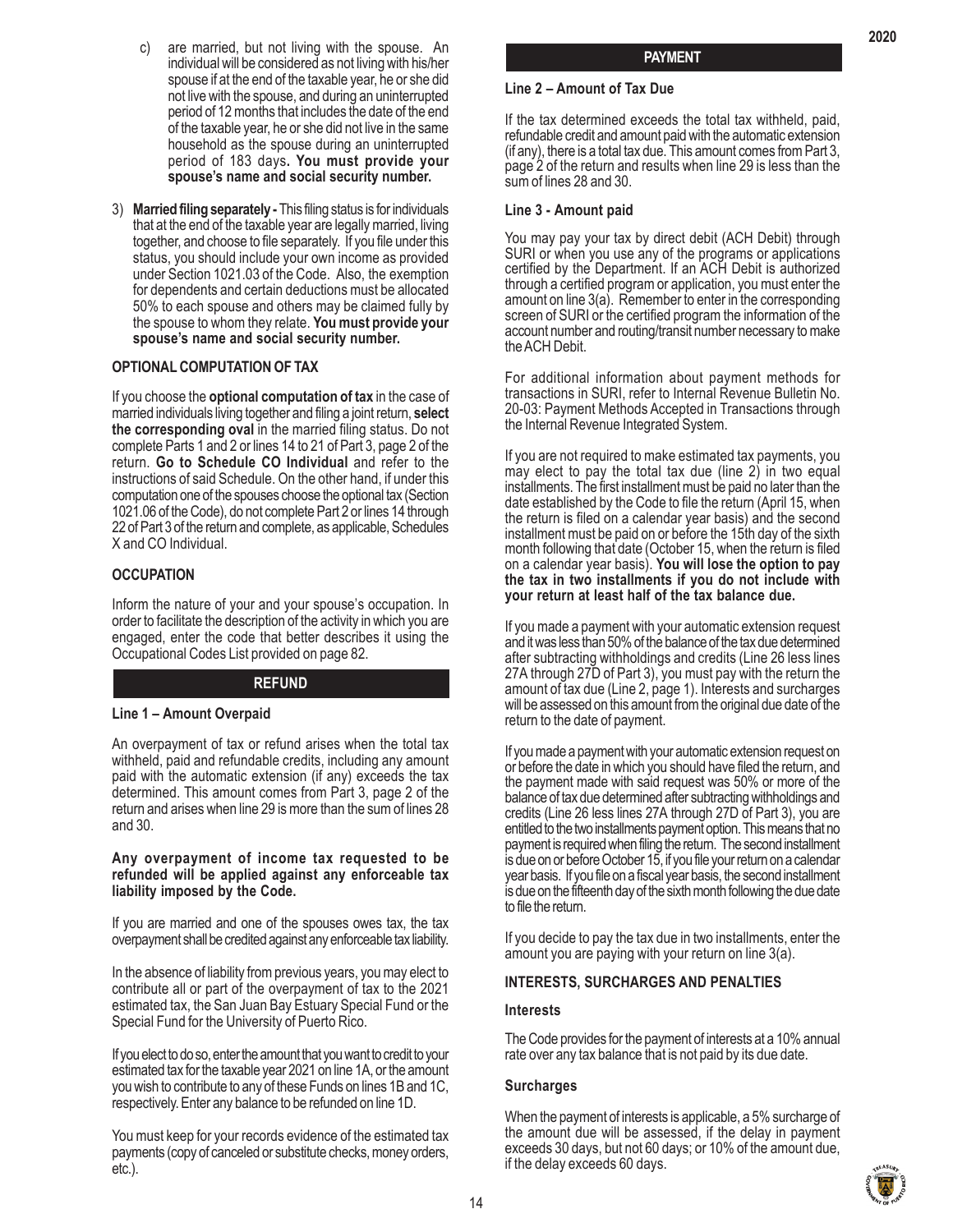# **Penalties**

The Code imposes a progressive penalty from 5% to 25% of the total tax for late filing unless you can show reasonable cause for the delay.

Also, any person required under the Code to file a return, declaration, certification or report, who voluntarily fails to file such return, declaration, certification or report within the term or terms required by the Code or regulations, in addition to other penalties, shall be guilty of a misdemeanor.

**If any person voluntarily fails to file the above mentioned return, declaration, certification or report (within the terms required by the Code or regulations) with the intention to avoid or defeat any tax imposed by the Code, in addition to other penalties, he or she shall be guilty of a third degree felony.**

#### **Line 4 - Balance of Tax Due**

This is the amount of tax due after applying payments made with the return and adding any interest, surcharge or penalty that may be applicable.

If you do not have obligation to pay estimated tax and you choose to pay your return in two equal installments, this amount must be equal to or less than 50% of the amount of tax due (Line 2, page 1 of the return). In these cases, this amount must be paid no later than October 15 or, if you file on a fiscal year basis, no later than the fifteenth day of the sixth month following the date in which the return must have been filed.

**Remember that if you are required to pay estimated taxes, you must pay the total amount of tax due (line 2) no later than the date in which the tax return must be filed.**

#### **DEPOSIT**

#### **Authorization for Direct Deposit of Refund**

You can receive your refund faster and safely. The Department of the Treasury can deposit your refund directly into your checking or savings account. To authorize the Department of the Treasury to deposit your refund directly into your account, you must fill out this part.

**Type of Account -** Indicate if the deposit will be made into your checking or savings account, by selecting the oval corresponding to the type of account.

**Routing/Transit Number -** Enter the routing/transit number of your account. This information appears on the check. In the case of a savings account, you must contact the financial institution to obtain the routing/transit number. **Do not leave blank spaces. Do not use hyphens or other symbols.**

**Account Number -** Enter the checking or savings account number. **Do not use hyphens or other symbols.** Do not fill out blank spaces with zeros. The account number may have less numbers than the spaces provided for this purpose in this part.

**Account in the Name of -** Enter your name, as it appears on your account. In the case of married taxpayers filing jointly, **the account must be in the name of both spouses**.

**The account must be in a participant financial institution. You must verify this information directly with the financial institution.**

For additional information, please refer to **RELEVANT FACTS - DIRECT DEPOSIT OF REFUND**.

#### **SIGNATURE OF THE RETURN**

**The return will not be considered filed and will not be processed unless it is electronically signed and all necessary documents and information are submitted through SURI. In the case of married individuals filing jointly, both spouses must sign the return electronically.**

# **PAYMENT FOR THE PREPARATION OF THE RETURN**

**Indicate if payments were made for the preparation of the tax return and make sure that the specialist signs the return electronically and includes his/her specialist registration number. THE CODE PROVIDES CIVIL AND CRIMINAL SANCTIONS TO THOSE INCOME TAX RETURN SPECIALISTS WHO FAIL TO SUBMIT THIS INFORMATION OR WHO DO NOT MEET ANY OTHER STATUTORY REQUIREMENTS IMPOSED BY THE CODE.**

The specialist must declare under penalty of perjury that he/she examined the return, and to the best of his/her knowledge and belief the return is correct and complete.

If the return is prepared by a Certified Public Accountant (CPA) or by a CPA firm duly registered as a specialist, it must include the registration number and be electronically signed by the authorized person.

# **PART 1 - ADJUSTED GROSS INCOME**

#### **CHILD INCOME (Section 1032.05)**

All income received by a child for a service rendered must be included as part of his/her gross income and not in the gross income of the parents. The child will have the obligation to file a return if his/her gross income is more than zero and will have the right to claim all the deductions provided by law that are applicable. On the other hand, passive income such as interests, dividends, donations, prizes and contests, among others, will not be included as part of the gross income of the child. Therefore, that income will be included on the parent's return.

If the child receives income from services rendered, and said gross income is less than \$2,500, the parents can claim him/her as a dependent. In case that the child is a regular student, said gross income should not exceed \$7,500.

#### **Line 1 - Wages, Commissions, Allowances and Tips**

**Total withholding statements with this return:** Enter in the first block the amount of Withholding Statements (Form 499R-2/ W-2PR ) received by you or your spouse during the taxable year (Do NOT include withholding statements with salaries paid under Act 14-2017).

In Column A, enter the sum of income tax withheld from wages, shown in Box 13 of each Withholding Statement included in this return. If there is no tax withheld, enter zero.

In Column B, enter all the wages, commissions, allowances and tips subject to withholding in Puerto Rico. This information comes from Box 11 of each Withholding Statement submitted with this return.

**Total withholding statements with this return under a qualified physician decree:** If you receive salaries as a qualified physician who have a decree in force under the Incentives for the Retention and Return of Medical Professionals Act (Act 14-2017, as amended), make sure that your employer has check in Form 499R-2/W-2PR that the remuneration includes payments for this concept.

Enter in the first block the amount of withholding statements received under a qualified physician decree included with the return, follow by the income tax withheld in Column A and salaries paid in Column B.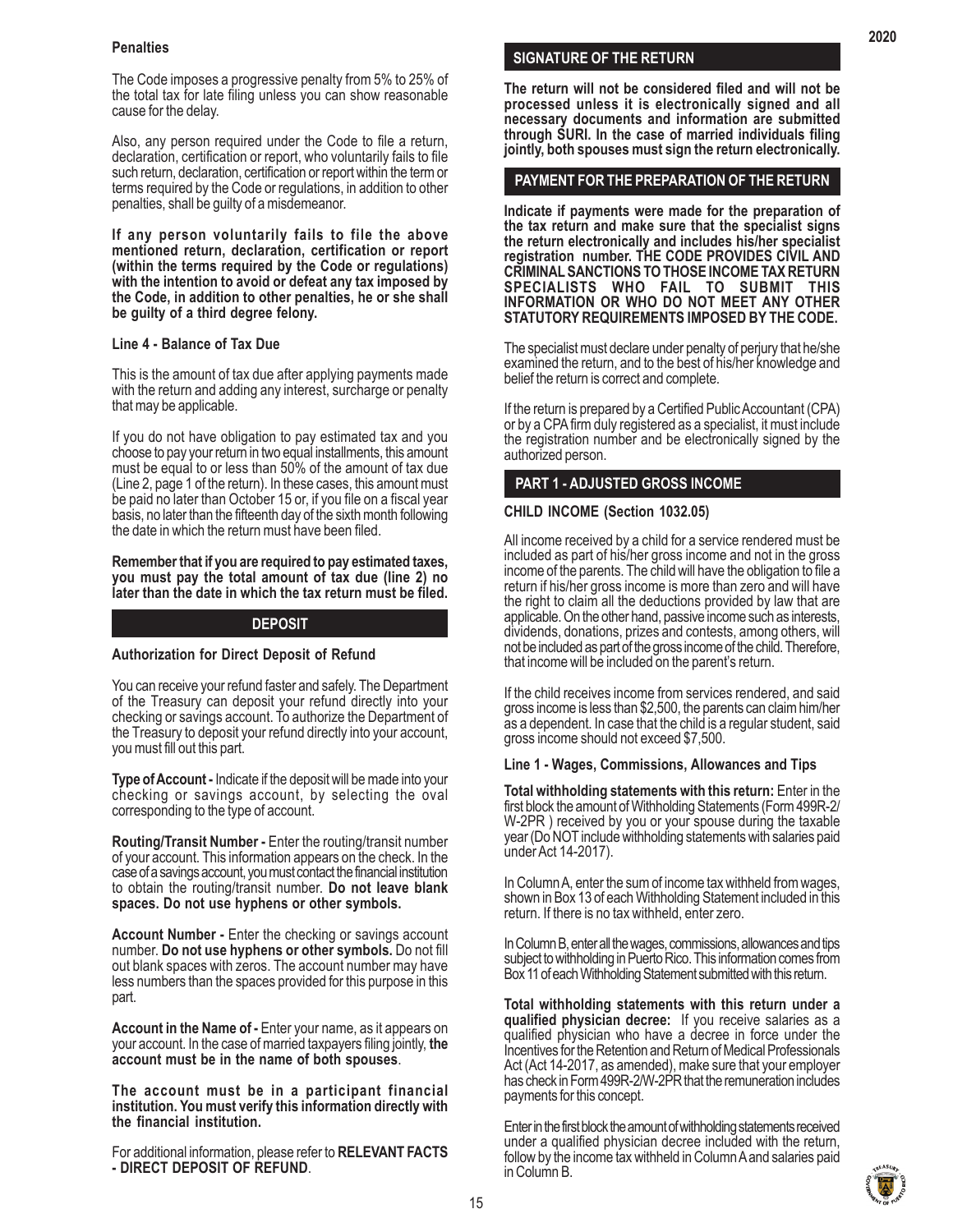**Make sure to include with your return the information required of all the Withholding Statements (Form 499R-2/W-2PR).**

#### **Line 1C - Wages reported in a Federal W-2 Form**

Enter the total of Federal Government income from salaries and wages received, excluding the Cost of Living Allowance (COLA). To determine if you qualify for this exclusion, refer to RELEVANT FACTS - FEDERAL EMPLOYEES. Also, you can refer to the "Informative Booklet to Provide Guidance on the Income Tax Responsibilities of Federal, Military and Other Employees".

Remember to enter the Cost of Living Allowance (COLA) received on line 11, Part II of Schedule IE Individual.

**Total W-2 Forms with this return:** Enter in the first block the amount of Federal Withholding Statements (W-2 Forms) received by you and your spouse during the taxable year (Do NOT include W-2 Forms with salaries paid under a qualified physician decree, Act 14-2017, as amended).

Enter in the second block identified as Exempt Wages under Section 1031.02(a)(36) of the Code the amount received from Federal Government salaries, up to a maximum of \$40,000, if you are a young individual whose age fluctuates between 16 and 26 years at the end of the taxable year. Transfer this amount to line 31A, Part II of Schedule IE Individual.

In Column A, enter the total income tax withheld for Puerto Rico reported on each W-2 Form included with this return. If there is no tax withheld, enter zero.

In Column B, enter all wages from the Federal Government taxable in Puerto Rico.

**Total W-2 Forms with this return under a qualified physician decree:** If you receive salaries as a qualified physician who have a decree in force under the Incentives for the Retention and Return of Medical Professionals Act (Act 14- 2017, as amended), enter in the first block the amount of W-2 Forms received and in the second block the Exempt Wages under Section 1031.02(a)(36) of the Code, follow by the income tax withheld for Puerto Rico in Column A and salaries paid in Column B.

#### **Make sure to include with your return the required information of all the W-2 Forms. You must keep for your records copy of the form in case it is requested by the Department.**

Do not include as part of this line the wages reported in a Federal W-2 that has been reported by an employer of private company. These amounts are reported in Part V, line 1, Column E of Schedule F Individual - Other Income.

# **Line 2 - Other Income (or Losses)**

Enter on lines 2A through 2T the total of each type of other income or deductible losses, and provide detailed information for each one of them on the applicable Schedules.

If you received a total distribution from a qualified pension plan due to separation from service, use Schedule D Individual to inform it and transfer to Part 1, line 2A of the return. If you generated a net gain or loss on the sale or exchange of capital assets or a lump-sum distribution of a variable or fixed annuity contract, use Schedule D Individual to determine it and transfer to Part 1, line 2B of the return. (See instructions of Schedule D Individual).

Use Schedule F Individual to inform income from distributions and transfers from government plans; distributions of Individual Retirement Accounts, Educational Contribution and My Future Accounts; under Other income: income from discharge of debts, income from the use of intangibles, income from judicial or extrajudicial indemnification, income from sports teams of international associations or federations and the distributable share on net income subject to preferential rates from passthrough entities; distributions from deferred compensation plans (non qualified); distributions from qualified retirement plans (partial or lump-sum not due to separation from service or plan termination); and Distributions due to a disaster declared by the Governor of Puerto Rico. Transfer the amounts from Schedule F Individual to Part 1, lines 2E to 2G, 2L and 2O of page 2 of your return. (See instructions of Schedule F Individual).

Use Schedule FF Individual to inform income from interests, corporate dividends, income from prizes and contests and miscellaneous income. Transfer the amounts from Schedule FF Individual to Part 1, lines 2C, 2D and 2G of page 2 of your return. (See instructions of Schedule FF Individual). In the line ) included on lines 2C, 2D and 2G include the gross income received for each of the concepts included on these lines. The amount to be included in the space provided for total shall be as follows:

- Line 2C Transfer to the line of total the result of the sum of line 1(c), Columns A through G, Part I of Schedule FF Individual;
- Line 2D Transfer to the line of total the result of the sum of line 1, Columns A through D, Part II of Schedule FF Individual; • Line 2G - Transfer to the line of total the result of the sum of
- line 1, Columns A and B, Part III of Schedule FF Individual and the result of the sum of Columns A through F on line 1, Part V of Schedule F Individual.

If you received dividends from an investment in a Capital Investment Fund or Tourism Fund, use Schedule Q1 to determine this income. This Schedule with its instructions is available in our webpage: www.hacienda.pr.gov.

If you received income from trade or business or an activity for the production of income, use the applicable Schedule: (1) Schedule J Individual - to inform manufacturing income; (2) Schedule K Individual - to inform the income from the sale of goods; (3) Schedule L Individual - to report the farming income; (4) Schedule M Individual - to inform income from services rendered; (5) Schedule N Individual - to inform rental income.<br>For each one of the total lines (Total \$) that are included For each one of the total lines (Total \$ on lines 2P through 2T, the amount of gross income reported on line 3, Part II of Schedules J, K or L Individual, on lines 1 and 6, Part II of Schedule M Individual or on line 1, Part II of Schedule N Individual, as it corresponds, should be transferred.

In cases where you have received a Form 480.60 F in which income is reported on lines 1P through 1T of Part III, refer to the instructions of said form to determine the amount that shall be included in the line for total (Total \$ \_\_\_\_\_) included on lines 2P to 2T indicated in the above paragraph.

**If such activities are not your main source of income, transfer only the gain determined** on the Schedules to Part 1, lines 2P through 2T of page 2 of your return. **If you had losses, enter zero** on lines 2P through 2T.

If you had a long-term capital gain in Capital Investment Funds, use Schedule Q1 to determine it and transfer to Part 1, line 2J of your return.

If you received a distributable share of benefits in partnerships, special partnerships and corporations of individuals, use Schedules R and R1 Individual, to determine this income. (See instructions of Schedules R and R1 Individual). In the line for total (Total \$ \_\_\_\_\_\_\_) that is included on line 2K, transfer the result of the sum of lines 6 and 13 of Part I, Schedule R Individual.

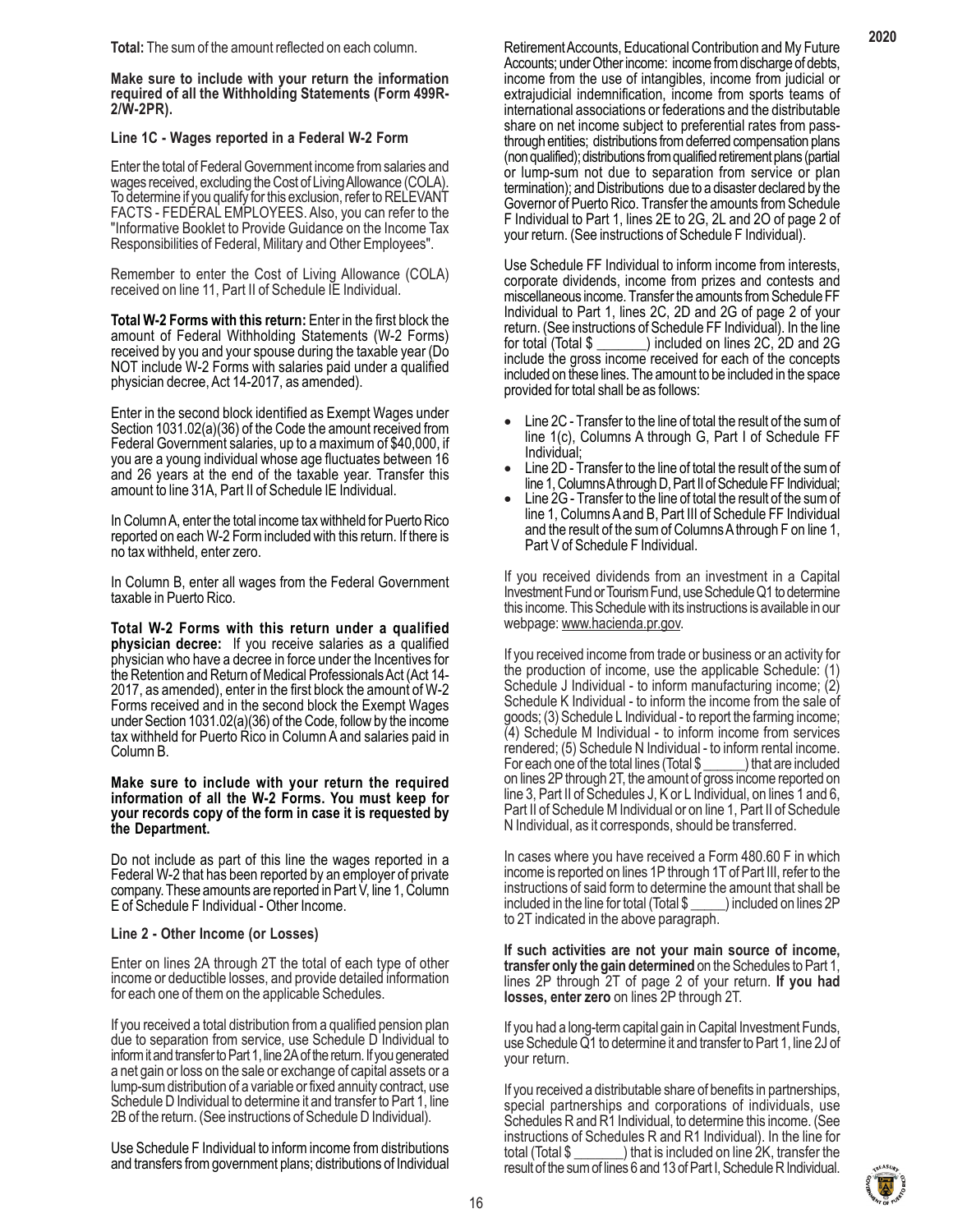In the case of nonresidents, include on line 2M the total income from salaries, wages and compensations included on line 1 of the Informative Return - Payments to Nonresidents or for Services from Sources Outside of Puerto Rico (Form 480.6C). Also include the amount informed as public shows in box 12 of Form 480.6C.

**Enter on line 2N the alimony income received due to divorce or separation that does not constitutes child support for the spouse that made the payment. You must provide the social security number of the person making the payment.**

# **LOSSES**

Every individual is entitled to claim as deduction the ordinary and necessary expenses incurred during the year in the operation of any industry or business. When these expenses exceed the income, a loss is produced in the operation of said industry or business.

The way in which said loss can be claimed will depend on the classification of the activity. For these purposes, the activity shall be classified as principal industry or business; or industry or business that is not the principal industry or business.

Losses incurred in activities that are not the taxpayer's or his/ her spouse's principal business or industry may be used to offset only future income from the same activity that produced the loss.

On the other hand, losses incurred in an industry or business that is the taxpayer's or spouse principal industry or business may be claimed against the net income of one or more activities that are not the principal industry or business of the taxpayer or his/her spouse, except wages and pensions.

However, if during the taxable year you dispose all the assets used in an activity that is not your or your spouse's principal business or industry, you may use the excess of expenses (losses) not claimed in previous years, as a deduction against any income derived in said disposition. Any excess will be considered as a capital loss subject to the 90% limitation of the net capital gains for the current year or \$1,000, whichever is less. If there is any loss, you can claim up to \$ 1,000 as a deduction in each of the next five, seven or ten years, as applicable. (See instructions for Schedule D Individual).

To classify an economic activity as a principal industry or business, the following facts shall be considered:

- Time devoted to the activity.
- If the taxpayer is dedicated to the activity in a regular, continuous and substantial basis.
- Taxpayer's knowledge and experience with respect to
- the activity's operation.<br>If such activity essentially constitutes the taxpayer's way of living.

However, the determination as to what constitutes the taxpayer's principal industry or business shall depend on the facts and circumstances present in each case. The taxpayer must show that a particular activity constitutes his/her principal industry or business. The fact that he/she does so with respect to a particular year, does not automatically qualify such activity as his/her principal industry or business for subsequent years. Thus, the taxpayer must be able to show that such activity constitutes his/ her principal industry or business with respect to each taxable year.

#### **Line 4 - Alimony Paid**

Generally, you may claim as a deduction any periodic payment made for alimony under a divorce or separation decree, as long as you comply with the following requirements:

1) Payment is made in the name and for the benefit of the former spouse under a divorce or separation document.

**2020**

- 2) Payment is not designated in such document as excludible from the recipient's gross income and not allowable as a deduction to the payer.
- 3) The payer and the former spouse are not members of the same household on the date of payment.
- 4) There is no obligation to continue making any payments after the death of the former spouse.
- 5) If the payment exceeds \$20,000 during any calendar year, it shall be payable during each one of at least 6 years following the divorce or separation.

**You must provide the social security number of the person who receives the payment and the judgment number. You must keep for your records copy of canceled or substitute checks and the divorce decree.**

**Lump-sum payments for assets division, voluntary payments not included in a court decree or agreement for separation support, or child support payments, are not deductible.**

#### **PART 2 – DEDUCTIONS, EXEMPTIONS AND NET TAXABLE INCOME**

#### **Line 6 – Total Deductions**

Enter the total deductions corresponding to individual taxpayers, as determined on Schedule A Individual, Part I, line 11. In the case of nonresidents or part-year residents, enter the total deductions applicable to individual taxpayers, as determined on line 6, Part II of Schedule A Individual. **Remember not to submit evidence of the deductions with the return. However, you must keep the evidence for these deductions for your records for at least 6 years,** in case they may be eventually requested by the Department.

For additional information, you can refer to the instructions of Schedule A Individual.

#### **Line 7 – Personal Exemption**

Enter the amount of your personal exemption corresponding to your filing status. If you are married living with spouse filing jointly, enter \$7,000; if individual taxpayer, enter \$3,500; if married filing separately, enter \$3,500.

#### **Line 8 – Exemption for Dependents**

Enter in the spaces provided on lines 8A and 8B, the number of dependents claimed according to their category. Indicate on line 8A the dependents with respect to whom the exemption may be claimed completely (\$2,500 per dependent), and on line 8B those whose exemption is only claimed in half under the special rule of parents with joint custody or married filing separate returns (\$1,250 per dependent).

Multiply the amount of dependents claimed in each category (line 8A by \$2,500 and line 8B by \$1,250) and enter the result in the space provided for the total exemption for dependents.

The Code requires you to indicate on your return the social security number of any dependent claimed who is age one or older at the end of the taxable year. When filing your return, you must include on **Schedule A1 Individual,** the name, date of birth, relationship, and social security number of each dependent claimed. If you do not complete such schedule, nor meet these requirements, the exemption may be disallowed. If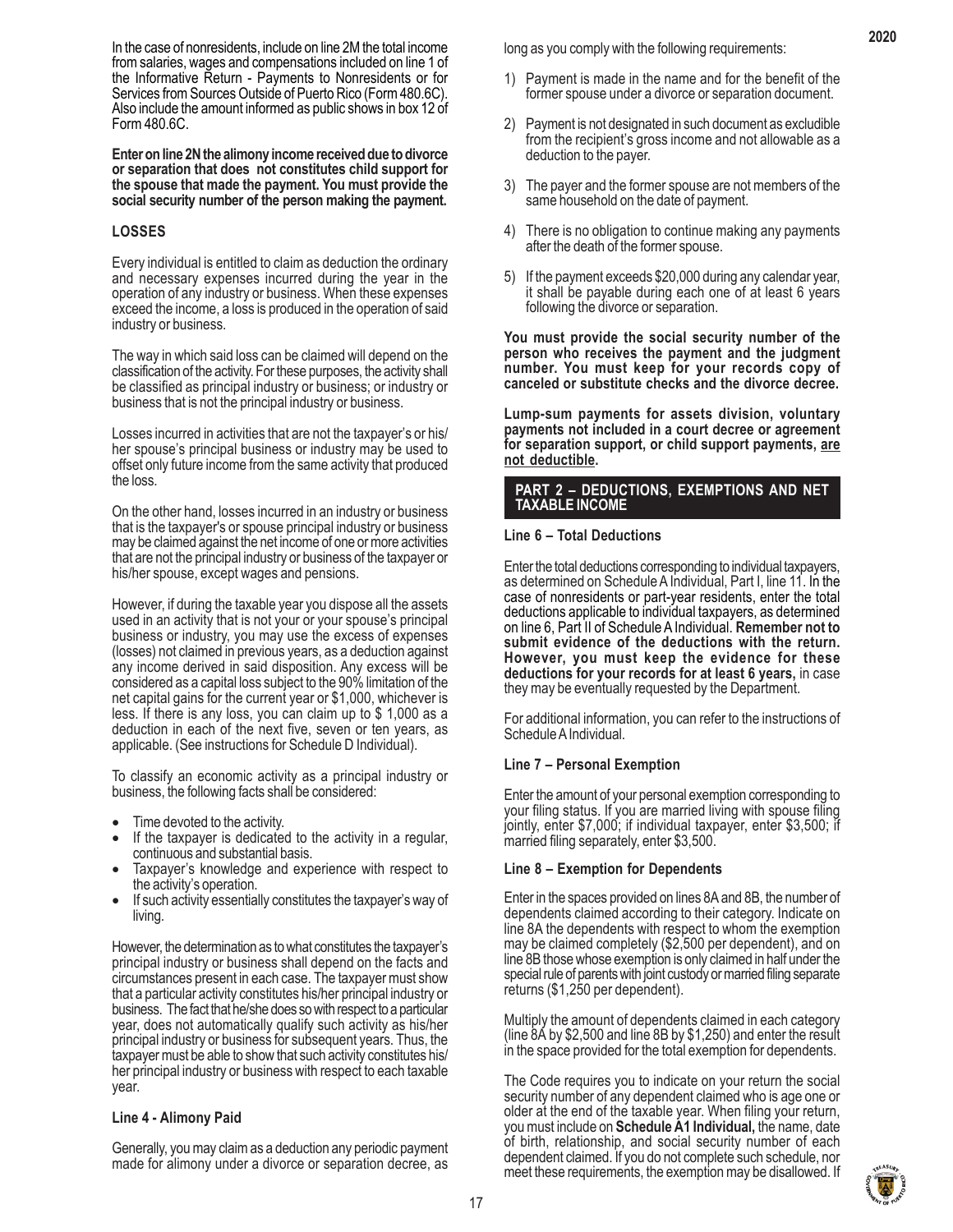the dependent does not have a social security number, you must request one at your nearest Social Security Office.

For the **definition of dependent**, refer to the instructions for **Schedule A1 Individual**.

#### **Line 9 – Additional Personal Exemption for Veterans**

Enter the amount of **\$1,500** if you are veteran of the United States Armed Forces. If married filing jointly and both spouses are veterans, the additional personal exemption is \$3,000.

**Keep for your records copy of Form DD-214 (Discharge from U.S. Armed Forces).**

#### **Line 12 – Allowable deduction for Private Equity investment**

In the case of individuals that, pursuant to Act 185-2014, as amended ("Act 185-2014"), or Act 60-2019, are considered as accredited investors, they may claim a deduction for their initial investment in a private equity fund (PEF) or in a Puerto Rico private equity fund (PEF-PR). For these purposes, an individual will be considered as an accredited investor if at the moment of the initial investment in a PEF or PEF-PR:

- Is an individual resident of Puerto Rico or a United States citizen nonresident of Puerto Rico;
- Is a natural person who has individual net worth or net worth jointly with his/her spouse in excess of \$1,000,000 without including the value of the principal residence; and
- Is a natural person with income over \$200,000 in each one of the two years preceding the date of the investment (\$300,000 in case of married person) and an expectation of the same level of income during the year in which the investment is made.

Also, in the case of natural persons who are partners of a partnership subject to provisions of chapter 7, Subtitle A of the Code, who qualify as Resident Investors, such partners may also be considered as Resident Investors for purposes of this deduction.

The amount allowable as deduction will be the following:

- If the initial investment was made in a PEF, the maximum deduction amount will be 30% of the initial investment provided that such amount will not exceed 15% of the net income before the deduction.
- If the initial investment was made in a PEF-PR, the maximum deduction amount will be 60% of the initial investment provided that such amount will not exceed 30% of the net income before the deduction.

The amount of the deduction not claimed in the first year may be carried forward for a maximum period of 10 years if the investment was made in a PEF and 15 years if the investment was made in a PEF-PR.

For additional details, refer to Act 185-2014 and Act 60-2019.

In the case of individuals who qualify to claim this deduction, they must complete the following worksheet to determine the maximum amount allowable as deduction for initial investment in a PEF or PEF-PR.

You must include with your return the following documents:

- (1) An official certification issued by the PEF or PEF-PR, printed with the fund's letterhead and signed by a managing partner or principal officer, with the following information:
	- Name and employer identification number of the PEF or PEF-PR;
- 
- If the fund is a PEF or PEF-PR; Name and social security number of the resident investor
- for which the certification is issued; and<br>The amount of the capital committed as initial investment that was contributed during the taxable year by the resident investor for which the certification is issued, including any amount that has been contributed after the end of the taxable year but before the resident investor files the income tax return for such taxable year. This amount will be included on line 1 of the worksheet to be completed.
- (2) A schedule that includes the completed worksheet showing how this deduction was determined.
- (3) Evidence that the fund made the election under Act 185- 2014 or Act 60-2019. Effective February 15, 2019, said election must be made through SURI according to the provisions of Internal Revenue Circular Letter No. 19-03 of February 5, 2019.
- (4) In those cases where the taxpayer is claiming a deduction from previous years, a detail indicating the taxable year in which the deduction was generated, the amount of deduction generated by the investor, the amount of such deduction that was claimed in previous years, the amount of deduction available for the taxable year and the expiration date of any available unclaimed balance to be used in subsequent years.

#### **Determination of the Deduction:**

| 1. Amount of capital committed as initial<br>investment that qualifies as contributed during<br>the taxable year (From the certification<br>issued by the PEF or PEF-PR) \$ |      |
|-----------------------------------------------------------------------------------------------------------------------------------------------------------------------------|------|
| 2. Applicable percentage:                                                                                                                                                   |      |
| • If the investment was in a PEF,<br>enter 30%<br>• If the investment was in a PEF-PR,                                                                                      | $\%$ |
| 3. Amount of deduction for initial investment<br>contributed during the year (Multiply line 1 by<br>the applicable percentage on line 2) \$                                 |      |
| 4. Amount of the deduction not<br>claimed in previous years\$                                                                                                               |      |
| 5. Total deduction for investment                                                                                                                                           |      |
| <b>Deduction Limitation:</b>                                                                                                                                                |      |
| 6. Net income (Subtract line 10 of Part 2 from<br>line 5 of Part 1 of the return. If line 10 is more                                                                        |      |
| 7. Applicable percentage:                                                                                                                                                   |      |
| • If the investment was in a PEF, enter 15%<br>• If the investment was in an PEF-PR,                                                                                        | $\%$ |
| 8. Maximum amount allowable as deduction<br>Maximum directiveness<br>(Multiply line 6 by the applicable percentage                                                          |      |
| 9. Allowable deduction on this return (Enter the<br>smaller between lines 5 and 8. Transfer this                                                                            |      |

amount to line 12 of Part 2 of the return) ........ \$ \_\_\_\_\_\_\_\_\_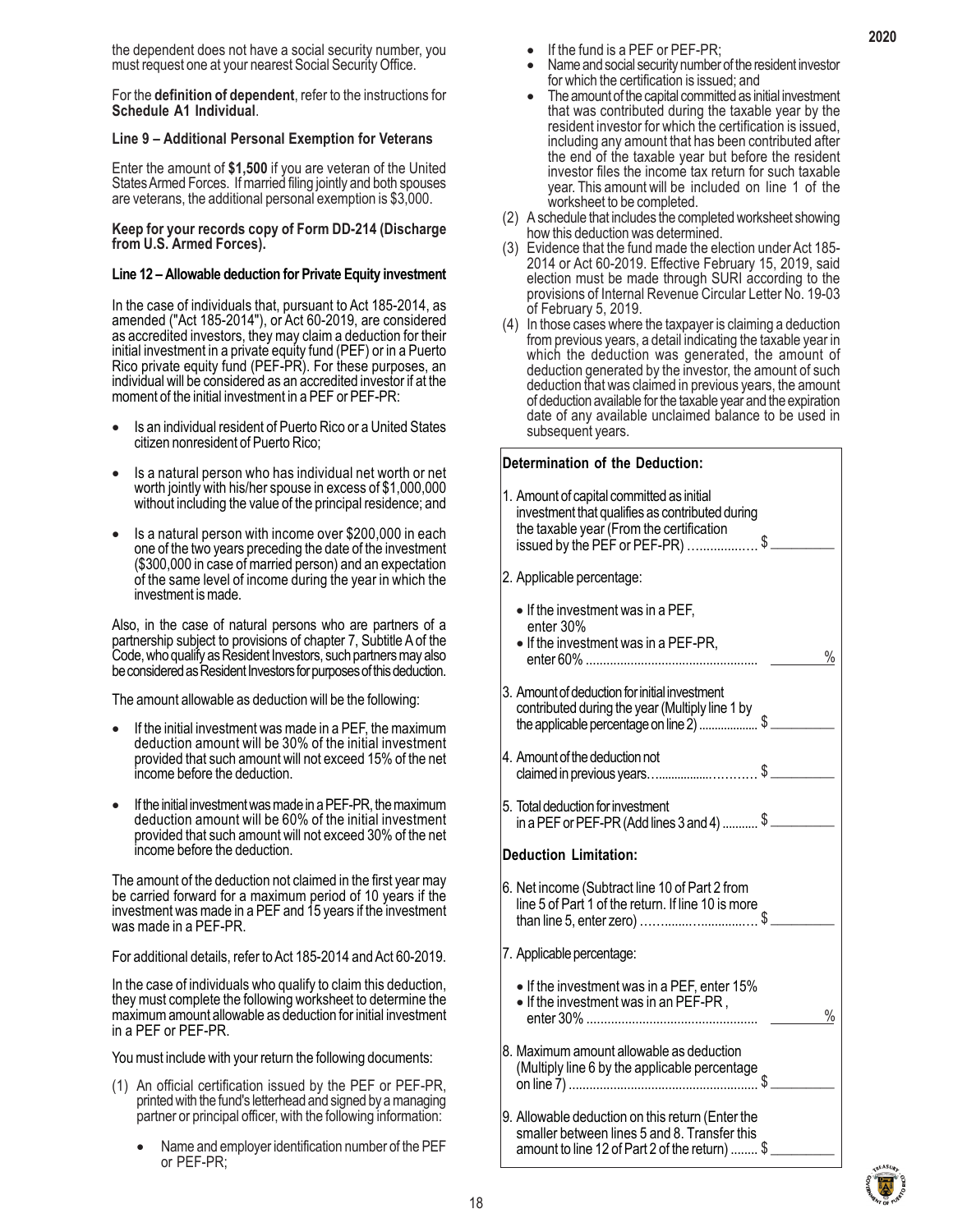# **PART 3 – COMPUTATION OF TAX, CREDITS AND TAX WITHHELD OR PAID**

Those individuals who have chosen to pay taxes under the optional tax (Schedule X Individual) shall not complete lines 14 through 22 and will transfer the amount determined as optional tax on line 6, Part II of Schedule X Individual to line 23 of this part.

# **Line 14 – Tax**

Once the net taxable income is determined, you shall compute the tax and select the oval corresponding to the method used to determine the same:

- Oval 1 Tax according to tables
- Oval 2 Tax at preferential rates
- Oval 3 Tax for nonresident aliens
- Oval 4 Tax determined using Form AS 2668.1, Back Pay ("Paga Atrasada")

If you are a resident of Puerto Rico, you must determine your tax using the following table.

Enter the total tax determined on this line and select Oval 1.

# **TAX COMPUTATION TABLE**

#### **Normal tax for individuals corresponding to taxable years beginning after December 31, 2012.**

| If your net taxable income<br>(line 13, Part 2 of the return or line 11,<br>Part II of Schedule CO Individual) is: | Your tax will be:                                  |
|--------------------------------------------------------------------------------------------------------------------|----------------------------------------------------|
| Not over \$9,000                                                                                                   | $0\%$                                              |
| Over \$9,000,<br>but not over \$25,000                                                                             | 7% of the excess<br>over \$9,000                   |
| Over \$25,000,<br>but not over \$41,500                                                                            | \$1,120 plus 14%<br>of the excess<br>over \$25,000 |
| Over \$41,500,<br>but not over \$61,500                                                                            | \$3,430 plus 25%<br>of the excess<br>over \$41,500 |
| In excess of \$61,500                                                                                              | \$8,430 plus 33%<br>of the excess<br>over \$61,500 |

# **Preferential rates**

If you are a resident of Puerto Rico and derived income subject to preferential rates such as interests, dividends or long-term capital gains, among others, you must complete Schedule A2 Individual. On this Schedule you shall determine the tax on income that is subject to a preferential rate and the regular tax on any other income, and you can compare this amount with the regular tax on your total income so that you can choose the most beneficial alternative.

Also, if your income subject to preferential rates is \$20,000 or more, it is required that you allocate the total allowable deductions as computed on Schedule A Individual according to the different types of income.

Complete Schedule A2 Individual and transfer the amount of tax from line 17 of this Schedule to Part 3, line 14 of the return and select Oval 2. **Submit Schedule A2 Individual with your return.**

# **Nonresident alien**

If you are a nonresident alien not engaged in trade or business in Puerto Rico, the income from sources within Puerto Rico will be taxed at a fixed rate of 29% except in the case of dividends, that will be taxed at 15%, and the income attributable to the distributable share of a stockholder in a corporation of individuals which will be taxed at 33%. Enter the tax determined on line 14 of the return and select Oval 3.

If you are a nonresident alien engaged in trade or business in Puerto Rico, all income from sources within Puerto Rico, as well as those related to the operation of the trade or business in Puerto Rico, will be taxed at the normal tax rates.

# **Back Pay**

You must select Oval 4 and use Form AS 2668.1 if you received a back pay during the current taxable year and the amount of such back payment exceeds 15% of the gross income for the current taxable year.

The Code defines back pay as remuneration, wages, salaries, pension or retirement payment received or accrued during the taxable year, by an employee for services rendered for his/ her employer and which would have been paid prior to the taxable year except for the occurrence of any of the following events:

- a) employer's bankruptcy or receivership;
- b) dispute as to the employer's obligation to pay such remuneration, determined after the beginning of a court proceeding;
- c) lack of funds assigned to pay such remuneration if the employer is the Government of Puerto Rico, the United States, a state, a territory or any political subdivision thereof, or the District of Columbia or any agency or instrumentality of any of the foregoing; or
- d) any other event of similar nature.

Back pay also includes retroactive wages or salary increases, received or accrued for services rendered by an employee to his/her employer in a previous taxable year which have been ordered, recommended or approved by any federal agency or from the Government of Puerto Rico, and made retroactive to any period prior to the taxable year. In addition, payments made as a result of an alleged violation by an employer of any Federal Law or from the Government of Puerto Rico, related to labor standards or practices, and which are determined to be attributable to a prior taxable year.

The taxpayer must include with the return Form AS 2668.1 duly completed and the Employer Certification indicating that the payment consists of back pay, the amount of such pay, the years to which it corresponds, the date of payment and the event which originated the back pay.

# **Line 15 - Gradual Adjustment Amount**

If the net taxable income is more than \$500,000, you must complete Schedule P Individual. Determine the gradual adjustment amount on said Schedule (See Instructions to Complete the Schedules). Enter the amount determined on Schedule P Individual, line 7. **Submit this Schedule with the return.**

# **Line 17- Regular Tax before the Credit**

Section 1021.01 (c) of the Code provides that the tax determined will be 95% of the sum of the regular tax and the gradual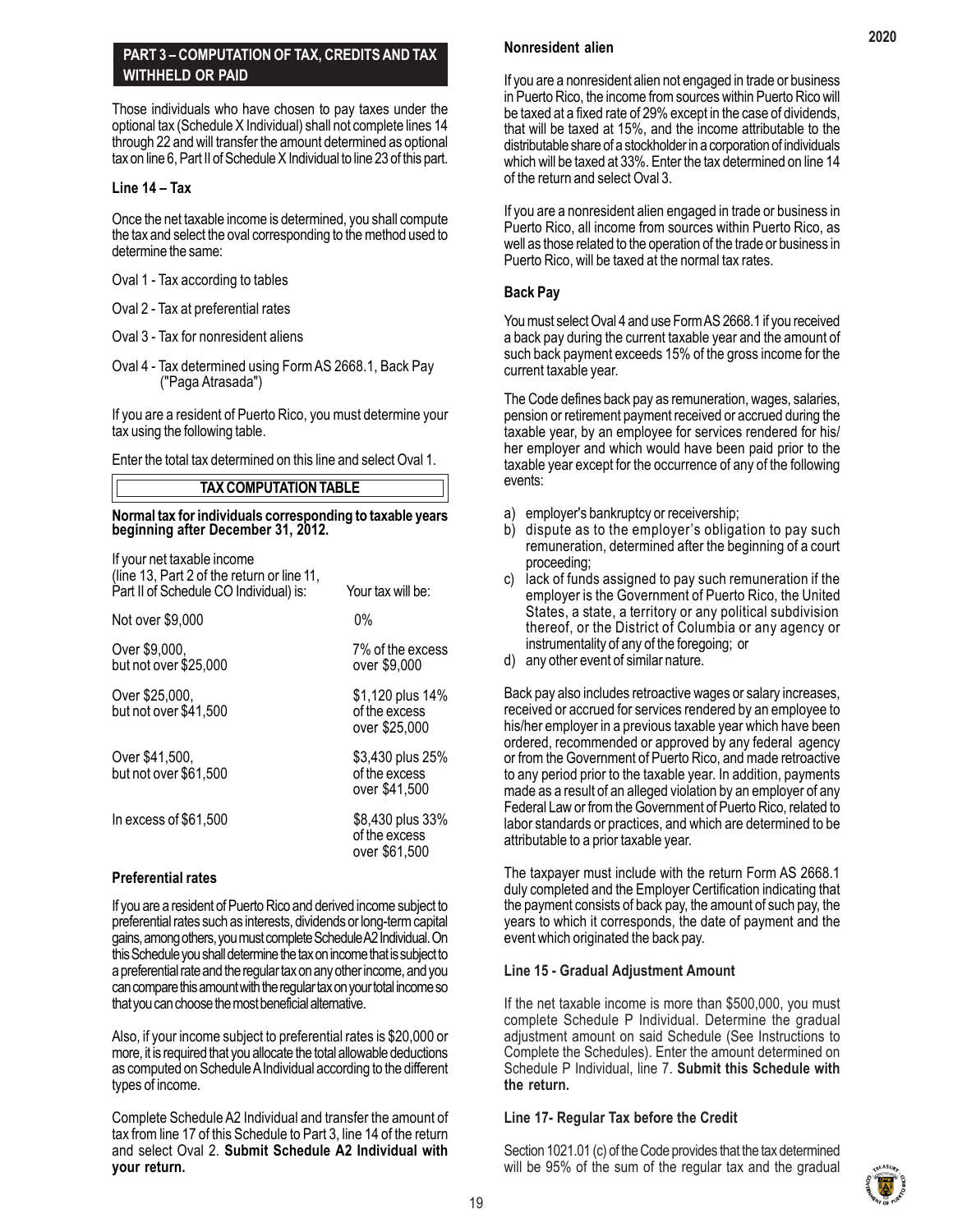adjustment amount. However, for individuals with a gross income that does not exceed \$100,000, the tax determined shall be 92% of the sum of the regular tax and the gradual adjustment amount. Therefore, the amount to be entered on this line will depend on the method used to determine the tax on line 14 and on the amount of the taxpayer's gross income, as indicated below:

- If you selected Oval 1 (According to Table):
	- $\checkmark$  If the sum of lines 1B, 1C, 2A, 2B, 2E, 2F, 2H, 2I, 2J, 2L, 2M, 2N and 2O and the line of total (Total \$ \_\_\_\_\_\_\_\_) included on lines 2C, 2D, 2G, 2K and 2P through 2T, Part 1 of the return, plus the exempt income from line 43 less lines 2D, 31B through 31F, and 37 through 42, first Column, Part II of Schedule IE Individual, does not exceed \$100,000 - Multiply line 16 by .92.
	- $\checkmark$  If the result of the previous sum is greater than \$100,000 -Multiply line 16 by .95
- If you selected Oval 2 (Preferential rates Schedule A2 Individual)- Enter the amount from line 16, Part 3 of the return. Do not multiply this amount by any of the percentages (92% or 95%) included on this line. (See instructions of line 17, Schedule A2 Individual).
- If you selected Oval 3 (Non-resident aliens) or Oval 4 (Model AS 2668.1) - Enter the amount on line 16.

#### **Line 18 - Credit for taxes paid to foreign countries, the United States, its states, territories and possessions**

Enter the amount of credit for taxes paid to foreign countries, the United States, its states, territories and possessions, as determined on Schedule C Individual. For specifications of how to determine this amount, refer to the instructions of Schedule C Individual.

#### **Line 20 - Excess of Net Alternate Basic Tax over Net Regular Tax**

You must complete Schedule O Individual if your net income subject to alternate basic tax is more than \$25,000.

**To determine whether you are subject to the Alternate Basic Tax or not, complete and submit said Schedule (See Instructions to Complete the Schedules).** Enter the amount determined on Schedule O Individual, Part II, line 7.

#### **Line 21 – Credit for alternate basic tax**

You must complete Parts III and IV of Schedule O Individual.

Enter the amount determined on line 4, Part III of Schedule O Individual.

# **Line 27C - Employment credit**

Generally, every individual resident of Puerto Rico throughout the year who generates earned gross income and is not claimed as a dependent of other taxpayer for the taxable year, shall be entitled to claim this credit against the income tax.

#### **Taxpayers who do NOT have dependents**

If the earned gross income does not exceed \$18,000, the employment credit will be equal to 5% of the earned gross income, up to a maximum of \$300.

In the case of an individual taxpayer, if the earned gross income exceeds \$18,000 but is not over \$20,500, the maximum credit of \$300 shall be reduced by an amount equal to 12% of the earned gross income in excess of \$18,000.

In the case of married taxpayers filing joint return, if the sum of the gross income earned of both spouses exceeds \$18,000 but is not over \$21,750, the maximum credit of \$300 shall be reduced by an amount equal to 8% of the earned gross income in excess of \$18,000.

# **Taxpayers who have ONE (1) dependent:**

If the earned gross income does not exceed \$13,000, the employment credit will be equal to 7.5% of the earned gross income, up to a maximum of \$900.

In the case of an individual taxpayer, if the earned gross income exceeds \$13,000 but is not over \$20,500, the maximum credit of \$900 shall be reduced by an amount of 12% of the gross income earned in excess of \$13,000.

In the case of married taxpayers filing a joint return, if the sum of the gross income earned by both spouses exceeds \$13,000, but is not over \$24,250, the maximum credit of \$900 shall be reduced by an amount equal to 8% of the gross income earned in excess of \$13,000.

# **Taxpayers who have TWO (2) dependents:**

If the earned gross income does not exceed \$16,000, the employment credit will be equal to 10% of the gross income earned, up to a maximum of \$1,500.

In the case of an individual taxpayer, if the earned gross income exceeds \$16,000 but is not over \$28,500, the maximum credit of \$1,500 shall be reduced by an amount equal to 12% of the gross income earned in excess of \$16,000.

In the case of married taxpayers filing a joint return, if the sum of the gross income earned by both spouses exceeds \$16,000, but is not over \$34,750, the maximum credit of \$1,500 shall be reduced by an amount equal to 8% of the gross income earned in excess of \$16,000.

#### **Taxpayers who have THREE (3) or more dependents:**

If the earned gross income does not exceed \$17,000, the employment credit will be equal to 12.5% of the gross income earned, up to a maximum of \$2,000.

In the case of an individual taxpayer, if the gross income earned exceeds \$17,000 but is not over \$33,500, the maximum credit of \$2,000 shall be reduced by an amount equal to 12% of the gross income earned in excess of \$17,000.

In the case of married taxpayers filing a joint return, if the sum of the gross income earned by both spouses exceeds \$17,000, but is not over \$42,000, the maximum credit of \$2,000 shall be reduced by an amount equal to 8% of the gross income earned in excess of \$17,000.

For purposes of this credit, the term **earned gross income** includes salaries, wages, tips, pensions, any remuneration for services rendered by an **employee** to his/her employer or other compensation derived from the rendering of services as an **employee**, but only if such amounts are included in the gross income for the taxable year, as long as duly informed in a withholding statement required under Section 1062.01(n)(2) or an informative return issued under Section 1081.01 of the Code.

The gross income earned shall be determined separately for each individual, without taking into account any amount received as taxable income under Section 1091.01 of the Code (nonresident aliens), or the amount received by an individual for services rendered while such individual is confined in a penal institution.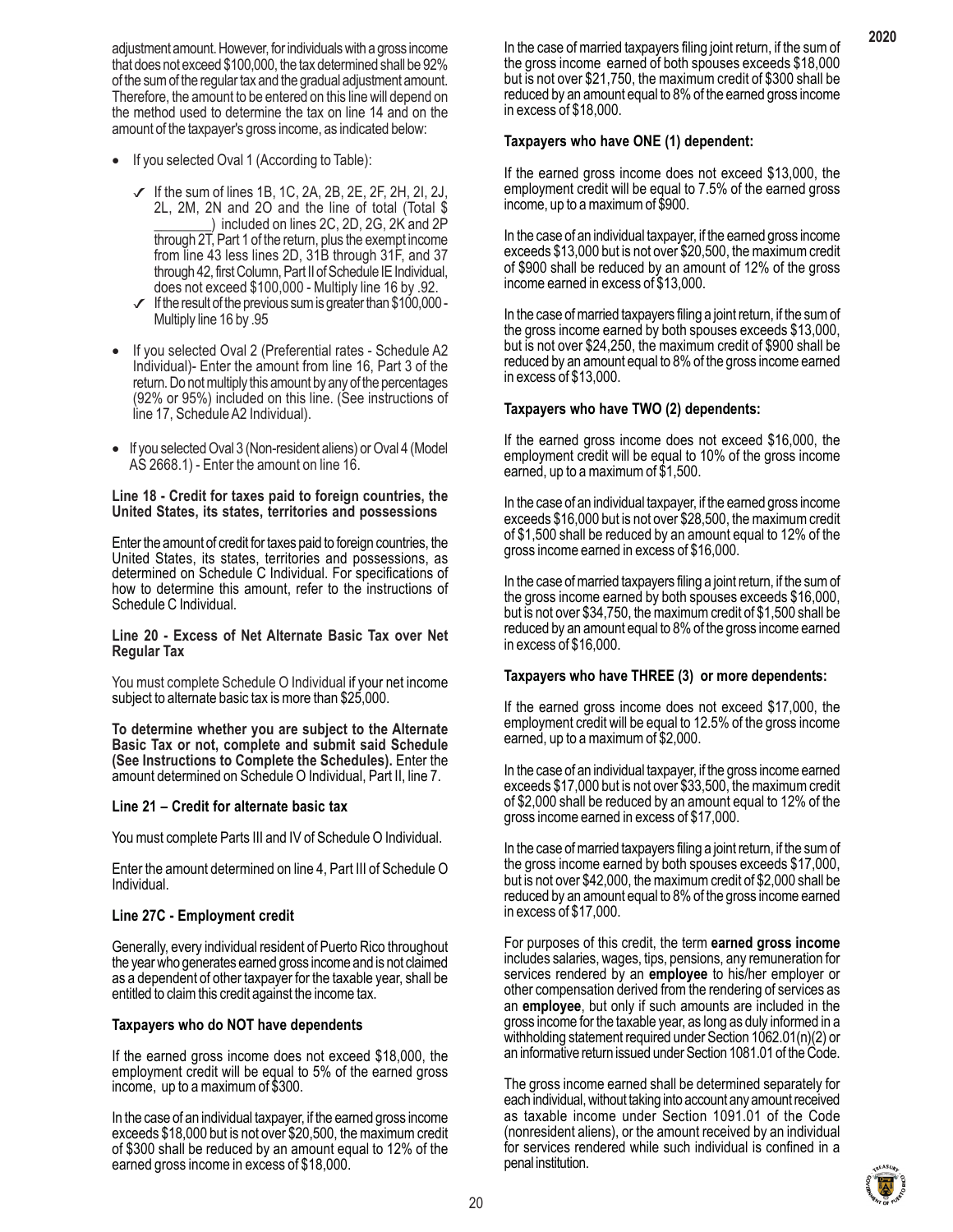However, in the case of married taxpayers filing joint return, regardless of whether or not they choose for the optional tax, the credit will be determined based on the sum of the earned income from both spouses. In addition, **those married taxpayers who choose to file their return separately will not be eligible to claim this credit**.

No credit shall be allowed if the taxpayer derives net income from interest or dividends, rents or royalties, the sale of capital assets, alimony payments received from divorce or separation, or any other type of income not considered earned income, as previously defined, **in excess of \$2,200 for the taxable year**.

The credit shall be claimed against the tax determined after the other credits that the taxpayer is entitled to claim are reduced. The amount of credit in excess of the tax determined will be refunded to the taxpayer or can be credited against the estimated tax for the subsequent taxable year.

Every taxpayer who unduly claims this credit shall be liable for the payment of a sum equal to the credit unduly claimed as additional income tax, including interest, surcharges and penalties, as established in the Code, for the year in which the amount of that sum unduly claimed is determined. In the case of fraud, in addition to being liable for the payment herein provided, the taxpayer may not benefit from this credit for a period of 10 years starting from the year in which the Secretary determines the total of any amount unduly claimed.

To be eligible, every taxpayer must also comply with the following:

• the taxpayer, spouse (in the case of married taxpayers), and the eligible dependents for the credit must be residents of Puerto Rico throughout the taxable year for which the credit is claimed and at the time of filing the income tax return;

- this credit will only be allowed if the taxpayer has not died at the time of filing the income tax return in which this credit is claimed;
- the taxpayer and spouse (in the case of married taxpayers), must be 27 years of age or older on the last day of the taxable year;
- only the taxpayer's (or spouse's) children who, on the last day of the taxable year, are 18 years of age or younger, will be considered dependents, provided that in the case of children who are full-time students, they will be considered as dependent for these purposes if on the last day of the taxable year they do not exceed 25 years of age;
- married taxpayers filing separately are not eligible for this credit; and
- you cannot claim the Credit for Persons Age 65 or Older or Low Income credit granted under Section 1052.02 of the Code.

Select one of the worksheets provided below, to determine the amount of credit that you may claim. Use **Table I** if you are an individual taxpayer or married filing a joint return with no dependents. Use **Table II** if you are individual taxpayer or married person filing a joint return with one (1) dependent. Use **Table III** if you are individual taxpayer or married person filing a joint return with two (2) dependents. Use **Table IV** if you are individual taxpayer or married person filing a joint return with three (3) or more dependents.

| Table I                                                                                                                                                                                                                                                                                                                                                                                                                                                                                                                                                                            |                        |                                  |
|------------------------------------------------------------------------------------------------------------------------------------------------------------------------------------------------------------------------------------------------------------------------------------------------------------------------------------------------------------------------------------------------------------------------------------------------------------------------------------------------------------------------------------------------------------------------------------|------------------------|----------------------------------|
| Worksheet to Determine the Employment Credit for an Individual Taxpayer or<br>Married Person Filing Jointly who do Not have Dependents                                                                                                                                                                                                                                                                                                                                                                                                                                             |                        |                                  |
|                                                                                                                                                                                                                                                                                                                                                                                                                                                                                                                                                                                    | Individual<br>Taxpayer | Married Person<br>Filing Jointly |
| 1. Enter the total of lines 1B and 1C from Part 1 of the return, line 7 Part II of each Schedule H Individual,<br>and lines 6, 7, 8, 9, 11, 12 and 16, first Column, Part II of Schedule IE Individual (or the total of lines 1<br>and 2, Part I of Schedule CO Individual, Columns B and C, line 7, Part II of each Schedule H Individual,<br>and lines 6, 7, 8, 9, 11, 12 and 16, first Column of Part II of each Schedule IE Individual, if you choose<br>the optional computation of tax). If the total is more than \$20,500 (\$21,750 if married filing jointly), do not     |                        | S                                |
| 2. Enter the amount of other income not considered earned gross income (lines 2A through 2G, 2I through 2L<br>and 2N through 2T Part 1 of the return, plus line 43 less lines 6, 7, 8, 9, 10, 11, 12, 15 and 16, first Column of<br>Part II of Schedule IE Individual) (or lines 3A through 3G, 3I through 3L and 3N through 3T, Part I of Schedule<br>CO Individual, Columns B and C, plus line 43 less lines 6, 7, 8, 9, 10, 11, 12, 15 and 16, first Column of Part<br>amount is more than \$2,200, do not continue and enter zero ("0") on line 27(C) of Part 3 of the return. |                        |                                  |
|                                                                                                                                                                                                                                                                                                                                                                                                                                                                                                                                                                                    | \$_                    |                                  |
| 4. Enter the smallest amount between line 3 and \$300. Transfer to line 27(C), Part 3 of the return                                                                                                                                                                                                                                                                                                                                                                                                                                                                                | 1\$                    |                                  |
| 5. If line 1 is more than \$18,000 but not over \$20,500 (\$21,750 if married filing jointly), enter here and on<br>line 27(C), Part 3 of the return the product of the following calculation:                                                                                                                                                                                                                                                                                                                                                                                     |                        |                                  |
| \$300 - [(line 1 of this worksheet - \$18,000) x 12% (or 8% for married filing jointly)]<br>$$300 - [($__________ - $18,000) \times 12\% (or 8\%)]$                                                                                                                                                                                                                                                                                                                                                                                                                                |                        | \$                               |
| For purposes of this calculation, do not consider cents.<br>If the result of this calculation is zero ("0") or negative, enter zero on line 27(C) Part 3 of the return.                                                                                                                                                                                                                                                                                                                                                                                                            |                        |                                  |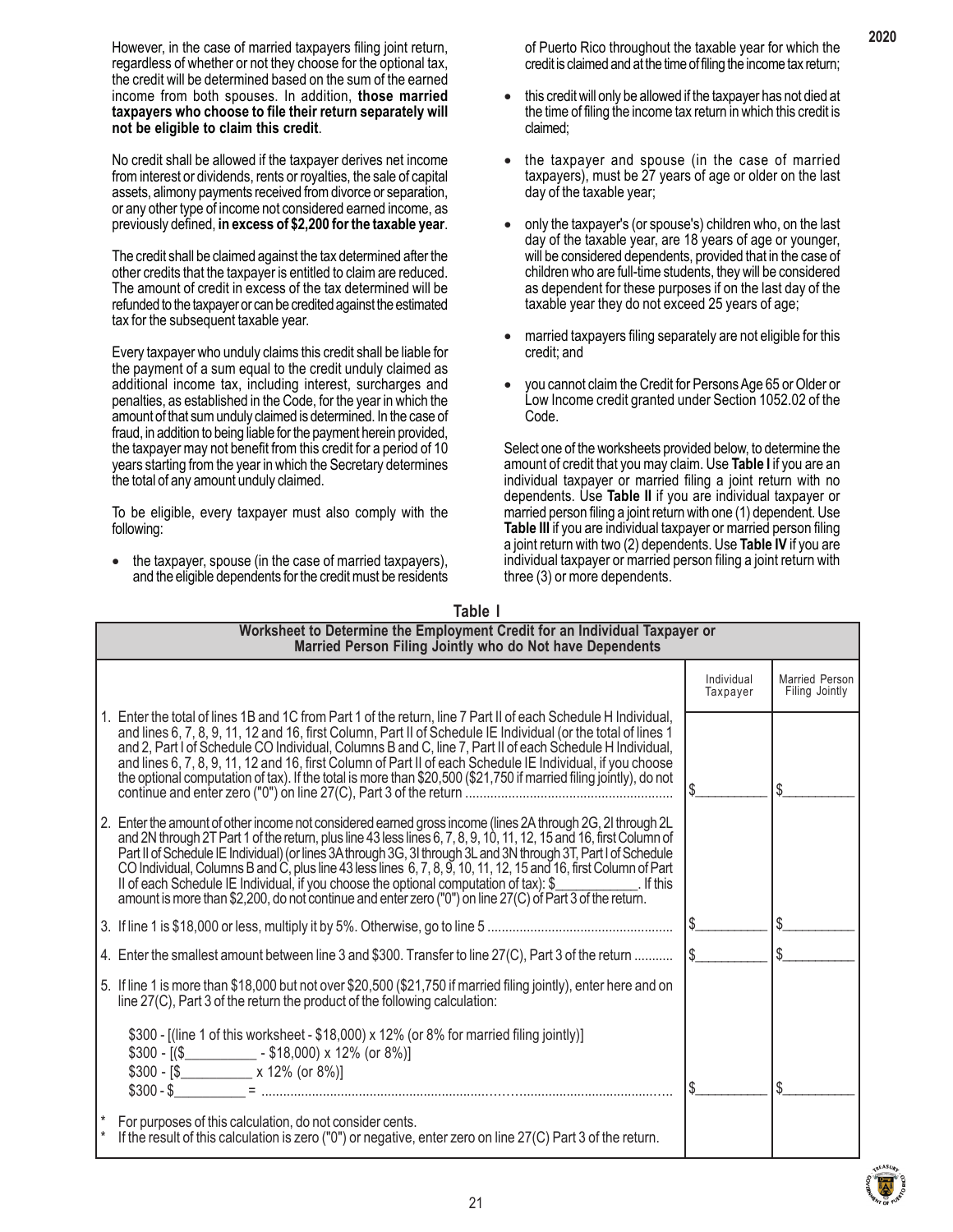#### $\frac{1}{2}$  $\frac{1}{2}$  $\frac{1}{2}$  $\frac{1}{2}$ **Worksheet to Determine the Employment Credit for an Individual Taxpayer or Married Person Filing Jointly who have One (1) Dependent** Married Person Filing Jointly  $\frac{1}{2}$  $\frac{1}{2}$  $\frac{1}{2}$  $\frac{1}{2}$ Individual Taxpayer 1. Enter the total of lines 1B and 1C from Part 1 of the return, line 7, Part II of each Schedule H Individual, and lines 6, 7, 8, 9, 11, 12 and 16, first Column, Part II of Schedule IE Individual (or the total of lines 1 and 2, Part I of Schedule CO Individual, Columns B and C, line 7, Part II of Schedule H Individual, and lines 6, 7, 8, 9, 11, 12 and 16, first Column of Part II of each Schedule IE Individual, if you choose the optional computation of tax). If the total is more than \$20,500 (\$24,250 if married filing jointly), do not continue and enter zero ("0") on line 27(C), Part 3 of the return .................................................................. 2. Enter the amount of other income not considered earned gross income (lines 2A through 2G, 2I through 2L and 2N through 2T Part 1 of the return plus line 43 less lines 6, 7, 8, 9, 10, 11, 12, 15 and 16, first Column of Part II of Schedule IE Individual) (or lines 3A through 3G, 3I through 3L and 3N through 3T, Part I of Schedule CO Individual, Columns B and C, plus line 43 less lines 6, 7, 8, 9, 10, 11, 12, 15 and 16, first column of Part II of each Schedule IE Individual, if you choose the optional computation of tax): \$\_\_\_\_\_\_\_\_\_\_\_\_. If this amount is more than \$2,200, do not continue and enter zero ("0") on line 27(C) of Part 3 of the return. 3. If line 1 is \$13,000 or less, multiply it by 7.5%. Otherwise, go to line 5 .................................................... 4. Enter the smallest amount between line 3 and \$900. Transfer to line 27(C), Part 3 of the return ............ 5. If line 1 is more than \$13,000 but not over \$20,500 (\$24,250 if married filing jointly), enter here and on line 27(C), Part 3 of the return the product of the following calculation: \$900 - [(line 1 of this worksheet - \$13,000) x 12% (or 8% for married filing jointly)]  $$900 - [($  [(\$\_\_\_\_\_\_\_\_\_\_\_\_\_\_\_\_\_\_\_\_\_ - \$13,000) x 12% (or 8%)]  $$900 - [$ \$ $\times 12\%$  (or 8%)] \$900 - \$\_\_\_\_\_\_\_\_\_\_ = ..................................................................................................................... For purposes of this calculation, do not consider cents. If the result of this calculation is zero ("0") or negative, enter zero on line 27(C) Part 3 of the return.

**Table II**

# **Table III**

| Worksheet to Determine the Employment Credit for an Individual Taxpayer or<br>Married Person Filing Jointly who have Two (2) Dependent                                                                                                                                                                                                                                                                                                                                                                                                                                                                                                                                                                           |                        |                                         |
|------------------------------------------------------------------------------------------------------------------------------------------------------------------------------------------------------------------------------------------------------------------------------------------------------------------------------------------------------------------------------------------------------------------------------------------------------------------------------------------------------------------------------------------------------------------------------------------------------------------------------------------------------------------------------------------------------------------|------------------------|-----------------------------------------|
|                                                                                                                                                                                                                                                                                                                                                                                                                                                                                                                                                                                                                                                                                                                  | Individual<br>Taxpayer | <b>Married Person</b><br>Filing Jointly |
| 1. Enter the total of lines 1B and 1C from Part 1 of the return, line 7 Part II of each Schedule H Individual,<br>and lines 6, 7, 8, 9, 11, 12 and 16, first Column Part II of Schedule IE Individual (or the total of lines 1 and<br>2, Part I of Schedule CO Individual, Columns B and C, line 7 Part II of each Schedule H Individual, and<br>lines 6, 7, 8, 9, 11, 12 and 16, first Column of Part II of each Schedule IE Individual, if you choose the<br>optional computation of tax). If the total is more than \$28,500 (\$34,750 if married filing jointly), do not                                                                                                                                     |                        | S                                       |
| 2. Enter the amount of other income not considered earned gross income (lines 2A through 2G, 2I through 2L<br>and 2N through 2T of Part 1 of the return plus line 43 less lines 6, 7, 8, 9, 10, 11, 12, 15 and 16, first Column<br>of Part II of Schedule IE Individual) (or lines 3A through 3G, 3I through 3L and 3N through 3T, Part I of<br>Schedule CO Individual, Columns B and C, plus line $\overline{4}3$ less lines 6, $\overline{7}$ , 8, 9, 10, 11, 12, 15 and 16, first<br>column of Part II of each Schedule IE Individual, if you choose the optional computation of tax): \$<br>If this amount is more than \$2,200, do not continue and enter zero ("0") on line 27(C) of Part 3 of the return. |                        |                                         |
|                                                                                                                                                                                                                                                                                                                                                                                                                                                                                                                                                                                                                                                                                                                  | \$                     |                                         |
| 4. Enter the smallest amount between line 3 and \$1,500. Transfer to line 27(C), Part 3 of the return  [\$                                                                                                                                                                                                                                                                                                                                                                                                                                                                                                                                                                                                       |                        |                                         |
| 5. If line 1 is more than \$16,000 but not over \$28,500 (\$34,750 if married filing jointly), enter here and on<br>line 27(C), Part 3 of the return the product of the following calculation:                                                                                                                                                                                                                                                                                                                                                                                                                                                                                                                   |                        |                                         |
| \$1,500 - [(line 1 of this worksheet - \$16,000) x 12% (or 8% for married filing jointly)]                                                                                                                                                                                                                                                                                                                                                                                                                                                                                                                                                                                                                       |                        |                                         |
| For purposes of this calculation, do not consider cents.<br>If the result of this calculation is zero ("0") or negative, enter zero on line 27(C) Part 3 of the return.                                                                                                                                                                                                                                                                                                                                                                                                                                                                                                                                          |                        |                                         |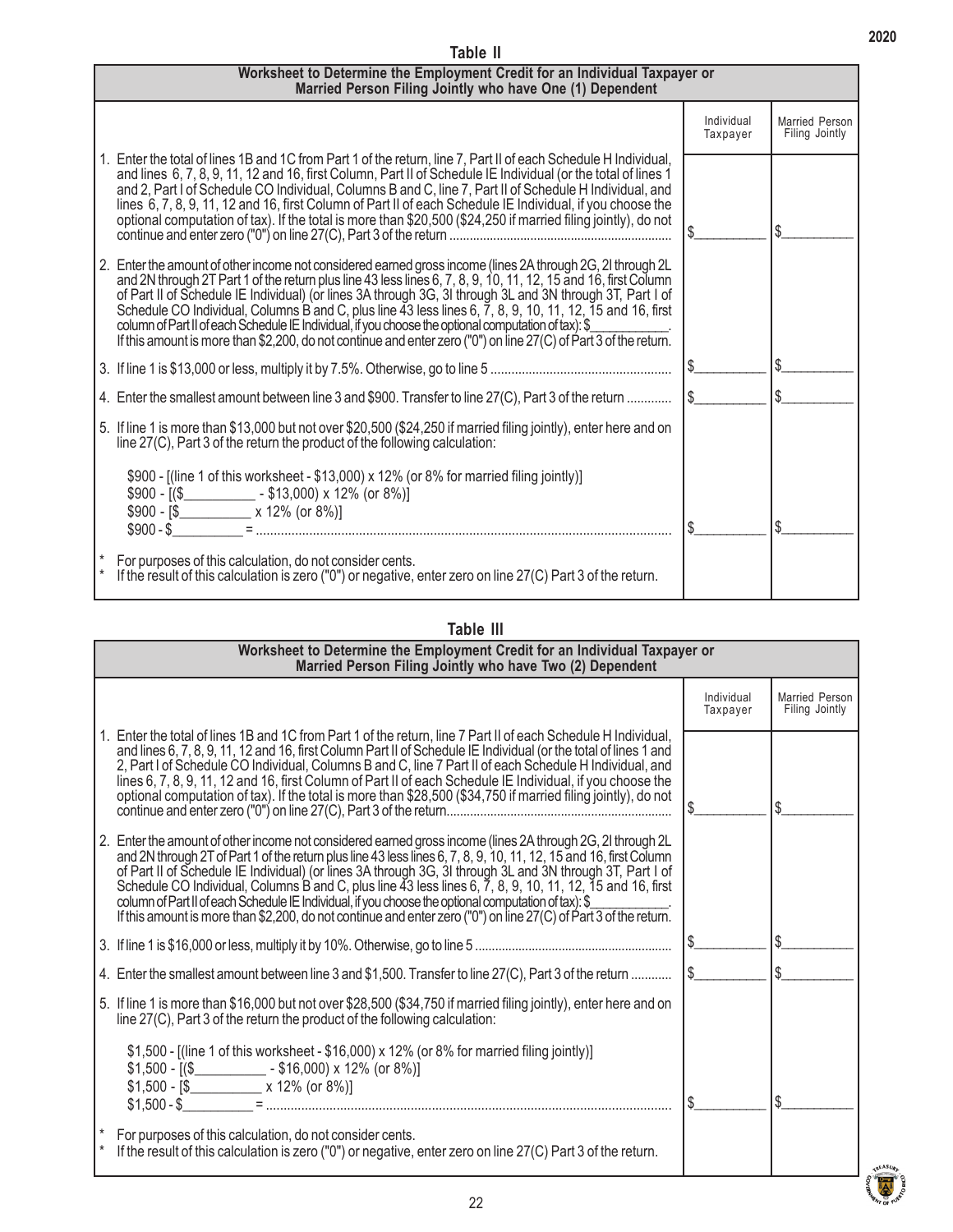| Worksheet to Determine the Employment Credit for an Individual Taxpayer or<br>Married Person Filing Jointly who have Three (3) or more Dependents                                                                                                                                                                                                                                                                                                                                                                                                                                                                                                                                     |                        |                                         |
|---------------------------------------------------------------------------------------------------------------------------------------------------------------------------------------------------------------------------------------------------------------------------------------------------------------------------------------------------------------------------------------------------------------------------------------------------------------------------------------------------------------------------------------------------------------------------------------------------------------------------------------------------------------------------------------|------------------------|-----------------------------------------|
|                                                                                                                                                                                                                                                                                                                                                                                                                                                                                                                                                                                                                                                                                       | Individual<br>Taxpayer | <b>Married Person</b><br>Filing Jointly |
| 1. Enter the total of lines 1B and 1C from Part 1 of the return, line 7 Part II of each Schedule H Individual,<br>and lines 6, 7, 8, 9, 11, 12 and 16, first Column Part II of Schedule IE Individual (or the total of lines 1 and<br>2, Part I of Schedule CO Individual, Columns B and C, line 7 Part II of each Schedule H Individual, and<br>lines 6, 7, 8, 9, 11, 12 and 16, first Column of Part II of each Schedule IE Individual, if you choose the<br>optional computation of tax). If the total is more than \$33,500 (\$42,000 if married filing jointly), do not                                                                                                          |                        | \$.                                     |
| 2. Enter the amount of other income not considered earned gross income (lines 2A through 2G, 2I through 2L<br>and 2N through 2T of Part 1 of the return plus line 43 less lines 6, 7, 8, 9, 10, 11, 12, 15 and 16, first Column<br>of Part II of Schedule IE Individual) (or lines 3A through 3G, 3I through 3L and 3N through 3T, Part I of<br>Schedule CO Individual, Columns B and C, plus line 43 less lines 6, 7, 8, 9, 10, 11, 12, 15 and 16, first<br>column of Part II of each Schedule IE Individual, if you choose the optional computation of tax): \$<br>If this amount is more than \$2,200, do not continue and enter zero ("0") on line 27(C) of Part 3 of the return. |                        |                                         |
|                                                                                                                                                                                                                                                                                                                                                                                                                                                                                                                                                                                                                                                                                       | $\frac{1}{2}$          |                                         |
| 4. Enter the smallest amount between line 3 and \$2,000. Transfer to line 27(C), Part 3 of the return                                                                                                                                                                                                                                                                                                                                                                                                                                                                                                                                                                                 | 1\$                    |                                         |
| 5. If line 1 is more than \$17,000 but not over \$33,500 (\$42,000 if married filing jointly), enter here and on<br>line 27(C), Part 3 of the return the product of the following calculation:                                                                                                                                                                                                                                                                                                                                                                                                                                                                                        |                        |                                         |
| \$2,000 - [(line 1 of this worksheet - \$17,000) x 12% (or 8% for married filing jointly)]                                                                                                                                                                                                                                                                                                                                                                                                                                                                                                                                                                                            |                        |                                         |
| For purposes of this calculation, do not consider cents.<br>If the result of this calculation is zero ("0") or negative, enter zero on line 27(C) Part 3 of the return.                                                                                                                                                                                                                                                                                                                                                                                                                                                                                                               |                        |                                         |

**Table IV**

# **Line 27D - Reimbursable credits from the Federal Government**

Transfer to this line the total of the American opportunity tax credit determined in Schedules B2, B2.1 and B2.2 Individual, as applicable. The balance of the economic impact payment owed to the taxpayer, as determined in Schedule B3 Individual, shall be transferred here. To see the requirements and limitations applicable to each of these credits, you must refer to the Schedules and their respective instructions available through our webpage www.hacienda.pr.gov.

Those credits attributable to Schedule B4 Individual, will not form part of the 2020 return. The Department will issue soon a publication with more details about these credits.

#### **Line 27E - Amount paid with automatic extension of time**

Enter on this line the amount of tax paid with automatic extension of time. This is the amount reflected on line 1a, Part II of Form AS 2644 filed on time at the Department.

If for any reason you understand that you will not be able to file your return on time, you may request an automatic extension of time on or before the due date to file the return. The request will be done by filing Form AS 2644. If you file this form on time, the extension will be automatically granted for a period of 6 month**.** Filing an extension of time does not extend the time for payment of any tax due with the return.

#### **In case of military personnel active at any combat zone, refer to RELEVANT FACTS.**

**A taxpayer that has the obligation to pay estimated tax, must pay the total tax with the request of extension of time.** If you do not have the obligation to pay estimated tax and qualify to pay the tax due with the return in two installments, as described in the instructions of line 3 on page 1 of the return, you must submit your extension of time request with at least 50% of the balance of tax due. See instructions on the obligation to pay estimated tax on page 80 of this instructions booklet.

# **Line 28 - Amount of Tax Due**

Compare the amount on lines 26 and 27F. If line 26 is more than line 27F, there is a balance of tax due. Enter the difference on this line. If the amount on line 27F is more than the amount on line 26, you have a tax overpayment. Enter this difference on line 29.

#### **Line 30 - Addition to the Tax for Failure to Pay Estimated Tax**

Enter the addition to the tax for failure to pay estimated tax previously determined on Schedule T Individual. (See instructions to complete Schedule T Individual).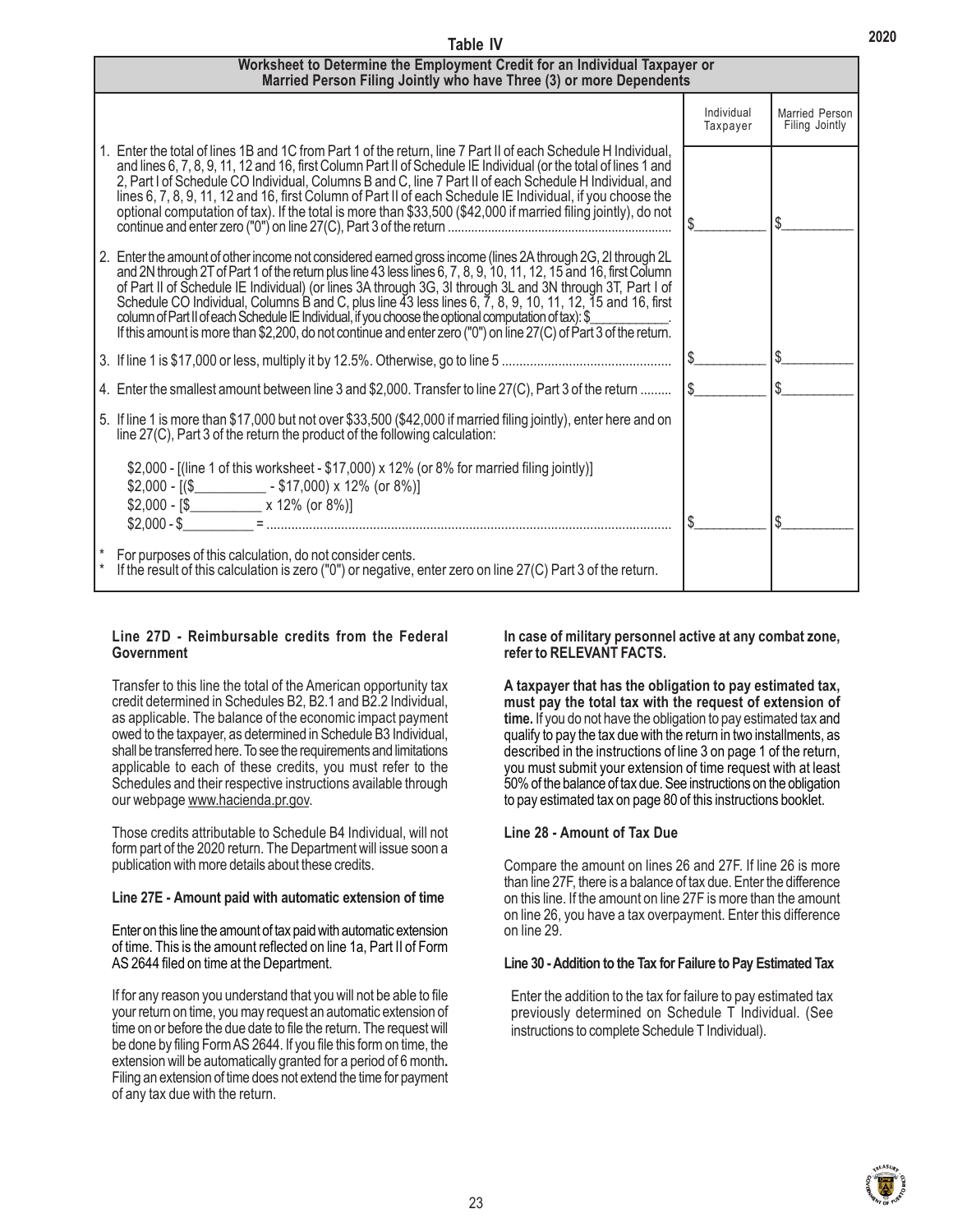# **SCHEDULE A INDIVIDUAL – DEDUCTIONS APPLICABLE TO INDIVIDUAL TAXPAYERS**

Use this Schedule to determine the total deductions applicable to taxpayers that are individuals. **Remember not to submit evidence of the deductions with the return. However, you must keep the evidence of these deductions for your records for at least 6 years**, in case that they may be eventually requested by the Department.

In the case of taxpayers who choose the optional computation of tax, some of these deductions will be attributed 50% to each spouse and others will be allowed to the spouse to whom they correspond individually.

The deductions that will be attributed 50% to each spouse when they choose the optional computation of tax are the following: mortgage interest, casualty loss on your principal residence, medical expenses, charitable contributions, and loss of personal property because of certain casualties. Once the total of these deductions is determined in Part I, line 6 of this schedule, you must transfer 50% to Columns B and C on line 1, Part II of Schedule CO Individual.

Deductions individually allocated under the optional computation of tax are the following: contributions to individual retirement accounts, educational contribution and my future accounts and interest paid on students' loans at university level, up to the limits and subject to the provisions of the Code. Therefore, when determining the sum of these deductions on line 10, Columns A and B, Part I of this Schedule, you must transfer the total of the amounts determined, as it corresponds to the taxpayer and his/her spouse, to line 2, Columns B and C of Schedule CO Individual.

# **PART I – DEDUCTIONS APPLICABLE TO INDIVIDUAL TAXPAYERS**

**Line 1 -** Enter the amount of home mortgage interest paid or accrued to acquire, refinance, improve or build a property that constitutes a qualified residence. There shall be allowed as a deduction the total amount of interest paid up to a maximum of \$35,000, as long as this amount does not exceed the greater of:

- (i) 30% of the adjusted gross income (Part 1, line 5 of the return) plus any other income excluded or exempt from the adjusted gross income, including child support payments (Schedule IE Individual, Part III, line 1) received during the taxable year for which the deduction is claimed; or
- (ii) 30% of the taxpayer's adjusted gross income plus any other income excluded or exempt from the adjusted gross income, including child support payments, for any of the preceding three (3) taxable years before the year for which the deduction is claimed.

These limitations will not apply when the taxpayer or his/her spouse is age 65 or older at the end of the taxable year. If you qualify for this exception, make sure to indicate the date of birth for you and your spouse (if applicable) on page 1 of the return.

If you qualify for exception (ii), please complete question D of the Questionnaire, page 1 of the return and select the oval provided on line 1(j), Part I of this Schedule.

**You must keep for your records the Informative Return - Mortgage Interest (Form 480.7A) provided by the financial institution.**

**Enter in the spaces provided on lines 1(a) through 1(d), the name and employer identification number of the banking or financial institution to which the payments were made, the loan number, the control number and the electronic filing confirmation number of the Form 480.7A, the and the total amount of home mortgage interest paid, as reported on Form 480.7A.**

In the case of nonresidents of Puerto Rico taxpayers who are citizens of the United States, there shall be allowed as a deduction the total home mortgage interest paid or accrued to acquire, refinance, improve or build a property that constitutes the principal residence of the taxpayer. This first residence may be located outside of Puerto Rico and in most cases the interest paid will be reported on Form 1098 - Mortgage Interest Statement.

Deduction shall not be allowed for interest on home mortgages in other residences, which are not the principal residence of the taxpayer, if such interests are not informed on Form 480.7A.

To claim this deduction, the taxpayer must include with the return the required information of Form 1098 - Mortgage Interest Statement. Also, on line 1 (e) you must select oval 2 that corresponds to Form 1098 and other.

# **Qualified residence** means:

- 1) the principal residence of the taxpayer;
- 2) a second residence located in Puerto Rico and used by the taxpayer, or by any other person that has an interest in that property or by any member of his/her family, as a residence for a number of days that exceeds the greater of:
	- a) 14 days, or
	- b) 10% of the number of days during the taxable year in which the property has been rented at the prevailing rental market value.

Interest payments attributable to any portion of the mortgage debt in excess of the residence fair market value are not deductible.

A participant partner of a housing cooperative association may deduct payments representing home mortgage interest.

If you use a personal loan to acquire, build or improve a qualified residence, which is not accepted by a mortgage institution as a mortgage guarantee, you must keep for your records a copy of the property tax exemption application or of the appraised revision of the property.

**Also, loan origination fees (Points) paid directly by the borrower and loan discounts (Points) paid directly by the borrower, will be admitted as home mortgage interest deduction for the year in which they were incurred,** as long as the following requirements are met:

- 1) they are reported on the Informative Return Mortgage Interest (Form 480.7A or equivalent form (i.e. Form 1098)),
- 2) they are paid to acquire the principal residence,
- 3) they are paid by the taxpayer; if they are financed through the mortgage loan, they will be deductible throughout the term of the loan, and



24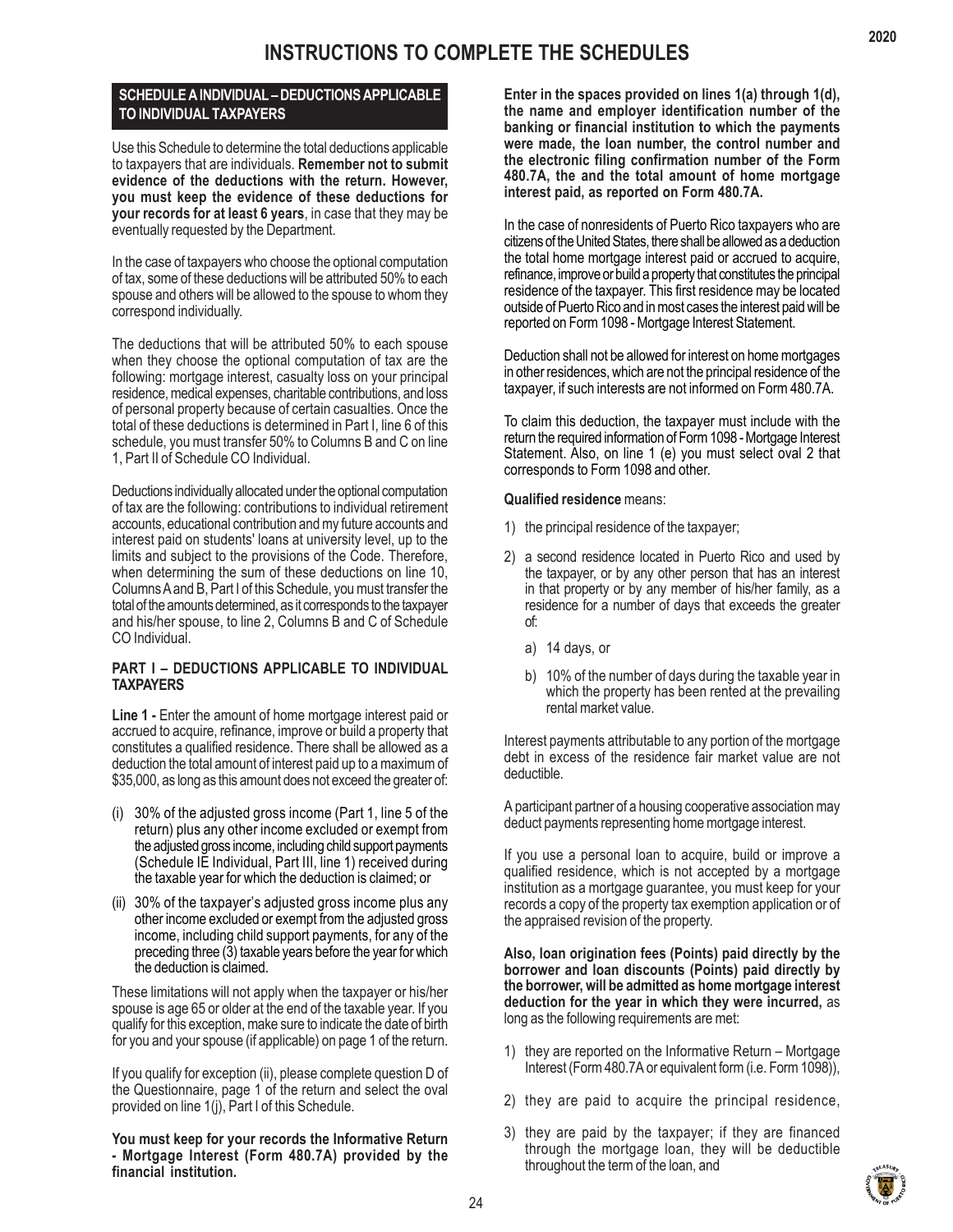4) you keep for your records a copy of the canceled or substitute check.

The loan origination fees and loan discounts financed through a home mortgage loan will be deductible throughout the term of the loan. The deduction that you may claim will be the apportioned amount paid during the term of the loan.

In case of married taxpayers filing separately who only own one residence, one of the spouses has the sole right to claim such deduction. If the married couple has two residences, one spouse may claim the interest of the principal residence and the other spouse may claim the interest of the second residence. However, one of the spouses may claim all the home mortgage interest for both residences, if both spouses agree to that in writing.

The taxpayer must keep for his/her records the written evidence of the cession of such deduction by the spouse.

It is important to point out that for taxable years beginning after December 31, 2016, the taxpayer may claim this deduction, even if he/she is not the borrower or joint borrower of the loan fully guaranteed with mortgage, when he/she can demonstrate that:

- (i) is the legal owner of the property that guarantees the debt or the person who will suffer the real effect of an execution of the same;
- (ii) made all of the debt payments during the taxable year directly to the person required to file the informative return described in Section 1063.04 of the Code (Form 480.7A); and
- (iii) the borrower or joint borrower of the loan fully guaranteed with the mortgage did not claim this deduction.

In the case of taxpayers who comply with the aforementioned requirements, they may claim the deduction of the mortgage interest paid on the line of *Home mortgage interest of the principal residence not reported on Form 480.7A*. Also, on line 1 (e) you must select oval 1 that corresponds to Section 1033.15(a)(1)(F) of the Code and complete the required information.

In order to take the deduction, the taxpayer must have to submit along with the return a sworn statement that complies with the requirements set forth in Section 1033.15 (a) (1) (G) of Code. This sworn statement shall be filed through SURI.

#### **For more details on how to claim this deduction, refer to Section 1033.15(a)(1)(F) of the Code.**

**Line 2 -** Enter **losses on real property used as your principal residence** incurred during the taxable year, not compensated by insurance or in any other form. Such losses must be **caused by hurricane, earthquake**, **storm, tropical depression, floods, fire or other casualties**.

You must keep for your records a certification stating the amount of the loss and the type of damage. **Also, you must keep for your records a certification from the Civil Defense or Fire Department if the loss was from fire, and any other documents, public deeds or appraisals which reflect the value of the property subject to the loss.**

If after claiming the deduction, you receive any compensation from an insurance company or from a state or federal agency, you must include on the return the total amount received as part of your gross income.

In the case of married persons filing separate returns, or that choose the optional computation of tax, each spouse may claim 50% of this deduction.

An individual resident of Puerto Rico for taxable year 2020 who remain as resident at the moment of filing the 2020 Return, can claim a deduction for casualty losses to the extent that the structure of the principal residence suffered some damage as a result of the seismic activity, storms, hurricane, or other casualties occurred during the taxable year. For more details of additional requirements to claim this deduction and the required evidence, refer to the publications issued by the Department for these purposes.

**Line 3 -** Enter the total medical expenses paid not compensated by insurance or in any other form, which exceeds 6% of your adjusted gross income. Transfer to this line the amount of Part III, line 3 of this Schedule.

#### **Medical expenses are:**

- 1) professional services rendered by physicians, dentists, radiologists, clinical pathologists, surgeons, nurses or hospitals, within or outside Puerto Rico;
- 2) health or accident insurance premiums;
- 3) medicines for human consumption, destined to be used in the diagnosis, cure, mitigation, treatment or prevention of illnesses, that were acquired solely and exclusively by medical prescription, if they have been prescribed by a physician authorized to practice the medical profession in Puerto Rico and were dispatched by a pharmacist licensed in Puerto Rico; and
- 4) expenses incurred in the acquisition of any technological assistance equipment for persons with disabilities, specialized treatments or chronic illnesses.

For purposes of this deduction, the term **technological assistance equipment** means: any object, equipment or system part, purchased by the consumer, or provided by any agency or governmental dependency, that is original, modified or adapted, and that is used to maintain, increase or improve the capability of persons with disabilities. This includes but is not limited to: wheelchairs, motorized wheelchairs, motorized equipment used for mobility, adapted computers, electronic communication equipment, adapted computer programs, mechanic equipment used to read, hearing aids, among others.

The parent, tutor or person responsible for the individual with the disability, specialized treatment or chronic illness, may claim this deduction or the individual in his/her own capacity.

**You must keep for your records the invoice or receipt that indicates the cost of the equipment and a medical certificate that indicates that the equipment is necessary for the condition or illness of the patient, in addition to the copy of cancelled or substitute checks, or receipts evidencing the payments made for medical assistance.**

In the case of persons who qualify to deduct the cost incurred in a medical insurance for himself/herself or his/her family as part of the industry or business expenses, he/she cannot claim simultaneously such expense as part of the deduction for medical expenses.

**Line 4 -** You may claim a deduction for the contributions or donations to nonprofit organizations made during the taxable year, subject to certain limitations, **only** if the entities are authorized under the rules and regulations promulgated by the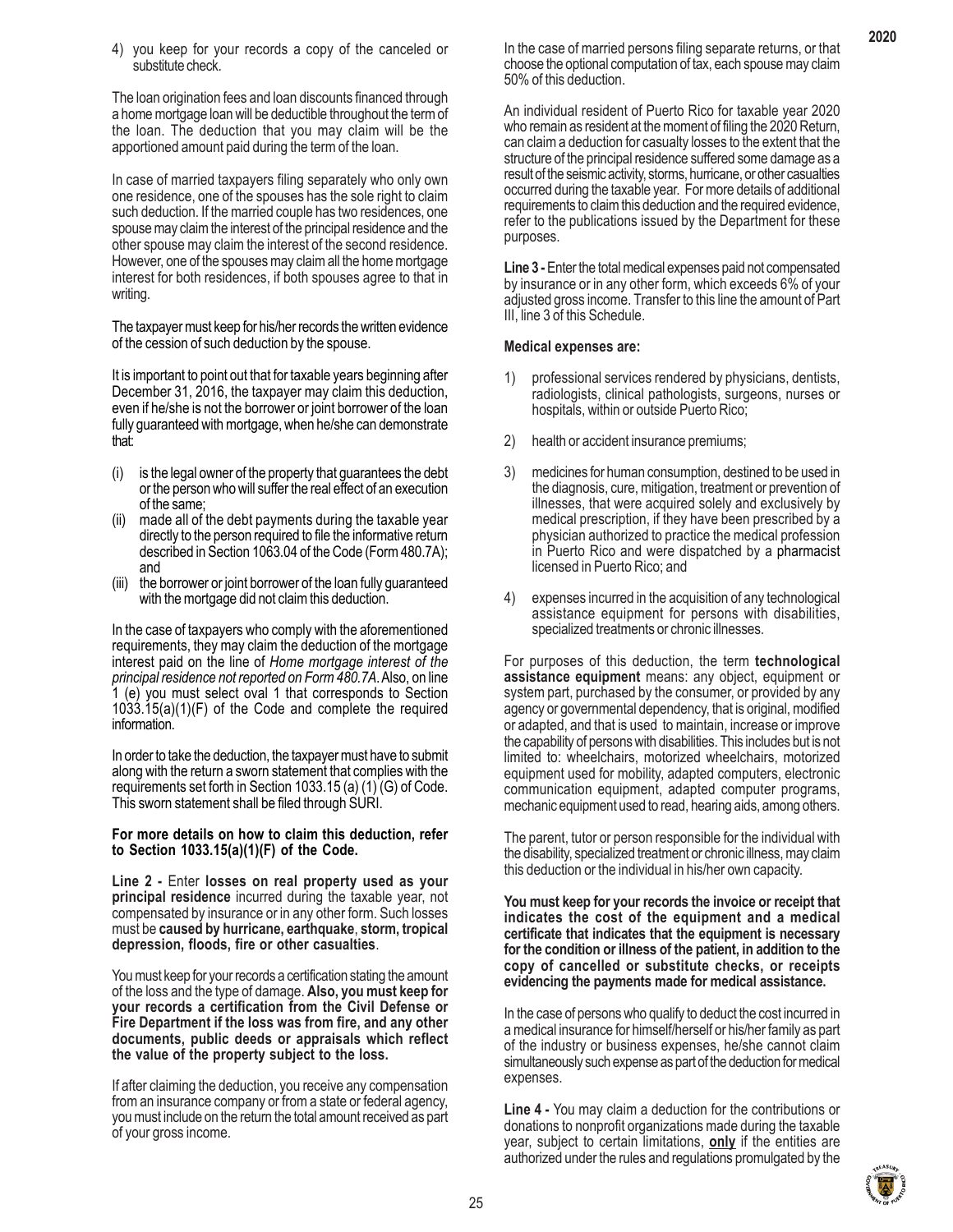Secretary. **No part of the net earnings of any organization or entity to which you contribute may benefit any private shareholder or individual.**

Among the nonprofit organizations and other entities approved by the Code and regulations as entities for which a deduction for contributions can be claimed, are the following:

- the Government of Puerto Rico, the United States, any of its states, territories, or any political subdivision thereof, or the District of Columbia, or any possession of the United States, exclusively for public purposes;
- churches and religious organizations;
- university level accredited educational institutions established in Puerto Rico; or
- nonprofit organizations created or organized in Puerto Rico, the United States or any of its possessions, **qualified by the Secretary of the Treasury**, such as those providing community service, charitable, scientific, literary, art, educational or museological, organizations engaged in the prevention of cruelty or child abuse, elderly or disabled people, prevention of cruelty and abuse of animals, the prevention of domestic violence or hate crimes, or to organizations of economic, social, and community development. It shall be an indispensable requirement to allow the deduction that the entity to which the contribution or donation is made, provide services to residents of Puerto Rico.

The allowable deduction for charitable entities must be included on page 2 of Schedule A Individual, Part III (Medical Expenses and Charitable Contributions), Column B.

The name of the entity and the employer identification number must be included in the space provided and the amount of the contribution will be included in Column B. In the next Column, you must include a code letter (as listed below) corresponding to the category of the nature of the organization to which a donation was made.

The categories are the following:

- **A. Social Services** this includes entities for the prevention of abuse or violence, such as Casa Protegida Julia de Burgos, Puerto Rico Youth at Risk, Inc. (Jóvenes de Puerto Rico en Riesgo), Taller Salud, Niños de Nueva Esperanza, Casa La Providencia, Centro de Renovación y Desarrollo Humano Espiritual Buen Pastor, La Casa de Todos, La Fondita de Jesus, and Proyecto Aurora.
- **B. Art and Culture** Examples: Andanza, Coro de Niños de San Juan, Pro Arte Musical, and Casa Pueblo.
- **C. Housing Services**
- **D. Educational and Research Services** Examples: Centro Esperanza, Asesores Financieros Comunitarios, Politécnico Amigo, CreArte, Nuestra Escuela, Scuba Dogs Society, Asociación Educativa Pro Desarrollo Humano de Culebra, and Centro de Periodismo Investigativo
- **E. Recreation and Sports Services** Examples: YMCA de San Juan, and Boys and Girls Club of Puerto Rico.
- **F. Economic, Social and Community Development** Examples: Coalición Pro Corredor Ecológico del Noreste,

Proyecto Matria, Centro de Adiestramiento y Servicios Comunitarios E.P.I., Inc., Producir, and Comerciantes Unidos para el Desarrollo Comunitario de Camuy.

- **G. International Activities** Example: Comité Olimpico de Puerto Rico, Inc.
- **H. Health Services** Examples: MDA Asociación Distrofia Muscular, SER de Puerto Rico, Centro Margarita, Centro de Ayuda y Terapia al Niño con Impedimento (AYANI), Iniciativa Comunitaria de Investigación, and The Leukemia and Lymphoma Society.
- **I. Religious Services** Example: All churches.
- **J. Environmental Services** Example: Sierra Club and Para la Naturaleza.
- **K. Organizations for the Exclusive Benefit of its Members**
- **L. Other Services** Examples: Alianza para un Puerto Rico sin Drogas (drug prevention services in high risk schools and communities), Puerto Rico Industries for the Blind (employ and train visually impaired persons), and employees' voluntary and beneficent associations.

#### **The allowable deduction for charitable contributions is the total amount of the donations paid, not to exceed 50% of your adjusted gross income.**

#### Charitable Contributions to Conservation Easements and **Museological Institutions**

The allowable deduction for contributions to conservation easements and museological institutions must be included in Column C. Also, you must include in the space provided the name and employer identification number of the entity to which the contribution was made. The allowable deduction for contributions of conservation easements to agencies of the Government of Puerto Rico or non profit organizations (**only if you do not claim a tax credit for this concept**) may not exceed 30% of your adjusted gross income and is subject to the requirements provided by the Puerto Rico Conservation Easement Act, as well as for contributions to museological institutions, private or public, that consist of art work properly appraised or of any other objects of recognized museological value.

If the fair market value of the contributed property exceeds the adjusted basis in the hands of the donor (determined under Section 1034.02 of the Code) by more than 25%, you will be allowed a deduction for the fair market value of the property donated, up to 30% of your adjusted gross income for the taxable year.

It is important to point out that in order to claim the deduction for charitable contributions made to private museological institutions, they have to be conditioned in terms that any type of future negotiation with the work or contributed object is forbidden, and that in case of dissolution of the private museological institution, the title of the art work or museological value objects contributed will be transferred to the Government of Puerto Rico and will become part of the National Collection of the Institute of Puerto Rican Culture. If the charitable contributions is made to a museum located in Puerto Rico that is dully accredited by the American Association of Museums, the deduction will be the fair market value up to 50% of the adjusted gross income of the taxpayer and will not be subject to the previous limitations.

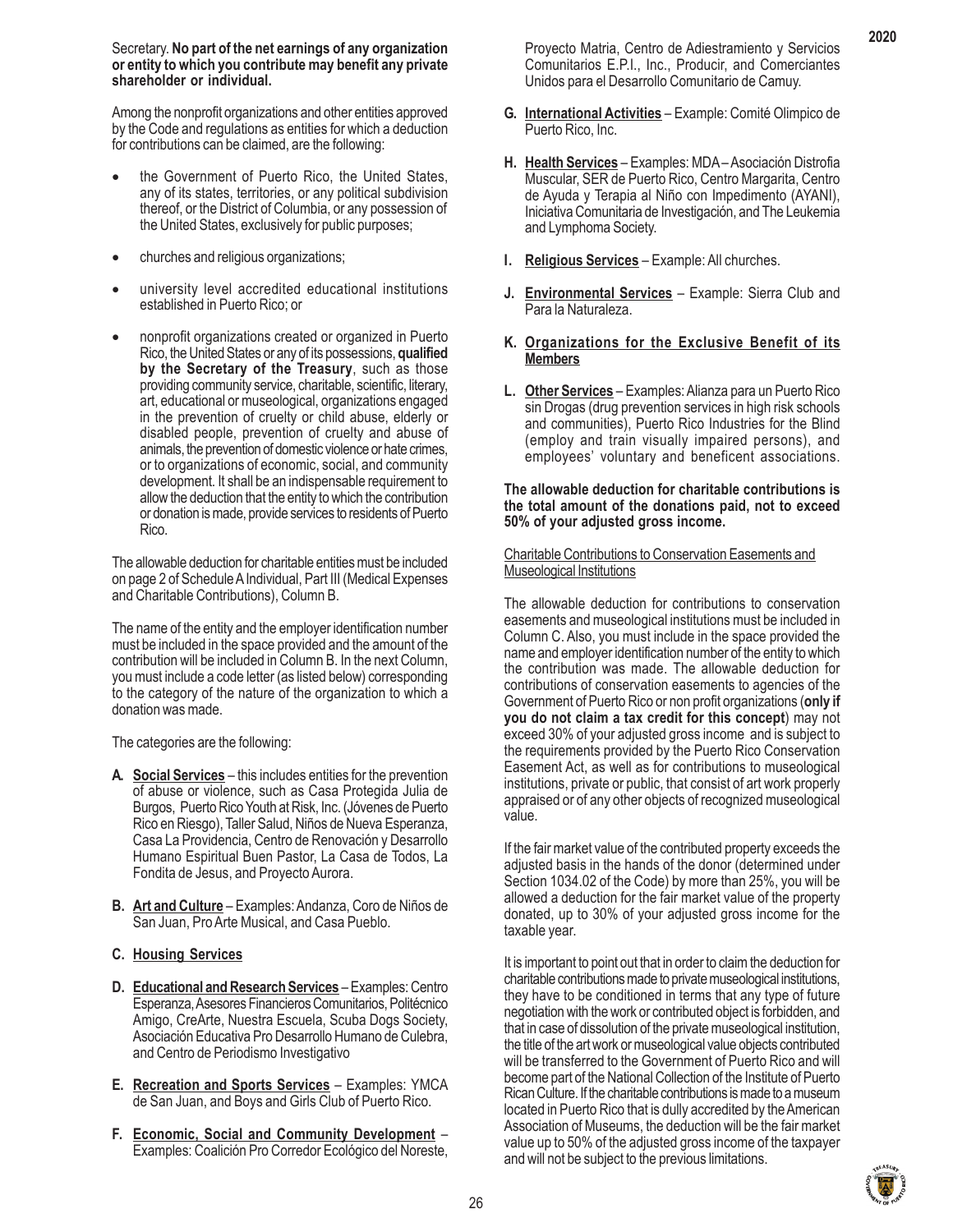The charitable contributions in excess of the limit allowed may be carried over to the 5 subsequent taxable years.

You may claim an unlimited deduction for charitable contributions, if the amount of qualified charitable contributions plus the total amount of income taxes paid during the taxable year and in each of the 10 preceding taxable years, exceed 90% of your net income for each one of those years, computed without the benefit of the charitable contributions. Net income is the adjusted gross income less the applicable deductions to taxpayers that are individuals and the exemptions (additional for veterans, personal and for dependents), as applicable.

#### Charitable Contributions to Municipalities and Other Contributions

Donations to municipalities must be included in Column D and you must include in the corresponding area the name and employer identification number of the municipality that received the donation.

The contributions of historic or cultural value made to a municipality, as certified by the Institute of Puerto Rican Culture or the Cultural Center of each municipality, or that makes possible the realization of any cultural or historic work, may be claimed as charitable contribution when the amount is \$50,000 or more, and is made in connection with the celebration of the centennial establishment of the municipality. The total of said contributions is not subject to the limitations provided by the Code. Itemize these contributions in Part III, Column D of this Schedule.

Likewise, any contribution made to the Puerto Rico Public Broadcasting Corporation, as provided by Article 4 of Act 216- 1996, as amended, will not be subject to the limitations established by the Code. To claim the total amount of charitable contribution, you must indicate in the corresponding spaces of Part III, Column D of this Schedule, the name of such Corporation, the employer identification number and the amount contributed.

**To claim these charitable contributions, complete Part III of this Schedule and transfer to this line the total amount determined on line 8. You must keep for your records copy of the cancelled or substitute checks, receipts or certifications evidencing the payments made.**

**Line 5 -** Enter losses of automobiles, furniture, fixtures and other household goods (excluding the value of jewelry and cash), not compensated by insurance or in any other form, occurred during the taxable year due to earthquakes, hurricanes, storms, tropical depressions and floods. The deduction is limited to \$5,000 (\$2,500 if married filing separately or if you choose the optional computation of the tax) for the year in which the loss was incurred.

The amount of said \$5,000 not claimed in the year in which the loss occurred may be carried over to the next two consecutive taxable years as a loss of personal property due to casualties. **In order to be entitled to this deduction, the affected area must be declared as a disaster area by the Governor of Puerto Rico, and you must have claimed at the appropriate place within the time limit to do so, the benefits from the assistance programs approved for disaster events.**

An individual resident of Puerto Rico for the taxable year 2020 and that remains as resident at the moment of file the 2020 Return, may be eligible to claim the deduction for losses with respect to automobiles, furniture, fixtures and other household goods suffered as consequence of the seismic activity that began on December 28, 2019. The deduction shall be available only to individuals who have been residents of any of the designated areas in the Disaster Declaration issued by the Governor. For details of additional requirements to claim this deduction and required evidence, refer to the publications issued by the Department for these purposes.

#### **You must keep for your records copy of the approved claim filed stating the damages suffered.**

**Line 7 -** Enter on this line the contributions made to a qualified Individual Retirement Account (IRA). **The maximum deduction for an individual is \$5,000** or the adjusted gross income from salaries or the earnings attributable to professions or business, whichever is less.

In order to claim this deduction, the IRA must be in a trust created or organized under the laws of the Government of Puerto Rico, among other requirements.

In case of married taxpayers filing a joint return, including those who choose the optional computation of tax (Schedule CO Individual), each one may establish, individually, his/her own IRA, or one of the spouses may establish an IRA for himself/ herself and another IRA in the name of the other spouse, without considering if he/she receives income. The contribution cannot exceed \$10,000 or the aggregated adjusted gross income from salaries and the earnings attributable to professions or business, whichever is less. However, the deduction for each spouse cannot exceed \$5,000.

No deduction is allowed for the taxable year in which the individual has reached 75 years of age or more at the end of the taxable year. **Also, no deduction will be allowed if the income received during the year is from pensions or annuities.**

The taxpayer will have until the due date established by the Code to file the return, or until the due date of any extension of time granted by the Secretary to file the return, to make a contribution to his/her IRA.

**In the spaces provided on this line, enter the name and employer identification number of the financial institution, the account number, and the total contributions made, as they correspond to the taxpayer or the spouse.**

If the taxpayer participates in a pension plan qualified by the Department of the Treasury and the IRS (dual qualified plan) or is a federal employee, the sum of the contribution to the pension plan plus the contribution to the IRA cannot exceed \$20,000. In other words, the sum of his/her contribution to the pension plan (Box 15 of Form 499R-2/W-2PR or the corresponding box of Federal W-2 Form) plus the contribution to the IRA cannot exceed \$20,000.

#### **You must keep for your records the Informative Return - Individual Retirement Account (Form 480.7) provided by the bank or institution in which you opened the account.**

**Line 8 -** Enter the cash contributions to an educational contribution or my future account for the exclusive benefit of a child or relative up to the third degree of blood relationship or second degree by affinity. The maximum contribution amount that can be claimed **cannot exceed \$500 for each beneficiary**.

An educational contribution account must be established by the individual who has the custody and parental rights over the beneficiary for whom the account was established.

27

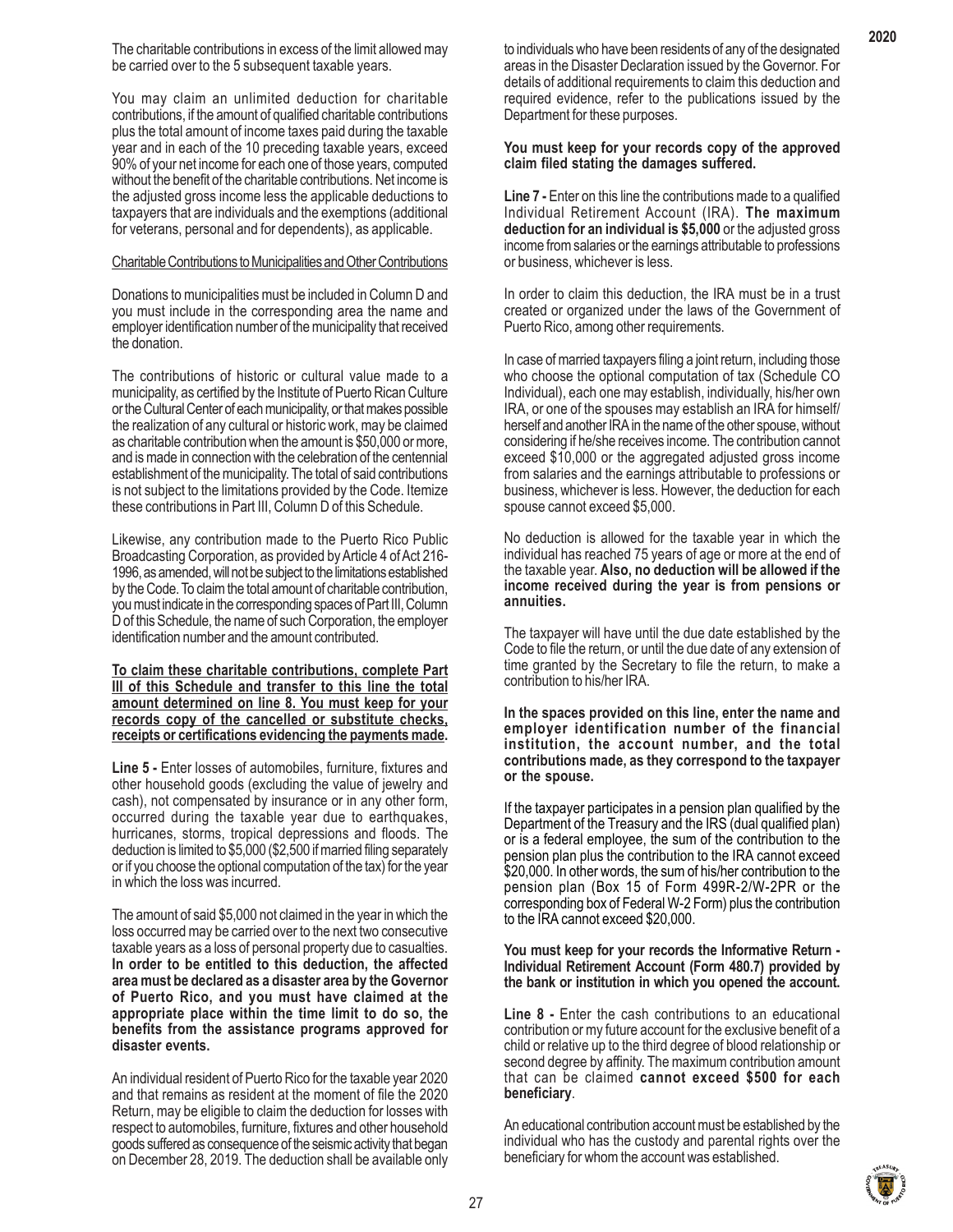In the case of my future account, the trust is created or organized by the Government of Puerto Rico (Government) for the exclusive benefit of students in the public education system of the Government or, subject to the corresponding regulation, for the benefit of students of private schools in Puerto Rico. In this account, the Government will make an initial contribution of \$1,000 per each eligible beneficiary and after established, an individual or private entity can made annual contributions in cash not exceeding the maximum amount allowable to an educational contribution account.

There is no limitation in the number of educational contribution or my future accounts to which each individual can contribute, as long as such beneficiary is eligible. Under no circumstances, the total contributions for each beneficiary account can exceed \$500.

This deduction will not be allowed for a taxable year in which the beneficiary has reached the age of 26 by the end of such taxable year.

The taxpayer can make the contribution to the accounts until the last day established by the Code to file the return, or until the due date of any extension of time granted by the Secretary to file the same.

Transfer to this line the total of Part II, line 16 of Schedule A1 Individual.

#### **You must keep for your records the certification issued by the institution that receives the contributions.**

**Line 9 -** Enter on this line the total of interest paid and the corresponding amount of the principal paid in a student loan at university level. In the spaces provided on this line, enter the name, loan number and employer identification number of the financial institution. The amount to be included is the sum of interest and the part of the principal paid during the year, as applicable.

It shall be allowable as deduction the amount of interest paid or accrued during the taxable year on debts incurred for student loans to cover expenses of the taxpayer, his/her spouse or dependent for tuition, teaching and textbook at university level, as well as the related expenses of transportation, meals and lodging in those cases in which you have had to live outside your home in order to study. You must keep for your records the certification of the bank or financial institution as evidence of the deduction claimed.

On the other hand, it will also be allowed as special tax deduction, 25% of the payments made to the principal of student loans taken for university college studies, or 50% of payments when the student loan is taken for postgraduate studies, provided that it is eligible under Article 5 of the Incentive Act for the Retention of Talent in Puerto Rico (Act 24-2015) up to a maximum of \$5,000 per taxable year. This deduction cannot be taken by an individual for more than 10 taxable years.

The taxpayers that will be eligible to receive the special deduction are those who have the evidence and who meet all the requirements listed below:

- (a) Be a citizen of the United States and resident of the Commonwealth of Puerto Rico for the purposes of the Code;
- (b) Have completed a degree in a university institution on a sub-graduate or graduate level;
- (c) Provide an official copy of the graduation diploma issued by a university institution that evidences having completed such studies at the sub-graduate or graduate level;
- (d) Have made monthly payments on the principal of a federal student loan eligible for the Public Service Loan Forgiveness Program and submit the official documentation certifying the payments made (once monthly payments are made, the taxpayer must submit to the Department of Education of the United States the Employment Certification for Public Service Loan Forgiveness duly completed);
- (e) The taxpayer must provide the Response to the Employment Certification for Public Service Loan Forgiveness Program in which it is certified that it meets all the necessary and indispensable requirements to qualify for the Public Service Loan Forgiveness Program; and
- (f) At the time of making the monthly payments described in the previous paragraph (d), the person must be employed full time in any of the three branches of the Government of Puerto Rico, its agencies or public corporations; at the University of Puerto Rico; in the office located in Puerto Rico of any of the three branches of the Federal Government, its agencies or public corporations; or at the office of any eligible nonprofit organization located in Puerto Rico.

#### **PART II – COMPUTATION OF ALLOWABLE AMOUNTS OF DEDUCTIONS TO NONRESIDENT OR PART-YEAR RESIDENT**

If in the questionnaire it was indicated that the taxpayer was a nonresident or a part-year resident, use this part to determine the total deductions attributable to the period of residence in Puerto Rico. Follow the guides provided on each line. Married taxpayers who are filing their return under the optional computation of tax, shall not use this part, they will made this calculation in Part IV of the Schedule CO Individual.

# **PART III – MEDICAL EXPENSES AND CHARITABLE CONTRIBUTIONS**

Use this Part to determine the deduction for medical expenses and charitable contributions that you will claim on your return. You must provide a detail of each medical expense or contribution that you made during the year.

#### **See full details for these deductions in the instructions to complete Part I, lines 3 and 4 of this Schedule.**

It is very important that you enter the name of the institution to whom the payment was made and the amount paid, as well as to **keep for your records evidence to support your payment.** In the case of charitable contributions, you must also indicate the employer identification number of the entity to which the payment is made.

Transfer the amount of the allowable deduction for medical expenses from line 3 to Part I, line 3 of this Schedule. Transfer the total amount of the allowable deduction for charitable contributions from line 8 to Part I, line 4 of this Schedule.

#### **SCHEDULE A1 INDIVIDUAL - DEPENDENTS AND BENEFICIARIES OF EDUCATIONAL CONTRIBUTION ACCOUNTS AND MY FUTURE ACCOUNTS**

In order to process the information of your dependents and claim the exemption, you must complete this Schedule and submit it with your return.

Use the number of Schedules A1 Individual that are necessary and indicate the amount in the upper right corner of the header.

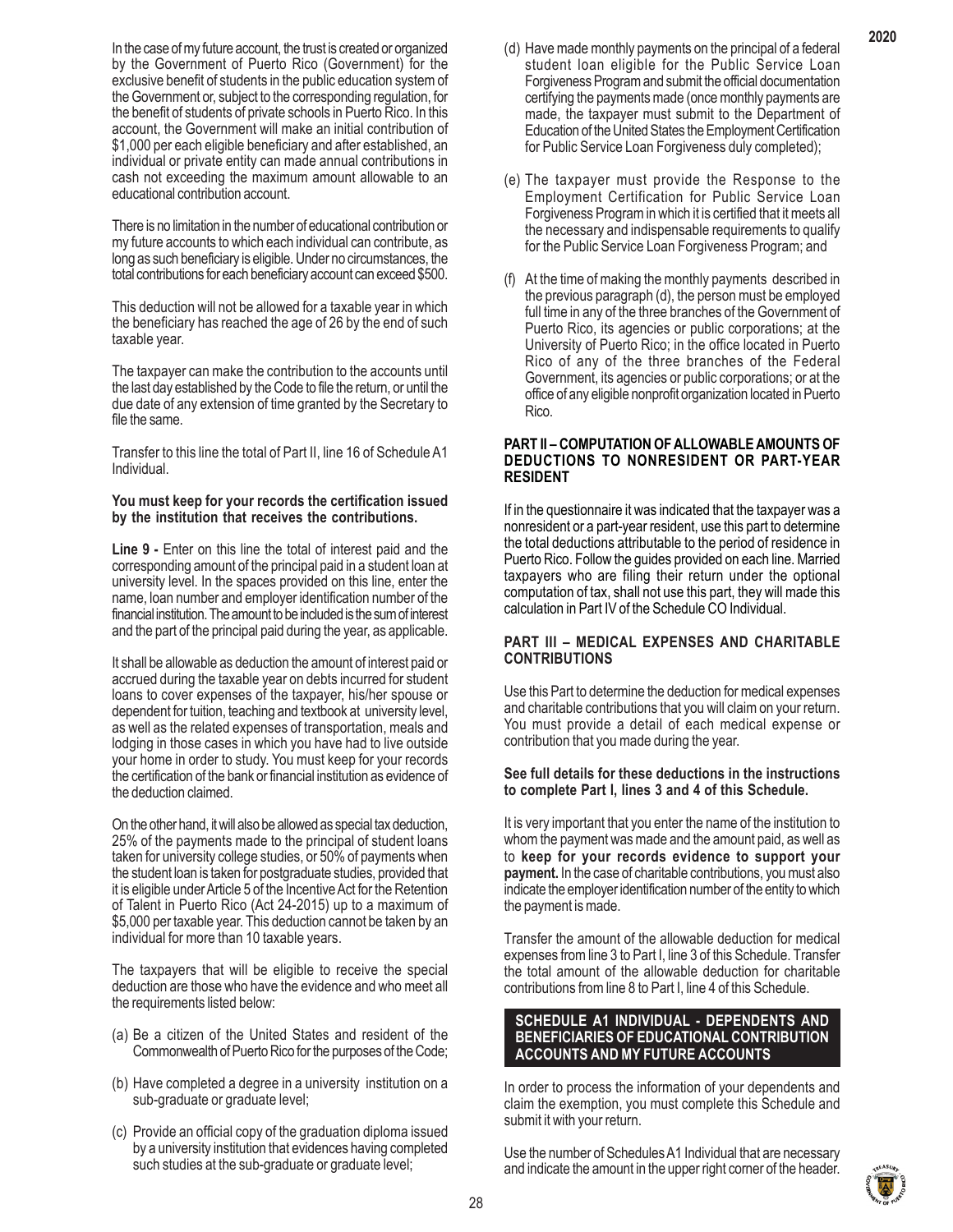**REMINDER: To claim the deduction for dependents the taxpayer must provide more than half of the support for the dependent, as provided on the Code and the corresponding Regulations.**

# **PART I - DEPENDENT'S INFORMATION**

The term **dependent** means:

- 1) a person who at the end of the calendar year in which the taxpayer's taxable year begins **has not reached the age of twenty-one (21);**
- 2) the taxpayer's father or mother;
- 3) a person who is **age sixty-five (65) or older;**
- 4) a person who has reached the age of 21 or more and is blind or incapable of self-support because of being mentally or physically disabled; or
- 5) a university student who at the end of the calendar year in which the taxpayer's taxable year begins **has not reached the age of twenty-six (26),** as long as he/she has completed as a regular student, at least one semester in a **university or technical - professional institution recognized as such by the educational authorities of Puerto Rico, or of the applicable country, until he/she receives his/her degree.**

Notwithstanding the above, to be entitled to claim a dependent, you must comply with the following requirements:

- 1) the person claiming the dependent must provide more than half of the support for the dependent during the calendar year in which the taxpayer's taxable year began;
- 2) the dependent's **gross income** for the calendar year in which the taxpayer's taxable year began is less than the amount allowed as an exemption for this concept (\$2,500). Nevertheless, if the dependent is your child and also a regular student, he/she may earn gross income of up to **\$7,500,** and you still have the right to claim him/her as a dependent.

In the case of children from divorced or separated parents, the exemption for dependent will be claimed by the parent who has the legal custody of the child. However, the parent who has the legal custody may release his/her right to claim the exemption in favor of the parent who does not have that custody. The release should be made using **Schedule CH Individual** - Transfer of Claim for Exemption for Child (Children) of Divorced or Separated Parents. The parent to whom the right to claim the exemption was released must kept for his/her records Schedule CH Individual duly completed and signed (See Instructions of Schedule CH Individual).

However, in the case of parents that are separated, divorced or do not have a right to file as married, and that have **joint custody** of their child, the dependent exemption will be divided in half between both parents. The joint custody must have been declared by a competent court or must comply with the definition established under Act 223-2011. In order for each parent to be able to claim half of the exemption, **select the oval in the column of Joint Custody**. However, one of the parents may claim the total exemption if the other parent releases in writing half of the exemption by using Schedule CH Individual, which must be keep for your records.

In the case of parents who are married, living together and elect to file a separate return, each spouse is entitled to claim half of the total exemption for dependents, as in the case of those who choose the optional computation of tax.

**An individual required to file a joint return with his or her spouse does not qualify as a dependent**.

**Nonresident aliens of Puerto Rico do not qualify as dependents.**

If the dependent is totally or partially blind, keep for your records a certificate from an ophthalmologist or optometrist indicating the visual condition of the dependent.

If you claimed the exemption for dependents who are university students, or who are disabled, blind or age 65 or older, you must keep for your records the evidence that entitles you to claim the exemption for those dependents.

In the space provided, **select the oval that indicates "joint custody" (if applicable), and write the complete name, date of birth, relationship and social security number** of all dependents for whom you claim an exemption on your return. **Also, classify the dependents in one of the following categories:**

| <b>Category</b> | Class                                 |
|-----------------|---------------------------------------|
| (N)             | Non university                        |
| (U)             | University students                   |
| (1)             | Disabled, blind or age<br>65 or older |

If you do not comply with these requirements, the exemption may be disallowed. Remember that you must include the **social security number** of all dependents who are age one (1) or older at the end of the taxable year.

# **Eligible Dependents for Employment Credit**

Those dependents who meet the following requirements shall be considered eligible to determine the employment credit:

- 1. only the children of the taxpayer or spouse, which were claimed as dependents in their return;
- 2. that on the last day of the taxable year they are age 18 or younger, and in the case that they are full-time students, they will be considered as dependent if they do not exceed age 25 on the last day of the taxable year; and
- 3. have been residents of Puerto Rico throughout the taxable year for which the credit is claimed and at the time of filing the return.

**For additional details related to these requirements and the computation of the employment credit, refer to the Internal Revenue Circular Letter No. 20-01 of January 3, 2020.**

#### **PART II - BENEFICIARIES OF EDUCATIONAL CONTRIBUTION ACCOUNTS AND MY FUTURE ACCOUNTS**

In the space provided, **write the complete name, relationship, date of birth, and social security number** of the beneficiaries for whom you made contributions to an Educational Contribution Account or to My Future Account and identify the type of account you contribute. Indicate also the name and employer identification number of the financial institution,

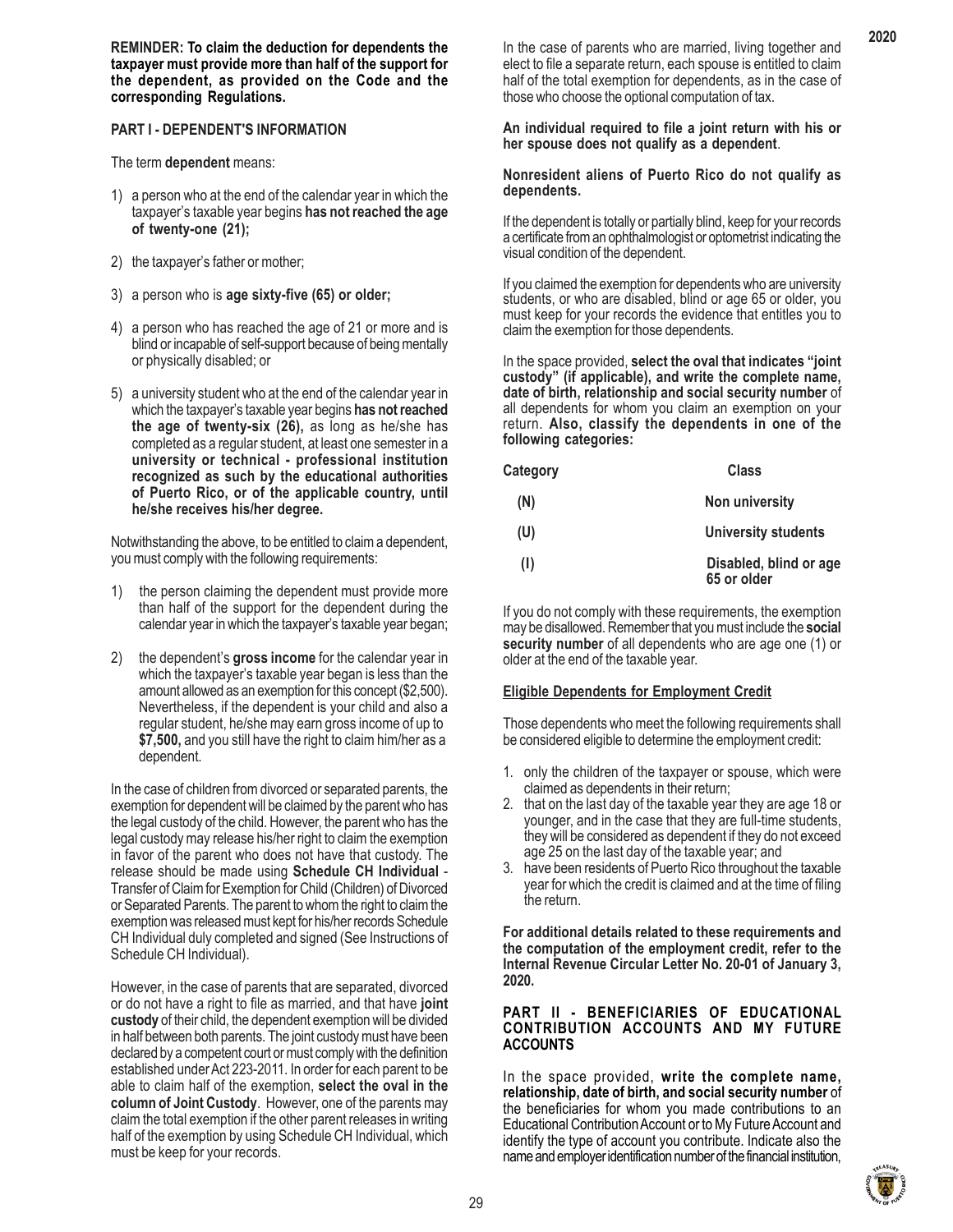and the account number where the contributions are made. **You must also enter the amount of said contributions.**

**For information regarding who qualifies for this deduction and its limitations, refer to the instructions of Part I, line 8 of Schedule A Individual**.

#### **SCHEDULE A2 INDIVIDUAL - TAX ON INCOME SUBJECT TO PREFERENTIAL RATES**

Complete this Schedule if during the taxable year your received income subject to preferential rates such as: net long-term capital gain, interests paid or credited on deposits held on certain financial institutions or dividend distributions of certain corporations. Also, if your income subject to preferential rates is equal to or more than \$20,000, this Schedule provides for the calculation of the limitation of Deductions Applicable to Individuals Taxpayers required by Section 1033.20 of the Code.

If you are a married taxpayer which elected the optional computation of tax and received income subject to preferential rates required to be attributable to each spouse based on 50% of the total (e.g. interests and dividends), you must complete a Schedule A2 for each spouse. Identify on the superior part if the Schedule belongs to the taxpayer, spouse or both, as applicable.

**Line 1 -** Transfer the Adjusted Gross Income determined in Part 1, line 5 of the return or Part I, line 6 of Schedule CO Individual, as applicable. The Adjusted Gross Income must consider all income subject to preferential rates, as informed on the other corresponding schedules of the return.

**Line 4 –** Transfer to Column A and to the corresponding Columns from B to H the different types of income subject to preferential rates as identified on lines  $4(a)$  through  $4(1)$ . In Column B, include the income subject to a 20% rate; in Column C, those subject to a 15% rate; in Column D, those subject to a 10% rate; and in Column E, those subject to a 4% rate.

If you received income subject to a rate other than 4%, 10%, 15% or 20% under any special act, specify the applicable preferential rate in the blank space provided for it in Columns F, G and H and include such income in the corresponding Column. The sum of the amounts entered in Columns B through H must be the same amount to be transferred to Column A of this line.

**Line 4(a) -** Transfer to Column A of this line the amount shown on line 7 of Part VII of Schedule D Individual (Schedule D).

As a general rule, the applicable rate on a realized capital gain is 15%. In such case, include in Column C of this line the amount shown on line 6(a), Column B of Part VII of Schedule D Individual, if any.

However, all or part of the long-term capital gain can be taxed at a different rate, if it was realized under a special legislation. In such case, enter as it corresponds in Columns F, G and H of this line, the amount shown on line 6(b), Columns C through E of Part VII of Schedule D Individual, if any.

It is important to note that if a net capital loss not used in previous years is claimed, Part VI of Schedule D Individual must be completed to determine the amounts that shall be transferred to this line.

**Line 4(d) -** Transfer to Column A of this line the amount shown on line 4, Column E of Part I of Schedule FF Individual. Interest on IRA distributions to Government pensioners are taxed at a preferential rate of 10%. Therefore, include the same in Column D of this schedule.

**Line 4(h) -** Transfer to Column A of this line the amount shown on Schedule D Individual, Part IV, line 25. As a general rule, the applicable rate on total distributions from pension plans is 20%. Therefore, include distributions subject to the 20% rate in Column B and distributions subject to a preferential rate of 10% (if they meet certain requirements set forth in Section 1081.01 (b) of the Code) in Column D. For additional information, see instructions of Part IV of Schedule D Individual.

**Line 4(i)** - Transfer to Column A of this line the gain determined on Schedules J, K, L, M or N Individual, as applicable, taxable at a reduced rate under an Incentives Act or wages received by a qualified physician who has a decree under Act 14-2017 or Act 60-2019 and that have been reported separately in the spaces provided on lines 1B and 1C of Part I of the return or lines 1 and 2, Part I of Schedule CO Individual, as applicable. Include this amount in Columns B through H, as it corresponds, according to the applicable preferential rate.

**Line 4(j)** - Transfer to Column A of this line the amount on line 3, Column F, Part V of Schedule F Individual. Include this amount in Columns B through H, as it corresponds to the applicable preferential tax rate.

**Line 4(k)** - Include on this line any other income subject to a preferential rates not specified on lines 4(a) through 4(j) and 4(l), and distribute it in the corresponding Column, under the applicable preferential rate.

Among others, also include on this line the distributions and transfers of Governmental Plans reported on Schedule F Individual, Part II, line 2, Columns E or F. The lump-sum distributions of Savings Account Plans of \$10,000 or more and the transfers from such plans to Non Deductible Individual Retirement Accounts are subject to a preferential rate of 10%. Include these amounts in Column D. Also include the income from other interests subject to withholding under the provisions of special legislation reported on Schedule FF Individual, Part I, line 4, Column F.

**Line 4(l)** - Transfer to Column A of this line the amount reflected on Schedule F Individual, Part VI, line 5, corresponding to Eligible Distributions from Retirement Plans or IRAs that were received for reason of extreme economic emergency due to a disaster declared by the Governor of Puerto Rico. These distributions are taxed at a preferential rate of 10%. Therefore, include them in Column D of this schedule.

**Line 5 -** Add line 4(m) of Columns B through H (you can also add lines 4(a) through 4(l) of Column A). This is your total income subject to preferential rates. If this amount is **less than \$20,000**, the Deductions Applicable to Individual Taxpayers **are not subject to limitation**. Therefore, enter on line 7, 100% in Column A and 0% in Columns B through H. Also, enter the total amount shown on line  $8(a)$  on line  $8(b)$ , Column A.

**Line 6 –** The Adjusted Gross Income specified on line 3 less the total income subject to preferential rates specified on line 5, constitutes the income that is subject to regular tax according to the tables.

**Line 7 -** If your total income subject to preferential rates on line 5 is **\$20,000 or more**, calculate on this line the proportion of each income subject to preferential rates and the remaining income subject to regular tax in relation to the total Adjusted Gross Income. Divide line 6 by line 3 and line 4(m) of each Column from B through H by line 3. Enter the applicable percentage **rounded to the nearest whole number** in the corresponding column of this line.

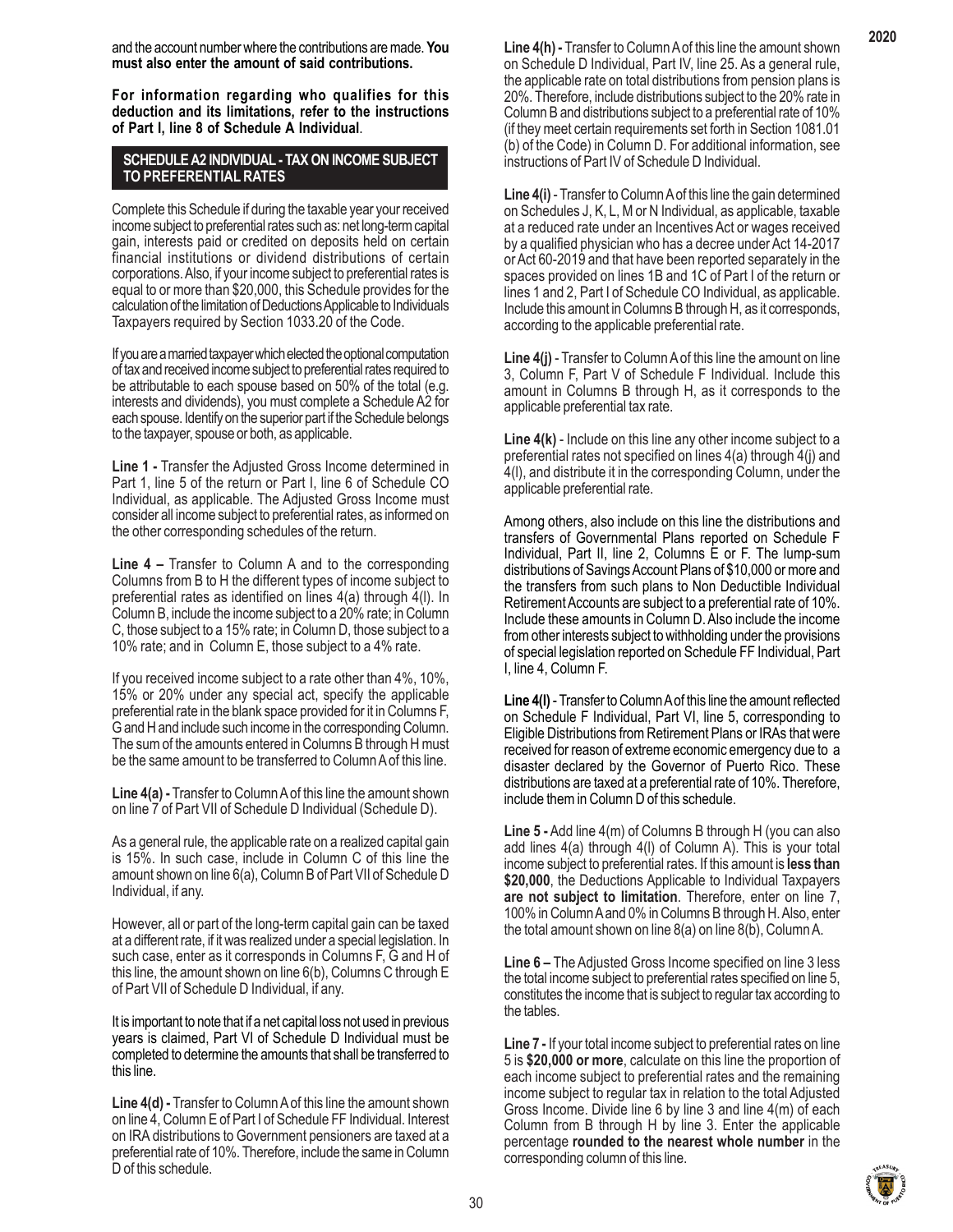**Line 8(a) -** Transfer to this line the Applicable Deductions to Individual Taxpayers as determined on Schedule A Individual, Part I, line 11 (or Part II, line 6 in the case of nonresidents or part-year residents) or Schedule CO Individual, Part II, line 3 (or Part IV, line 6 in the case of nonresidents or part-year residents). These are the only deductions that are subject to the limitation proportional to the income subject to the preferential rates.

**Line 8(b) -** Multiply line 8(a) by the applicable percentage determined on line 7 for each Column. This amount reflects the portion of Deductions Applicable to Individuals Taxpayers that are attributed to each type of income subject to regular rates and preferential rates.

**Lines 8(c) through 8(e) -** Transfer the corresponding amounts from Part 2 of the return or the corresponding lines of Schedule CO Individual, as applicable. These deductions and exemptions are **not** subject to the limitation or the proportional distribution. Therefore, all of them will be reduced from the income subject to regular rates.

**Line 8(f) -** Add the total deductions and exemptions. For Columns B through H, this total will be equal to the amount determined on line 8(b), which is the proportion of Deductions Applicable to Individual Taxpayers that are applicable to each type of income subject to preferential rates.

**Line 9 -** Distribute among Columns A through H, as it is more beneficial to you, the amount of alimony paid indicated in Part 1, line 4 of page 2 of the return or Part I, line 5, Column B or C of Schedule CO Individual.

**Line 10 -** Distribute among Columns A through H, as it is more beneficial to you, the amount of the allowable deduction for Private Equity investment indicated in Part 2, line 12 of page 2 of the return or in Part II line 10, Column B or C of Schedule CO Individual.

**Line 11 -** For Column A, subtract lines 8(f), 9 and 10 from line 6. For Columns B through H, subtract lines 8(f), 9 and 10 from line 4(m) of each individual column.

**Line 12(a) -** Determine the tax applicable to the income on line 11, Column A according to the regular tax table available on page 19.

**Line 12(d) -** Section 1021.01(c) of the Code provides for a reduction in the normal tax that will depend on your gross income level. To determine the amount of your gross income, add the amounts on lines 1B, 1C, 2A, 2B, 2E, 2F, 2H, 2I, 2J, 2L, 2M, 2N and 2O and the line of total (Total \$ \_\_\_\_\_\_\_\_) included on lines 2C, 2D, 2G, 2K and 2P through 2T, Part 1 of the return, **plus** the exempt income from line 43 less lines 2D, 31B through 31F, and 37 through 42, first Column, Part II of Schedule IE Individual.

- If your gross income does not exceed \$100,000 Multiply the amount on line 12(c) by .92.
- If your gross income is more than \$100,000 Multiply the line 12(c) by .95.

If you choose the optional computation of tax, to determine your gross income add the amounts on lines 1, 2, 3A, 3B, 3E, 3F, 3H, 3I, 3J, 3L, 3M, 3N and 3O and the line of total (Total \$ \_\_\_\_\_\_\_\_) included on lines 3C, 3D, 3G, 3K and 3P through 3T of Part I, Schedule CO Individual, **plus** the exempt income item derived from subtracting from line 43 lines 2D, 31B through 31F, and 37 through 42, first Column, Part II of Schedule IE Individual.

**Line 13 -** Determine the tax applicable to the income on line 11 according to the corresponding rate for Columns B through H. For Column B, multiply the income on line 11 by 20%. For Column C, multiply the income on line 11 by 15%. For Column D, multiply the income on line 11 by 10%. For Column E, multiply the income on line 11 by 4%. For Columns F, G and H, multiply the income on line 11 by the rate specified in each column, which cannot be 4%, 10%, 15% or 20%.

**Line 16(a) -** Determine the tax applicable to the income on line 15 (line 13 of Part 2 of the return or line 11, Part II, Columns B or C of Schedule CO Individual) according to the regular tax table available on page 19. This is your tax amount without considering preferential rates applicable to certain income.

**Line 16(d) -** Section 1021.01(c) of the Code provides for a reduction in the normal tax that will depend on your gross income level. To determine the amount of your gross income, add the amounts on lines 1B, 1C, 2A, 2B, 2E, 2F, 2H, 2I, 2J, 2L, 2M, 2N and 2O and the line of total (Total \$ included on lines 2C, 2D, 2G, 2K and 2P through 2T, Part 1 of the return, plus the exempt income from line 43 less lines 2D, 31B through 31F, and 37 through 42, first Column, Part II of Schedule IE Individual.

- If your gross income does not exceed \$100,000 Multiply the amount on line 16(c) by .92.
- If your gross income is more than \$100,000 Multiply the line 16(c) by .95.

If you choose the optional computation of tax, to determine your income add the amounts on lines 1, 2, 3A, 3B, 3E, 3F, 3H, 3I, 3J, 3L, 3M, 3N and 3O and the line of total (Total \$ \_\_\_\_\_\_\_\_) included on lines 3C, 3D, 3G, 3K and 3P through 3T of Part I, Schedule CO Individual, **plus** the exempt income item derived from subtracting from line 43 lines 2D, 31B through 31F, and 37 through 42, first Column, Part II of Schedule IE Individual.

**Line 17 -** Compare the tax determined on line 14 with the one determined on line 16(d) and choose the smaller amount. Transfer this amount to page 2, Part 3, line 14 of the return or to line 1, Part III, Column B or C of Schedule CO Individual, if you elected for the optional computation of tax in the case of married taxpayers. Choose in the return or Schedule CO Individual, the oval corresponding to the selected line as indicated on this Schedule.

In this case, line 14 of Schedule A2 Individual include the gradual adjustment and the corresponding reduction on the normal tax, if applicable. Therefore, when the amount on this line 17 is transferred to the Line 14, Part 3 of the return, the adjustments have been considered, so line 15 will be zero and lines 16 and 17 will be the same as line 14. In the same way, on the Schedule CO Individual, Part III, line 2 will be zero and lines 3 and 4 will be equal to line 1.

# **SCHEDULE B INDIVIDUAL - RECAPTURE OF CREDITS CLAIMED IN EXCESS, TAX CREDITS, AND OTHER PAYMENTS AND WITHHOLDINGS**

Use this schedule to determine the recapture of credits claimed in excess, tax credits, and other payments and withholdings.

Remember that from taxable year 2019, all return must be filed electronically. All the evidence that is required to include with the return to support any credit claimed in Part II of this Schedule must be filed through SURI.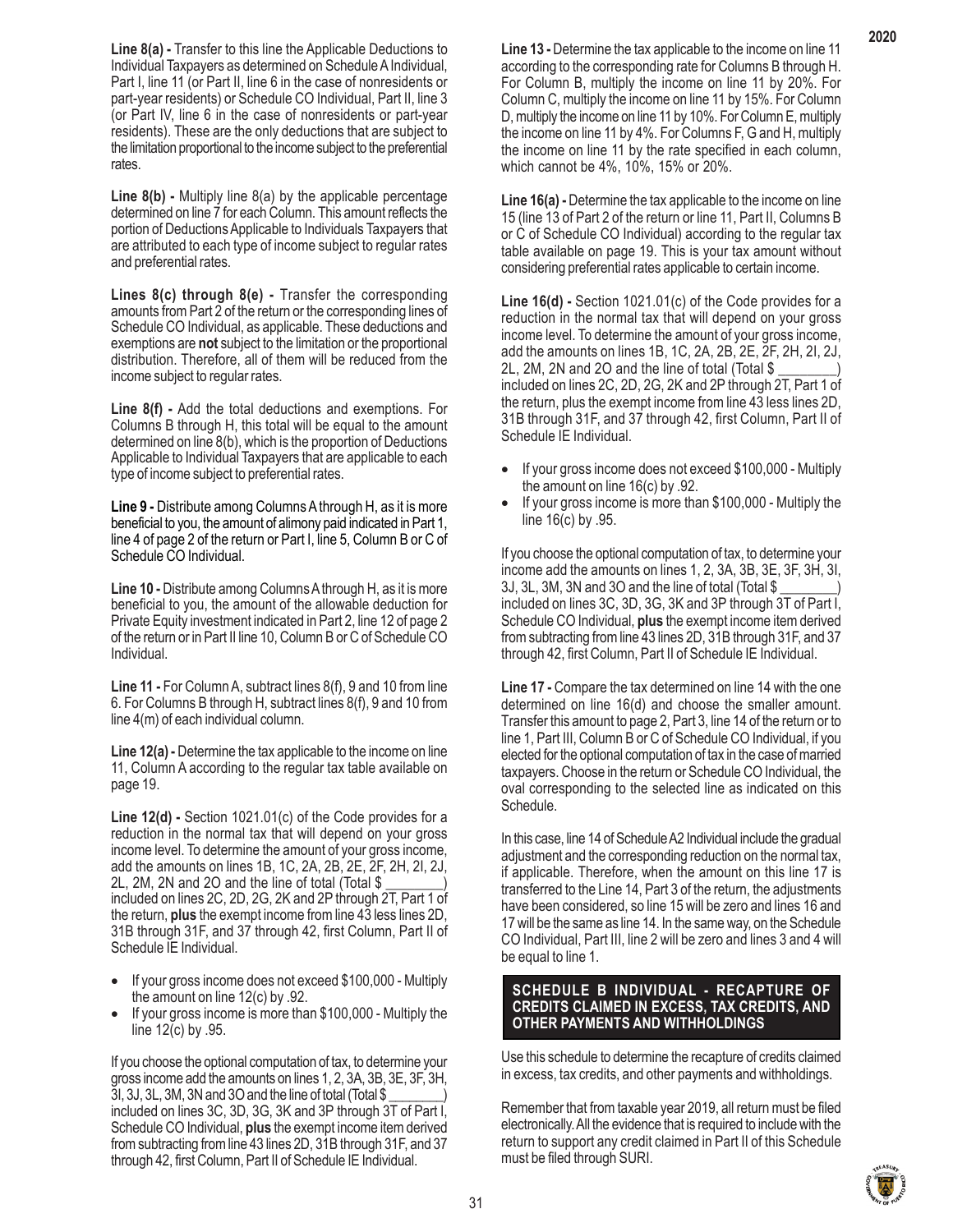# **PART I - RECAPTURE OF CREDITS CLAIMED IN EXCESS**

You must indicate in Columns A, B and C the name and employer identification number of the entity to which the investment credit claimed in excess belongs to. Also, you must select the oval that identifies the act under which the investment or donation was made.

Enter the credit claimed in excess in previous years as a result of the intervention of the Secretary or Director of the Agency or Department, or the Board that regulates each of the following acts: Puerto Rico Tourism Development Act (Act 78-1993, as amended), Solid Waste Authority Act (Act No. 70 of June 23, 1978, as amended), Capital Investment Funds Act (Act No. 3 of October 6,1987, as amended), Act for the Creation of the Theatrical District of Santurce (Act 178-2000, as amended), Act for the Development of the Film Industry (Act 362-1999, as amended), Puerto Rico Film Industry Economic Incentives Act (Act 27-2011, as amended), Act for Tax Credits for Investment in Housing Infrastructure (Act 98-2001, as amended), Act for Tax Credits for Investment in the Construction or Rehabilitation of Rental Housing Projects for Low or Moderate Income Families (Act 140-2001, as amended), Economic Incentives for the Development of Puerto Rico Act (Act 73-2008) and Conservation Easement Act (Act 183-2001, as amended).

The total investment carried out by the exempt business in the project is subject to the revision of the Secretary or Director of each Agency or Department, or the Special Work Board (Board) in case of the Theatrical District of Santurce. If the investment credit claimed by the investors exceeds the investment credit computed by the Secretary, the Director or the Board, this excess shall be due as income tax. In some cases this debt must be paid by the investors in one installment, and in other cases in two installments beginning with the first taxable year following the date in which the unfulfillment or revocation of the credits is determined or any other date provided by law. The Director, the Secretaries or the Board will notify the Secretary of the Treasury the excess of credit claimed by the investors.

**The provisions of the recapture of credit mentioned before will not apply to the participants or investors that are not developers in a project under the Puerto Rico Tourism Development Act and the Puerto Rico Solid Waste Authority Act.**

**On the other hand, the provisions of the recapture of the credit under the Agricultural Tax Incentives Act will apply to the investors or participants in agricultural businesses.**

In the case of condo hotels, the operator of the integrated rental program should send an annual report to the Director and the Secretary identifying the units participating in the integrated rental program. Such report must indicate the aforementioned program beginning dates with respect to the participating units, as well as the date or dates in which one or more units were withdrawn from the program.

In case of Act 178-2000 (theatrical business), Act 140-2001 (rental housing), and Section 6 of Act 73-2008 (business closing operations), if any unit or business is withdrawn from the program, ceases its operations or does not comply with any of the requirements provided by the corresponding law before the expiration of the 10 year period or other period provided by law, the investor will owe as income tax an amount to be computed as provided by law or as follows, as applicable:

Income Total investment credit Balance of the Tax Owed = claimed per unit or business  $x = 10$  year period  $10$ 

In case of owners of a levied property or donors of a conservation easement, in case of an eligible land, they shall be subject to the recapture of the tax credits granted, in the event that the obligations included in the constitution deed of the conservation easement or donation of an eligible land are not fulfilled, as applicable, but only in those cases in which it is impossible to return the land to its original condition. These dispositions will also apply when the perpetuity requirement is not fulfilled by the owners and the titular of the easement.

The income tax amount owed must be paid in one or two installments, whichever applies, beginning with the first taxable year following the date of the withdrawal of the unit, the first taxable year following the cease of operations or any other date provided by law.

**Line 1 -** Enter the total excess of credit notified by the Director, the Secretary or the Board, or in case of condohotels, theatrical business, business closing operations or rental housing projects for low income families, the total of income tax debt according to the formula previously mentioned or as established by law.

**Line 3 -** Multiply line 1 by 50% and enter the result here. Transfer the result to Part 3, line 24 of the return. In case that you had paid part of the recapture of excess of credit in the previous year, enter the difference owed.

**Line 4 -** If this is the first year in which you make the recapture, subtract line 3 from line 1 and enter the difference. This will be the tax debt to be paid for next year. If this is your second year of recapture, subtract lines 2 and 3 from line 1.

# **PART II - TAX CREDITS**

On March 7, 2017, the Financial Advisory Authority and Fiscal Agency of Puerto Rico ("AAFAF", for its Spanish acronym) issued Administrative Order No. OA-2017-01 ("OA-2017-01") by which it created the Disbursements and Tax Concessions Authorization Committee ("CADCC", for its Spanish acronym) to which it granted certain authorizations regarding the evaluation and granting of tax credits and delegated the responsibility of establishing limitations regarding the use and availability of the tax credits granted. Also, OA-2017-01 ordered the Secretary of Treasury ("Secretary") to carry out an inventory of the tax credits granted and to require the holders of tax credits to report the amount granted of said credits, in the manner that the Secretary establishes for said purposes. The administrative order also establishes that, any credit holder that does not show evidence issued by the Secretary of compliance with the information requirement, will not be able to claim said tax credits.

For such purposes, on April 20, 2017, the Department of the Treasury issued the Internal Revenue Informative Bulletin No. 17-08 to notify that the requirement to carry out the inventory of tax credits would be met by electronically filing Form 480.71.1 (Informative Return for Tax Credits Holders) and established that the requirement imposed by AAFAF to submit evidence of compliance with the information requirement in order to claim the tax credits, would be met by electronically filing Form 480.71.1. Therefore, in order to claim a tax credit that has been granted and available as of April 19, 2017, it must be included in Form 480.71.1 that the credit holder submitted to the Department.

For its part, on July 2, 2018, AAFAF, through Administrative Order No. OA-2018-10 ("OA-2018-10"), repealed the OA-2017-01 and left the CADCC without effect prospectively. For such purposes, Section 1051.15(b)(1) of the Code provides that for taxable years commenced after December 31, 2017, the tax credits will not be subject to the limitations set forth in the

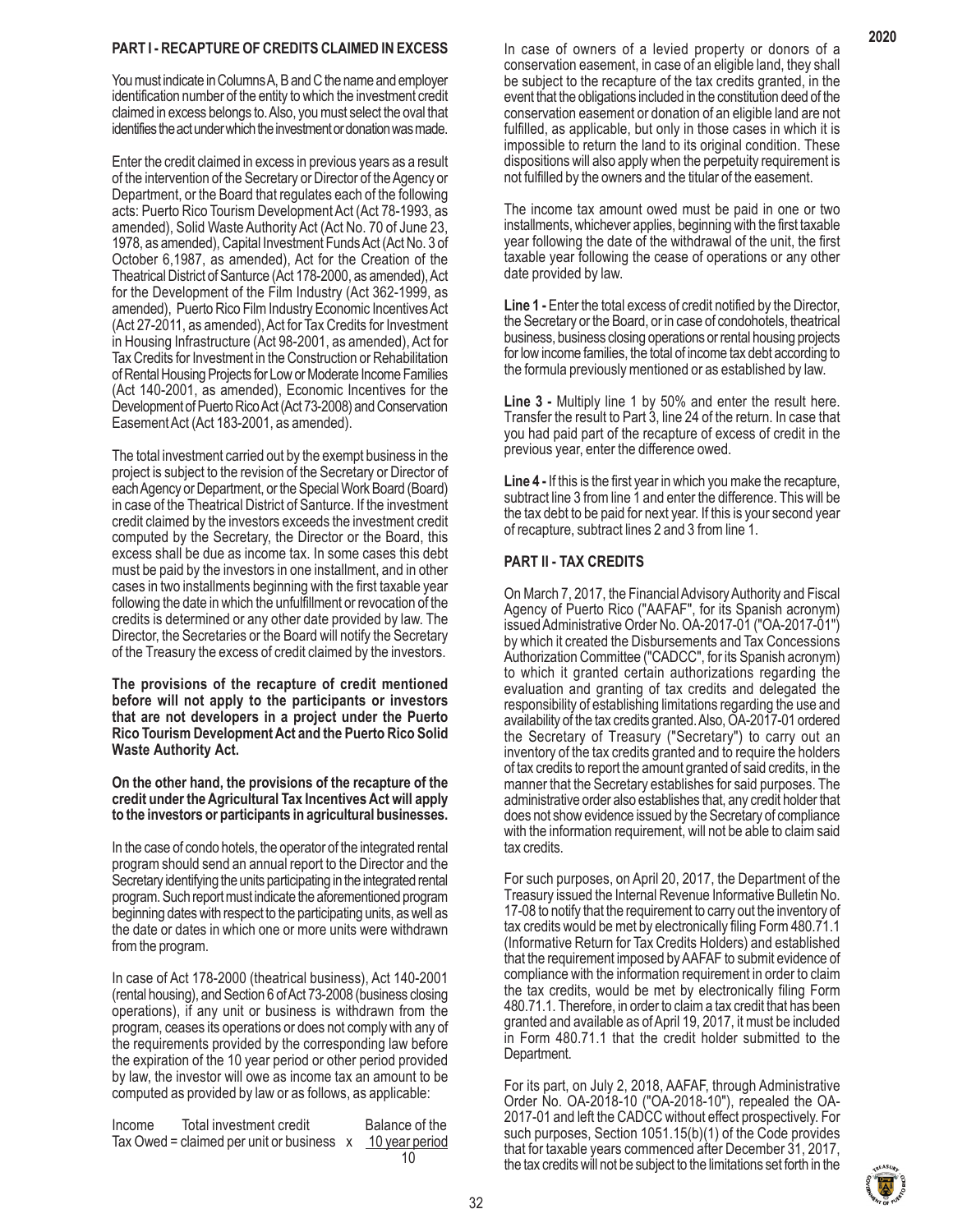resolutions issued by the CADCC during its existence, therefore, they will be subject only to the rules of use established in the special law under which the tax credit is granted and the applicable provisions of the Code. However, credits covered under Section 1051.12(a)(4), (5) and (7) of the Code will be subject to the use limitation provided in Section 1051.13 of the Code.

However, OA-2018-10 establishes that the Secretary will continue to perform and maintain the inventory of all tax credits and maintains the requirement of the OA-2017-01 that the credit holder must show evidence issued by the Secretary of the compliance with the information requirement to be able to claim a tax credit.

**In order to claim a tax credit granted and available as of April 19, 2017 on lines 1, 2, 3, 4, 5, 12, 14, 15 and 19 in this Part II, you must submit with your return copy of Form 480.71.1 duly filed with the Department. The form must be filed through SURI.**

Credits claimed but not used in previous years should be reported on lines 7 and 22 of this Part II. Lines 1 through 6, 8,12 through 21 and 23 of this Part II should only be used to claim credits generated or acquired during the current taxable year.

# **A. Credits Subject to Moratorium:**

**Line 1** - Enter the amount determined on Schedule Q. You must submit Schedules Q and Q1 to claim this credit, as well as other forms that indicate the credit earned for the investment in the different capital investment funds or direct investments.

In order to claim such credit, you must submit with your return copy of the certification issued by the pertinent agencies and copy of a sworn statement issued by the agency indicating the distribution or allocation of the credit.

**Line 2 -** Enter the amount of the credit to be claimed for investment in housing infrastructure recommended by the designated officials of the Department of Housing and the Department.

Act 98-2001, as amended, provides a tax credit for investment in infrastructure to developers of housing projects. This credit is subject to the taxpayer's request and the approval by the Secretary of an administrative determination under Act 98-2001 and the applicable regulations. You must submit with the return copy of the Administrative Determination issued by the Department.

#### **For additional details, refer to Act 98-2001 and its regulation.**

**Line 3 -** Enter the amount of credit for investment in construction or rehabilitation of rental housing projects for low or moderate income families; or for investment in the acquisition, construction or rehabilitation of affordable rental housing to the elderly.

Act 140-2001, as amended, establishes that any owner of a rental housing project for low or moderate income families or of affordable rental housing to the elderly may qualify for a tax credit. The petitioner must file an application with the Housing Financing Authority.

The tax credit will be subject to the taxpayer's request and the approval by the Secretary of an administrative determination. You must submit with the return copy of the Administrative Determination issued by the Department.

**Line 4** - Enter the amount of credit for construction investment in urban centers. Every person who carries out a construction or improvement project in a urban center, as provided by law, may qualify to claim a credit against the tax.

The concession of the credit is subject to the taxpayer's request and the approval by the Secretary of an administrative determination. You must include with the return copy of the Administrative Determination issued by the Department.

The taxpayer must include with the return for every year in which the credit is claimed, a schedule detailing the year in which the credit is available to be used, the taxable years in which it has been claimed, the expiration date of the credit, total amount of the credit, and the amounts claimed in previous years.

#### **For additional details, refer to Act 212-2002, as amended, and the corresponding regulations.**

**Line 5** - Enter the amount of credit for the establishment and donation of a conservation easement. The concession of the credit is subject to the taxpayer's request and the approval by the Secretary of an administrative determination. You must include with the return copy of the Administrative Determination issued by the Department.

The taxpayer must also include with the return for every year in which the credit is claimed, a schedule detailing the year in which the credit is available to be used, the taxable years in which the tax credit has been claimed, the expiration date of the credit, the total amount of the credit, and the amounts claimed in previous years.

#### **For additional details, refer to Act 183-2001, as amended, and to Internal Revenue Circular Letter No. 05-04 of March 23, 2005.**

Line 6 - Enter here the tax credit acquired by the investor during the year through the purchase, exchange or transfer included in the list of credits subject to moratorium under Sections 1051.11 and 1051.12 of the Code, including the amount of this type of credit acquired by a pass-through entity through the purchase, exchange or transfer and that has been attributed, transferred or distributed to the partners, members or stockholders.

See instructions of Schedule Q in order to know the percentages and limitations to claim on the return.

To claim this credit, the conveyor and the cessionary will submit with the income tax return in the year of the cession, a sworn statement notifying the same to the Secretary. Such sworn statement will also be submitted by the cessionary with the return for every year in which the credit is claimed, together with supporting documents for the credit, for example, the Administrative Determination issued by the Department granting the credit and the schedule detailing the year in which the credit is available to be used, the taxable years in which the tax credit has been claimed, its expiration date, the total amount of the credit, and the amounts claimed in previous years.

# **Complete Part IV of this Schedule.**

**Line 7 -** The taxpayer must include on this line the total amount of carry forward credits determined on line 32, Part II of Schedule B Individual of the income tax return filed for the previous year subject to moratorium under sections 1051.11 and 1051.12 of the code. The taxpayer must include with the return a breakdown including the taxable year in which the credit is

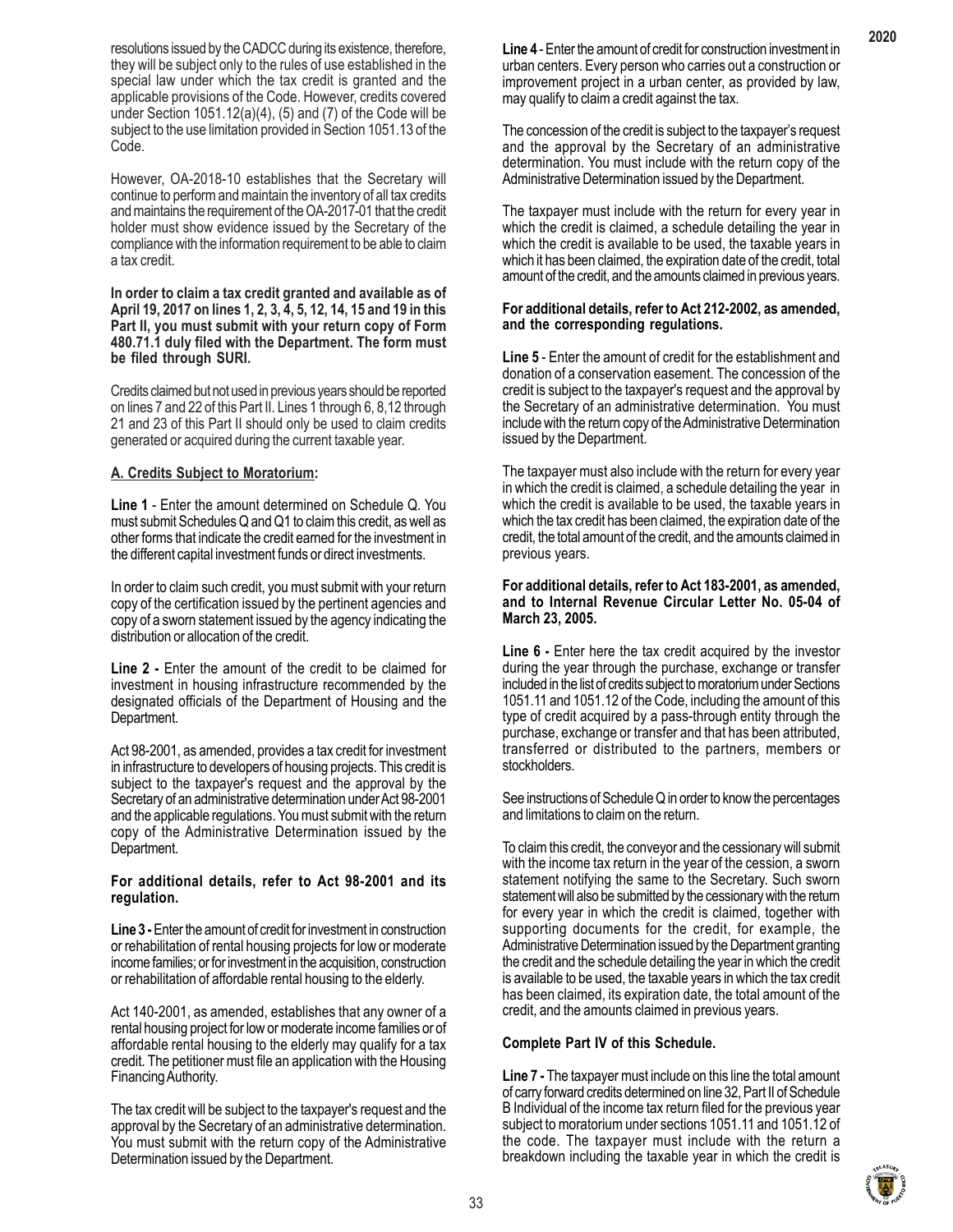available to be used, the amount of credit generated per taxable year, the amount of carry forward credit per taxable year used in previous taxable years, the taxable year in which any balance of such credit was claimed, and the balance of credit available for the current taxable year.

You must submit evidence of the credit that is being claimed, for example, the Administrative Determination issued by the Department granting the credit.

**Line 8 -** Enter the amount of other tax credits subject to moratorium not included on the preceding lines.

**Submit with your return a schedule detailing the credits included on this line. Also, you must submit evidence of the credits that you are claiming, for example, the Administrative Determination issued by the Department granting the credit and the schedule detailing the year in which the credit is available to be used, the taxable years in which the tax credit has been claimed, its expiration date, the total amount of the credit, and the amounts claimed in previous years.**

#### **B. Credits not Subject to Moratorium:**

**Line 12** - Enter the amount of credit for tourism investment. Every investor may claim a credit for tourism investment equal to 50% of its eligible investment. The credit may be claimed in two installments: the first half in the year in which the financing for the total construction of the tourism project was obtained and the balance of the credit, in the following years.

To claim this credit you must include with your return Schedules Q and Q1 duly completed.

You must submit with the return copy of the notification by sworn statement issued by said agency, where the distribution of the credit is informed. You must also include copy of the Certification issued by the pertinent agencies.

**Line 13** - Enter the tax withheld on dividends from Industrial Development income under Act No. 8 of January 24, 1987 (Act 8 of 1987) and/or 30% of your proportional share in the fixed tax rate on Industrial Development income paid by the exempt business under Act 135-1997.

You must select the oval that identifies the act or acts under which your investment was made, and with respect to dividends under Act 8 of 1987, provide the required information of Box 7, Form 480.6B with the return.

**Line 14** - Enter the amount of the credit to be claimed for the investment in a Film Entity engaged in a Film Project and/or Infrastructure Project under Act 27-2011.

The concession of this credit is subject to the taxpayer's request and the approval by the Secretary of the Treasury of an administrative determination under Act 27-2011 and its regulations. You must include with the return copy of the certification issued by the Puerto Rico Film Corporation, which is ascribed to the Department of Economic Development of Puerto Rico.

For additional details, refer to Act 27-2011.

**Line 15** - Enter the amount of credit to claim for the purchase or transmission of television programming made in Puerto Rico. Every investor may claim up to 15% of the expenses paid by the television channel in the taxable year in which the credit is claimed.

The taxpayer must manage the annual compliance certification that will be issued by the Department of Economic Development through the Interagency Validation Portal for the Granting of Incentives for the Economic Development of Puerto Rico.

For additional details, refer to Section 1051.14 of the Code.

**Line 16** - Enter the amount of credit to be claimed for contributions to former governors foundations equivalent to 100% of the amount contributed during the taxable year to former governors foundations for operating expenses and those expenses related to the purposes for which they were created and/or those charitable contributions to a Depository of Files and Relics of Former Governors and Former First Ladies of Puerto Rico constituted according to the provisions of Act 290-2000 by itself or as a whole with public or private Higher Education entities, to pay the construction, operation and all necessary expenses for the true fulfillment of the purposes of Act 290-2000 and Section 1051.10 of the Code. The tax credits to be granted cannot exceed \$500,000 in aggregate for any taxable year.

#### **This credit will be instead of the deduction for charitable contributions provided on Schedule A Individual.**

To claim this tax credit you must submit a certification issued by the recipient entity as evidence that the contribution was made and accepted; that the foundation is operationally active at the moment of receiving the donation; that it has in force the Certificate of Tax Exemption issued by the Department of the Treasury; and that it complies with the required annual report to the Commission of Legislative Funds for Community Impact (as provided in Section 1051.10 (b) of the Code). The amount of the credit not used in the taxable year in which the donation was made, may be carried over to subsequent taxable years, until totally used.

For additional details, refer to Administrative Determination No. 19-09 of December 28, 2019.

**Line 17** - Any person to whom a certificate of membership is issued as ordinary or extraordinary member of an Employees-Owned Special Corporation, is entitled to **a credit of 25% of the total amount paid for said certificate up to a maximum of \$1,000**. The credit should be claimed against the income tax determined for the year in which the payments to acquire the certificate are made, whether totally paid or paid in installments in one or more taxable years, as applicable. **The credit granted shall not be applicable against the alternate basic tax for individuals.**

If the amount of credit allowed exceeds the determined income tax for the taxable year, the excess may be carried forward during the next two taxable years.

Refer to Section 1113.14 of the Code for qualifications and requirements to benefit from this credit.

**Line 18 -** Enter 100% of contributions made to the Santa Catalina's Palace Patronage or to the Patronage of the State Capitol of the Legislative Assembly (Patronages). The tax credits to be granted cannot exceed \$2,500,000 for any taxable year.

To claim this tax credit you must include the certification issued by the Patronages as evidence that the contribution was made and accepted. The amount of the credit not used in the taxable year in which the contribution was made, may be carried over to subsequent taxable years, until totally used.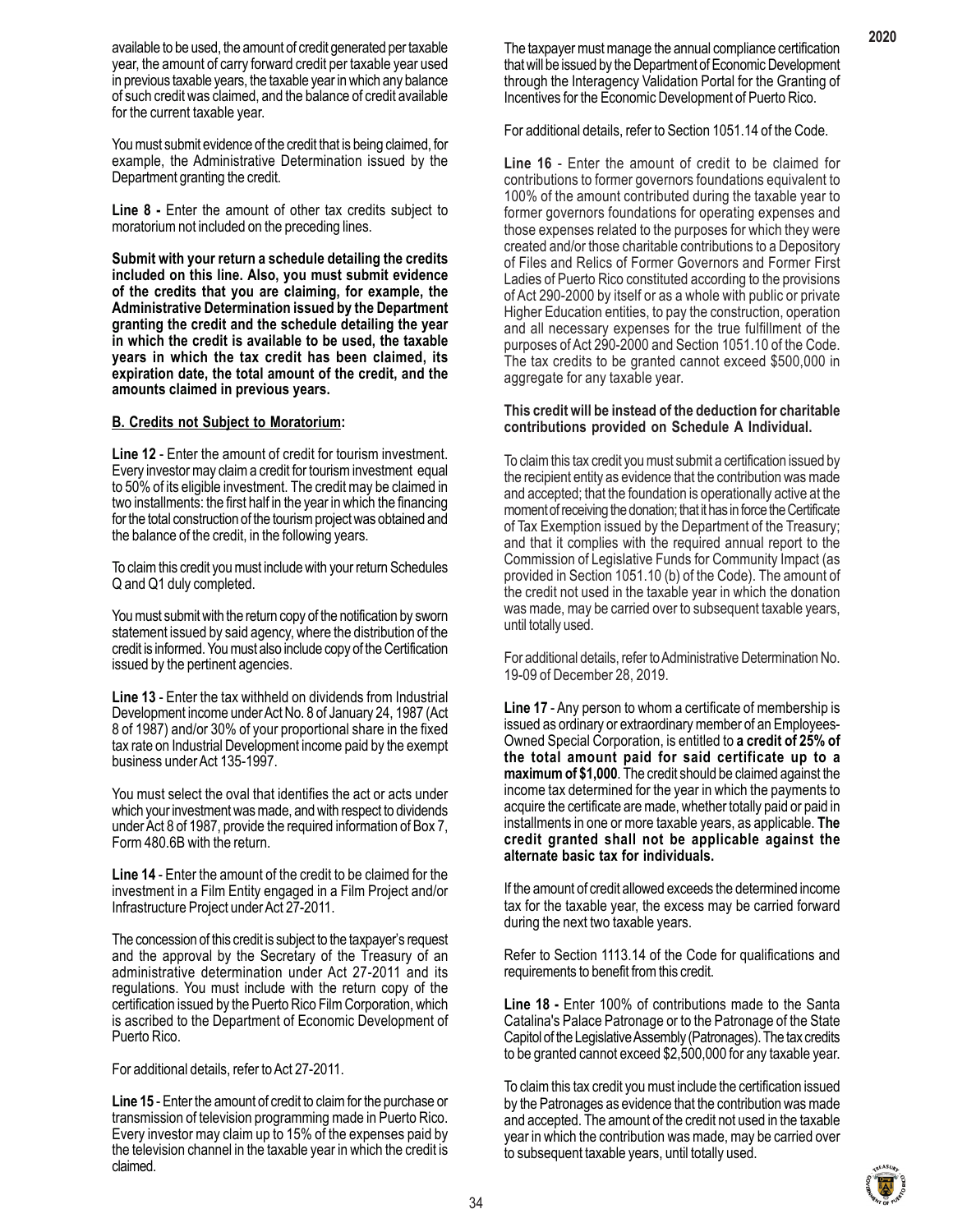#### **Remember that contributions to the Patronages generate a tax credit. Therefore, such contributions cannot be claimed as part of the deductions for charitable contributions on Schedule A Individual.**

**Line 19** - Enter the amount of credit to be claimed for industrial investment under Section 6 of Act 73-2008. This amount must be equal to 50% of the eligible investment to be claimed in two or more installments: the first half in the year in which the eligible investment is completed and the balance in the subsequent years. The maximum amount of credit for industrial investment will not exceed \$8,000,000 for each exempt business that has a decree granted under Act 73-2008. The Secretary of the Treasury will authorize investment credits claimed by investors, up to the limit of \$20,000,000 per fiscal year.

The taxpayer must include with the return copy of the Administrative Determination issued by the Department granting the credit.

The taxpayer must also include with the return for every year in which the credit is claimed, a schedule detailing the year in which the credit is available to be used, the taxable years in which the tax credit has been claimed, its expiration date, the total amount of the credit, and the amounts claimed in previous years.

That part of the credit not used in a taxable year may be carried over to subsequent years, until totally used.

For additional details, refer to Act 73-2008 and the corresponding regulations.

**Line 20 -** Enter the amount of credit to be claimed for eligible investment in opportunity zone. The credit will be equal to the eligible percentage of your eligible investment and may be taken as indicated below:

• **If the eligible investment is made in the year in which the exempt business completed the total construction of the Priority Project or when the exempt business begins operations (if the priority project does not require construction):**

The credit will be taken in four (4) installments: 25% in the year in which the exempt business completed the construction or when the exempt business began operations, whichever is later, and 25% of the balance of said credit in the next three (3) subsequent years.

#### • **If the eligible investment is made after the end of the construction of the Priority Project or that the exempt business has began operations:**

The credit shall be taken in four (4) installments: 25% in the year in which a significant expansion has been made in the real property constructed or in the exempt business, as the case may be, and as such term is defined by the Secretary of Economic Development through any regulations, administrative determination, circular letter, or general information bulletin for these purposes, and 25% of the balance of said credit in the next three (3) subsequent years.

Every eligible investment made during the investor's taxable year will qualify for this tax credit, in that taxable year, as long as it meets all the requirements.

This credit may be applied against any determined tax liability of the investor, according to Subtitle A of the Code, including the alternate basic tax applicable to individuals.

That part of the credit not used in the taxable year, may be carried over to subsequent taxable years, until totally used.

The taxpayer must include with his return copy of the Administrative Determination issued by the Department of Economic Development and Commerce granting said credit.

The taxpayer must also include with the return of every year in which the credit is claimed, a schedule detailing the year in which the credit is available to be used, the taxable years in which it has been claimed, its expiration date, the total amount of the credit and the amounts claimed in previous years.

# For additional details, refer to Act 60-2019.

**Line 21** - Enter here the tax credit acquired by the investor during the year through the purchase, exchange or transfer that are not included in the list of credits subject to moratorium under Sections 1051.11 and 1051.12 of the Code, including the amount of this type of credit acquired by a pass-through entity through the purchase, exchange or transfer and that has been attributed, transferred or distributed to the partners, members or stockholders.

See instructions of Schedule Q in order to know the percentages and limitations to claim on the return.

To claim this credit, the conveyor and the cessionary will submit with the income tax return in the year of the cession, a sworn statement notifying the same to the Secretary. Such sworn statement will be also submitted by the cessionary with the return for every year in which the credit is claimed, together with supporting documents for the credit, for example, the Administrative Determination issued by the Department granting the credit and the schedule detailing the year in which the credit is available to be used, the taxable years in which the tax credit has been claimed, its expiration date, the total amount of the credit, and the amounts claimed in previous years.

# **Complete Part IV of this Schedule.**

**Line 22** - The taxpayer must include on this line the total amount of carry forward credits determined on line 32, Part II of Schedule B Individual of the income tax return filed for the previous year not subject to moratorium under Section 1051.11 and 1051.12 of the Code. The taxpayer must include with the return a breakdown including the taxable year in which the credit is available to be used, the amount of credit generated per taxable year, the amount of carry forward credit per taxable year used in previous taxable years, the taxable year in which any balance of such credit was claimed, and the balance of credit available for the current taxable year.

You must submit evidence of the credit that is being claimed, for example, the Administrative Determination issued by the Department granting the credit.

**Line 23** - Enter the amount of other tax credits not subject to moratorium that were not included on the preceding lines.

**Submit with your return a schedule detailing the credits included on this line. Also, you must submit evidence of the credits that you are claiming, for example, the Administrative Determination issued by the Department granting the credit and the schedule detailing the year in which the credit is available to be used, the taxable years in which the tax credit has been claimed, its expiration date, the total amount of the credit, and the amounts claimed in previous years.**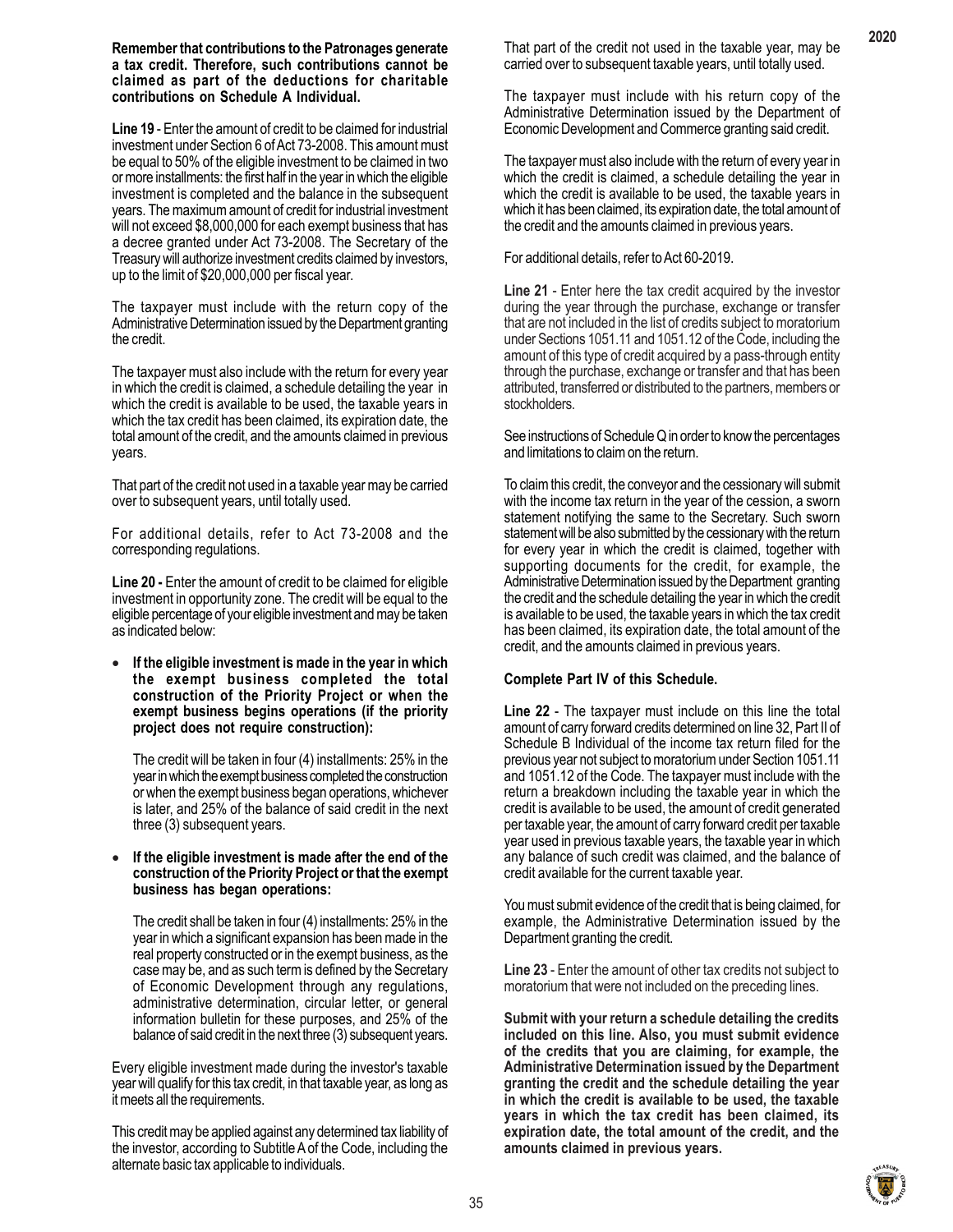#### **PART III - OTHER PAYMENTS AND WITHHOLDINGS**

**Line 1 -** Enter the estimated tax paid for the taxable year. These payments must be broken down on Schedule T Individual, Part II, line 9. **For more information about estimated tax, refer to the INSTRUCTIONS (OBLIGATION TO PAY ESTIMATED TAX).**

**Line 2 –** Enter the amount of tax overpaid according to the previous year return that you requested to credit to the estimated tax for the current year. Amounts already included on line 1 should not be included on this line.

**Line 3** - In case you are filing an amended return, enter on this line the amount paid to cover the tax determined in the original return, that has been included with the return at the time of its filing or that was paid later.

**Line 4** - Enter on lines 4(a), 4(b) and 4(c) the tax withheld, as reported in Boxes 6, 7 and 9, respectively, of the Informative Return – Payments to Nonresidents or for Services from Sources Outside of Puerto Rico (Form 480.6C). Provide the required information of Form 480.6C. Enter on line 4(d) any other withholding reported on Form 480.6C for which a specific line is not provided on this line 4.

**Line 5** – Enter the tax withheld reported in Box 11 of the Informative Return - Individual Retirement Account (Form 480.7). Provide the required information of Form 480.7.

**Line 6 -** Enter on lines 6(a), 6(b) and 6(c) the amount reported on the Informative Return - Other Income Subject to Withholding (Form 480.6B), Boxes 5 and 6, Column of Amount Withheld; Informative Return - Individual Retirement Account (Form 480.7), Box 7 or Informative Return - Educational Contribution Account (Form 480.7B), Box 6. Provide the required information of Form 480.6B, Form 480.7 or Form 480.7B, as applicable.

**Line 7** - Enter the amount reported on Form 480.6B, Boxes 2 and 8, Column of Amount Withheld. Provide the required information of Form 480.6B.

**Line 8** – Enter the amount reported on Form 480.6B, Box 3, Column of Amount Withheld. Provide the required information of Form 480.6B.

**Line 9** – Enter the tax withheld reported in Box 3 of Informative Return - Services Rendered (Form 480.6SP). Provide the required information of this form with the return. Enter in the space provided, the amount of informative returns included with the return for this concept.

**Line 10** – Enter the tax withheld reported in Box 1 of Form 480.6B. Provide the required information of this form with the return.

**Line 11** – Enter the tax withheld at source on your distributable share in pass-through entities (corporations of individuals, partnerships and special partnerships), as reported in Part III of the Informative Return – Pass-Through Entity (Form 480.60 EC).

Enter on line 11(a) the amount reported on lines 10,12 and 13, Part III of Form 480.60 EC; on line 11(b) the amount reported on lines 8 and 9, Part III of Form 480.60 EC; on line 11(c) the amount reported on line 5, Part III of Form 480.60 EC; on line 11(d) the amount reported on line 6, Part III of Form 480.60 EC; on line 11(e) the amount reported on line 7, Part III of Form 480.60 EC; and on line 11(f) the amount reported in any other line, Part III of Form 480.60 EC for which a specific line is not provided on this line 11. Provide the required information of this form with the return.

# **Line 12 –** Enter the tax withheld reported in Part III of the Informative Return – Revocable Trusts or Grantor Trusts (Form 480.60 F).

**2020**

Enter on line 12(a) the amount reported on lines  $1(E)$ ,  $1(F)$  and 1(G), Part III of Form 480.60 F; on line 12(b) the amount reported on lines 1(I) and 1(J), Part III of Form 480.60 F; on line 12(c) the amount reported on line 1(A), Part III of Form 480.60 F; and on line 12(d) the amount reported in any other line, Part III of Form 480.60 F for which a specific line is not provided on this line 12. Provide the required information of this form with the return.

**Line 13 -** Enter the tax withheld reported in Part V of the Informative Return – Employees-Owned Special Corporation (Form 480.6 CPT). Provide the required information of this form with the return.

**Line 14 –** Enter the 10% tax withheld on distributions from IRA or Educational Contribution Accounts of income from sources within Puerto Rico, as reported in Box 8 of Form 480.7 and Box 7 of Form 480.7B.

**Line 15 –** Enter the 10% tax withheld on IRA distributions to Government pensioners, as reported in Box 9 of Form 480.7.

**Line 16** - Enter the withholding reported on the Informative Return - Retirement Plans and Annuities (Form 480.7C) on total or partial distributions from deferred compensation plans (non-qualified). For additional details, refer to the instructions of Schedule F Individual, Part III.

**Line 17 –** Enter the 20% or 10% withholding, as applicable, on the total distributions from qualified retirement plans received within a single taxable year due to separation from service or termination of the plan which are reported in Boxes 6 and 7 of Form 480.7C. For more details, refer to the instructions of Schedule D Individual, Part IV.

Also, enter the 10% withholding on other distributions that are not total or loans to the participant, such as withdrawals made before the separation from service or partial distributions made after separation from service reported in Box 9 of Form 480.7C. For details, refer to the instructions of Schedule F Individual, Part IV.

Include the required information of Form 480.7C.

**Line 18 –** Enter the tax withheld under Section 1081.01(b)(3)(B) of the Code on distributions from pension plans in the form of an annuity or periodic payments, informed in Box 5 of Form 480.7C. You must provide the required information of this form with the return.

**Line 19 –** Enter the 10% tax withheld on lump-sum distributions, in excess of your contributions, from Governmental Plans or from the transfer of such funds to a non deductible IRA, as included in Box 13 of Form 480.7C. You must provide the required information of Form 480.7C.

#### **For additional details, refer to the instructions of Schedule F Individual, Part II.**

**Line 20** – Enter on this line the 20% tax withheld on income from international associations or federations of sport's teams, as reported in Box 4 of Form 480.6B and Box 3 of Form 480.6C. You must provide the required information of Forms 480.6B and 480.6C.

**Line 21 –** Enter the total of other payments and withholdings not included on the preceding lines. Group, as it corresponds, those reported in an Informative Return, those that are not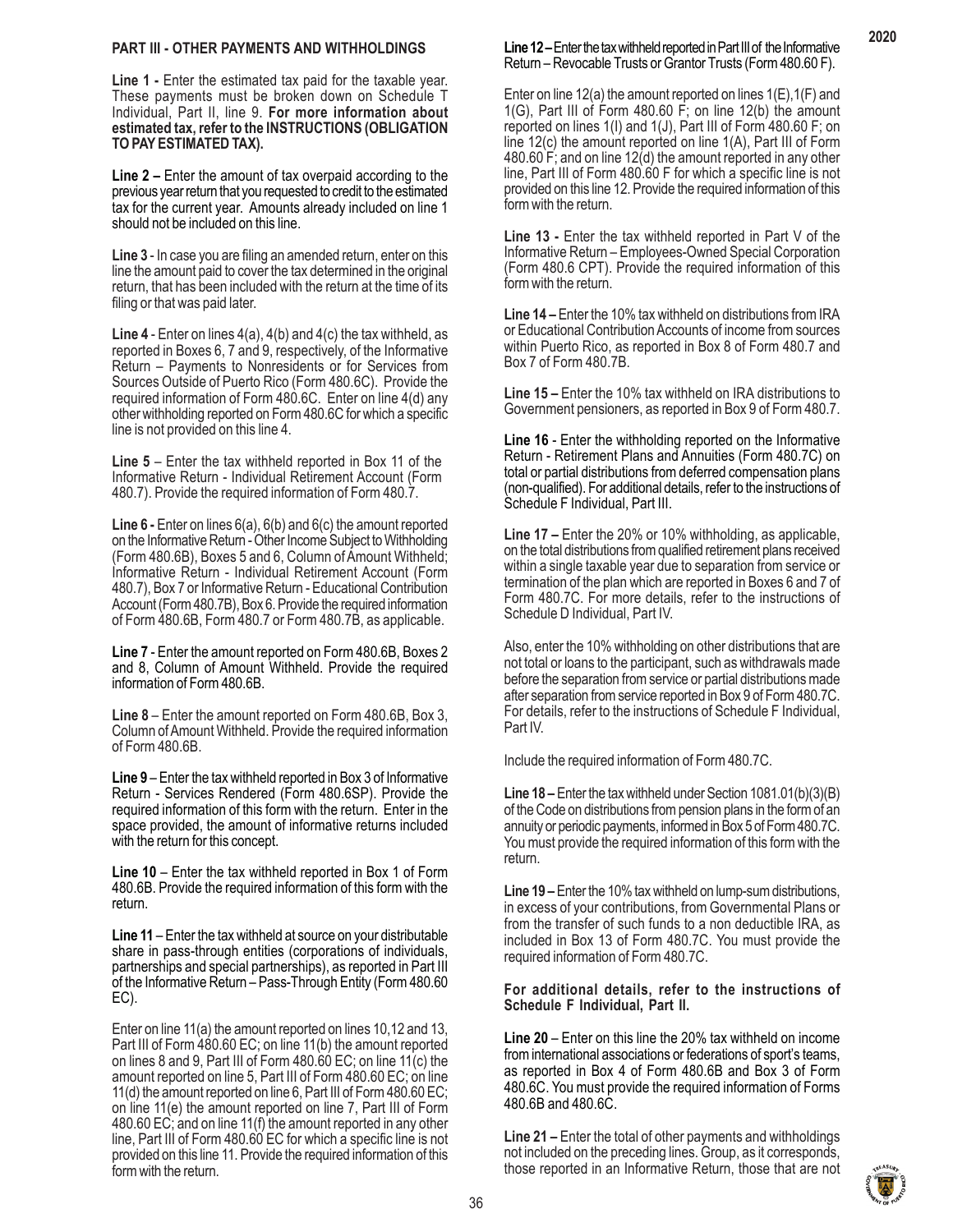reported in an Informative Return and the income tax withheld on Distributions for reason of a disaster declared by the Governor of Puerto Rico.

Provide on line 21(a) the required information of the corresponding Informative Return (Ex. Form 480.6B). On the other hand, if line 21(b) includes payments and withholdings for different concepts, you must submit with your return a schedule showing the nature of each payment that was subject to withholding and the withholding included on this line. Enter on line 21(c) the 10% tax withheld, as included on Schedule F Individual, Part VI, line 6(c) (Forms 480.7 and 480.7C).

Keep for your records any informative return that supports the withholding claimed on this line.

### **PART IV – BREAKDOWN OF THE PURCHASE OF TAX CREDITS**

Select the oval corresponding to the act (or acts) under which you acquired the tax credit. Enter in the space provided the amount of the tax credit available for the taxable year.

The limitation related to the credits that are subject to moratorium will be made on the total credits subject to moratorium that are included on line 9 of Part II of this Schedule, and not on each credit that is included in this part.

In order to claim any of the credits included in this part, the taxpayer must include with his/her return a sworn statement notifying to the Secretary the purchase or transfer of the credit.

In addition, you must submit evidence of the credits that you are claiming, for example, the Administrative Determination issued by the Department to the investor granting the credit and the schedule detailing the year in which the credit is available to be used, taxable years in which the credit has been claimed, its expiration date, the total amount of the credit and the amounts claimed in previous years.

### **SCHEDULE C INDIVIDUAL - CREDIT FOR TAXES PAID TO FOREIGN COUNTRIES, THE UNITED STATES, ITS STATES, TERRITORIES AND POSSESSIONS**

Use this Schedule to determine the credit by deductible proportion from taxes paid to foreign countries, the United States, its states, territories, and possessions. You must indicate if Schedule C Individual is being used to compute the credit that will be claimed as part of: (1) Regular tax; (2) Alternate basic tax (Schedule O Individual); or (3) Optional tax (Schedule X Individual).

Remember that from taxable year 2019 onwards, all return that includes a Schedule C Individual will be filed electronically. All the evidence that is required to be included with the return to support the payment of any tax paid that is being claimed as credit in Part II of this Schedule must be filed through SURI.

To claim a credit for taxes paid to foreign countries, the United States, its states, territories and possessions, it is necessary that you:

- 1) Paid or accrued income tax in one or more of such jurisdictions.
- 2) Included in your Puerto Rico income tax return the taxable income from one or more of such jurisdictions.
- 3) Include with your return evidence of the tax paid (copy of cancelled or substitute checks and copy of the return filed

to the IRS or any eligible jurisdiction). If the payment receipt or tax return is in a foreign language, you must submit with your return a certified translation of it.

If you received income from sources in, or paid taxes to more than one foreign country, state, territory or possession of the United States, you shall provide the information separately for each foreign country, state, territory or possession in Parts I through V of Schedule C Individual, indicating the type of form, the name of each country, state, territory or possession in Columns A, B and C. If you received income from sources in, or paid taxes to more than 3 jurisdictions as well as the United States, submit additional Schedules C Individual.

An individual resident of Puerto Rico that is required to file a return and pay income taxes to the United States for income other than from sources within Puerto Rico or the United States will include in the column labeled "United States" such income from sources outside of Puerto Rico and the United States, as income from sources of that jurisdiction, as well as the losses, expenses and deductions associated with it.

Include in the column labeled "Total" the total amount of items of income, and expenses, losses and deductions from sources outside of Puerto Rico. For individuals residing in Puerto Rico who are U.S. citizens or permanent resident aliens in the United States (United States Permanent Resident Card, USCIS Form I-551, also known as "green card"), the amount informed in the United States column will be the same as that reported in the Total column.

### **PART I - DETERMINATION OF NET INCOME FROM SOURCES OUTSIDE OF PUERTO RICO**

**Line 1** - Enter the taxable gross income derived from sources in each of the applicable jurisdictions, itemized by the type of income listed on lines (a) through (h), and totalize them on line 1(i).

# **Taxable Gross Income**

For purposes of Part I of Schedule C Individual, the term "taxable gross income" means gross income of the taxpayer that is subject to income tax in Puerto Rico, so it will not include any exempt items under Section 1031.02 of the Code. Include in the appropriate column all items of taxable gross income earned from sources within the pertinent jurisdiction, even if such item of income was not subject to tax in that jurisdiction. Remember that on property sales, the gross income is determined by subtracting the cost or adjusted basis of the property sold from the sales price.

# **Sources of Income**

As a general rule, the source of income is determined as follows:

- (1) Interests and dividends It is determined by the payer's residence or place of incorporation.
- (2) Payments for personal services It is determined by the place where the services are rendered.
- (3) Rents and royalties It is determined by the place where the property is located or by the place of use, or of the privilege of using patents, copyrights, trademarks, goodwill and other similar property.
- (4) Profit on the sale of inventory If the property sold was acquired by purchase from unrelated individuals, it is determined based on where you transfer the title of the goods; to determine the source of income from the sale of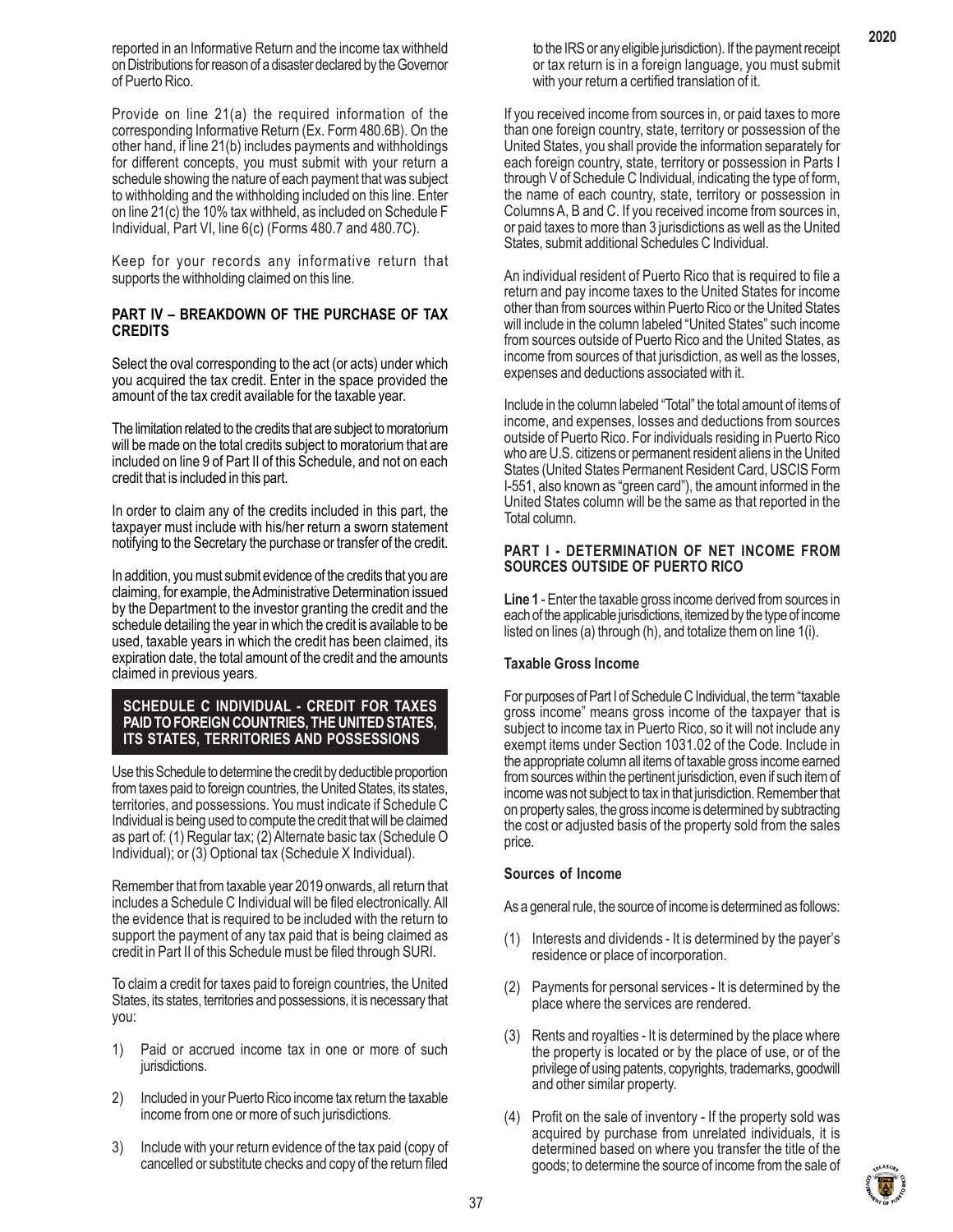- (5) Profit on the sale of personal property that is not inventory-It is determined based on the residence of the seller; certain exceptions apply in the case of depreciable and intangible property, as well as sales through offices or other places of business outside of Puerto Rico.
- (6) Profit on the sale of real property It is determined by the place where such property is located.

For additional information on how to determine the source of income, see Sections 1035.01 to 1035.07 of the Code.

**Line 2** - Reduce the taxable gross income reflected on line 1(i) of each column by:

- (1) Expenses directly related to the production of such income,
- (2) The losses from sources of the relevant jurisdiction, and
- (3) A proportion of other expenses or deductions not related to a category of income.

Include on line 2(c)(iii) the proportional part of any other expense, loss or other deduction that cannot be assigned or related to any item of the total income on line 1(i).

The expenses or deductions to be included on line 2(c)(iv) **DO NOT** include losses accrued from sources in Puerto Rico, nor expenses or deductions directly related to income from sources in Puerto Rico or items excluded from income or exempt from income tax under the Code or special laws.

Include on line  $2(c)(v)$  the taxpayer's taxable gross income from all sources, including sources in Puerto Rico. Enter on this line the result of the sum of the amounts included on lines 1B, 1C, 2A, 2B, 2E, 2F, 2H, 2I, 2J, 2L, 2M, 2N and 2O of Part 1, page 2 of the return; **PLUS**: the amounts included in the (Total ) row on lines 2C, 2D, 2G, 2K, 2P, 2Q, 2R, 2S and 2T of Part 1, page 2 of the return; **PLUS**: the exempt income amount that results from subtracting lines 2D, 31B through 31F, and 37 through 42 from line 43, first Column, of Part II of Schedules IE Individual that are included with the return.

Under the Optional Computation, the gross income shall be determined for the taxpayer or spouse, entering on this line 50% (among taxpayer and spouse) of the result of the sum of the amounts included on lines 1, 2, 3A, 3B, 3E, 3F, 3H, 3I, 3J, 3L, 3M, 3N and 3O, Part I of Schedule CO Individual; **PLUS**: the amounts included in the (Total \$ \_\_\_\_) row of lines 3C, 3D, 3G, 3K, 3P, 3Q, 3R, 3S and 3T, of Part I, Schedule CO Individual; **PLUS**: the exempt income amount that results from subtracting lines 2D, 31B through 31F, and 37 through 42 from line 43, first Column, of Part II of Schedules IE Individual that are included with the return.

# **PART II - TAXES PAID TO THE UNITED STATES, ITS STATES, POSSESSIONS AND FOREIGN COUNTRIES**

Indicate the date of payment, the total tax paid or accrued in each jurisdiction and the type of form in which such tax is reported. This shall be the form that the taxpayer must submit through SURI as evidence of the credit that is claimed. If the tax was paid or accrued in a foreign currency, you must convert such amount to U.S. dollars at the date of the payment. You must keep for your records a schedule indicating the currency exchange to U.S. dollars.

In the case of taxes paid or accrued to the United States, it shall be calculated **after** claiming the Foreign Tax Credit for taxes paid to foreign countries and states, territories or possessions of the United States, **including Puerto Rico**, on income from sources outside the United States included in the federal return.

**2020**

# **PART III - REDUCTION IN CREDIT FOR TAX PAID OR ACCRUED**

Use this part to determine the adjustment to the total of tax paid or accrued to the foreign country, state, territory or possession of the United States when the income from sources outside of Puerto Rico includes taxable income in the foreign country but exempt for purposes of income tax in Puerto Rico.

**Line 1 -** Include on this line that portion of the net income reported to the foreign country that was subject to income tax in that country and that is part of the tax claimed in Part II but is NOT subject to income tax in Puerto Rico.

**Line 2 -** Include on this line the total net income reported and subject to income tax in the foreign country for which the income tax reported in Part II of this Schedule was determined.

# **PART IV - DETERMINATION OF CREDIT**

**Line 2 -** Include on this line the net income subject to tax determined on line 13, Part 2 of the return. If you have income subject to preferential rates, enter the amount that results from adding Columns A to H, line 11 of Schedule A2 Individual.

Under the Optional Computation, enter the amount determined on line 11, Part II, Column B or C of the Schedule CO Individual, as applicable.

**Line 4 -** Enter the amount of line 17, Part 3, page 2 of the return; Part III line 4, Column B or C, as applicable, of Schedule CO Individual, or Part II, line 4 of Schedule X Individual.

Determine the credit to be claimed and enter the amount that you are entitled.

### **The credit cannot exceed the amount of taxes paid or accrued to foreign countries, the United States, its states, territories and possessions.**

Transfer the total credit determined on line 6(c) to Part 3, line 18 of the return or Part III, line 5, Column B or C of Schedule CO Individual; or Part II, line 5 of Schedule X Individual, as applicable.

# **Alternate Basic Tax**

If you are subject to the alternate basic tax, you need to calculate the amount determined on this Schedule using such tax and the net income subject to alternate basic tax. In Part I, include the income from sources outside of Puerto Rico that were considered to determine the net income subject to alternate basic tax. Also, you need to make the following adjustments:

- Part I, lines  $1(a)$  through  $1(i)$  of Schedule C Individual replace by the corresponding items of the taxpayer's gross income that is subject to alternate basic tax; include in the corresponding column all items of gross income subject to alternate basic tax from sources in the relevant jurisdiction, even if such income item was not subject to tax in that jurisdiction.
- Part I, line  $2(c)(v)$  of Schedule C Individual replace by the taxpayer's total gross income that is subject to alternate basic tax.

Shall be determined the gross income subject to tax from all sources, including from sources in Puerto Rico. Enter on this line the result of the sum of the amounts included on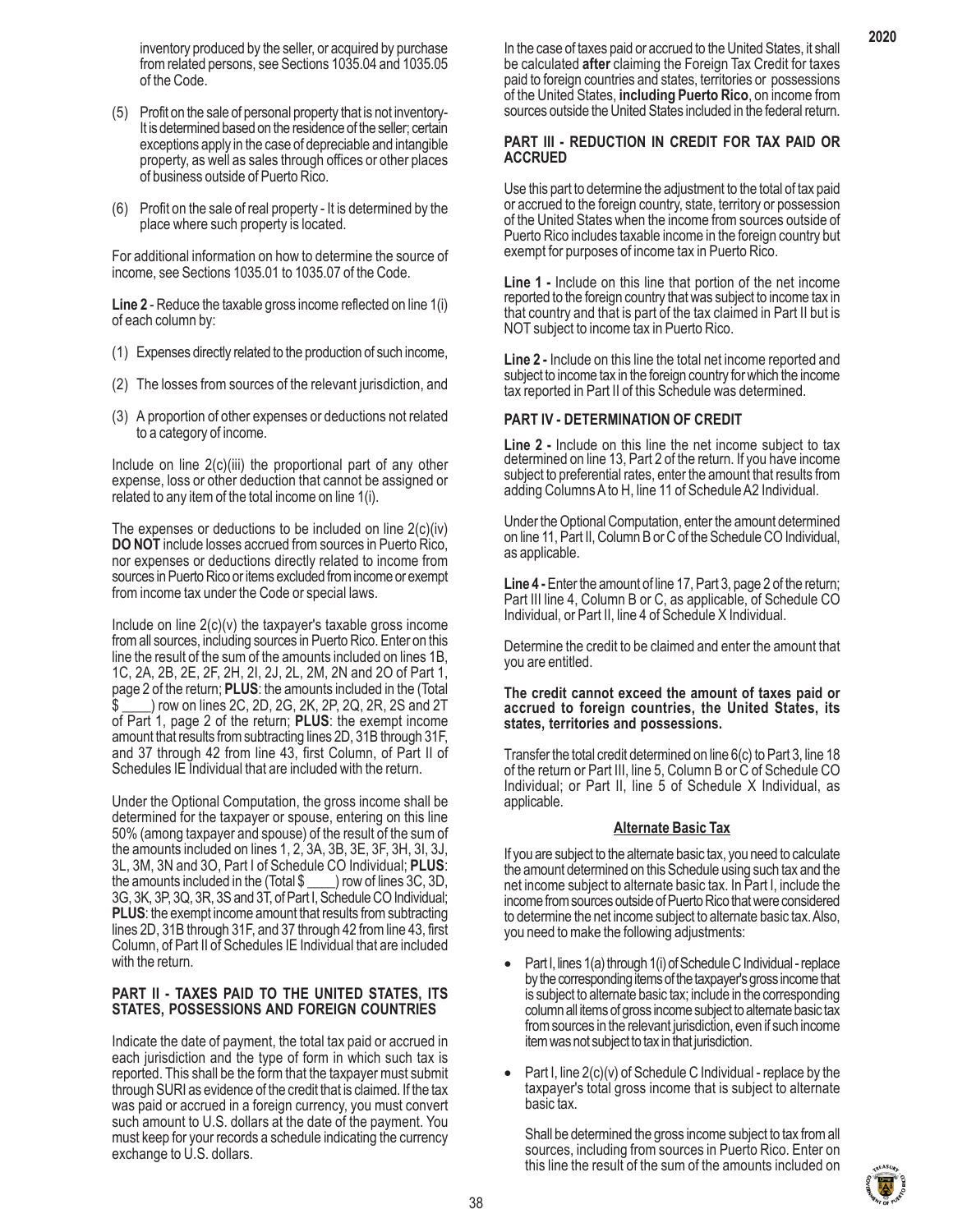lines 1B, 1C, 2A, 2B, 2E, 2F, 2H, 2I, 2J, 2L, 2M, 2N and 2O of Part 1 from page 2 of the return; **PLUS**: the amounts ) row of lines 2C, 2D, 2G, 2K, 2P, 2Q, 2R, 2S and 2T from Part 1, page 2 of the return; **PLUS**: the exempt income item that results from subtracting lines 2D, 31B through 31F, and 37 through 42 from the line 43, second Column, of Part II of Schedules IE Individual that are included with the return.

Under the Optional Computation, the gross income shall be determined for the taxpayer or spouse, writing on this line 50% (among taxpayer and spouse) of the result of the sum of the amounts included on lines 1, 2, 3A, 3B, 3E, 3F, 3H, 3I, 3J, 3L, 3M, 3N and 3O of Part I of Schedule CO Individual; **PLUS:** the amounts included in the (Total \$ ) row of lines 3C, 3D, 3G, 3K, 3P, 3Q, 3R, 3S and 3T of Part I, Schedule CO Individual; **PLUS**: the exempt income item that results from subtracting lines 2D, 31B through 31F, and 37 through 42 from the line 43, second Column, of Part II of Schedules IE Individual that are included with the return.

- Part IV, line 2 of Schedule C Individual replace by line 18 of Part I of Schedule O Individual.
- Part IV, line 4 of Schedule C Individual replace by line 4 of Part II of Schedule O Individual.

Determine the amount of the credit in Part IV of Schedule C Individual recalculated with the previous adjustments, enter the same on line 5, Part II of Schedule O Individual and select the oval at the top identifying that Schedule C Individual was recomputed for purposes of the alternate basic tax. Include with your return both Schedules C Individual, calculated for the regular tax and recalculated for the alternate basic tax.

#### **Taxpayers that choose the Optional Computation of Tax**

Married taxpayers who choose the Optional Computation of Tax (Schedule CO Individual) in which either or both have paid or accrued income tax in one or more jurisdictions outside of Puerto Rico and has been included on the Puerto Rico return as taxable income from that jurisdiction, will determine the Credit for Taxes Paid to Foreign Countries, the United States, its States, Territories and Possessions individually. Each spouse will complete a Schedule C Individual identifying it at the top, as applicable. Enter the amount determined on Schedule CO Individual, Part III, line 5, Column B or C, as applicable. Include with your return both Schedules C Individual, for the taxpayer and spouse.

Also, if either or both spouses are subject to the alternate basic tax, it will be necessary to recalculate the Credit for Taxes Paid to Foreign Countries, the United States, its States, Territories and Possessions individually as indicated above in the instructions related to the alternate basic tax. Identify each Schedule C Individual for the taxpayer and spouse, as applicable, and select the oval at the top that identifies that the Schedule was recalculated for purposes of the alternate basic tax. Include with your return both Schedules C Individual, the one calculated for regular tax and the one recalculated for alternate basic tax for each one of the spouses, as applicable.

Under the Optional Computation, the gross income shall be determined on line 2(c)(v) for the taxpayer or spouse, writing on this line 50% (among taxpayer and spouse) of the result of the sum of the amounts included on lines 1, 2, 3A, 3B, 3E, 3F, 3H, 3I, 3J, 3L, 3M, 3N and 3O Part I, Schedule CO Individual; **PLUS**: the amounts included in the (Total \$ \_\_\_\_) row of lines 3C, 3D, 3G, 3K, 3P, 3Q, 3R, 3S and 3T, Part I of Schedule CO Individual; **PLUS**: the exempt income item that results from subtracting lines 2D, 31B through 31F, and 37 through 42 from line 43, second Column, of Part II of Schedules IE Individual that are included with the return.

#### **PART V - DETERMINATION OF CREDIT ATTRIBUTABLE TO LONG-TERM CAPITAL GAIN OF RESIDENT INDIVIDUAL INVESTORS**

**2020**

Those taxpayers who have indicated in question E from the Questionnaire on page 1 of the return that are resident individuals investors and have determined a taxable gain in Column E, Part III of Schedule F1 Individual related to the period prior to establishing residence in Puerto Rico, may claim a credit for tax paid to foreign countries for such gains.

Line 1(a) - Include on this line the total gain determined in Column E, Part III of Schedule F1 Individual.

**Line 2 -** Include the amount of tax paid to the foreign country attributable to capital gains included on line 1(a). You must indicate the type of form in which the tax is reported. This will be the form that the taxpayer will submit through SURI as evidence of the credit to be claimed.

The amount determined on line 4 of this Part V is will be added to any credit determined on line 6(c), Part IV of this Schedule C Individual and will be transferred to Part 3, line 18 of the return or to Part III, line 5 of Schedule CO Individual.

#### **SCHEDULE CH INDIVIDUAL - TRANSFER OF CLAIM FOR EXEMPTION FOR CHILD (CHILDREN) OF DIVORCED OR SEPARATED PARENTS**

In the case of minor children from divorced or separated parents, the exemption for dependents will be claimed by the parent with the right to the custody or will be divided in half between the parents that have joint custody. In the case of joint custody, you should select the oval provided for this purpose.

However, a minor child will be considered to have received more than half of his/her support during a calendar year from the parent who does not have the right to custody or shared custody if:

- 1) the parent with the right to custody or with joint custody signs a Schedule CH Individual establishing that he/she will not claim said child as a dependent for any taxable year commencing within said calendar year; and
- 2) the parent who does not have the right to custody or has joint custody, keeps said Schedule for his/her records for the taxable year commencing within said calendar year.

You may agree to release your claim to the child's exemption, including those with joint custody, for the current taxable year if you complete and sign this Schedule and provide it to the parent that will claim the exemption for such dependents. **The parent that does not have the right to custody or that only has joint custody must keep this Schedule for his/ her records for the taxable year in which the exemption was released, so that he/she may claim the total exemption.**

# **SCHEDULE CO INDIVIDUAL - OPTIONAL COMPUTATION OF TAX**

You must complete this Schedule and include it with your return if you choose the optional computation of tax in the case of married individuals living together and filing a joint return. This computation allows each spouse to determine the tax individually.

If you choose this computation, **do not complete Part 1 and 2, or lines 14 through 21 of Part 3 located on page 2 of the return**.

If the taxpayer or spouse choose the optional tax provided under Section 1021.06 of the Code for individuals who are engaged in self-employed trade or business, fill in the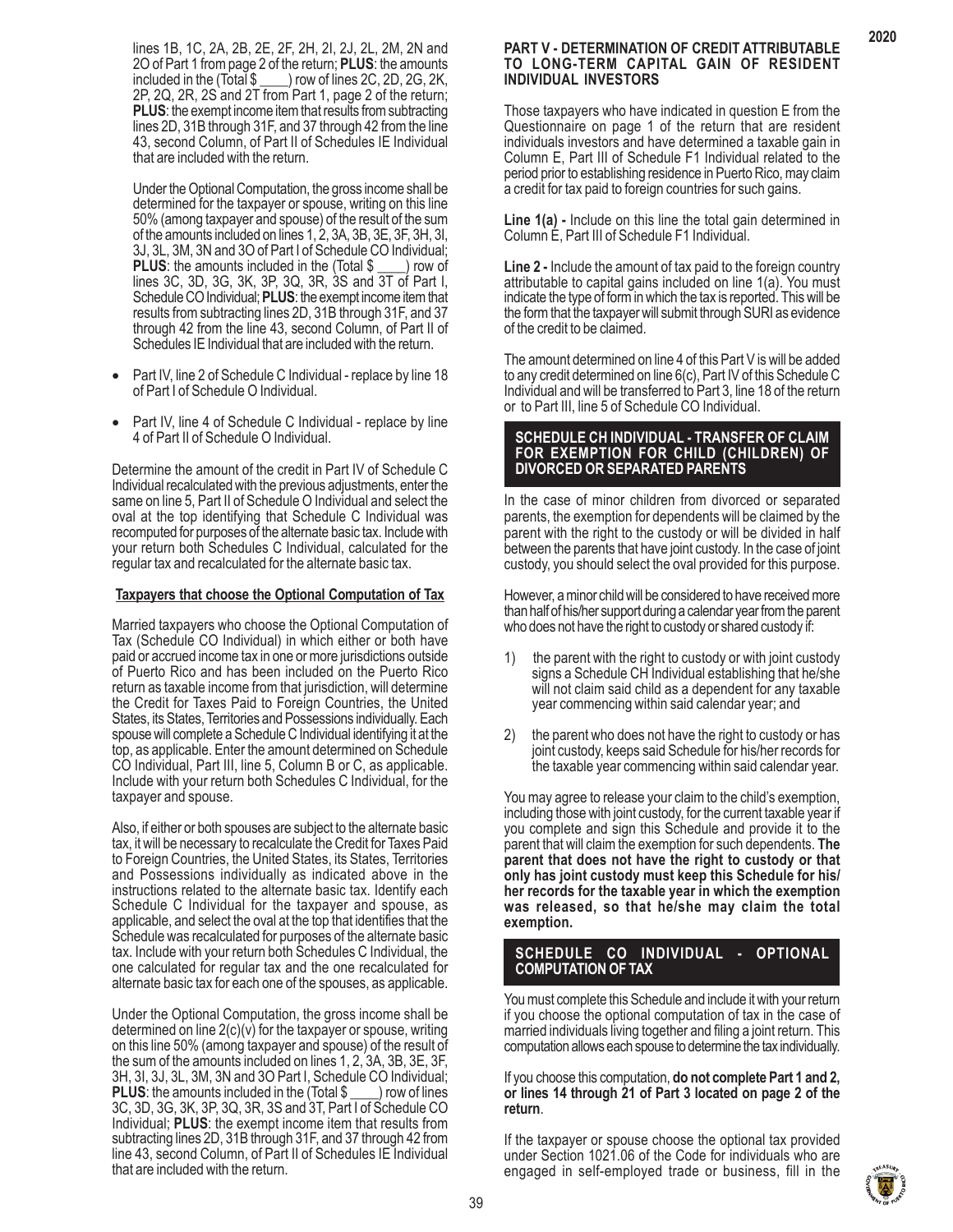corresponding oval in Part I, Columns B and C of this schedule. In this case, the spouse who chooses to pay this tax will report his or her income on lines 1, 2, 3A through 3T of Part I, as applicable, will not complete Part III of the corresponding column of Schedule CO Individual, and will complete Schedule X Individual to determine the tax liability . Once the optional tax is determined on Schedule X Individual, the spouse who made the election will transfer the amount determined to Part 3, line 23 of the return. On the other hand, the spouse who did not make the election will complete the rest of the Schedule CO Individual to determine the tax individually.

The following instructions detail how the income, deductions, personal exemption, exemption for dependents and additional personal exemption for veterans will be attributed to each spouse.

#### **PART I - DETERMINATION OF INDIVIDUALLY ADJUSTED GROSS INCOME**

#### **Line 1 - Wages, Commissions, Allowances and Tips**

This type of income will be attributed as it was earned by each spouse individually.

**Total withholding statements with this schedule:** Enter in the first block the amount of every Withholding Statements (Form 499R-2/W-2PR) received during the taxable year whose information is included with the return (Do NOT include withholding statements with salaries paid under a qualified physician decree under Act 14-2017, as amended).

In Column A, enter the total of income tax withheld by each one of the employers for both the taxpayer and the spouse. If there is no tax withheld, enter zero.

Enter in Column B, the wages attributable to the taxpayer and in Column C the wages attributable to the spouse.

**Total withholding statements with this schedule under a qualified physician decree:** If you or your spouse receive salaries as a qualified physician who have a decree in force under the Incentives for the Retention and Return of Medical Professionals Act (Act 14-2017, as amended) be sure that your employer has checked in Form 499R-2/W-2PR that the compensation includes payments for this concept.

Enter in the first block the amount of withholding statements whose information is included with the return, followed by the income tax withheld in Column A and salaries paid in Columns B and C, as it corresponds, to the taxpayer and spouse.

Add the amounts on Columns A, B and C and enter the total amount of income tax withheld, wages, commissions, allowances and tips at the bottom of each column.

For additional information, see instructions of Part 1, line 1 of the return.

**Make sure to include with your return the information required of all the Withholding Statements (Form 499R-2/W-2PR).**

# **Line 2 - Wages Reported in a Federal W-2 Form**

This type of income will be attributed as earned by each spouse individually.

Enter in Columns B and C, as it corresponds to the taxpayer and his/her spouse, the total Federal Government income from

salaries and wages received, excluding the Cost of Living Allowance (COLA). To determine if you qualify for this exclusion, refer to RELEVANT FACTS – FEDERAL EMPLOYEES.

You can also refer to the Informative Booklet to Provide Guidance on the Income Tax Responsibilities of Federal, Military and Other Employees.

Enter the amount received from COLA on line 11, Part II of Schedule IE Individual.

**Total W-2 with this schedule:** Enter in the first block the amount of Federal Withholding Statements (W-2 Forms) received by the taxpayer and spouse during the taxable year whose information is included with the return (Do NOT include W-2 Forms with salaries paid under a qualified physician decree under Act 14-2017, as amended).

Enter in the box identified as Exempt Wages under Sec. 1031.02(a)(36) of the Code the amount received from Federal Government salaries, up to a maximum of \$40,000, if you are a young individual whose age fluctuates between 16 and 26 years at the end of the taxable year.

In the case that the taxpayer and spouse qualify for this exemption, each one may exclude up to a maximum of \$40,000 from salaries paid by the Federal Government. The exempt income determined for each one of the spouses under Section 1031.02(a)(36) of the Code, must be added and included in the provided box. Transfer the exempt amount to line 31A, Part II of Schedule IE Individual of each spouse.

In Column A, enter the total income tax withheld for Puerto Rico reported on the W-2 Form. If there is no tax withheld, enter zero.

In Columns B and C, enter all wages from the Federal Government taxable in Puerto Rico, received by the taxpayer and spouse, as applicable.

**Total W-2 with this schedule under a qualified physician decree:** If you receive salaries as a qualified physician who have a grant in force under the Incentives for the Retention and Return of Medical Professionals Act (Act 14-2017, as amended), enter in the first block the amount of W-2 Forms and in the second block the Exempt Wages under Section 1031.02(a)(36) of the Code, follow by the income tax withheld for Puerto Rico in Column A and salaries paid in Columns B and C, as applicable.

**Make sure to include with your return the required information of all the W-2 Forms. You must keep for your records copy of the form in case it is eventually requested by the Department.**

#### **Line 3 - Other Income (or Losses)**

Enter on lines 3A through 3T the total of each type of other income or deductible losses, distributing in Columns B and C the amounts, as they correspond to the taxpayer and his/her spouse. These amounts will be attributed individually or on a 50% basis to each spouse, as indicated below.

**The following income will be attributed to each spouse as they were earned individually:** distributable share on profits from partnerships, special partnerships and corporations of individuals (pass-through entities), distributions from governmental plans, distributions from Individual Retirement Accounts and Educational Contribution Accounts, income from annuities and pensions, alimony received, gain or loss from

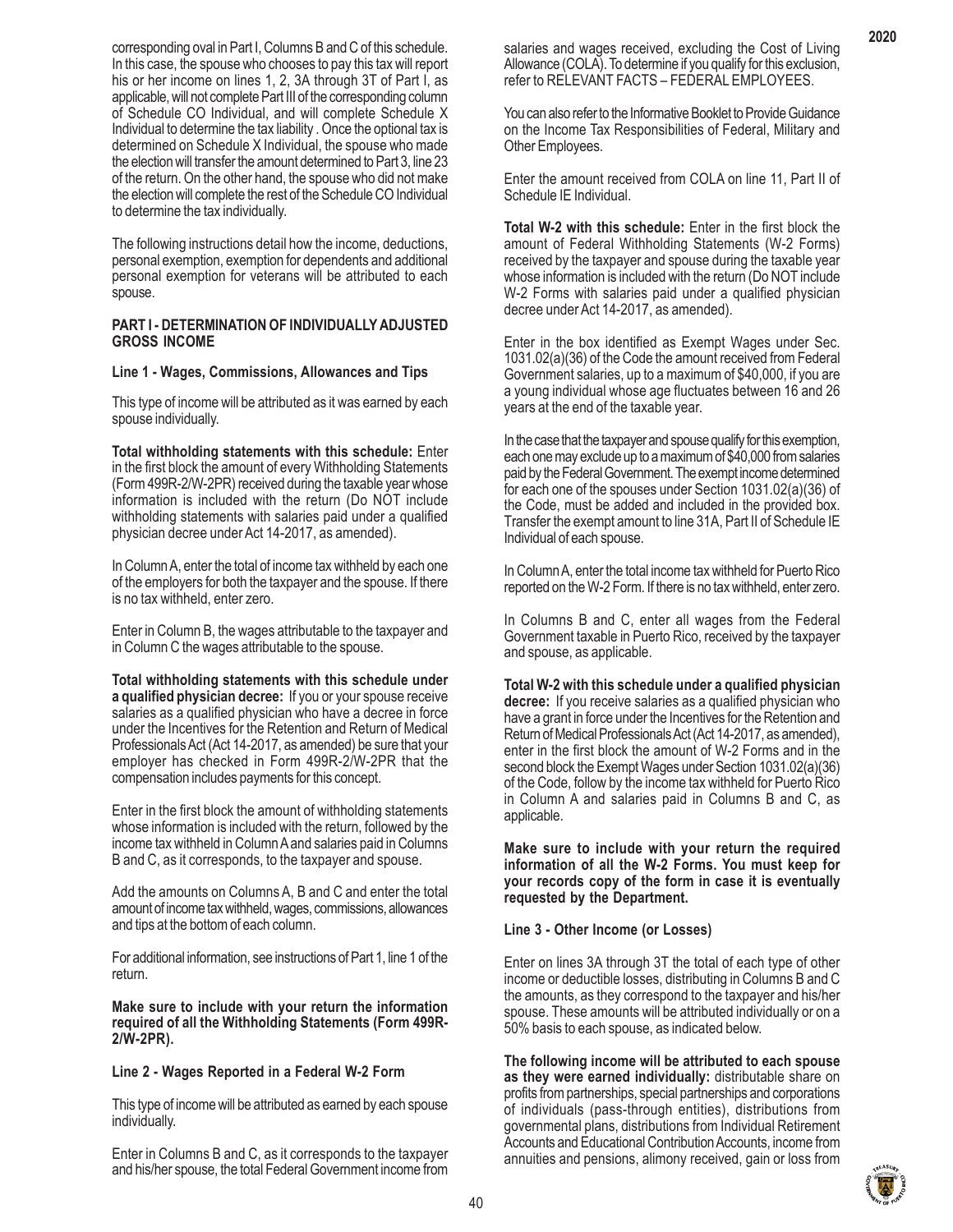industry or business, farming, professions and commissions, lump-sum distributions from qualified plans and income from salaries, wages, compensation or public shows received by a nonresident individual.

The following concepts of miscellaneous income will be attributed also as they correspond to each spouse **individually**: income from discharge of debts and for the use of intangibles, judicial or extrajudicial indemnification, income from sport teams of international associations or federations, distributions from deferred compensation plans, distributions from qualified retirement plans (partial or lump-sum not due to separation from service), and Distributions due to a disaster declared by the Governor of Puerto Rico.

On the other hand, the income from interests, dividends from corporations, income from prizes and contests, miscellaneous income (except those indicated in the preceding paragraph), dividends from Capital Investment or Tourism Fund, gain or loss from rental business, gain or loss from sale or exchange of capital assets, and net long-term capital gain on Investment Funds, **will be attributed to each spouse on a 50% basis of the total amount**.

It is very important that you provide the detailed information for each concept of other income or losses on the corresponding Schedules.

For additional information, including the tax treatment of losses, see instructions of Part 1 of the return.

#### **Line 5 - Alimony Paid**

Generally, you may claim as a deduction any periodic payment made for alimony under a divorce or separation decree, as long as you comply with certain requirements. **You must provide the social security number of the person who receives the payment and the judgment number**. **You must keep for your records copy of cancelled or substitute checks and the divorce decree. Lump-sum payments or assets division, voluntary payments not included in a court decree or agreement for separation support, or child support payments, are not deductible.**

For information regarding the requirements that the alimony payment must comply with, refer to instructions of Part 1, line 4 of the return.

# **PART II - DETERMINATION OF NET TAXABLE INCOME**

#### **Line 1 – Deductions Allocated in Half (50%) of the Total**

For taxpayers that choose the optional computation of tax, the following deductions will be attributed 50% to each spouse: mortgage interests, casualty loss on your principal residence , medical expenses, charitable contributions, and loss of personal property due to certain fortuitous causes. Therefore, once the total of this deductions is determined in Part I, line 6 of Schedule A Individual, enter 50% of said amount in Columns B and C of this line 1.

For detailed information of the deductions to be claimed on this line refer to the instructions of Schedule A Individual, Part I, lines 1 through 5.

**Remember not to submit evidence of the deductions with the return. However, you must keep the evidence of these deductions for your records for at least 6 years**, in case that they are requested by the Department.

Nevertheless, if you claim a deduction for mortgage interests on the principal residence informed on Form 1098, you must include the required information of said form with your return. Also, on line 1(e) of Schedule A Individual you must select the oval 2 corresponding to Form 1098 and other. In case of taxpayers that comply with the requirements established on Section 1033.15(a)(1)(F) of the Code, must select the oval 1 of line 1(e) and include the requested information.

# **Line 2 – Deductions Individually Allocated**

For taxpayers that choose the optional computation of tax, the following deductions will be claimed individually by the spouse to whom they correspond: contributions to individual retirement accounts, educational contribution accounts and my future accounts as well as interest paid on student loans at university level, up to the limits and subject to the provisions of the Code. Therefore, enter in Columns B and C the amount determined in Part I, line 10, Columns A and B of Schedule A Individual, as applicable to the taxpayer and to the spouse.

For detailed information of the deductions to be claimed on this line, refer to the instructions of Schedule A Individual, Part I, lines 7 through 9.

**Remember not to submit evidence of the deductions with the return. However, you must keep the evidence of these deductions for your records for at least 6 years**, in case that they are eventually requested by the Department.

# **Line 5 – Personal Exemption**

The pre-printed amount of \$3,500 in Columns B and C corresponds to the personal exemption that each spouse may claim under the optional computation of tax.

### **Line 6 - Exemption for Dependents**

Enter in the spaces provided on lines 6A and 6B, the number of dependents claimed according to their category. Enter on line 6A the dependents for whom the exemption is claimed completely (\$2,500 per dependent), and on line 6B those for whom only half of the exemption is claimed under the special rule of parents with joint custody (\$1,250 per dependent).

Multiply the amount of dependents claimed on each line by \$2,500 or \$1,250, as applicable. Add lines 6A and 6B and indicate the total on line 6C. Enter in each of Columns B and C of line 6D 50% of line 6C. It is necessary that you detail the information of the dependents that you claim on Schedule A1 Individual. For additional information, see instructions of **Schedule A1 Individual**.

# **Line 7 – Additional Personal Exemption for Veterans**

Enter in Columns B and C, as applicable to the taxpayer or the spouse, the amount of **\$1,500**, if you are a veteran of the United States Armed Forces.

If both spouses are veterans, each may claim \$1,500.

# **Keep for your records copy of Form DD-214 (Discharge from U.S. Armed Forces).**

# **Line 10 – Allowable deduction for Private Equity investment**

In the case of individuals that, pursuant to Act 185-2014, as amended, or Act 60-2019 are considered as accredited investors, they may claim a deduction for their initial investment in a private equity fund (PEF) or in a Puerto Rico private equity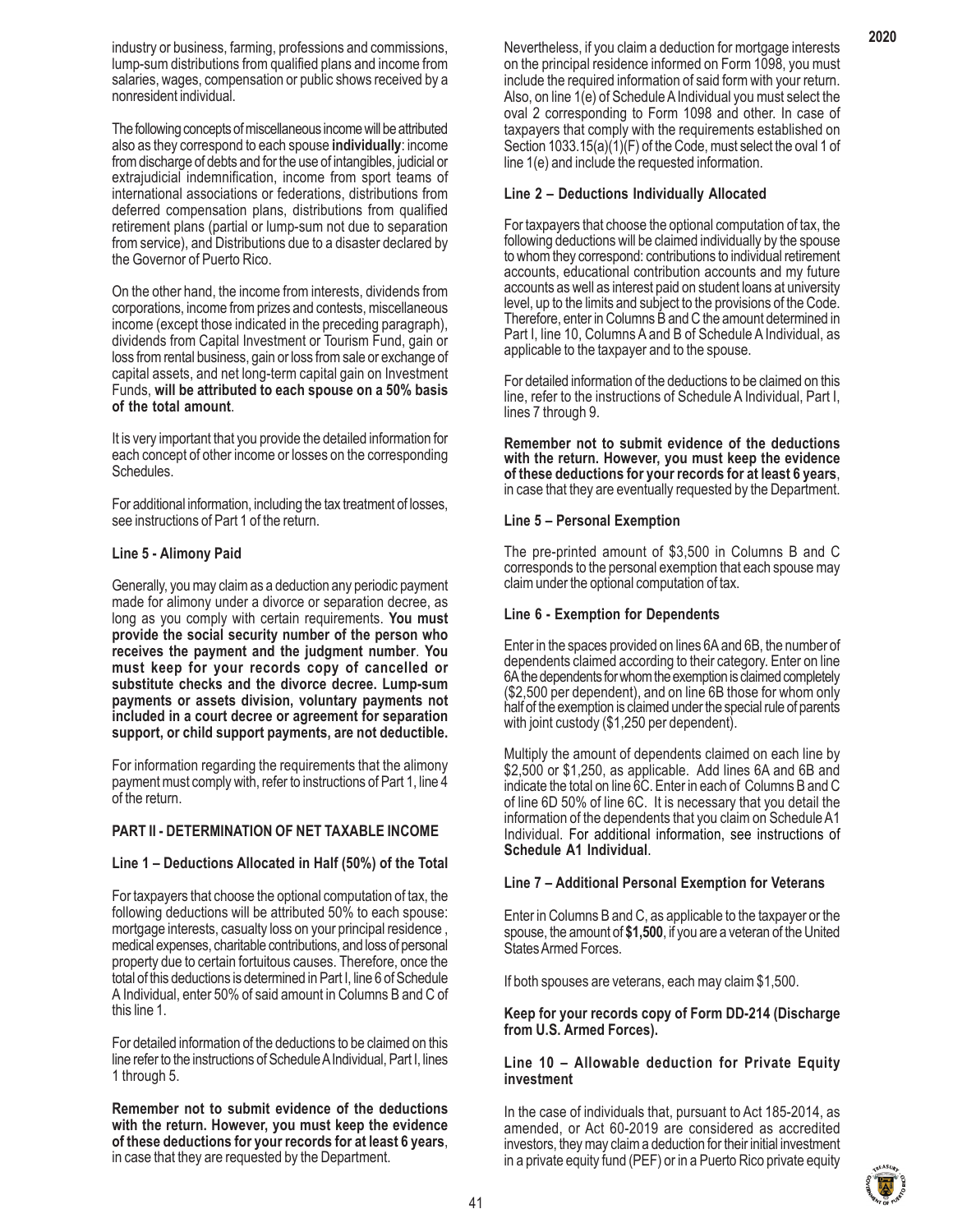fund (PEF-PR). For detailed information regarding this deduction, refer to the instructions of Part 2, line 12 of the return. Complete the following worksheet and submit it with your return:





# **Line 1 - Tax**

Generally, both spouses should determine their tax using the same method and selecting the corresponding oval. However, if the taxpayer or spouse indicated on line 1, Part I of this schedule that choose the optional tax provided under Section 1021.06 of the Code for individuals who are engaged in selfemployed trade or business, he/she will determine the tax liability in Schedule X Individual. The spouse, who did not make the choice, will determine his/her tax in this schedule.

# **Tax Tables**

Use the Table for the Tax Computation provided on page 19 of the instructions. Determine your tax individually considering your Net Taxable Income, as determined in Part II, on line 11, Columns B and C, respectively. Enter the tax determined for each column on this line and select Oval 1.

# **Preferential Rates**

If you are a resident of Puerto Rico and derived income subject to preferential rates such as interests, dividends or long-term capital gains, among others, you must complete Schedule A2 Individual. On this Schedule you will determine the tax on income that is subject to a preferential rate and the regular tax on any other income and you can compare them with the regular tax on total income so you can choose the most beneficial alternative.

Also, if your income subject to preferential rates is \$20,000 or more, it is required that you pro-rate the total allowable deductions included in Part II, line 3 (or line 4 in the case of nonresidents or part-year residents) according to the different types of income.

If you used Schedule A2 Individual, transfer the tax amount from line 17 of this schedule to Columns B and C, as applicable, of this line and select Oval 2. **Complete a Schedule A2 Individual for each spouse, properly identified on the top part, and include both Schedules with your return**.

# **Nonresident alien**

If you are a nonresident alien not engaged in trade or business in Puerto Rico, all of your income from sources within Puerto Rico are subject to a fixed tax rate of 29%, except in the case of dividends, which are taxed at 15%, and the income attributable to the distributable share of a shareholder in a corporation of individuals which is taxed at 33%. Enter the tax determined in Columns B and C, as it corresponds, of this line and select Oval 3.

If you are a nonresident alien engaged in trade or business in Puerto Rico, all of your income from sources within Puerto Rico as well as the income which is effectively connected with the operation of a trade or business in Puerto Rico, is subject to normal tax rates.

# **Form AS 2668.1 (Back Pay)**

If you determined your tax using Form AS 2668.1 (Back Pay), according to the provisions of Section 1032.09(d) of the Code, enter the tax determined in Columns B and C, as it corresponds, of this line and select the Oval 4. You must complete and submit with the return a Form AS 2668.1 for each spouse, as applicable.

For detailed information regarding this computation, refer to instructions of line 14, Part 3 of the return.

# **Line 2 - Gradual Adjustment Amount**

If the net taxable income of either or both spouses is more than \$500,000, determined on an individual basis, you must complete Schedule P Individual. Individually determine the gradual adjustment amount on said Schedule (See Instructions Schedule P Individual). Enter in Columns B and C, as applicable, the amount determined on Schedule P Individual, line 7. **Submit with the return the Schedules used**.

# **Line 4 - Regular Tax Before the Credit**

Section 1021.01 (c) of the Code provides that the tax determined shall be 95% of the sum of the regular tax and the amount of gradual adjustment. However, for individuals with a gross income that does not exceed \$100,000, the tax determined will be 92% of the sum of the regular tax and the amount of gradual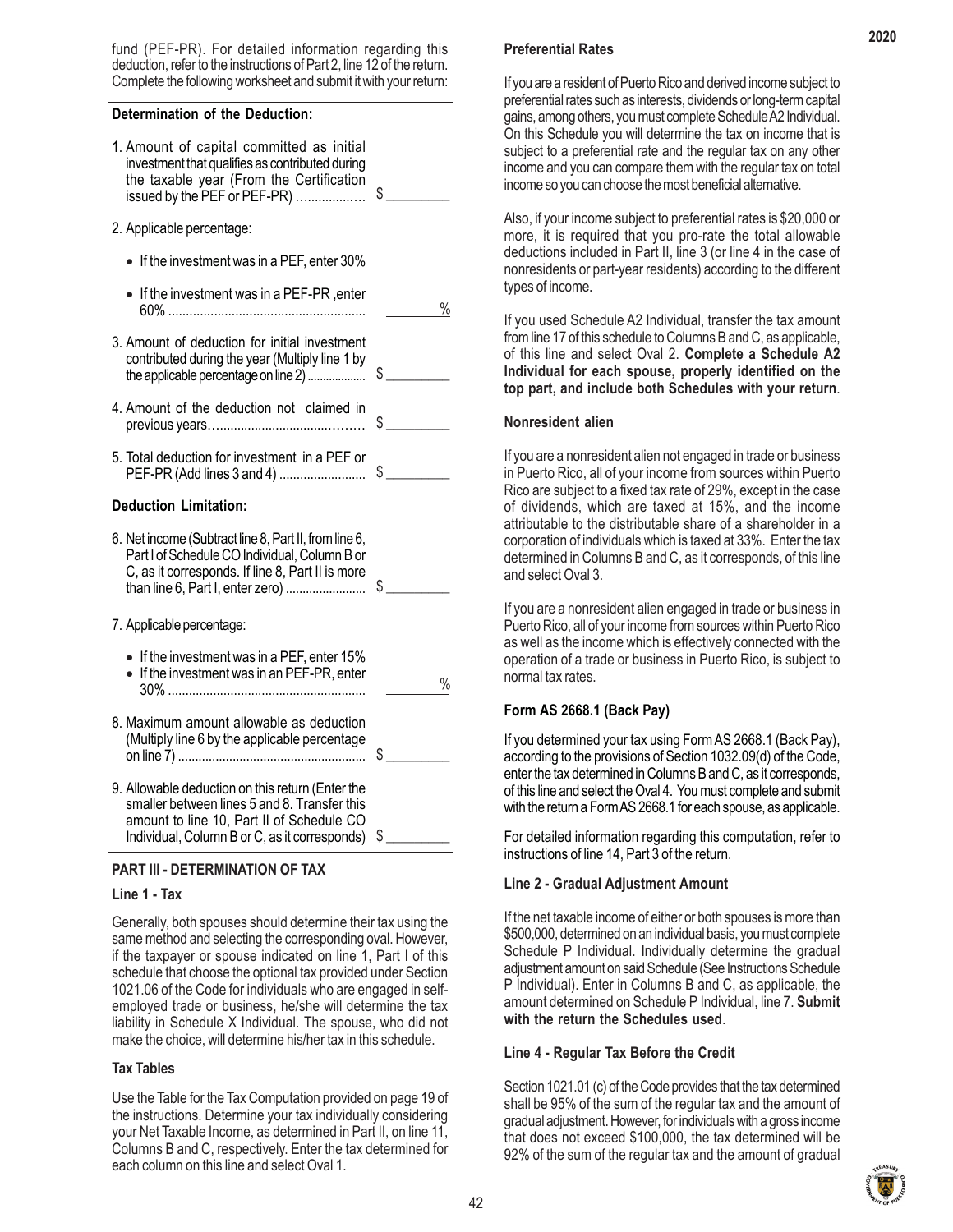adjustment. Therefore, the amount to be entered on this line will depend on the method used to determine the tax on line 1 and the amount of the taxpayer's gross income, as indicated below:

- If you selected Oval 1 (According to Table):
	- $\checkmark$  If the sum of lines 1, 2, 3A, 3B, 3E, 3F, 3H, 3I, 3J, 3L, 3M, 3N and 3O and the row for total (Total \$ included on lines 3C, 3D, 3G, 3K and 3P through 3T, Part I of Schedule CO Individual, plus the exempt income from line 43 less lines 2D, 31B to 31F, and 37 through 42, first column, Part II of Schedule IE Individual, does not exceed \$100,000 - Multiply line 3 by .92.
	- $\checkmark$  If the result of the previous sum is greater than \$100,000 - Multiply line 3 by .95
- If you selected Oval 2 (Preferential rates Schedule A2 Individual)- Enter the amount from line 3, Part III of this Schedule CO Individual. Do not multiply this amount by any of the percentages (92% or 95%) included on this line. (See instructions for line 17, Schedule A2 Individual).
- If you selected Oval 3 (Non-resident Alien) or Oval 4 (Model SC 2668) - Enter the amount from line 18.

# **Line 5 - Credit for taxes paid to foreign countries, the United States, its states, territories and possessions**

When either spouse or both have paid or accrued income tax in one or more jurisdictions outside of Puerto Rico and taxable income from that jurisdiction has been included in the Puerto Rico return, you will determine the Credit for Taxes Paid to Foreign Countries, the United States, its States, Territories and Possessions individually. Each spouse will complete a Schedule C Individual with the income, deductions and taxes that apply individually. Make sure to properly identify each Schedule on the top, according to the spouse to whom it belongs. If both taxpayers determined credit, submit both Schedules.

If either spouse is subject to the alternate basic tax (line 7), you must recalculate the Credit for Taxes Paid to Foreign Countries, the United States, its States, Territories and Possessions and also submit the recomputed Schedule C Individual, as applicable.

# **For more information on calculating the credit, see instructions of Schedule C Individual.**

# **Line 7 - Excess of Net Alternate Basic Tax over Net Regular Tax**

You should complete Schedule O Individual – Alternate Basic Tax if either or both spouses have net income subject to alternate basic tax of \$25,000 or more.

Enter in Columns B and C, as it corresponds, the amount determined on Schedule O Individual, Part II, line 7 for each spouse, as applicable.

# **Line 8 - Credit for alternate basic tax**

You must complete Parts III and IV of Schedule O Individual. Enter in Columns B and C, as it corresponds, the amount determined on line 4, Part III of Schedule O Individual.

For additional information to determine this credit, see instructions of Schedule O Individual.

# **Line 10 - Total Tax Determined**

Enter the sum of Columns B and C of line 9. Transfer this amount to Part 3, line 22 of the return.

# **PART IV - COMPUTATION OF THE ALLOWABLE AMOUNTS OF DEDUCTIONS TO NONRESIDENTS OR PART-YEAR RESIDENTS**

In this part the allowable amount of deductions will be determined for those individuals who have indicated in question B of the Questionnaire on page 1 of the return, that for the taxable year they are considered nonresidents or a part-year residents of Puerto Rico.

Follow the guides provided on each line.

### **SCHEDULE D INDIVIDUAL - CAPITAL ASSETS GAINS AND LOSSES, TOTAL DISTRIBUTIONS FROM QUALIFIED PENSION PLANS AND ANNUITY CONTRACTS**

Use this Schedule to determine capital gains or losses on the sale or exchange of capital assets and to report total distributions from qualified pension plans and variable annuity contracts. Capital assets could be defined as a property acquired for investment.

Shall be included in this Schedule payments for judicial or extrajudicial compensation received as a transactional agreement, replacing a loss realized on the sale of a capital asset that were reported in Form 480.6B. Provide the required information from Box 1 of the Form 480.6B. Enter the tax withheld on Schedule B Individual, Part III, line 10.

The taxpayer may include on this Schedule total distributions from a fixed annuity that has been acquired as a capital asset. This amount will be included in Part I or II of this Schedule depending on the period that the investment was in the hands of the taxpayer.

Capital gains or losses are classified in two classes, based on the period of time you held the property:

- 1) **short-term** property held for **not more than one year**.
- 2) **long-term -** property held for **more than one year**.

In order to determine short or long-term capital gains or losses, you must provide the description and location of the property sold, indicate if the adjusted basis was increased by the prepayment of the tax and complete the information of Columns (A) through (F) of Parts I and III, and Columns (A) through (G) of Part II.

Once you determine a gain in the sale or exchange of capital assets, you must identify the date of purchase and sale of the property. In the case of sale or exchange of long-term capital assets, the property must be presented, as applicable, in Parts II and III, according to the applicable preferential tax rate.

In case that the eligible person to claim the preferential rate of 15% or any other rate, has derived capital gains from both categories and at the same time has capital losses, to determine the net capital gain under each category, said losses will be applied against the gains in the proportion that each one of these gains bears with the total amount of said gains.

As a general rule, **the adjusted basis of the property is** its original cost plus the cost of the permanent improvements, less depreciation, if the property was leased during its possession.

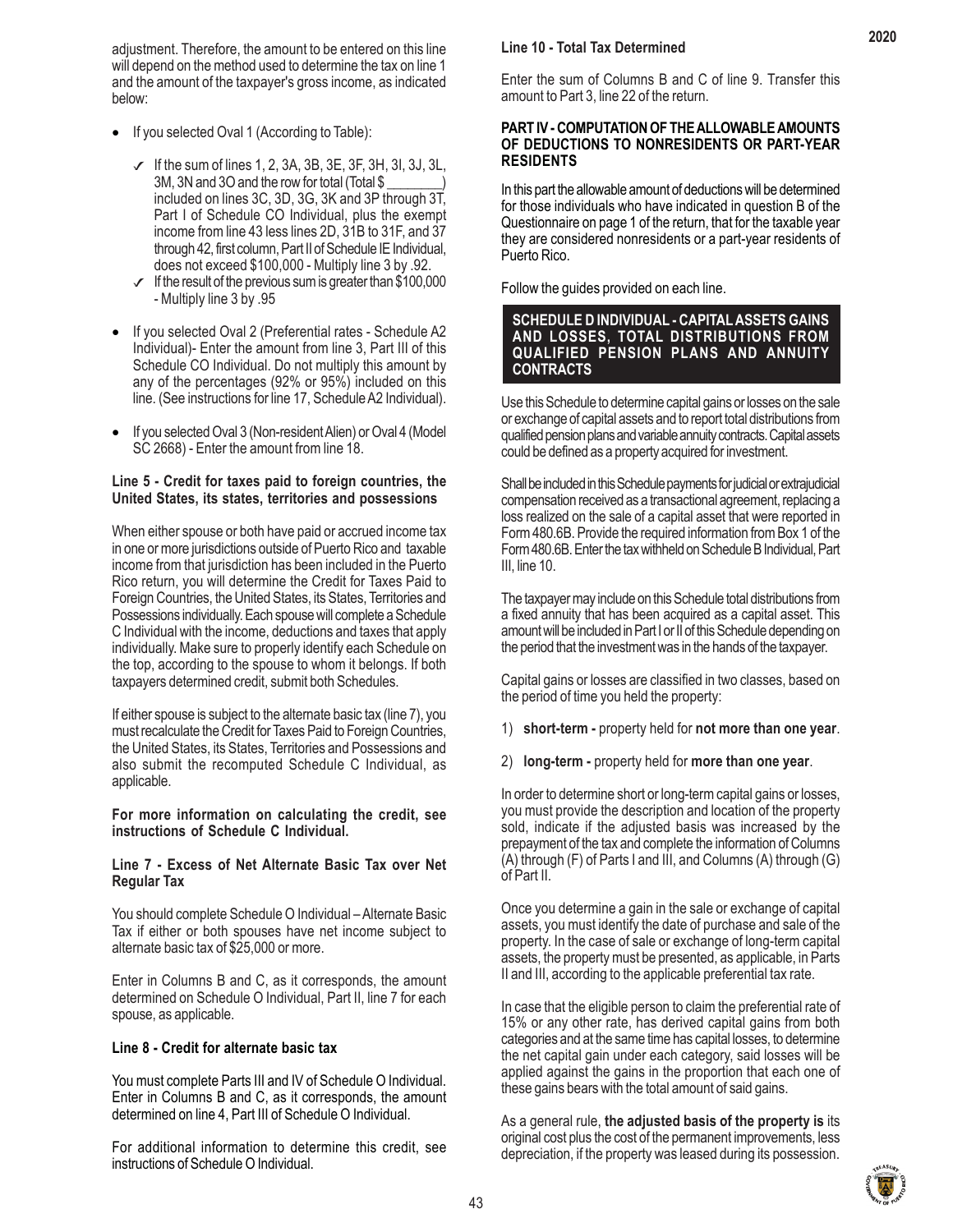#### **Provisions applicable to the adjusted basis of certain capital assets:**

The adjusted basis must include the increase in accumulated value of capital assets on which prepayment was made for the special tax of:

- 5% during the period between **July 1 and December 31, 2006**, as provided in Section 1014A of the Puerto Rico Internal Revenue Code of 1994, as amended (1994 Code), and of
- 8% during the period between **July 1, 2014 and April 30, 2015**, as provided in Section 1023.21 of the Puerto Rico Internal Revenue Code of 2011, as amended (2011 Code).

You must also include in the adjusted basis the accumulated gain upon which you paid the 5% special tax during the period of July 1 to December 31, 2006 in the case of corporate stocks or partnership interests acquired upon the exercise of an option, as provided in Section 1046(e) of the 1994 Code.

Those taxpayers who benefited from the 5% or 8% special tax rate, must indicate it by selecting the oval in Parts II through IV of this Schedule. **You must keep for your records Form SC 2731 with the corresponding Schedule.**

Any amount or increase in value of the included capital assets generated after the election provided in Section 1014A of the 1994 Code, or Section 1023.21 of the 2011 Code, must be taxed according to the law provisions in force at the moment in which the sale, exchange or other disposal of such capital assets finally takes place.

**Sale expenses** include sales commissions, advertisements, legal fees, appraisal and other similar expenses. They do not include lodging expenses (i.e. hotels) nor travel expenses (i.e. airplane tickets).

#### **Recognition of loss:**

**Losses generated in the sale of capital assets for which the 5% or 8% special tax was prepaid, shall be adjusted according to the effective income tax rate applicable to this kind of transaction at the moment of the sale of such assets, before the use or carryover of said loss by the individual. According to the above, such loss will be adjusted by a formula or fraction, where the numerator will be the 5% or 8% rate, as applicable, and the denominator will be the effective income tax rate at the date on which the sale of the asset took place.**

For additional details, refer to Regulation No. 7188 of August 4, 2006 and Section 1023.21(e) of the Code. Also, you can obtain more information in Administrative Determination No. 14-16 and Form SC 2731.

**Provisions applicable under Act 132-2010, as amended (Act 132), better known as the Real Property Market Stimulus Act and Act 216-2011, as amended (Act 216), better known as the Housing Promotion Program Transition Act:**

# **Sale of Qualified Property**

Act 216 provides, among others, a tax benefit for the use of the generated loss on the sale of qualified property.

The limit of capital losses allowed against ordinary income for a particular taxable year, if they were realized between **September 1, 2010 and December 31, 2020,** will be \$1,000. Such loss may be carried over up to a maximum of **15 years**. If you realized a loss on the sale of qualified property, breakdown in Part VI of this schedule the detail of the origination date of such losses, the amounts and the years in which they were claimed, and the balance to be claimed in future years.

For purposes of Act 132 and Act 216, **"qualified property"** means:

- a) every existing residential real property located in Puerto Rico suitable for family living, not occupied or occupied for residential purposes, that is not a New Construction Property, or
- b) every existing nonresidential real property located in Puerto Rico that is sold between January 1 and June 30, 2013 and which sale price does not exceed \$3,000,000.

The benefits provided by Act 132 and Act 216 will only be available to the first seller and corresponding first buyer of each new construction property or qualified property, and will not apply to any acquirer in a subsequent transfer, even if it took place before June 30, 2013. Also, the benefits will not apply if the transferor of the property is considered a related person of the transferee of such property.

### **Sale of New Construction Property or Qualified Property acquired between September 1, 2010 and June 30, 2013**

(a) Exemption of net long-term capital gain

The net long-term capital gain generated from the sale of **new construction property that has been acquired between September 1, 2010 and June 30, 2013**, will be fully exempt from income tax.

For purposes of Act 132 and Act 216, **"new construction property"** means:

1. every residential real property of new construction located in Puerto Rico, suitable for family living that has not been subject to occupation and that is acquired from a Developer.

For real property to be considered as New Construction Property, the seller of the real property shall certify in writing to the purchaser, by affidavit, on or before the date of acquisition, that the real property is of new construction and has not been previously occupied, or

2. every house model consisting of a ground level, of two levels or an elevated level that is pre-designed or prefabricated in reinforced concrete purchased from a bona fide pre-design or pre-fabrication company and which plans have been approved by the Regulations and Permits Administration (ARPE) on or before December 30, 2009, except by means of a waiver from Secretary of the Department of Consumer Affairs.

For the pre-designed or pre-fabricated home to be considered of New Construction Property, the acquirer must submit a copy of the sales contract executed between the purchaser and the pre-design or pre-fabrication company and that it starts building with the appropriate Construction Permit issued by the Office of Permits Management (OGPE) between September 1, 2010 and June 30, 2013 and which construction is completed on or before March 31, 2013 with proper filing of the Application of Use Permit at the OGPE.

The net long-term capital gain generated from the sale of **qualified property acquired between September 1, 2010**

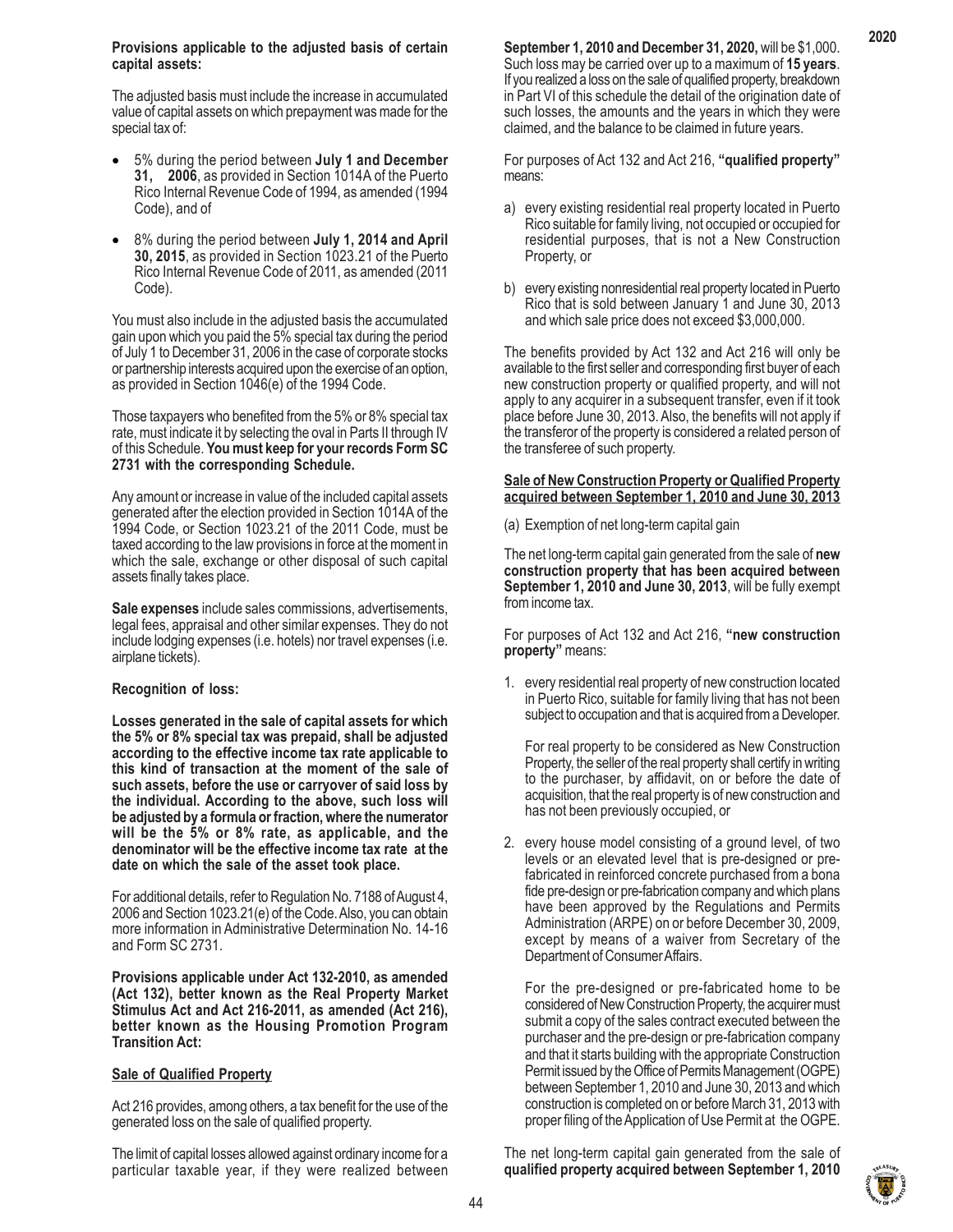**and June 30, 2013,** will be **50%** exempt from the payment of income tax.

You must keep for your records copy of the Certification issued by the Department in the year of the sale, for a minimum period of 6 years, in the event that it will be required later by the Department.

# **Sale of Eligible Housing**

(a) Net long-term capital gain exemption

The net long-term capital gain generated on the sale of an **eligible housing** that is acquired by the seller or by a Qualified Institutional Investor between July 1, 2013 and December 31, 2020, will be totally exempt from the payment of alternate basic tax. This exemption will also apply to a purchaser who acquires an eligible housing from a qualified institutional investor, as long as it is the first sale the investor makes after the initial acquisition.

For purposes of Act 132 and Act 216, the following terms are defined as follows:

- a) **Eligible Housing** a new construction property, as defined previously.
- b) **Qualified Institutional Investor** every individual or juridical person resident of Puerto Rico, or every individual or juridical person not resident of Puerto Rico, that is engaged in the construction business, that invests in one act or various separate acts, exclusively in units of Eligible Housing, a minimum of \$1,000,000 or acquires no less than 5 units of eligible housing.
- c) **Developer**  every natural or legal person, with the proper developer license, issued by the Department of Consumer Affairs, which is engaged in the construction business as an employer or principal responsible for the promotion, design, sales, construction of infrastructure works and housing projects, either single or multi-story type. For purposes of this Act, the term "Developer" shall also include those financial institutions or any natural or legal persons that by virtue of a judicial or extrajudicial proceeding, or by agreement of payment or similar transaction, becomes the successor in interest of a Developer.

For the provisions related to the **principal residence,** refer to the instructions of Schedule D1 Individual.

**For additional information, refer to Act 132, as amended, Act 216, as amended, Regulation No. 7923 of September 7, 2010, Regulation No. 8127 of December 23, 2011 and Executive Order 2012-27 of June 8, 2012.**

#### **PART I - SHORT-TERM CAPITAL ASSETS GAINS AND LOSSES (HELD ONE YEAR OR LESS)**

You must inform in this part **every** short-term capital gains and losses.

**Line 1 -** Add Column (F) and enter the result on this line.

**Line 2 –** Enter the net short-term capital gain on the sale of your principal residence or sole proprietorship business, determined in Schedules D1, D3 and G Individual, as applicable. For additional information, refer to the instructions of said schedules.

**Line 3 –** Enter the distributable share on the net short-term capital gain from a revocable trust or grantor trust, determined on Form 480.60 F. You must keep for your records such form. Also enter, the net short-term capital gain derived from an estate or trust in which the legatees, heirs or beneficiaries have chosen to pay the tax on said gain in their individual character.

**Line 4 –** If you elected to pay tax using the bracket method for the distributable share on net short-term capital gain (or loss) from a partnership, special partnership or corporation of individuals (pass-through entities), enter the amount determined on Form 480.60 EC. Provide the required information of such form with your return.

**Line 5 –** Enter the net short - term capital gain (or loss) in investment funds or attributable to direct investment and not through a Capital Investment Fund. Also enter the amount determined on the Informative Return - Employess-Owned Special Corporation (Form 480.6 CPT). You must provide the information required of such form with your return.

**Line 6 –** Use this line only if during the taxable year you disposed all the interest or assets used in an activity that **is not** your principal industry or business and a capital gain was derived in such disposal.

If you comply with the preceding requirement, enter the excess of deductions (losses) determined, as applicable, in whichever of the following schedules: Schedule J Individual, Part IV, line 5; Schedule K Individual, Part IV, line 5; Schedule L Individual, Part IV, line 5; Schedule M Individual, Part IV, line 5; or Schedule N Individual, Part IV, line 5.

For additional information about losses incurred in activities that **does not** constitute your principal industry or business, refer to the instructions for LOSSES in Part 1 of the return.

# **PART II – LONG-TERM CAPITAL ASSETS GAINS AND LOSSES (HELD MORE THAN ONE YEAR)**

You must inform in this part the long-term capital gains and losses generated on the sale or exchange of capital assets held for more than 1 year. In these cases, the taxpayer can elect to pay taxes on the capital gain at a preferential rate of **15%.**

In order to benefit from the provisions of Act 132 and Act 216, the taxpayer must inform in Column (F) the long-term capital gains and losses of qualified property or new construction property that has been acquired between September 1, 2010 and June 30, 2013. The totally exempt gains will be used for information purposes only, therefore, do not include them in Column (G).

In the case of gains that are 50% exempt, the taxpayer must include in Column (G) the 50% of Column (F). On the other hand, the losses determined in Column (F) will also have to be included in Column (G). This way, they can be applied against other gains, if any, deducted against other income or carried over to future years.

**Line 8 –** Add the amounts shown in Column (G) and enter the results on this line.

**Line 9** - Refer to the instructions for line 2 of Part I.

**Line 10** - Refer to the instructions for line 3 of Part I.

**Line 11 –** Refer to the instructions for line 4 of Part I.

**Line 12 –** Enter the lump-sum distributions (amounts payable during the same taxable year) under a variable or fixed annuity



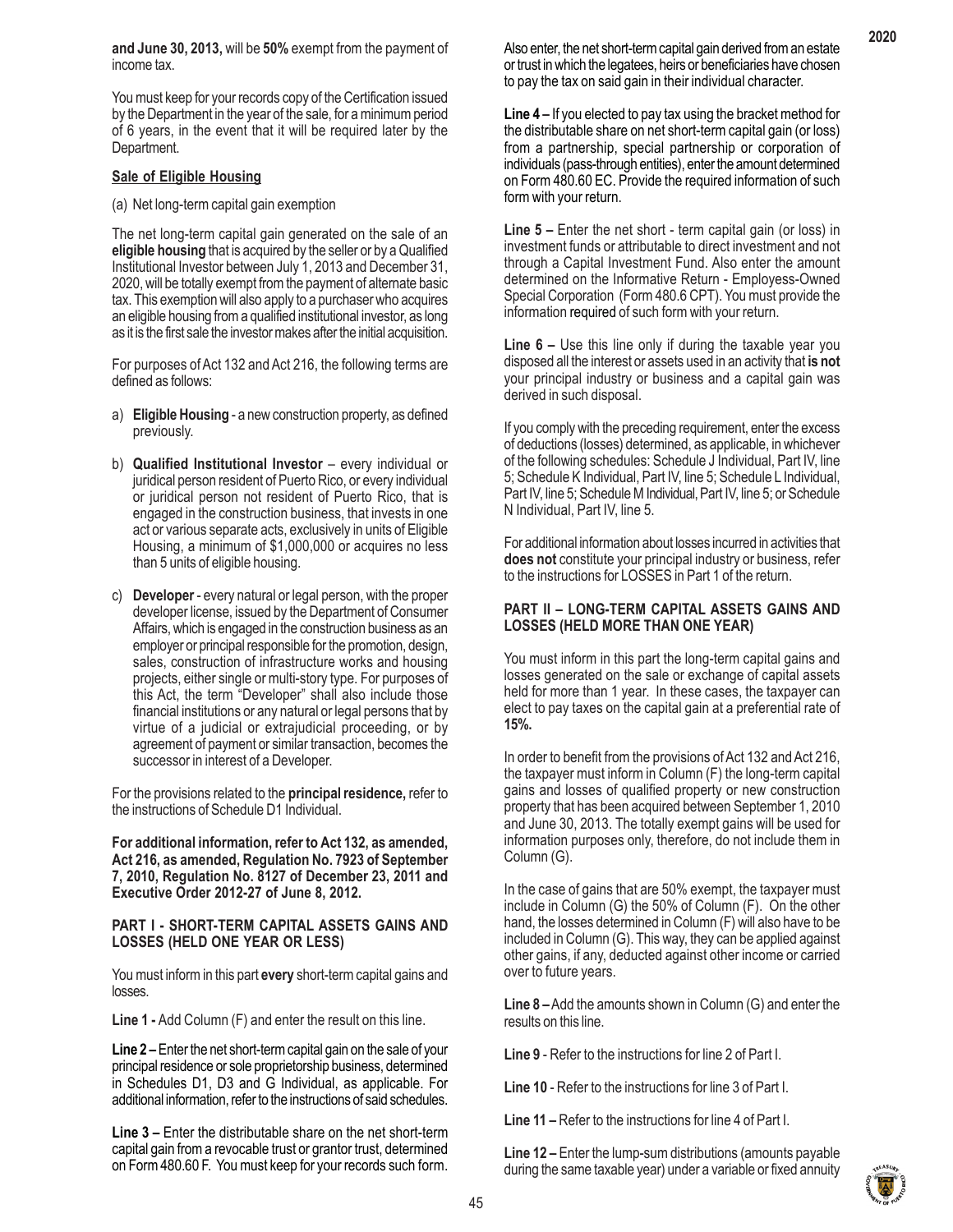contract that were received by the **taxpayer.** You can elect on Schedule A2 Individual, to treat this distribution as a long-term capital gain subject to the preferential rate of 15%, pursuant to Section 1023.08 of the Code. The taxpayer must include with the return a detail with a breakdown of the total distribution received, cost of the annuity and taxable amount. Total distributions from a variable annuity will be reported on Form 480.7C. Such distributions will be identified in Box 23 with Distribution Code M (Annuity).

**Line 13 –** Enter the lump-sum distributions under a variable or fixed annuity contract received by your **spouse.** You can elect on Schedule A2 Individual, to treat this distribution as a longterm capital gain subject to the preferential rate of 15%, pursuant to Section 1023.08 of the Code. The taxpayer must include with the return a detail with a breakdown of the total distribution received, cost of the annuity and taxable amount. Total distributions from a variable annuity will be reported on Form 480.7C. Such distributions will be identified in Box 23 with Distribution Code M (Annuity).

**Line 14 –** Refer to the instructions for line 5, Part I.

**Line 15** - Enter the net long term capital gain (or loss) generated by a resident individual investor under Act 22-2012, as determined in Schedule F1 Individual, Part III, line 1, Column (E). For additional information, refer to the instructions of Schedule F1 Individual.

**Line 16 –** Refer to the instructions for line 6, Part I.

#### **PART III – LONG-TERM CAPITAL ASSETS GAINS AND LOSSES REALIZED UNDER SPECIAL LEGISLATION**

You must inform in this part **only** long-term capital gains and losses derived from the sale of shares or other property from a business that operates with a decree granted under any special act, or that operates and benefits from any special act in which a special tax rate is provided in lieu of the tax imposed by the Code.

**Lines 18, 19 and 20 –** Enter the result of Column (F) on each one of these lines. Identify the act under which you received the benefit and include the number of the decree that grants you the special treatment, if applicable.

# **PART IV – TOTAL DISTRIBUTIONS FROM QUALIFIED PENSION PLANS**

Enter the lump-sum distribution from pension plans qualified by the Department received during the same taxable year of the participant (one payment or various payments during the same year) due to separation from service or termination of plan. Indicate the distribution date, the total lump-sum payment received, basis and exempt income, and taxable amount. Also, indicate if you prepaid any tax.

Total distributions from qualified pension plans subject to the rates of 20% or 10% will be reported and identified as lumpsum distributions from governmental or private plans on Form 480.7C. They will be identified in Box 23 of Form 480.7C with a Distribution Code: A- Retirement, B- Separation from Service, C- Death or E- Plan Termination.

The **basis** of the distribution includes amounts for which the tax was prepaid under Act 87-2006, as amended, Section 1023.21 of the Code and after-tax contributions. If the basis includes any prepaid amount, select the corresponding oval. If exempt income is reported in Box 20 of Form 480.7C, you must include this amount as part of the basis of the distribution in Column (B). The difference between Column (A) and Column (B) cannot be less than zero ("0").

**Line 21 –** Enter the distributions received by the **taxpayer** if the employee's trust that is part of the plan **does not** meet the requirements established on line 23. These distributions are taxable at the 20% preferential tax rate.

If tax withheld is reported in Box 6 of Form 480.7C, enter in Column A of this line the amount reported in Box 16 of Form 480.7C and in Column C the amount reported in Box 17 of Form 480.7C.

To determine the basis to be included in Column B, amounts reported in Boxes 18, 19 and 20 of Form 480.7C will be used.

**Line 22 –** Enter the distributions received by the **spouse** if the employee's trust that is part of the plan **does not** meet the requirements established on line 23. These distributions are taxable at the 20% preferential tax rate.

If tax withheld is reported in Box 6 of Form 480.7C, enter in Column A of this line the amount reported in Box 16 of Form 480.7C and in Column C the amount reported in Box 17 of Form 480.7C.

To determine the basis to be included in Column B, amounts reported in Boxes 18, 19 and 20 of Form 480.7C will be used.

**Line 23 –** Enter the distributions received by the **taxpayer** if the following requirements are met:

- the trust that is part of the plan is organized under the laws of the Government of Puerto Rico, or
- the trust has a Puerto Rico resident fiduciary acting as paying agent, and
- 10% of the trust's assets attributable to participants residents of Puerto Rico, determined at the close of the plan's year during which the distribution is made and during each one of the plan's two years preceding the date of the distribution have been invested in registered investment companies organized under the laws of Puerto Rico and subject to tax under Section 1112.01 of the Code, or in property located in Puerto Rico as defined in Administrative Determination No. 08-15 of December 29, 2008.

These distributions are taxable at the **10%** preferential tax rate.

If tax withheld is reported in Box 7 of Form 480.7C, enter in Column A of this line the amount reported in Box 16 of Form 480.7C and in Column C the amount reported in Box 17 of Form 480.7C.

To determine the basis to be included in Column B, amounts reported in Boxes 18, 19 and 20 of Form 480.7C will be used.

**Line 24 –** Enter the distributions received by your **spouse** and that at the same time meet the requirements established on line 23. These distributions are taxable at the **10%** special tax rate.

Do not include in this Part IV those total distributions of a qualified retirement plan that were due from separation of service or plan termination for which the 20% or 10% withholding at source required under Section 1081.01(b)(3)(A) of the Code has not been made. Those distributions will be considered as ordinary income and will be reported in Part IV of Schedule F Individual.

# **PART V - NET CAPITAL GAINS OR LOSSES FOR DETERMINATION OF THE ADJUSTED GROSS INCOME**

**Line 26 -** Enter here **only** the net capital gains determined on lines 7, 17 and 18 through 20.

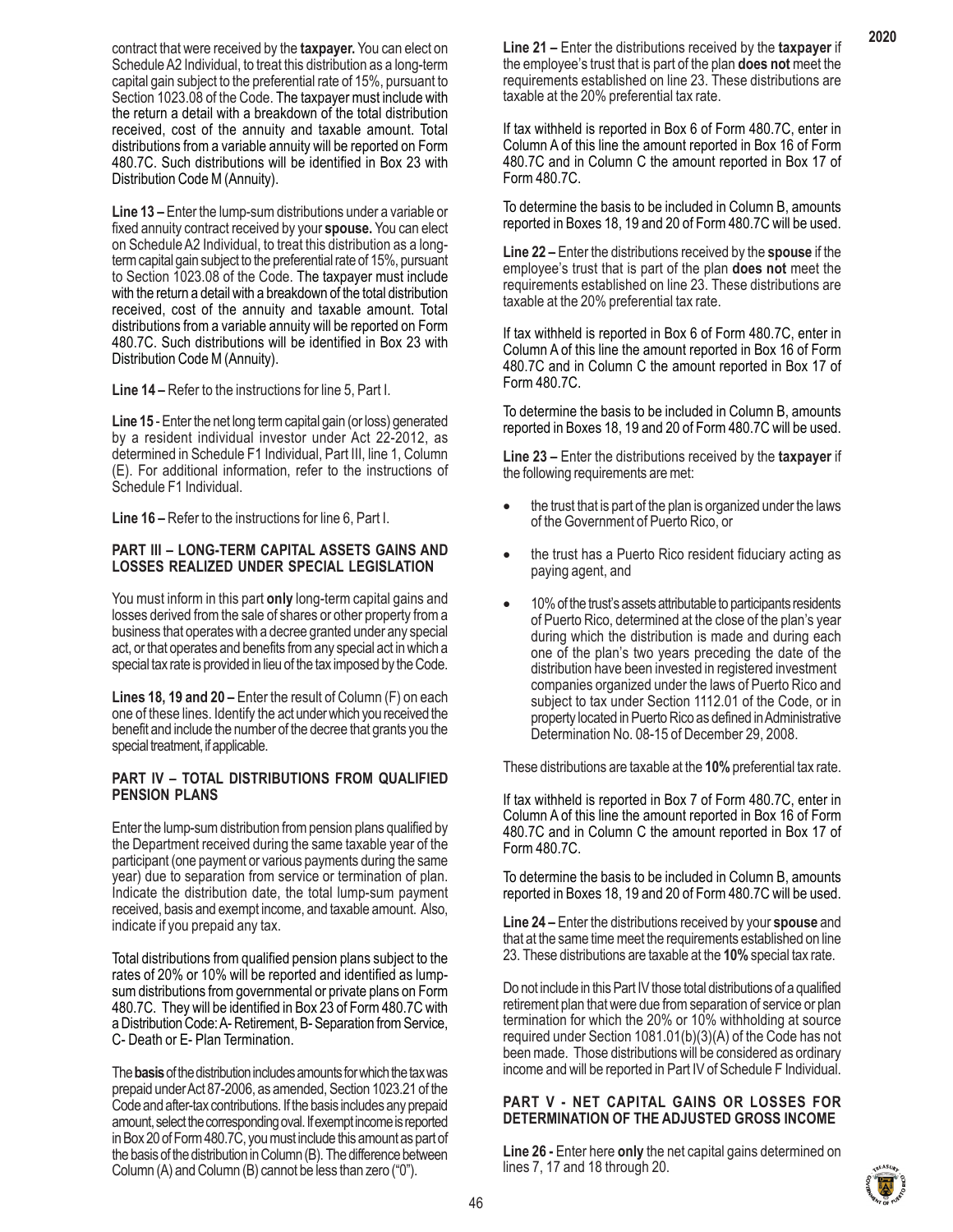- Column A Enter the net short-term capital gain, if any, determined in Part I, line 7, Column (F).
- Column B Enter the net long-term capital gain, if any, determined in Part II, line 17, Column (G).
- Column C
- through E Enter the net long-term capital gain realized from the sale of shares or other property under the provisions of special legislation, if any, determined in Part III, lines 18, 19 and 20, Column (F).

**Line 27 -** Enter here **only** the net capital losses determined on lines 7, 17 and 18 through 20.

- Column A Enter the net short-term capital loss, if any, determined in Part I, line 7, Column (F).
- Column B Enter the net long-term capital loss, if any, determined in Part II, line 17, Column (G).
- Column C
- through E Enter the net long-term capital loss realized from the sale of shares or other property under the provisions of special legislation, if any, determined in Part III, lines 18, 19 and 20, Column (F).

**Line 28 -** This line must be used **when one or more** of Columns B through E reflect a loss on line 27. Such loss will be applied proportionally to the gain, if any, reflected in the others Columns of line 26, except Column A. If the others Columns do not reflect a gain on line 26, enter zero in the box.

**Line 30 -** If line 27, Column A reflects a loss, apply the same proportionally to the gains, if any, reflected on line 26. If no Column reflected gains on line 26, enter zero.

On this line, the net short-term capital loss reflected on line 27, Column A, is applied proportionally to the long-term capital gains reflected on line 26, Columns B through E, after having applied proportionally the net long-term capital losses of the other categories.

**Line 34** - The amount of the deduction for net capital loss not used in previous years will be the smaller of the amount determined on line 38 of Part VI or 90% of the net capital gain determined on line 33.

In order to claim the deduction for the net capital loss not used in previous years, the taxpayer must complete Part VI of this Schedule in its entirety. Any balance not claimed can be claimed in future years subject to the carryover period established in Section 1034.01 of the Code.

**Line 35 -** If you derived a net capital gain, the excess of the net long-term capital gain over the net short-term capital losses, must be transferred to Part VII of this Schedule to determine the net long-term capital gain for each tax rate. Once you complete Part VII, go to Schedule A2 Individual for the tax computation.

If the amount on line 33 is a net capital loss, then continue with line 36.

**Line 36 -** If the amount on line 33 of this Schedule is a loss, enter on this line and in Part 1, line 2B of the return or in Part I, on line 3B of Schedule CO Individual, as applicable, the smaller of the following: (a) the loss reflected on line 33, or (b) (\$1,000). If you have a net capital loss derived from the sale or exchange of assets, you may deduct up to \$1,000 on your return.

**Line 37 -** Any capital losses not used during the taxable year may be used against any capital gain derived in the future, as indicated below.

In those cases where the amount of the loss presented on this line is composed by more than one concept, complete Part VI where you will provide a detail of each loss, date of origin, amount to be claimed and the carryover loss for future years.

#### **Capital losses may be claimed only up to 90% of the net capital gain generated for the taxable year in which such losses are carried, or \$1,000 whichever is less.**

# **PART VI – DETERMINATION OF THE NET CAPITAL LOSS CARRYOVER**

Enter the detail of the capital losses generated in previous years and that have not been used. For each one of the losses to be considered include the year in which it was generated, the amount of the loss, the amount previously used, the carry forward amount and its respective expiration date.

# **Carryover of Capital Losses**

The carryover period for the capital losses will depend on the date in which the losses were generated, as indicated below:

- For taxable years beginning after June 30, 1995 and before January 1, 2006, any loss not used can be carried over for a period of **5 years.**
- In case of net capital losses realized during taxable years beginning after December 31, 2005 and before January 1, 2013, the carryover period is **10 years.**
- Losses realized on taxable years beginning after December 31, 2012 will be considered short-term capital losses in each one of the subsequent **7 taxable years**, up to the limit in which such amount exceeds the total of any net capital gain of any taxable year mediating between the year in which the loss was generated and the subsequent taxable year.
- Nevertheless, if a loss was realized under the provisions of Act 132 or Act 216, the same may be used against any capital gain derived in the future, and if there is any remaining loss, you may claim it as a deduction in each one of the subsequent **15 years.**

Total capital loss carryover determined on line 38 must be transferred to line 34, Part V of this Schedule.

# **PART VII - DETERMINATION OF THE NET LONG-TERM CAPITAL GAIN - FOR EACH TAX RATE**

This Part will be used to determine the amount of net long-term capital gain than will be transferred to the corresponding columns on line 4(a) of Schedule A2 Individual. Follow the instructions provided on each line.

Transfer the total net capital gain determined on line 8, Column G of this schedule, to line 4(a), Column A of Schedule A2 Individual. You must transfer the long-term capital gain determined on line 6(a), Column B of this Schedule, to line 4(a), Column C of Schedule A2 Individual. In the case of a capital gain determined under special legislation, the amount determined on line 6(b), Columns C through E of this schedule, must be transferred to line 4(a), Columns F, G and H of Schedule A2 Individual, as applicable.

On the other hand, if the net capital gain includes a net shortterm capital gain, it will be part of the calculation of the regular tax to be determined in Column A of Schedule A2 Individual. This is due to the fact that short-term capital gains are taxable at the regular tax rates. For additional details on the taxation of short- term capital gains, see instructions for line 4(a) of Schedule A2 Individual.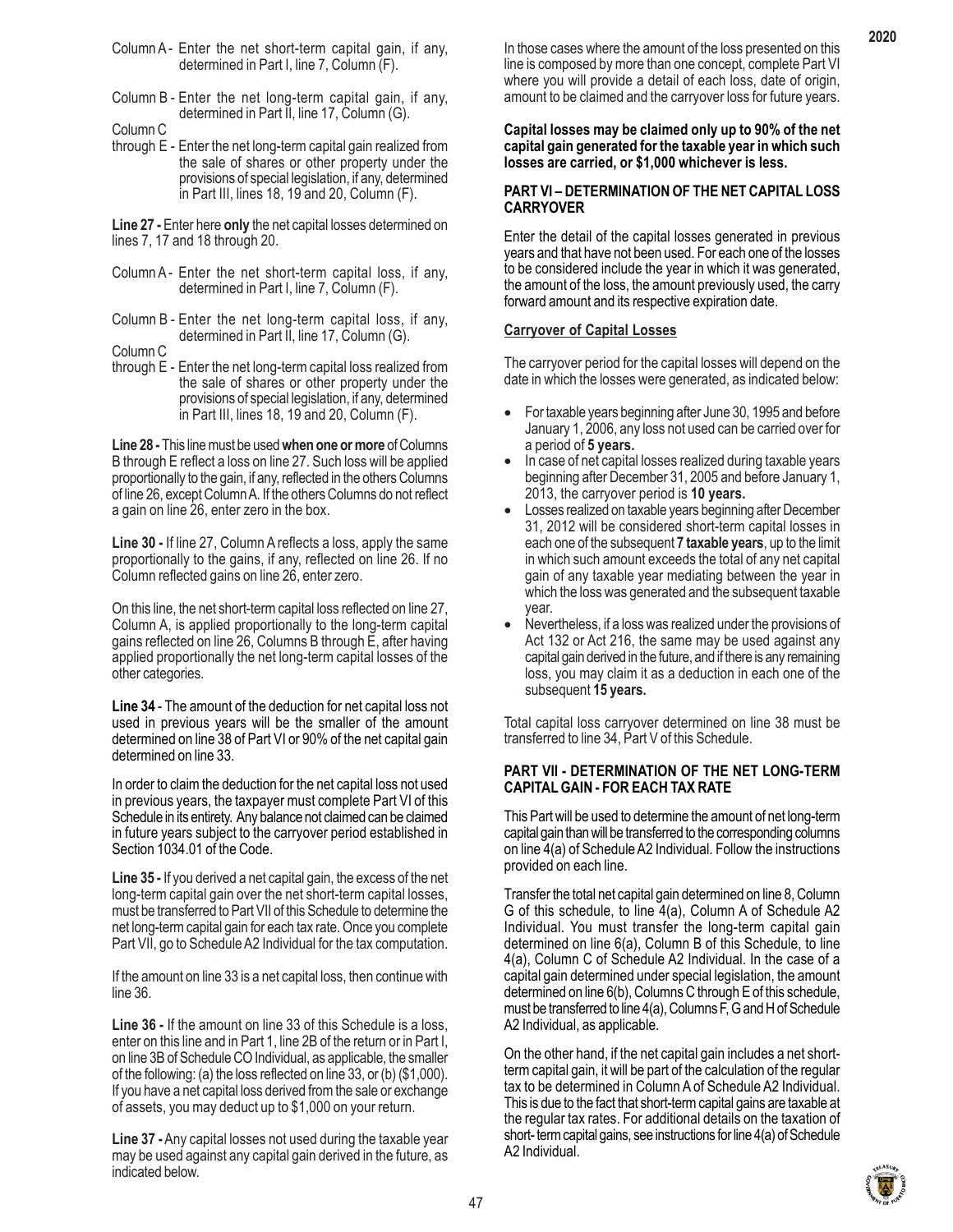#### **SCHEDULE D1 INDIVIDUAL - SALE OR EXCHANGE OF PRINCIPAL RESIDENCE**

If you sold or exchanged your principal residence during the year, you must complete this Schedule.

**Under Act 216-2011, if you sold your principal residence on or after November 1, 2011, the total net long-term capital gain is exempt from income tax, including the alternate basic tax.**

**For these purposes, it is considered "principal residence" a housing unit that has been occupied continuously by the seller and his/her family for the last 2 years preceding the sale.**

**It is a requirement that you complete this Schedule even if the gain is exempt.**

# **COMPUTATION OF GAIN**

Line 1 - Enter the date of sale of the residence. This date appears on the Sale and Purchase Deed.

**Line 2 –** If you answered "Yes", complete the rest of the Schedule to determine the total net gain that is exempt from the payment of taxes. If you answered "No", go to Schedule D Individual, Part I or II, as applicable.

**Line 3 -** If you used funds from your Individual Retirement Account (IRA) to purchase your principal residence, these funds are taxable when the residence is sold. Select the corresponding oval to indicate whether these funds belongs to the taxpayer or spouse and enter the amount withdrawn from the IRA to purchase the residence. Transfer to Schedule F Individual, Part I.

**Line 4 -** Enter the selling price of the residence, without including personal property items. Generally, the sale price includes the cash received from the sale plus the mortgages assumed by the purchaser.

Line 5 - Enter the expenses incurred in order to sell the residence. These expenses include sales commissions, advertising, legal, appraisal and other expenses. Lodging expenses (i.e. hotels) nor travel expenses (i.e. airplane tickets) are not considered selling expenses. Include on this line fixingup expenses that you paid in order to sell the residence.

Fixing-up expenses include repair, maintenance, painting and cleaning expenses paid in order to facilitate the sale of the property. However, to qualify, the expenses must be:

- for work performed during the 90 day period ended on the date in which the sales contract of the old residence took place;
- paid no later than 30 days after the date of sale of the residence.

The fixing-up expenses do not include amounts paid for permanent improvements. To claim said expenses, see instructions for line 7.

**Line 7 -** Enter the adjusted basis of the residence sold. The adjusted basis is the original cost of the residence and its permanent improvements, less the accumulated depreciation, if the property was used to produce income during its possession.

**Line 8 –** Enter the gain realized on the sale. If the gain was realized on the sale of a principal residence under the provisions of Act 216-2011, the same is exempt from the payment of income tax. Transfer this amount to Schedule IE Individual, Part II, line 17.

It is important to point out that if your principal residence does not comply with the definition provided by Act 216-2011 but you are interested to benefit from the provisions of Sections 1034.04(m) and 1031.02(a)(16) of the Code related to the gain deferment and the once in a life exemption for taxpayers age 60 or older, respectively, refer to Schedule D3 Individual available in our webpage under the "Schedules" topic.

# **SCHEDULE DDC INDIVIDUAL - DUE DILIGENCE CHECKLIST BY ACCREDITED AGENT - TAX RETURNS SPECIALIST**

Use this Schedule to make the election provided under Section 1021.02(a)(2)(D) of the Code, to submit with the return the due diligence checklist form, instead of the Agreed Upon Procedures Report ("AUP") prepared by a CPA. This option is available for individuals engaged in trade or business with business volume of less than \$1 million and subject to the payment of alternate basic tax.

Schedule DDC Individual must be completed and certified by an Accredited Agent-Tax Returns Specialist who meets the requirements provided by Section 6074.01 of the Code. The taxpayer's name and social security number, and the name and Accredited Agent-Tax Returns Specialist number must be provided in the indicated spaces. The Accredited Agent-Tax Returns Specialist Number shall be the Specialist ID assigned by the Department's Tax Practitioners and Education Division.

If for the taxable year, the taxpayer submits audited financial statements or an AUP with the return, this schedule shall not be required.

# **PART I - DETAIL OF EXPENSES**

The ordinary and necessary expenses, and the amounts listed in this part require to be verified. If this requirement is met, they may be claimed as a deduction on the taxpayer's return for purposes of determining the net income subject to alternate basic tax.

# **PART II - DUE DILIGENCE REQUIREMENTS**

The Accredited Agent-Tax Returns Specialist must answer each of the questions listed in this part to confirm that you have met all the due diligence requirements, as provided in Section 1021.02(a)(2)(D) of the Code.

# **PART III - CERTIFICATION**

In this part, the Accredited Agent-Tax Returns Specialist certify that have met all due diligence requirements, and as required by Section 1021.02(a)(2)(D) of the Code, by means of his

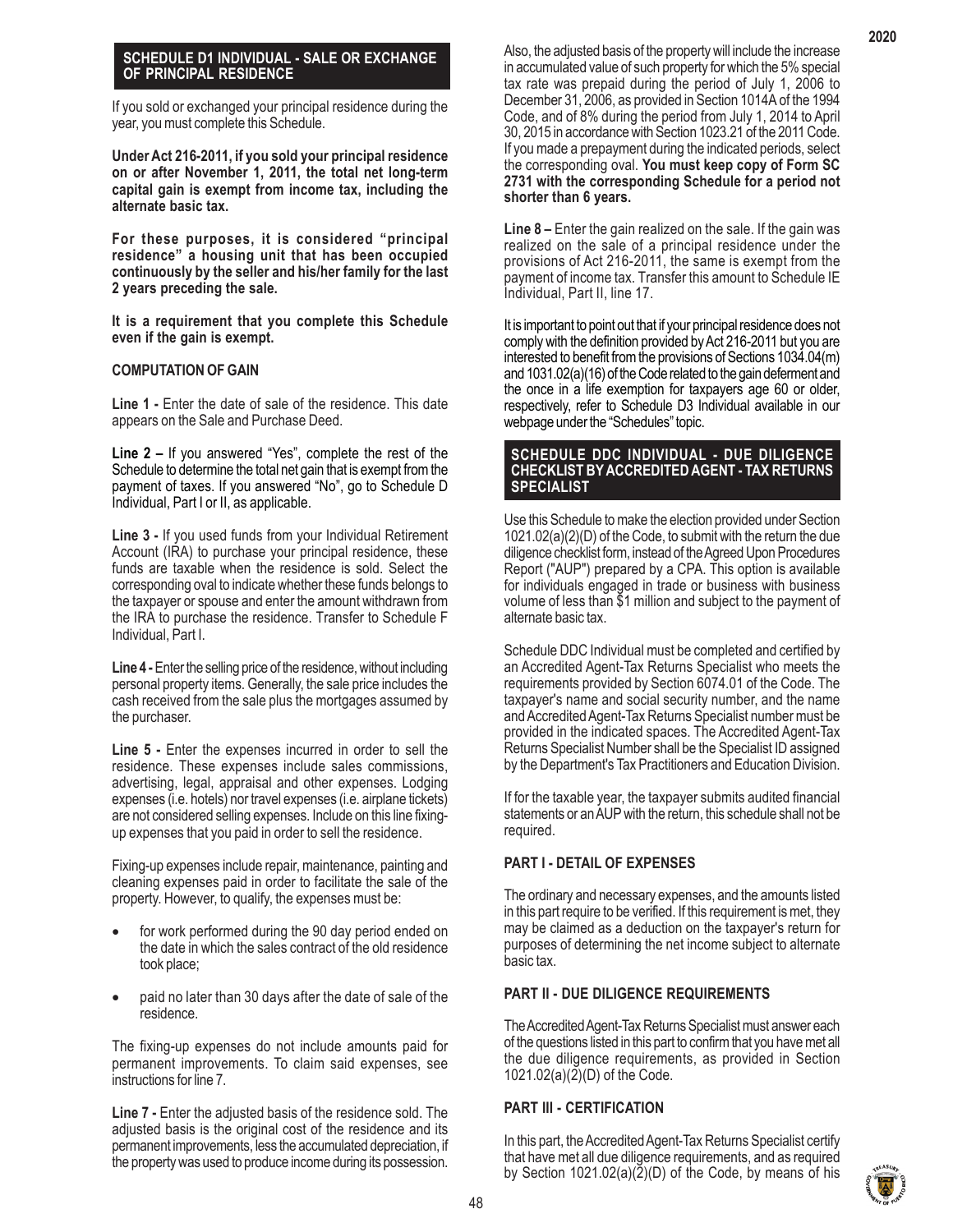signature, declares under penalty of perjury that has examined the information included in the form and that it is true, correct, and complete.

Also accept that, if not complied with all the due diligence requirements mentioned, are subject to the suspension of the Accredited Agent-Tax Returns Specialist license by the Department. In the case that the Department determine that any of the amounts included in the form and claimed as a deduction by the taxpayer are not supported with documentary evidence, it will be subject to the payment of fine and other applicable penalties provided in Section 6074.03 of the Code.

For additional information, refer to Internal Revenue Circular Letter No. 21-03.

# **SCHEDULE E – DEPRECIATION**

This Schedule must be completed by those taxpayers who are engaged in an industry or business, or who derived income from manufacturing, sale of goods, services rendered, farming and rent.

The same will be used to inform each of the properties for which you claim depreciation. There are spaces for current, flexible and accelerated depreciation; amortization, automobiles and vehicles under financial leases.

On this schedule you must provide the following information:

- classification of the property;
- date acquired;
- allowable cost or basis;
- depreciation claimed in previous years;
- estimated useful life to determine the depreciation; and
- depreciation claimed in the current year.

For properties acquired from January 1, 2010, it is allowed to use the provisions of the Federal Internal Revenue Code and its Regulation in those cases in which Section 1033.07 or 1040.12 of the Code does not establish depreciation periods for certain tangible property.

#### **Line (b) - Flexible Depreciation**

In order to be entitled to claim flexible depreciation in lieu of current depreciation, the Code requires you to make an option through a sworn statement to be filed no later than 30 days after the end of the taxable year. Said option may be exercised only for property acquired by the taxpayer prior to June 30, 1995.

#### **Line (c) - Accelerated Depreciation**

The Code grants a deduction for accelerated depreciation in lieu of current depreciation. In order to be entitled to this deduction, the taxpayer is required to make an election with his/her return to use the accelerated depreciation method. Said election may be exercised only for property acquired by the taxpayer during taxable years commenced after June 30, 1995.The aforesaid election, once made, is irrevocable.

**Refer to the Code and its regulations to determine who qualifies for the deduction under the flexible and accelerated depreciation methods and the requirements that must be met to be able to enjoy this deduction.**

#### **Line (d) - Amortization**

In the case of property that constitutes goodwill acquired by purchase during taxable years commenced after June 30, 1995,

a deduction for amortization shall be allowed using the straightline method and a fifteen (15) years useful life.

In the case of intangible property, other than goodwill, acquired by purchase or developed in taxable years after December 31, 2009, an amortization deduction shall be allowed, using the straight-line method and a useful life of fifteen (15) years or the useful life of said intangible property, whichever is less.

#### **Line (e) – Automobiles**

For property that is an automobile it is allowed a deduction for depreciation up to \$6,000 annually per automobile, up to a maximum of \$30,000 for the automobile's useful life.

If the taxpayer is a seller, the amount of the depreciation deduction can not exceed \$10,000 annually per automobile, up to a maximum of \$30,000 for the automobile's useful life.

If the automobile is used by the taxpayer in his/her trade or business or for the production of income and is also used for personal purposes, the amount of this deduction will be reduced by the amount of its personal use.

In the case of cars under operating leases, the amount of rent paid during the taxable year shall be allowed as a deduction for **depreciation** up to a maximum of \$6,000 annually per automobile or \$10,000, if the taxpayer is a seller. Include on this line, the lease rental payments for automobiles under operating leases up to the limits indicated above. **Do not include them as a deduction for rent, interests, costs of motor vehicles or any other item other than depreciation on Schedules J, K, L, M or N Individual.**

#### **Line (f) - Vehicles under financial leases**

In the case of leased automobiles **that are essentially equivalent to a purchase**, instead of current depreciation, it is allowed a deduction for the use of the automobile for the amount paid during the taxable year up to \$6,000 annually per automobile, up to a maximum of \$30,000 for the automobile's useful life. See Section 1033.07(a)(3)(D) of the Code for the definition of a lease that is essentially equivalent to a purchase.

If the taxpayer is a seller, it will be allowed as a deduction the amount paid for the lease of the automobile during the taxable year for an amount not exceeding \$10,000 annually per automobile, up to a maximum of \$30,000 for the automobile's useful life.

Enter on this line the amount of lease payments that are substantially equivalent to a purchase, subject to the limitations previously indicated. Do not include the interest portion as part of the payments. Indicate also, the number of vehicles for which you made lease payments.

You must provide with your return the information required of Form 480.7D.

**Do not include on this line regular lease payments for leased automobiles ("operating leases"). These are reported on line (e).**

**Include this Schedule with your return.**

# **SCHEDULE E1 - DEPRECIATION FOR BUSINESSES WITH VOLUME OF \$3,000,000 OR LESS**

Use this Schedule to itemize the information related to depreciation expense in the case of businesses that during the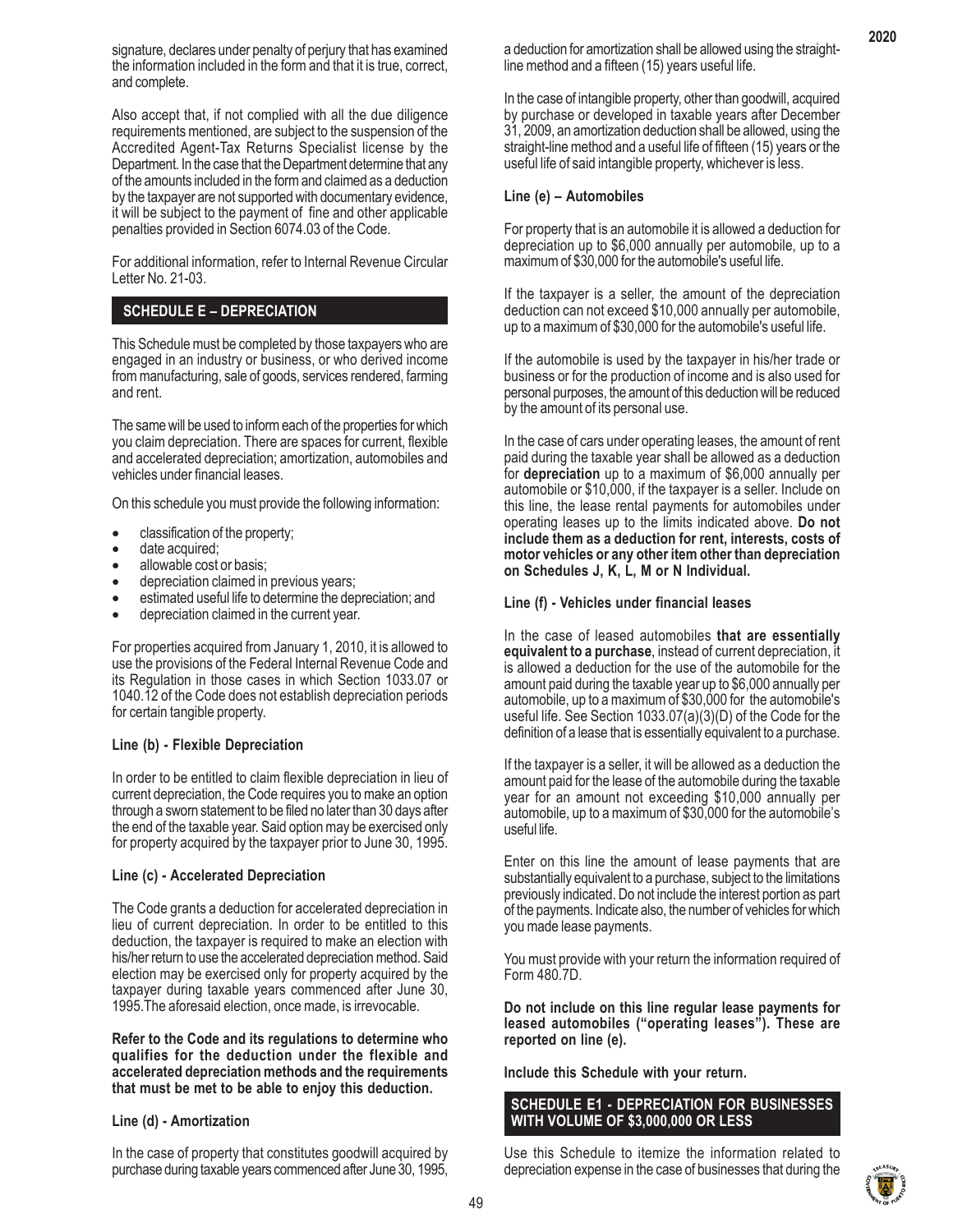The information of each of the properties for which the depreciation is claimed shall be provided. These are: computer systems; ground transportation equipment (except automobiles); and machinery and equipment, furniture and fixtures, and any other fixed assets to be used in the industry or business. Also, you must fill in the oval provided in each section, as applicable, to make the election for this depreciation.

You must provide in this schedule the following information:

- type of property;
- date acquired;
- allowable cost or basis;
- depreciation claimed in prior years; and
- depreciation claimed in the current year.

# **Line (a) - Computer systems (Section 1033.07(a)(1)(G))**

You may elect to deduct the total cost of the computer systems equipment and its installation in the year of acquisition or installation thereof. Equipment previously depreciated or acquired from a related person, do not qualify to accelarate the allowance of depreciation.

### **Line (b) - Ground transportation equipment, except automobiles (Section 1033.07(a)(1)(H))**

You may determine the deduction for depreciation using a useful life of two (2) years for ground transportation equipment, except automobiles (as defined in Section 1033.07(a)(3)(B) of the Code), and environmental conservation equipment.

#### **Line (c) - Machinery and equipment, furniture and fixtures and any other fixed assets to be used in the industry or business (Section 1033.07(a)(1)(K))**

For taxable years commenced after December 31, 2018, you may determine the deduction for depreciation using a useful life of two (2) years for machinery and equipment, furniture and fixtures and any other fixed assets to be used in the industry or business, except real estate, automobiles and property subject to the terms of lines (a) and (b) of this schedule.

Complete this Schedule only if you are going to elect to accelerate the depreciation of the assets previously described on this Schedule. This election is irrevocable and you should consider that once exercised, the amount of depreciation computed in the books on these assets will not be deductible to determine the net income subject to income tax in the returns for subsequent years.

# **Include this Schedule with the return.**

# **SCHEDULE F INDIVIDUAL - OTHER INCOME**

The following types of income will be reported on this Schedule: distributions from Individual Retirement Accounts and Educational Contribution Accounts, distributions and transfers from governmental plans, distributions from deferred compensation plans and distributions from qualified retirement plans (partial or lump-sum), income from discharge of debts, income from the use of intangibles, income from judicial or extrajudicial indemnifications, income from sports teams of international associations or federations, distributable share on net income subject to preferential rates from pass-through entities and any other miscellaneous income for which a specific line on the return is not provided. It will also be included, the Distributions due to a disaster declared by the Governor of Puerto Rico.

Even when these income can be attributed to the spouse who received or generated them, in the case of taxpayers who file the income tax return under the "Married" personal status, they may choose to complete only one Schedule F Individual. In this case, select the oval in the heading of this Schedule to identify that the income belongs to both spouses.

However, if the marriage chooses the optional computation of tax, you must complete and submit with your return a Schedule F Individual for each one of the spouses who receives or generates this type of income. In this case, select the oval that identifies the taxpayer or his/her spouse, as applicable.

### **PART I - DISTRIBUTIONS FROM INDIVIDUAL RETIREMENT ACCOUNTS AND EDUCATIONAL CONTRIBUTION ACCOUNTS**

Enter in the indicated spaces, the payer's name, the employer identification number of such person, the account number and the total distribution from an Individual Retirement Account or Educational Contribution Account. Indicate, also, if the distribution includes a portion for which you prepaid the tax under Sections 1169A or 1169C of the 1994 Code or under Section 1023.23 of the Code. **If you choose the optional computation of tax, remember to complete a Schedule F Individual for the spouse who had received this type of income.**

The **basis** of the distribution includes any amount for which you prepaid the tax, exempt income and voluntary contributions.

The **taxable amount**, difference between the total distribution (Column A) and the basis (Column B), must be distributed between Columns C through H, as applicable. The difference between Column A and Column B cannot be less than zero ("0").

It is important to point out that, if this taxable year you have made the sale or exchange of your principal residence and had used funds from an Individual Retirement Account (IRA) to acquire said property, these funds are taxable at the time of the sale. Enter in the provided space on Part I, Columns A and H, the amount of previously used IRA funds to acquire your principal residence.

**Column C** - Enter that part of the distribution received from an Individual Retirement Account (IRA) or Educational Contribution Account that constitutes interests earned on funds from the same on which you did not elect the option to pay taxes at the rate of 10%. This information comes from Box 12D of Form 480.7 (Informative Return – Individual Retirement Account) and from Box 8B(1) of Form 480.7B (Informative Return – Educational Contribution Account). You must provide the required information from these forms with the return.

# **These interests will be transferred to Part I, line 1(b), Column D of Schedule FF Individual.**

**Column D** - Enter that part of the distribution received from an Individual Retirement Account (IRA) or an Educational Contribution Account that constitutes interests earned on funds from the same on which you elected the option to pay tax at the tax rate of 10%. This information comes from line 12D of Form 480.7 and from Box 8B(1) of Form 480.7B, as long as Boxes 7 and 6 of Forms 480.7 and 480.7B, respectively, reflect a withheld amount. You must provide the information required from these forms with the return.

The tax withheld on such interests, reported in Box 7 of Form 480.7 and in Box 6 of Form 480.7B, must be informed on lines 6(b) and 6(c), Part III of Schedule B Individual, as applicable.



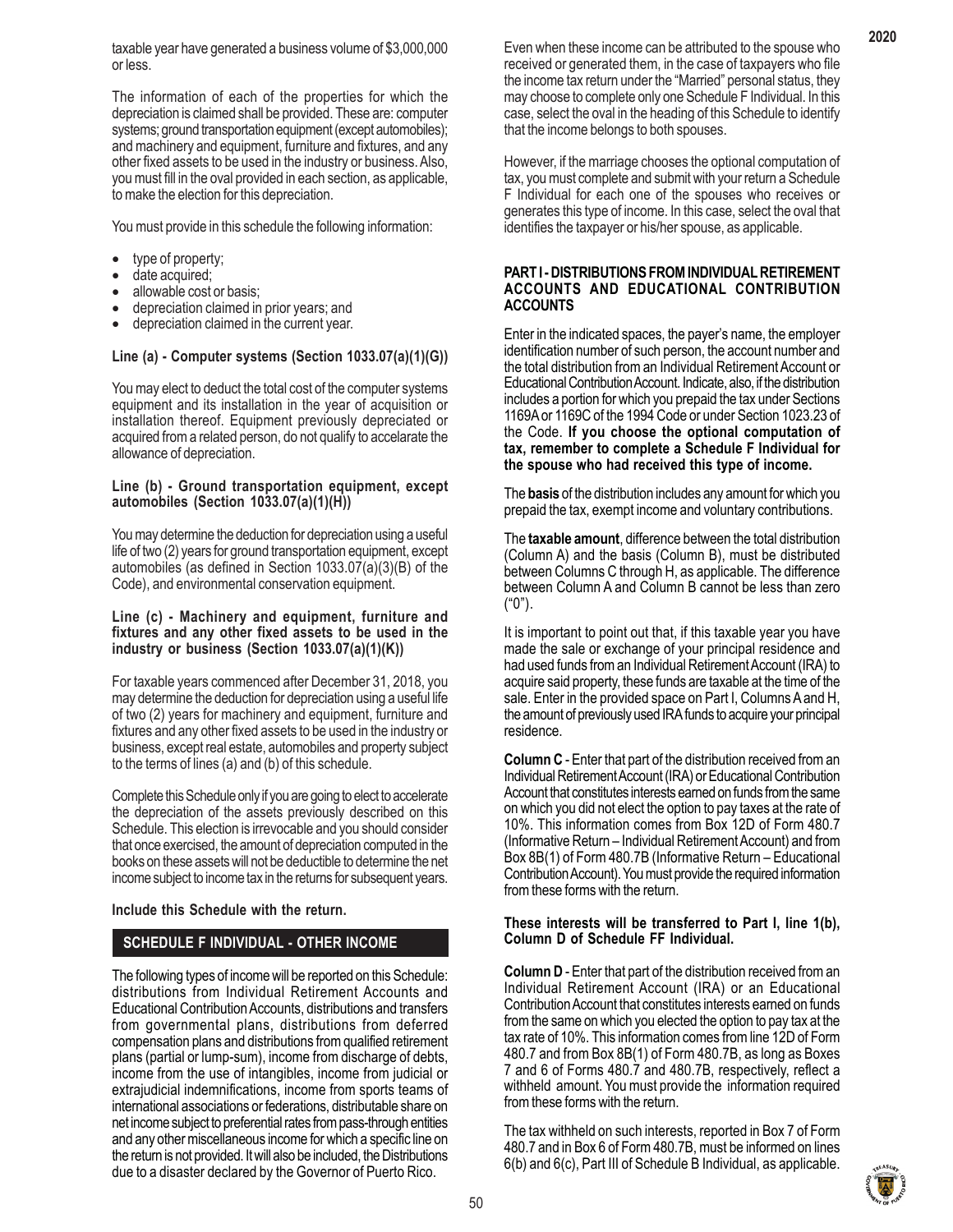**Column E** - Enter that part of the distribution received from an Individual Retirement Account (IRA) that constitutes interests earned on funds from the same and taxable at 10%. This information comes from Box 12G(2) of Form 480.7 if you elect the option to pay the rate of 10%. You must provide the required information from these forms with the return.

The tax withheld on such interests, reported in Box 9 of Form 480.7, must be informed on line 15, Part III of Schedule B Individual.

#### **These interests will be transferred to Part I, line 1(b), Column E of Schedule FF Individual.**

**Column F** – If the owner or beneficiary of the IRA receives a total or partial distribution and is a pensioner of the Employees Retirement System of the Government of Puerto Rico and its Instrumentalities, the Judicature Retirement System or the Teachers Retirement System, enter in this column the amount distributed, **that does not constitute a distribution of your contributions**, if you elected the option to pay the preferential tax rate of 10%. That part of the distribution which constitutes your contribution to the IRA, must be reported in Column H. This information comes from Box 12G(3) of Form 480.7 if you elect the option to pay the rate of 10%. You must provide the information required from this forms with the return.

The tax withheld on such interest, reported in Box 9 of Form 480.7, must be informed on line 15, Part III of Schedule B Individual.

#### **Do not include the interests received in this part. The same must be reported in Column E.**

**Column G -** If the owner or beneficiary of the IRA or Educational Contribution Account receives a total or partial distribution **that is not an interest distribution received from financial institutions engaged in trade or business in Puerto Rico** (as provided in Section 1023.04 of the Code), **neither a distribution of the contributions to your IRA** and which consists of income from sources within Puerto Rico received by said IRA, enter the amount distributed in this column if you elected the option to pay the preferential tax rate of 10%.

This information comes from Box 12E of Form 480.7 and from Box 8B(3) of Form 480.7B, if you elect the option to pay the rate of 10%. You must provide the information required from these forms with the return.

The tax withheld on such amount, reported in Box 8 of Form 480.7 and in Box 7 of Form 480.7B, must be informed on lines 14(a) and 14(b), Part III of Schedule B Individual, as applicable.

**Column H** - Enter the remainder of the distribution received from an Individual Retirement Account (IRA) or an Educational Contribution Account which does not correspond to the previous columns.

**Line 1** - Totalize the amounts included in Columns A through H, respectively. **Transfer the total of Columns F and G to line 4(k) of Schedule A2 Individual to determine the tax at the corresponding preferential rate.**

**Line 2** - Add the total distributions from Individual Retirement Accounts (IRA) or Educational Contribution Accounts of Columns F through H, **including distributions or portion thereof subject to preferential rates**, and transfer it to Part 1, line 2F of the return or to Part I, line 3F, Columns B and C of Schedule CO Individual.

**The 10% tax withheld on IRA distributions to Government pensioners or to IRA or Educational Contribution Account distributions consisting of income from sources within Puerto Rico, will be credited against your tax liability.**

**Transfer the amounts withheld to Schedule B Individual, Part III, lines 14 or 15, as applicable.**

**Submit with your return the information required of the Informative Return – Individual Retirement Account (Form 480.7) or the Informative Return - Educational Contribution Account (Form 480.7B), as applicable.**

# **PART II – DISTRIBUTIONS AND TRANSFERS FROM GOVERNMENTAL PLANS**

You must inform the total lump-sum distributions from governmental plans received during the same taxable year due to the participant's separation from service and rollovers of the balance in the savings account of the participants in the Retirement Savings Accounts Program to a Non Deductible Individual Retirement Account when they terminate the public service.

Governmental plans include retirement plans under the Employees Retirement System of the Government of Puerto Rico, the Teachers Retirement System, the Retirement System of the University of Puerto Rico, and the Employees Retirement System of the Electric Power Authority.

Indicate the date and total amount of the distribution. The **basis** of the distribution includes amounts for which you prepaid the tax during the period of November 15, 2006 to December 31, 2006 under Section 1012D of the 1994 Code, exempt income and exempt contributions according to Article 1 of Act No. 415 of May 13, 1950. Select the corresponding oval if you made a prepayment. **If you choose the optional computation of tax, remember to complete a Schedule F Individual for the spouse who had received this type of income.**

**Line 1C -** Enter the difference between Column (A) and Column (B), but not less than zero ("0"), of the distributions from governmental plans (except the Retirement Savings Accounts Program).

**Line 1D - Enter the difference between Column (A) and Column** (B), but not less than zero ("0"), of the distributions under \$10,000 from the Retirement Savings Accounts Program.

**Line 2E -** Enter the difference between Column (A) and Column (B), but not less than zero ("0"), of the distributions of \$10,000 or more from the Retirement Savings Accounts Program on which the 10% preferential tax had been withheld at source. **Transfer this amount to line 4(k) of Schedule A2 Individual to determine the tax at the corresponding preferential rate**.

**Line 2F -** Enter the difference between Column (A) and Column (B), but not less than zero ("0"), of the amounts transferred from the Retirement Savings Accounts Program to a Non Deductible Individual Retirement Account subject to the 10% preferential tax rate. **Transfer this amount to line 4(k) of Schedule A2 Individual to determine the tax at the corresponding preferential rate**.

**Line 3** - Add the total distributions and transfers from government plans of Columns C through F, **including distributions and transfers subject to preferential rates**, and transfer it to Part 1, line 2E of the return or to Part I, line 3E, Columns B and C of Schedule CO Individual.

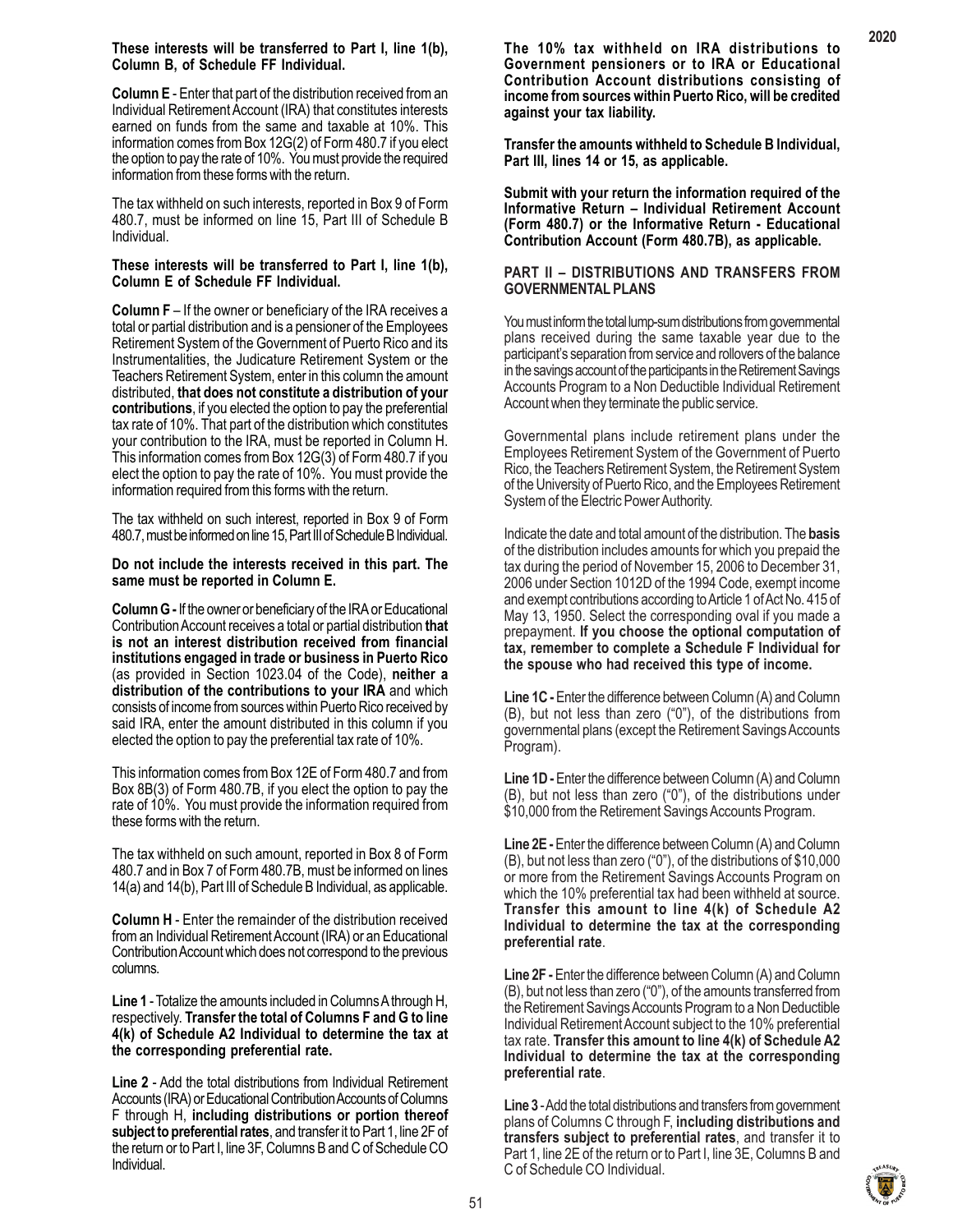# **PART III – DISTRIBUTIONS FROM DEFERRED COMPENSATION PLANS (NON QUALIFIED)**

Enter in the indicated space the date and total amount of the distribution from a Deferred Compensation Plan. Indicate, also, if the distribution includes a portion for which the tax was prepaid under Section 1012D of the 1994 Code or under Section 1023.21 of the 2011 Code. **If you choose the optional computation of tax, remember to complete a Schedule F Individual for the spouse who had received this type of income.**

**Line 1B** - The **basis** of the distribution includes any amount for which you prepaid the tax under Section 1012D of the 1994 Code and Section 1023.21 of the 2011 Code, exempt income, and after-tax contributions.

**Line 1C -** Enter the difference between Column (A) and Column (B), but not less than zero ("0"), of the distributions from deferred compensation plans received during the year. Transfer this amount to Part 1, line 2L of the return or to Part I, line 3L of Schedule CO Individual, as applicable.

# **PART IV - DISTRIBUTIONS FROM QUALIFIED RETIREMENT PLANS (PARTIAL OR LUMP-SUM)**

Enter in the indicated space the date and total amount of the partial or total distribution from a qualified retirement plan. Indicate, also, if the distribution includes a portion for which the tax was prepaid under Section 1165(b)(9) of the 1994 Code or under Section 1023.21 of the 2011 Code. **If you choose the optional computation of tax, remember to complete a Schedule F Individual for the spouse who had received this type of income**.

The amount of total or partial distribution from qualified retirement plans will be reported on a Form 480.7C. They will be identified in Box 23 of Form 480.7C with the Distribution Code that corresponds to the nature of the distribution.

**Line 1B -** The **basis** of the distribution includes any amount for which you prepaid the tax under Section 1165(b)(9) of the 1994 Code and Section 1023.21 of the Code of 2011, exempt income, and after-tax contributions.

**Line 1C** - Enter the difference between Column (A) and Column (B), but not less than zero ("0"), of the distributions received during the year. Transfer this amount to Part 1, line 2L of the return or to Part I, line 3L of Schedule CO Individual, as applicable.

You must also transfer to this Part IV those total distributions of a qualified retirement plan that were due to separation of service or plan termination for which the 20% or 10% withholding at source required under Section 1081.01(b)(3)(A) of the Code has not been made. Those distributions will be reported following the instructions presented in this Part IV for total distributions not due to separation from service or plan termination.

# **PART V – OTHER INCOME**

**Column A** – Enter the amount of income from discharge of debts reported in Box 7 of Form 480.6A. Refer to the instructions of line 5, Part I of Schedule IE Individual where the requirements to consider this payments exempt of tax are discussed.

**Column B** – Enter here the amount of income from royalties reported in Boxes 8 and 9 of Form 480.6C. Also enter here any other income received for the use of other intangibles (patents, copyrights, etc.).

**Column C** – Enter the amounts received from judicial or extrajudicial indemnification, paid under a judgment issued by the Court or under an extrajudicial claim, that constitute taxable income. **If you choose the optional computation of tax, this income is attributed individually to the spouse to whom it corresponds.**

The term **taxable income** includes, among others:

- 1. any part of the compensation that represents or substitutes losses from income or salaries, including ceased profits; and
- 2. the indemnification from lost or ceased salaries in cases of job suspension or termination, and from illegal dismissals.

The amounts received from judicial or extrajudicial indemnification are subject to a 10% withholding of tax at source. Provide the information required from Box 1 of Form 480.6B. Enter the tax withheld on Schedule B Individual, Part III, line 10.

**Line 1 -** Transfer the result of the sum of Columns A and F to the (Total \$ \_\_\_\_\_\_) line that is included on line 2(G) of Part 1, page 2 of the return or to Part I, line 3(G) of Schedule CO Individual, as applicable.

**Column D** - You must inform income received from sports teams of international associations or federations, subject to the 20% withholding at source. **If you choose the optional computation of tax, this income is attributed individually to the spouse to whom it corresponds**. Provide the information required from Box 4 of Form 480.6B. Enter the tax withheld on Schedule B Individual, Part III, line 20.

**Column E** – You must inform any other income received during the year attributed individually to the taxpayer or spouse and that is not included in Columns A through D and F of this Part. For example, this Column will be used to report net income from Puerto Rico sources under Section 1123(f) of the Code or the income effectively connected with the conduct of a trade or business in Puerto Rico for those taxpayers subject to the provisions of Article 1123(f)-4(g) of Regulation No. 6257 under the 1994 Code, as amended.

In this Column may be reported total distributions of fixed annuity, that have been acquired as investment instrument.

If you choose the optional computation of tax, remember to complete a Schedule F Individual for the spouse who had received this type of income.

**Column F** - You must inform your distributable share on net income subject to preferential rates from pass-through entities. **If you choose the optional computation of tax, this income is attributed individually to the spouse to whom it corresponds.** Provide the information required from Part III, line 7 of the Informative Return Pass-Through Entity (Form 480.60 EC). Enter the tax withheld on Schedule B Individual, Part III, line 11(e).

**Line 2** - Include on this line according to each income category of Columns A through C and E, the ordinary and necessary expenses paid or incurred to generate them such as bank charges, brokerage commissions, fees, etc. These expenses cannot exceed the total income generated included on line 1 for each income category.

**Line 3** - Determine the amount of taxable income for each category by subtracting the expenses (line 2) from the total (line 1). **The income from sports team of international associations or federations will be transferred to line 4(g) of Schedule A2 Individual to determine the tax at the corresponding preferential rate. Likewise, the distributable share on net income subject to preferential rates from pass-through entities (Column F) will be transferred to line 4(j) of Schedule A2 Individual.**

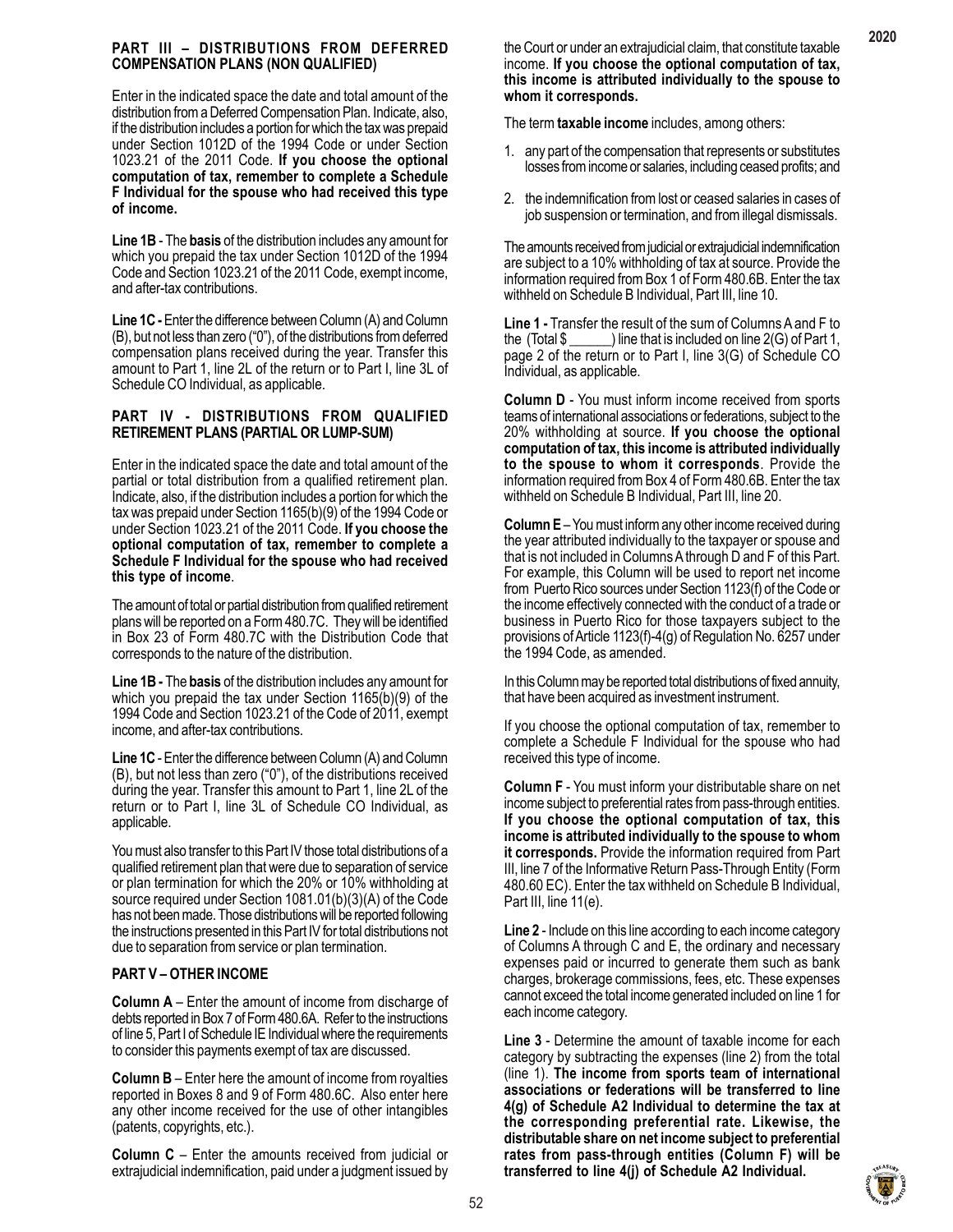**Line 4** - Add the subtotal of Columns A through F of line 3. Transfer this amount to Part 1, line 2G of the return or line 3G of Schedule CO Individual, Columns B and C, as applicable.

#### **PART VI - DISTRIBUTIONS DUE TO A DISASTER DECLARED BY THE GOVERNOR OF PUERTO RICO**

This Part will include the Distributions made Due to a Disaster Declared by the Governor of Puerto Rico according to the provisions of Sections 1081.01(b)(1)(D), 1081.02(d)(1)(I) and (J) of the Code. You must provide in this part the required information, either from the employees trusts established by private business employers qualified under Section 1081.01 of the Code ("Retirement Plans"), as well as from Individual Retirement Accounts ("IRA Accounts") established under Section 1081.02 of the Code.

These Special Distributions must have to be requested by the Eligible Individual to cover Eligible Expenses incidental to the disaster declared by the Governor and shall be reported on Forms 480.7 and 480.7C.

For purposes of this Part, the following definitions shall be considered:

**Special Distributions:** Payments or distributions in cash made from a Retirement Plan or an IRA during the period between February 20 and December 31, 2020 (Eligible Period) and which have been requested by an Eligible Individual to cover Eligible Expenses, according to Section 1081.01(b)(1)(D)(vi)(II), 1081.02(d)(1)(I) and (J) of the Code, and to the provisions of the Internal Revenue Circular Letters No. 20-09, 20-23, and 20-29.

**Eligible Individual:** Individual who during calendar year 2020 is a bona fide resident of Puerto Rico, as provided in Section 1010.01(a)(30) of the Code.

**Eligible Expense:** All expenses incurred by an Eligible Individual to compensate the losses or damages suffered for reason of a Disaster Declared by the Governor of Puerto Rico and extraordinary and unexpected expenses to cover basic needs due to said disaster. As provided by Internal Revenue Circular Letters No. 20-09 and 20-23, the term Eligible Expense shall include expenses related to the emergencies declared for the earthquakes occurred in the southern area of Puerto Rico and for the COVID-19, as well as any loss of income due to the curfew declared by the Governor.

**Disaster Declared by the Governor of Puerto Rico:** Any disaster occurred during the year that, regarding to the area in which the taxpayer resides, results in a subsequent designation by the Governor of Puerto Rico as an area whose residents are eligible for aid under the disaster assistance programs of the Government of Puerto Rico.

**Limitation**: The total of the distributions shall not exceed one hundred thousand dollars (\$100,000) and the total amount exempt of taxes shall not exceed the first ten thousand dollars (\$10,000) distributed within the term established by the Secretary.

To inform Special Distributions in this Part, it will be necessary that the Eligible Individual submits to the employer that maintains the Retirement Plan or to the provider of management services for the plan, or to the financial institution or insurance company that maintains the account, the statement required by Internal Revenue Circular Letter 20-09 (IR CC 20-09). If such statement has not been received, or the same does not comply with the provisions established in IR CC 20-09, or if the distribution is not made between the established Eligible Period (February 20 to December 31, 2020), the total distribution will not be considered as an Eligible Distribution, and therefore the same shall not be reported in this Part.

**Every individual who has received this type of distribution, must complete and include with his/her return a Schedule F Individual. In the case of married taxpayers who file a joint return (whether or not under the Optional Computation), must complete and include with their return a Schedule F Individual for each spouse. In these the cases, select the oval that identifies the taxpayer or spouse, as applicable.**

Enter in the indicated spaces the name, employer identification number of the person who made the payment, the account number and distribution date. Also, indicate the form on which the distribution was reported by selecting the corresponding oval (Form 480.7 or Form 480.7C).

In the case of Retirement Plans, only those distributions made as total distributions or in the form of partial payments shall be considered. The distributions in the form of annuity or periodic payments are not considered eligible for these purposes.

In the case of IRA or Non Deductible IRA, the penalty provided in Section 1081.02 (g) of the Code will not be applicable. However, the individual may be subject to the penalties imposed by the financial institution or insurer according to the contract or document of the IRA or Non Deductible IRA.

**Column A** - Enter the amount of the distribution that is exempt from income tax, including the alternate basic tax. The exempt amount cannot exceed \$10,000. If the distribution comes from an IRA, enter the amount reported in Box 12K(2) of Form 480.7. If it comes from a Retirement Plan, enter the amount from Box 21A of Form 480.7C.

**Column B** - Enter the amount of distribution that is subject to income tax and withholding at source at a fixed rate of 10%. That is, distributions in excess of \$10,000 but not more than \$100,000. If the distribution comes from an IRA, enter the amount reported in Box 12K(1) of Form 480.7. If it comes from a Retirement Plan, enter the amount from Box 21B of Form 480.7C.

**Column C** - Enter the amount of the distribution for which you prepaid the tax and the after-tax contributions made. If the distribution comes from a IRA, enter the amount reported in Box 12K(3) of Form 480.7. If it comes from a Retirement Plan, enter the amount from Boxes 21C and 21D of Form 480.7C.

**Line 3** - Enter the difference between line 1, Column D and line 2, but not less than zero ("0").

**Line 4** - Determine the exempt amount, if any, among the **lesser** of the amount reflected on line 1, Column D or \$10,000, provided that **all** the following requirements are met:

- The Total Distribution determined on line 1, Column D does not exceed \$100,000.
- The Total Exempt Amount determined on line 1, Column A does not exceed \$10,000.
- The Total Tax withheld at source included on lines  $6(a)$ and 6(b) must be at least 10% of the amount determined on line 1, Column B.

In those cases in which **all** the requirements mentioned here are not met, enter zero on this line and continue on line 5.

Transfer the amount determined as exempt to line 8, Part I of Schedule IE Individual.

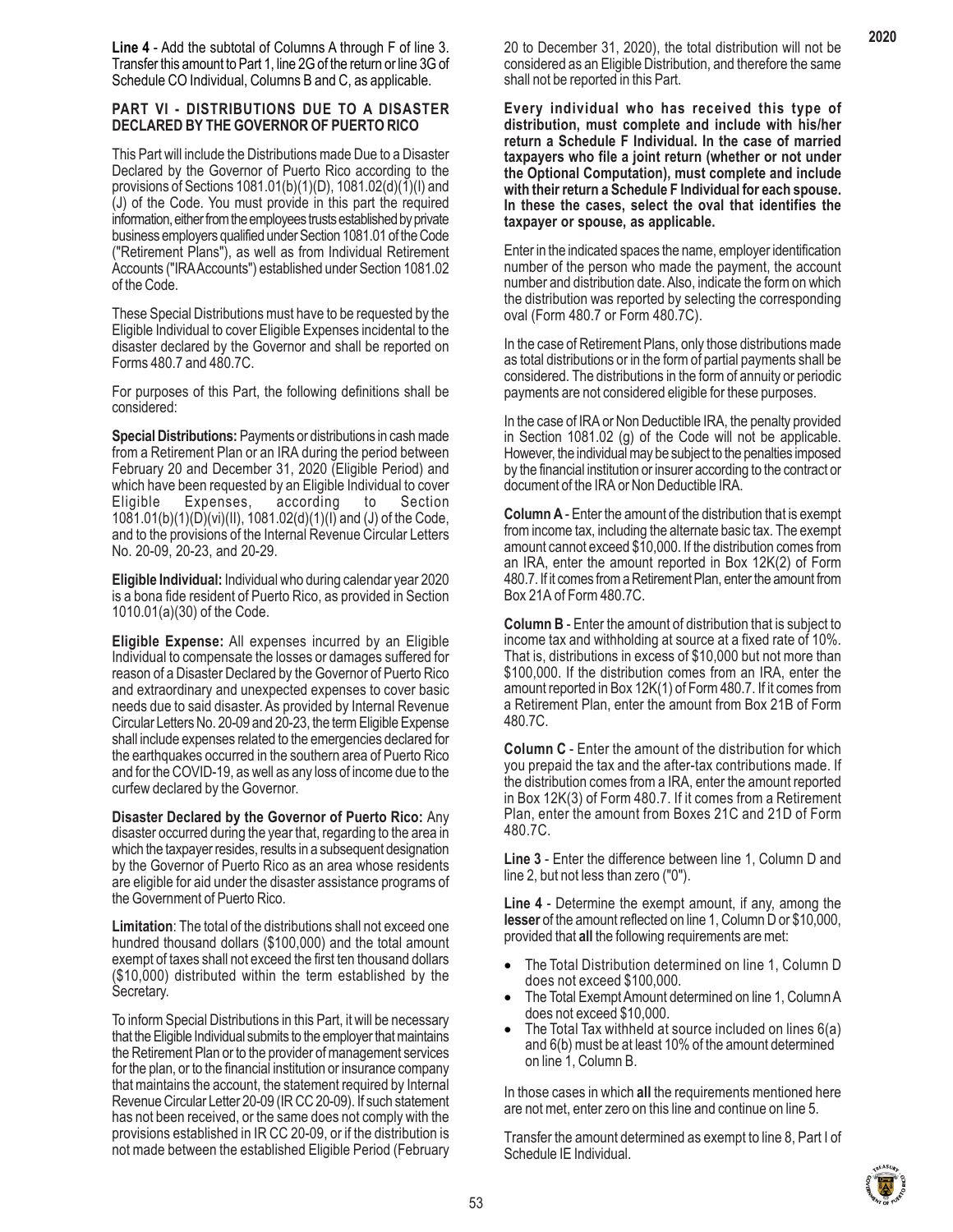**Line 5** - Determine the amount that is taxable at 10% by subtracting the exempt amount (line 4) from the total Eligible Distribution (line 3). Transfer the result to Part 1, line 2O, page 2 of the return or to Part I, line 3O, Column B or C of Schedule CO Individual, as applicable.

Also, this amount will be transferred to line 4(l) of Schedule A2 Individual, as long as **all** the following requirements are met:

- The Total Distribution determined on line 1, Column D does not exceed \$100,000.
- The Total Exempt Amount determined on line 1, Column A does not exceed \$10,000.
- The Total Tax withheld at source included on lines 6(a) and 6(b) must be at least 10% of the amount determined on line 1, Column B.

In the event that any of the aforementioned requirements is not met, the total distribution will be subject to the regular income tax rates and withholding at source established by the Code.

**Line 6** - Enter on line 6(a) the total tax withheld at source reported in Box 10 of all Forms 480.7 that you have received. Likewise, enter on line 6(b) the total tax withheld at source reported in Box 22 of all Forms 480.7C received. You must also indicate the total Informative Returns (Forms 480.7 and 480.7C) that have been prepared to you and which information has been reported in this Part VI.

For additional information on special distributions of qualified retirement plans and individual retirement accounts due to a disaster declared by the Governor of Puerto Rico, you may refer to the Internal Revenue Circular Letters No. 20-09, 20- 23 and 20-29 available in our website: www.hacienda.pr.gov.

**SCHEDULE FF INDIVIDUAL – INTERESTS, DIVIDENDS AND MISCELLANEOUS INCOME**

The following types of income will be reported on this Schedule: interests, dividends from corporations, income from prizes and contests and any other miscellaneous income for which a specific line on the return is not provided.

If you choose the optional computation of tax in the case of married individuals living together and filing a joint return, the income reported on this Schedule is attributed on a 50% basis to each spouse, therefore, they must complete only one schedule. It is important to note that in the case of income from **interests**, even though the total is attributed equally to both spouses, each spouse may claim the exemption of up to \$100 provided by the Code in the case of interests received from financial institutions engaged in the trade or business in Puerto Rico. Therefore, in these cases the exemption may be up to \$200.

# **PART I – INTERESTS**

Enter in the indicated spaces, the payer's name and employer identification number, and the account number.

**Column A** - Enter the eligible interests earned from obligations of corporations and partnerships, engaged in industry or business in Puerto Rico, or upon new mortgages on residential property located in Puerto Rico, if you elected to pay the preferential tax rate of 10%.

The term **eligible interests** means any interest on bonds, notes or other obligations issued by a domestic or foreign corporation or partnership engaged in trade or business in Puerto Rico, including shares in trusts representing an interest in such bonds, notes or other obligations, provided that the proceeds from these obligations are used only in the industry

or business in Puerto Rico of such corporation or partnership within a period no longer than 24 months from the issuance date of such obligations.

Also, any interest on mortgage loans on residential property located in Puerto Rico issued after July 31, 1997, secured or guaranteed under the provisions of the National Housing Act of June 27, 1934, as amended, or under the provisions of the Servicemen's Readjustment Act of 1944, will qualify for the aforementioned preferential rate of 10%.

You must also include any interest in mortgage loans on residential property located in Puerto Rico which interests are not exempt under Section 1031.02 of the Code, and shares in trusts representing an interest over such loans (or any other instrument representing an interest in such loans), provided that the interest recipient is not a financial institution as such term is defined in Section 1033.17(f) of the Code.

This information is obtained from Box 6 of Form 480.6B (Informative Return – Other Income Subject to Withholding). Provide the required information with your return.

You must also include in this Column the information that comes from line 1F, Part III of Form 480.60 F (Revocable Trust or Grantor Trust Informative Return).

Also include the information that comes from line 12, Part III of Form 480.60 EC (Informative Return -Pass-Through Entity).

**Column B** – You must show the taxable interests from an Individual Retirement Account or an Educational Contribution Account from eligible financial institutions subject to withholding, if you exercised the option to pay a preferential tax rate of 10% over the excess of \$100. This amount comes from Schedule F Individual, Part I, line 1, Column D. Provide with the return the information from Form 480.7 (Informative Return - Individual Retirement Account) or Form 480.7B (Informative Return - Educational Contribution Account), as applicable.

**Column C** – You must show the interests subject to withholding from financial institutions if you exercised the option to pay a preferential tax rate of 10% over the excess of \$100, **without including** taxable interests from an Individual Retirement Account or an Educational Contribution Account. This information is obtained from Box 5 of Form 480.6B. Provide the required information of the form with your return.

You must also include in this Column the information that comes from line 1E, Part III of Form 480.60 F if the 10% withholding is reflected in the Tax Withheld Column.

Also include in this Column the information from line 10, Part III of Form 480.60 EC.

**Column D** – Enter the interests received from eligible financial institutions, including interests generated from an Individual Retirement Account or an Educational Contribution Account, for which the option to pay a preferential rate was not exercised. Provide the required information from Box 2 of Form 480.6A (Informative Return - Other Income Not Subject to Withholding).

You must also include in this Column the information from line 1E, Part III of Form 480.60 F if the 10% withholding is reflected in the Tax Withheld Column.

Also include in this Column the information from line 11, Part III of Form 480.60 EC.

**Column E** –Enter the interests earned from Individual Retirement Accounts (IRA) received from distributions to certain Government pensioners, if you exercised the option to pay a preferential tax rate of 10% over the excess of \$100. This

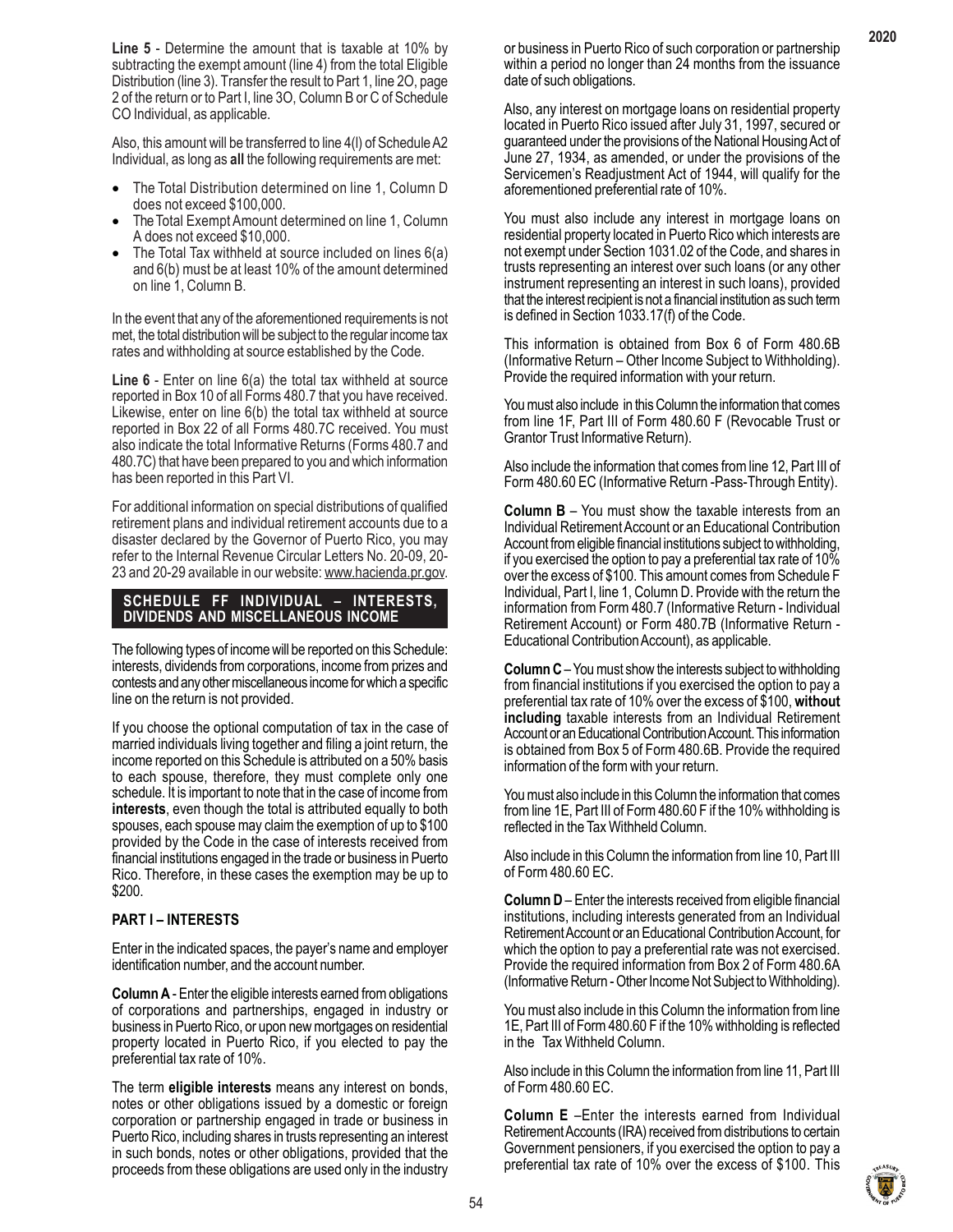For additional information refer to instructions of Part I of Schedule F Individual. Provide the required information of Box 12(G)(2) of Form 480.7.

**Column F –** Enter in this column other interests subject to withholding received or credited under the provisions of special legislation that provides for a preferential rate other than the ones related to the interests included in Columns A through E.

You must also include in this Column the information from line 1G, Part III of Form 480.60 F.

Also include in this Column the information from line 13, Part III of Form 480.60 EC.

**Column G** – Enter the interests received or credited from deposits, certificates of deposit, current accounts in savings cooperatives and associations held in any commercial bank or financial institution located outside of Puerto Rico, or any other interest income not included in Columns A through F. Provide the required information from Boxes 3 and 4 of Form 480.6A, among others.

You must also include in this Column the information from line 1H, Part III of Form 480.60 F.

Also include in this Column the information from line 13, Part III of Form 480.60 EC if a percentage in \_\_\_% is not included.

If you receive federal informative returns with income subject to tax in Puerto Rico (i.e. Forms 1099-INT or Federal K-1), you must enter in this Column G the amounts of interest that are included in said forms.

**Line 1(a)** - Enter the sum of the total interests included in Columns A, C, D, F and G of Part I.

**Line 1(b)** – Enter the total of interests received during the year from the concept of IRA (included on Schedule F Individual, Part I, Columns C and D) and interests for the concept of distributions to Government pensioners (included on Schedule F Individual, Part I, Column E).

**Line 1(c)-**Transfer the result of the sum of Columns A to G to the line of (Total \$\_\_\_\_\_\_) that is included on line 2C, Part 1 of page 2 of the return or to Part I, line 3C of Schedule CO Individual, as applicable.

**Line 2** – Include on this line according to each category of interest, the ordinary and necessary expenses paid or incurred to generate them such as bank charges, brokerage commissions, etc. These expenses cannot exceed the total income generated included on line 1 for each category of interest.

**Line 3** – Interests received from financial institutions engaged in trade or business in Puerto Rico are exempt up to \$100 or \$200 for married taxpayers. This exemption will be claimed in Column B, C, D or E of this line. The total amount of the sum of all columns on this line should not exceed \$100 or \$200 for married taxpayers. In the case of married taxpayers filing separately or if the optional computation of tax is chosen, the exemption cannot exceed \$100 for each one.

**Line 4** – Determine the amount of taxable interests for each category by subtracting the total expenses (line 2) and the exemption (line 3) if applicable. Net interest income in Columns A through C, E and F will be transferred to lines 4(b) through 4(e) and 4(k), as applicable, of Schedule A2 Individual to determine the tax at the corresponding preferential rate.

**Line 5** - Add the total net interest of each Column of line 4, including interests subject to preferential rates, and transfer it to Part 1, line 2C of the return or Part I, line 3C, Columns B and C of Schedule CO Individual.

# **PART II - CORPORATE DIVIDENDS**

Enter in the indicated spaces, the payer's name and employer identification number, and the account number.

**Column A** – It must be reflected in this column dividends subject to a 15% withholding. Every eligible distribution made by a domestic or foreign corporation, which income from sources within Puerto Rico is at least 80% of its gross income derived during the last 3 taxable years prior to the date in which the dividend is declared, is subject to a 15% preferential rate. If you have an investment in stocks in a domestic corporation, a 15% withholding will be made automatically on any distribution made, unless you elect that such withholding be inapplicable.

This information comes from Box 2 of Form 480.6B (Informative Return – Other Income Subject to Withholding). Provide with the return the required information of this form.

If you elected that no withholding be made, you must inform such income as ordinary income and pay taxes at the regular rates. This income must be informed in Column D and provide with the return the required information from Box 5 of Form 480.6A (Informative Return - Other Income Not Subject to Withholding).

Also include in this Column the information from line 1I, Part III of Form 480.60 F and line 8, Part III of Form 480.60 EC, if applicable.

**Columns B and C** – Enter in these Columns any dividend distribution under the provisions of special legislation that provides a preferential rate different to 15%. Enter in the space provided the applicable preferential rate. Provide the required information from Box 3 of Form 480.6B.

Also include in this Columns the information from line 1J, Part III of Form 480.60 F and line 9, Part III of Form 480.60 EC, as applicable.

**Column D** – Enter any dividend distribution received from a foreign corporation not engaged in trade or business in Puerto Rico, or which income is substantially from sources outside Puerto Rico. Provide the required information from Box 5 of Form 480.6A.

You must also include in this Column the information from line 1K, Part III of Form 480.60 F and line 9, Part III of Form 480.60 EC if a percentage in \_\_\_% is **not** included, as applicable.

If you receive federal informative returns of income subject to tax in Puerto Rico (i.e. Form 1099-DIV or Federal K-1), you must enter in this Column D the amounts of dividends that are included in said forms.

**Line 1-** Transfer the result of the sum of Columns A to D to the line of (Total \$\_\_\_\_\_\_) that is included on line 2D, Part 1 of page 2 of the return or to Part I, line 3D of Schedule CO Individual, as applicable.

**Line 2** – Include on this line according to each category of dividends, the ordinary and necessary expenses paid or incurred to generate them such as bank charges, brokerage commissions, etc. These expenses cannot exceed the total income included on line 1 for each category of dividends.

**Line 3** – Determine the amount of taxable dividends for each category by subtracting the expenses (line 2) from the total

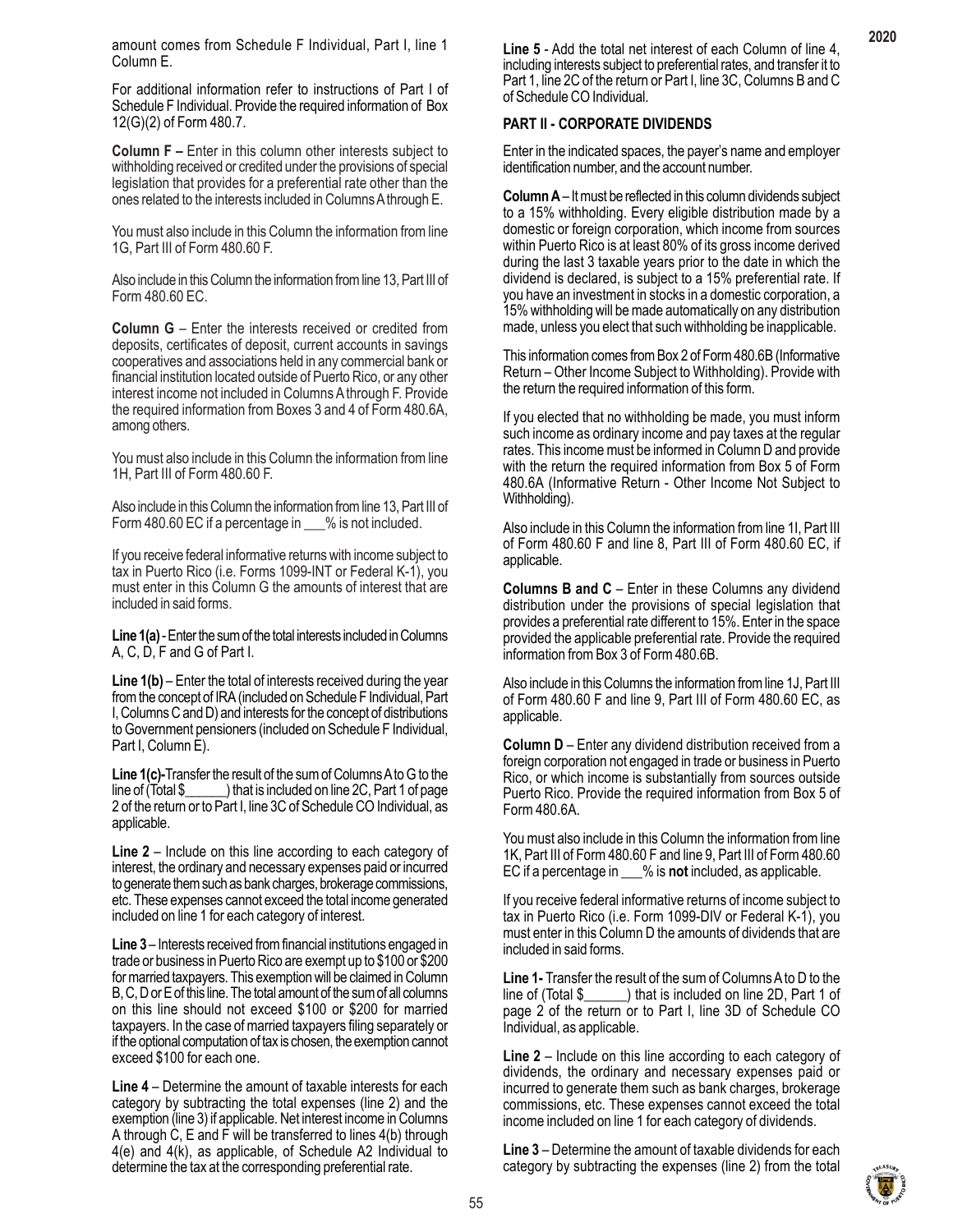(line 1). The net dividend income from Columns A, B and C will be transferred to line 4(f) of Schedule A2 Individual to determine the tax at the corresponding preferential rate.

**Line 4** – Add the total net dividend for each Column of line 3, including dividends subject to preferential rates, and transfer the same to Part 1, line 2D of the return or to Part I, line 3D, Columns B and C of Schedule CO Individual, as applicable.

# **PART III - MISCELLANEOUS INCOME**

**Column A** - Enter those miscellaneous income not itemized in any part of the return or schedules. **If you choose the optional computation of tax, these income not itemized will be attributed on a 50% basis to each spouse**.

**Column B** - You must inform the income received from prizes or contests. If the prize consists of a property, equipment or other value, you must inform its fair market value. **If you choose the optional computation of tax, this income must be attributed on a 50% basis to each spouse**.

Line 1- Transfer the result of the sum of Columns A and B to the line of (Total  $\frac{1}{2}$  ) that is included on line 2G, Part 1 of  $\Box$ ) that is included on line 2G, Part 1 of page 2 of the return or to Part I, line 3G of Schedule CO Individual, as applicable.

**Line 2** - Include on this line according to each income category of Columns A and B, the ordinary and necessary expenses paid or incurred to generate them such as bank charges, brokerage commissions, fees, etc. These expenses cannot exceed the total income included on line 1 for each income category.

**Line 3** - Determine the amount of taxable income for each category by subtracting the expenses (line 2) from the total (line 1).

**Line 4** – Add the subtotal of Columns A and B of line 3. Transfer this amount to Part 1, line 2G of the return or to Part I, line 3G of Schedule CO Individual, Columns B and C, as applicable.

# **SCHEDULE F1 INDIVIDUAL – DETAIL OF INCOME OF RESIDENT INDIVIDUAL INVESTORS**

Use this Schedule to inform passive income from interests, dividends and long-term capital gains earned by a resident individual investor with respect to his/her investments. Such exemption will be in effect until December 31, 2035.

For purposes of Act 22-2012, as amended, or Act 60-2019, as amended, "**resident individual investor**" means a resident individual, as defined in Section 1010.01(a)(30) of the Code, who was not a resident of Puerto Rico between January 17, 2006 and January 17, 2012 and who becomes resident of Puerto Rico no later than the taxable year ending on December 31, 2035.

**You should indicate the tax exemption grant number issued by the Department of Economic Development and Commerce and the date on which you established your residence in Puerto Rico. You must have answered "Yes" in Question E of the Questionnaire on page 1 of the return.**

#### **PARTS I AND II – INTERESTS AND DIVIDENDS**

Describe the name of the person who made the payment, employer identification number of said person, the account number and the amount received.

It will be totally exempt from the payment of income tax in Puerto Rico, including the alternate basic tax, the income from all sources earned by a resident individual investor, after becoming resident of Puerto Rico but before January 1, 2036, consisting of:

- interests and dividends, including but not limited to, interests and dividends from a registered investment company described in Section 1112.01 of the Code, and
- interests, financing charges, dividends or share in partnerships benefits received from international banking entities duly authorized according to the Banking Center Regulatory Act.

Transfer the total of line 1, Parts I and II to Schedule IE Individual, Part II, line 36.

# **PART III – CAPITAL ASSETS GAINS AND LOSSES**

You must inform in this part the long-term capital gains and losses derived from:

#### Accretion before becoming resident of Puerto Rico

The part of the net long-term capital gain derived by a resident individual investor related to any accretion in securities owned before he/she became resident of Puerto Rico, that is recognized after 10 years of becoming resident of Puerto Rico and before January 1, 2036, will be subject to the payment of a 5% tax, in lieu of any other tax provided by the Code, including alternate basic tax. If such accretion is recognized at any other moment, the net long-term capital gain related to such securities, shall be subject to the payment of income tax according to the tax treatment provided by the Code. The amount of this net long-term capital gain shall be limited to the share of the gain related to the accretion of the securities while the resident individual investor was living outside of Puerto Rico. Provided that, for taxable years beginning after December 31, 2016, said capital gain will be considered income from sources outside of Puerto Rico for purposes of the income tax provided in the Code.

#### Accretion after becoming resident of Puerto Rico

The total net capital gain derived by a resident individual investor related to any accretion of the securities owned after he/she became resident of Puerto Rico, that is recognized before January 1, 2036, will be totally exempt from the payment of income tax in Puerto Rico, including the alternate basic tax provided by the Code. If such accretion is recognized after December 31, 2035, the net long-term capital gain related to such securities will be subject to the payment of income tax according to the tax treatment provided by the Code. The amount of this net long-term capital gain is in relation to the share of the gain related to the accretion of the securities, including the securities owned by the resident individual investor at the moment of becoming resident of Puerto Rico as well as the ones that he/she acquires after becoming resident of Puerto Rico.

You must indicate the sale price and the adjusted basis of the capital asset sales transactions included in this Part III, in Columns A and C, respectively. In addition, in those cases in which the sale of capital assets included in this part correspond to securities that the resident investor owned at the moment of becoming resident of Puerto Rico, the market value of said securities at the date of establishing residence in Puerto Rico shall be indicated in Column B.

Transfer the total of line 1, Column (E) to Schedule D Individual, Part II, line 15. Transfer the total of line 1, Column (F) to Schedule IE Individual, Part II, line 36. For additional information refer to Act 22-2012, as amended, or Act 60-2019, as amended.

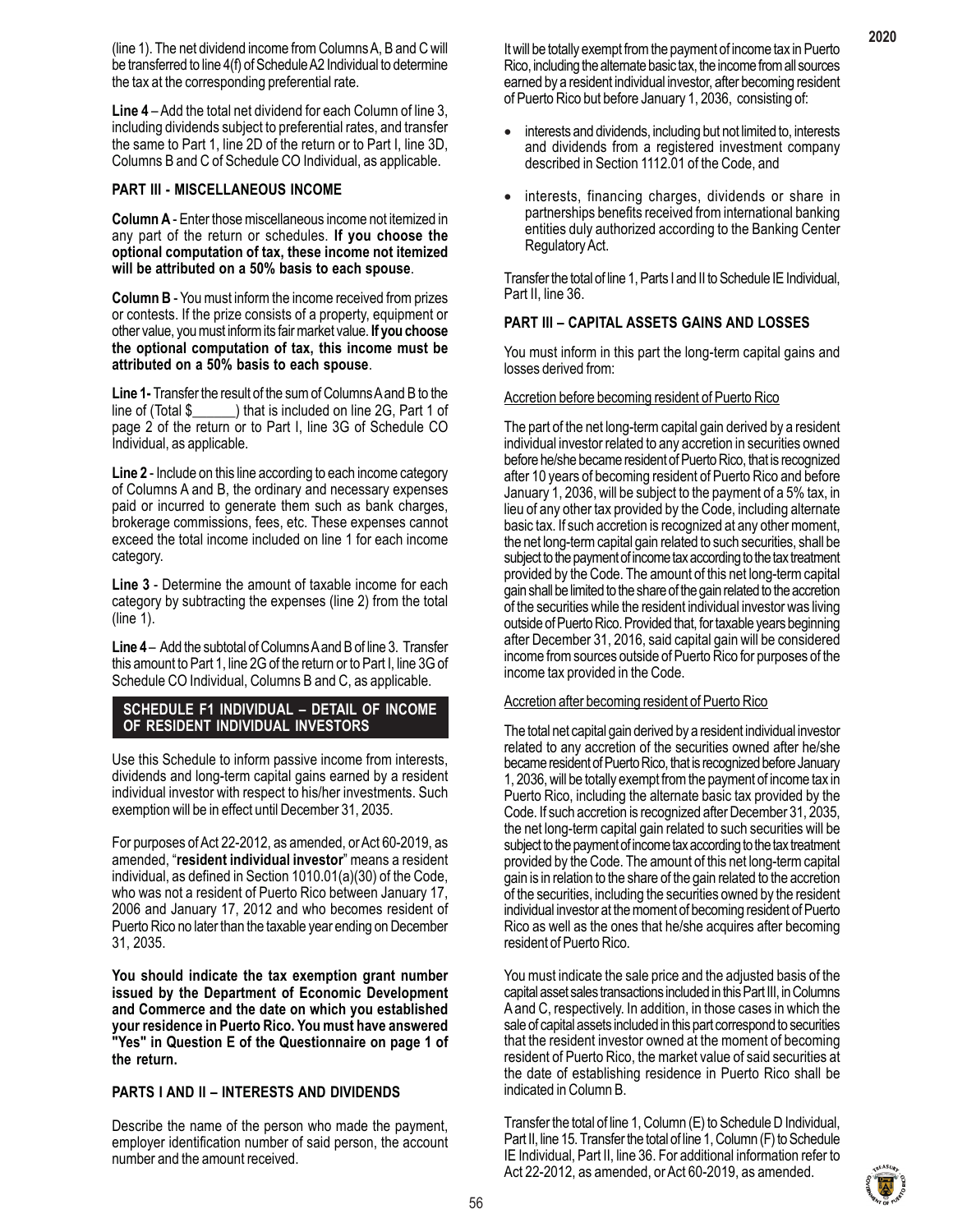### **SCHEDULE G INDIVIDUAL - SALE OR EXCHANGE OF ALL TRADE OR BUSINESS ASSETS OF A SOLE PROPRIETORSHIP BUSINESS**

Every individual who sells, exchanges or disposes all the assets used in his/her sole proprietorship business, may defer the gain if:

- 1) Reinvests the product of the sale or exchange in another sole proprietorship business in Puerto Rico.
- 2) Makes the reinvestment within 12 months from the date of the sale or exchange of the first business.

#### **This gain deferment will not apply to businesses conducted by corporations or partnerships, or other type of organizations.**

# **Definitions:**

**Sole proprietorship business -** Any business engaged in manufacture, agriculture, construction, sale and purchase of consumer's goods or to render services, which are totally owned by a natural person.

**Assets used in your sole proprietorship business –** It includes land, real and personal property subject to the concession of depreciation, property included on the taxpayer's inventory in existence at the end of the taxable year, property owned for the sale during the ordinary course of industry or business, sales or payable promissory notes and other intangible property. The term does not include property for personal use, property owned as investment and property that is not used in your sole proprietorship business.

# **PART I - QUESTIONNAIRE**

You must indicate on line 1 if in previous years you have claimed the benefit of postponing the gain of a sole proprietorship business, by selecting the corresponding oval. In case you have answered "Yes", you must inform in the spaces indicated, the taxable year in which you commenced to postpone the gain and the amount claimed.

The adjusted basis to be informed on line 2 will be equal to the amount determined on Schedule G Individual, Part III, line 21 for the taxable year in which you elected to benefit from the gain postposition.

**This Schedule must include the aforesaid information and will be submitted with your return for all subsequent years in which you elected to benefit from the postposition of the gain from a sole proprietorship business.**

# **PART II - COMPUTATION OF GAIN (OR LOSS)**

**Line 7 -** You must inform those expenses incurred that made possible the sale of your first sole proprietorship business. The following examples are considered these type of expenses: advertisements, legal fees, commissions, etc.

**Line 9 -** The adjusted basis of your first sole proprietorship business will be its cost, increased by the permanent improvements made to the business and reduced by the depreciation expense claimed over the business assets used.

However, the adjusted basis of the property must be increased by those taxpayers that during the periods comprised between July 1 and December 31, 2006 and/or between July 1, 2014 and April 30, 2015 prepaid the 5% and/or 8% special tax, respectively, on the increase in accumulated value of capital assets. In this case, the adjusted basis of the property will include the increase in accumulated value upon which the special tax was paid. To indicate this adjustment to the basis, select the corresponding oval.

**Line 10 –** Enter the gain realized on the sale. If the gain was realized on the sale of a qualified property under the provisions of Act 132-2010 or Act 216-2011, the same is 50% exempt from the payment of income tax. For the definition of qualified property refer to the instructions of Schedule D Individual.

**Line 12 -** If you sold your first sole proprietorship business and have the intention of purchasing another new sole proprietorship business, the Code provides you the benefit to postpone the realized gain as long as you comply with the requirements previously mentioned. Do not complete the rest of the Schedule and submit it with your return. **You must fill out another Schedule G Individual for next year to inform the postponed gain and the adjusted basis of the new sole proprietorship business.**

#### **PART III - ADJUSTED SALES PRICE, TAXABLE GAIN AND ADJUSTED BASIS OF NEW SOLE PROPRIETORSHIP BUSINESS**

**Line 13 -** Enter on this line the total amount realized on the sale of your first sole proprietorship business as determined on line 10. Indicate if it is a short-term or long-term gain, by selecting the corresponding oval.

If this line is zero, then there is no gain to be recognized for this taxable year. In this case, do not complete the rest of the form and include the same with the return.

If this line is more than zero and you acquired a new sole proprietorship business, continue with the rest of the form in order to determine if any part of this realized gain will be taxed in this taxable year. This occurs when the assets sales price of your first sole proprietorship business exceeds the purchase cost of the new sole proprietorship business.

On the other hand, if this line is more than zero and you do not have the intention of buying another business during the replacement period provided by the Code, all realized gain, as determined on line 10 of this schedule, will be recognized and taxed in this taxable year. However, if you select the oval on line 10 indicating "Qualified property: **1** Yes", transfer to Schedule D Individual, as applicable, the 50% of the amount shown on this line.

**Line 14 -** To determine which part of the realized gain is taxable, the sale price of the first sole proprietorship business will include only the amount of any mortgage, fiduciary cession for the benefit of creditors (trust deed), or any other debt to which is subject such property owned by the purchaser. In this case, the commissions and other selling expenses paid or incurred on the sale of the first sole proprietorship business will not be deducted nor taken into consideration while determining the sale price.

**Line 15(b) -** The cost of the new sole proprietorship business will be its cost plus those debts to which the property is subject (including mortgages) as of the date of the purchase, and the nominal value of the taxpayer's debts that are part of the consideration for the purchase.

**Line 19 -** Enter the smaller of line 13 or 18. If the result is zero or less, there will be no taxable gain for this taxable year.

If the amount is more than zero, this will be the taxable gain for this taxable year. This occurs when the total amount reinvested in the new sole proprietorship business is less than the sale price of the first sole proprietorship business. If you selected the oval on line 10 indicating "Qualified property:  $\implies$  1 Yes", transfer to Schedule D Individual, as applicable, the 50% of the amount shown on this line.

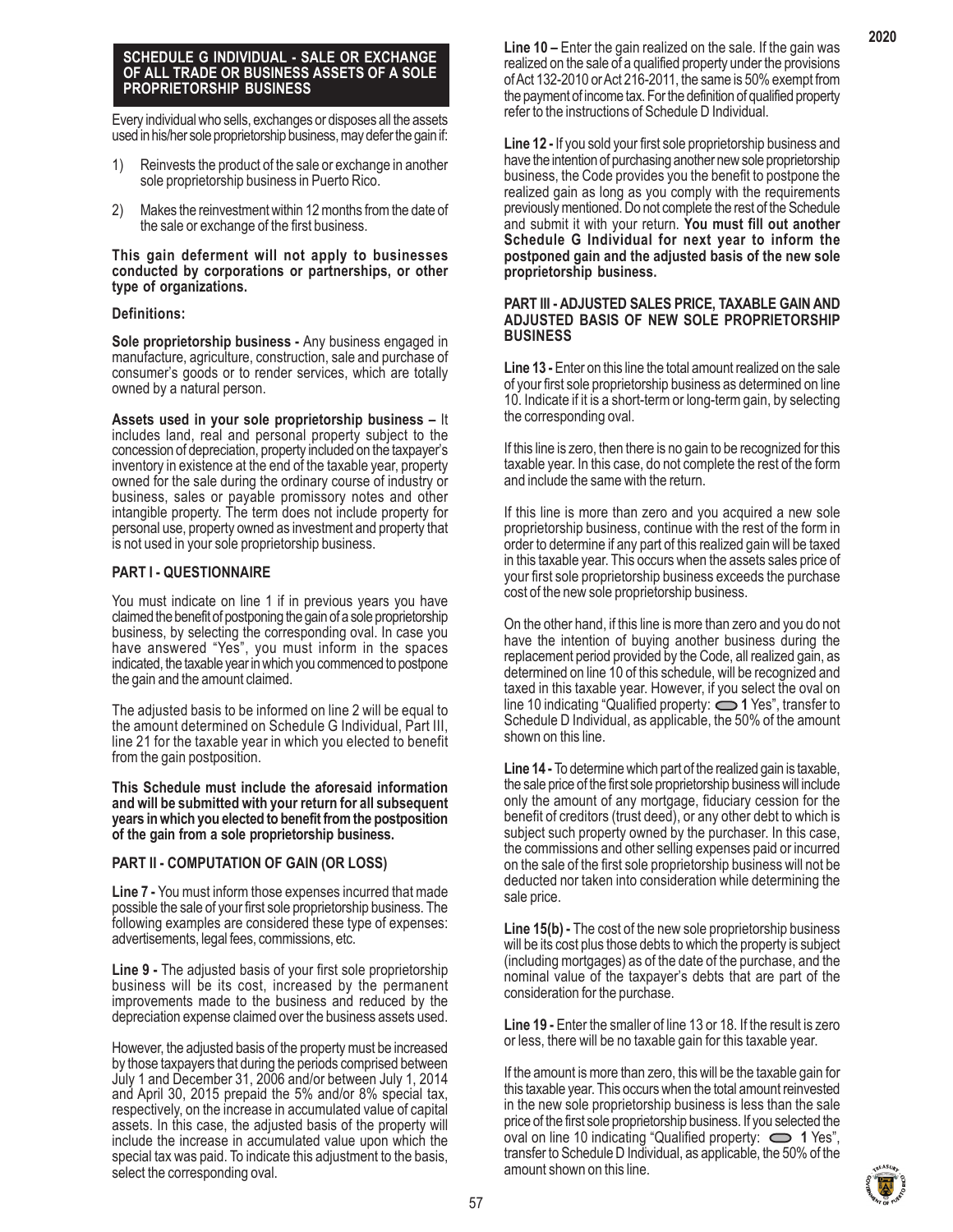**Line 21 -** This will be the adjusted basis of the new sole proprietorship business, **which you must inform in all the subsequent taxable years since you elected the benefit of postponing the gain. The same will be informed on Schedule G Individual, Part I, line 2 of the following year of said election.**

This provision has the effect of postponing the gain not recognized on the sale of the first sole proprietorship business until a sale is made of all the assets of the new sole proprietorship business.

# **SCHEDULE H INDIVIDUAL - INCOME FROM ANNUITIES OR PENSIONS RECEIVED IN THE FORM OF PERIODIC PAYMENTS**

This Schedule must be completed if you received income from annuities or pensions from qualified pension plans under Section 1081.01 of the Code or granted by the Government of Puerto Rico, the United States and instrumentalities or political subdivisions of both governments.

Identify the concept of income providing the required information or filling in the corresponding oval to indicate if you receive a pension or annuity, who grants the pension, place where you provided the service, the form in which the pension or annuity is reported, among others.

Schedule H Individual provides space to report the income from only one annuity or pension. Therefore, in the case of individuals receiving more than one annuity or pension, a separate schedule should be completed for each one.

If you receive benefits from the Social Security Administration, do not complete this Schedule because such benefits are not taxable in Puerto Rico. On the other hand, if you received income in periodic payments from the purchase of a fixed or variable annuity through a financial or insurance institution, report it on this schedule. However, any other income that is not received as periodic payments from such annuity must be informed on Schedule F Individual or Schedule D Individual, as applicable. Refer to the instructions of said schedules.

Pensions from governmental plans must be included on this Schedule.

In the case of a pension, the name of the payer and employer identification number must be included.

# **PART I - DETERMINATION OF COST TO BE RECOVERED OF THE PENSION OR ANNUITY**

Complete this part only if you have not recovered the cost of the pension or annuity. If you already have recovered the cost of your pension or annuity, do not fill out this Part and continue with Part II of the Schedule.

**Line 1 -** Enter the cost of the pension or annuity. As a general rule, the cost of the pension or annuity is the amount that the taxpayer paid in order to be entitled to receive the annuity or pension. In the case of contributions to a qualified pension plan under Section 1081.01 of the Code, the cost of the pension includes after-tax contributions. Also, include those amounts over which you prepaid the 5% special tax under Sections 1081.01(b)(9) of the Code or Section 1012D of the 1994 Code and the 8% under Section 1023.21 of the Code.

As a general rule, this information comes from Box 3 of Form 480.7C (Informative Return – Retirement Plans and Annuities). In the case of pensions paid by retirement systems subsidized

by the federal government, its instrumentalities or political subdivisions, said information will be obtained from a Form 1099-R.You must provide the required information of the form with your return.

**Line 2 -** Breakdown the amount of pension or annuity received in each of the previous years and totalize the amounts in the boxed area.

**Line 3(a) -** Breakdown the amount of taxable pension or annuity received in each of the previous years and totalize the amounts in the boxed area.

**Line 3(b) -** Breakdown the amount of tax exempt pension received in each of the previous years and totalize the amounts in the boxed area.

# **PART II - TAXABLE INCOME**

**Line 7 -** Enter the total amount received from annuities or pensions during the year. This information appears on Form 480.7C, Box 17. In the case of pensions paid by retirement systems subsidized by the federal government, its instrumentalities or political subdivisions, said information will be obtained from a Form 1099-R.

**Line 8 -** Enter \$11,000 if you are under age 60, or enter \$15,000 if you are age 60 or older.

**This deduction only applies if the pension received is derived from a qualified pension plan under Section 1081.01 of the Code or from the retirement systems subsidized by the Government of Puerto Rico, the United States and instrumentalities or political subdivisions of both governments.**

For these purposes, Form 480.7C must indicate the following information:

- that the distribution is made in periodic payments,
- that it is a governmental or private qualified plan,
- that no amount must be reflected in Boxes 6 through 15, and
- that the distribution code in Box 23 must be one of the following: A, B,C, D or L.

If the taxpayer receives more than one pension, the exemption will apply for each pension separately.

If the total amount received during the year exceeds \$11,000 or \$15,000, as applicable, the excess over such amount will be subject to tax. While you are recovering the cost of the annuity or pension, you will be taxed up to 3% of such cost.

**If you claim the exempt amount of \$15,000, you must keep for your records a copy of your birth or baptism certificate as evidence to support your right to claim the exemption. Make sure to write your date of birth on page 1 of the tax return.**

**Line 12 -** Enter the amount of line 11 or 3% of the annuity's cost, whichever is greater, until you have recovered the total cost of your annuity or pension tax free. This amount cannot be greater than the amount on line 9.

If the payments received covered less than 12 months, multiply 1/12th from the 3% of the pension cost (line 1) by the number of months during which the pension was received. Enter on line 12 of this Schedule and in Part 1, line 2H of the return, the amount determined from the above computation, or the amount entered on line 11 of this Schedule, whichever is greater, but

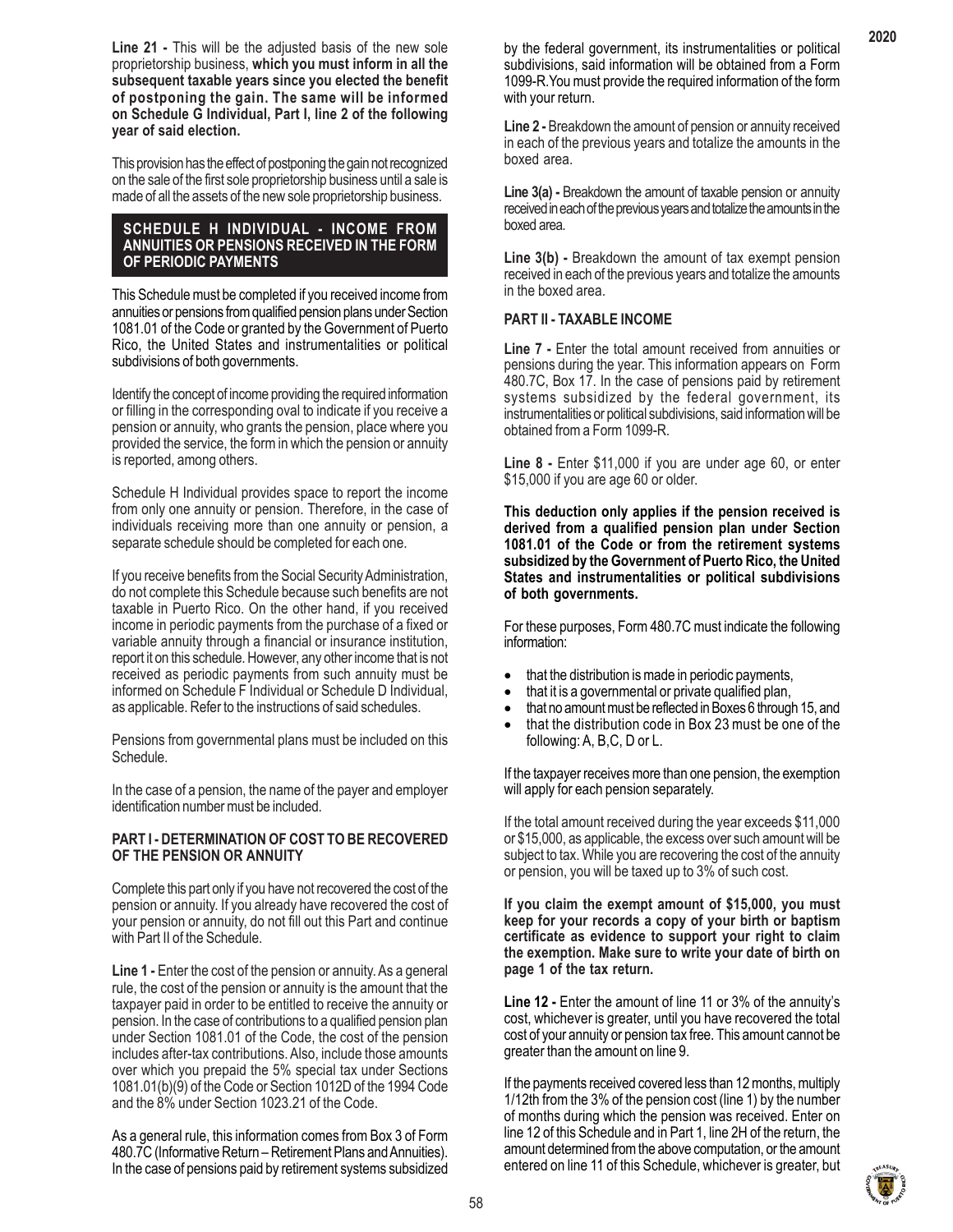not greater than the amount of line 9. If you choose the optional computation of tax, transfer this amount to Schedule CO Individual, Part I, line 3H, Column B or C, as applicable, corresponding to the taxpayer or his/her spouse.

**Line 13 -** Enter the income tax withheld, if any, and transfer this amount to Schedule B Individual, Part III, line 18.

**Provide the required information of Form 480.7C and this Schedule.**

# **SCHEDULE IE INDIVIDUAL – EXCLUDED AND EXEMPT INCOME**

Complete this Schedule to inform the excluded and exempt income received during the taxable year. The total amount of exclusions and exemptions of gross income will be considered in the calculation of the limitation of 30% of income for mortgage interests deduction. Also, this schedule will be used to determine the excluded and exempt income subject to alternate basic tax.

In the case of married taxpayers filing jointly, they shall complete and submit with the return a **Schedule IE Individual for each spouse**. Select the oval that identifies the taxpayer or the spouse, respectively.

# **PART I – EXCLUSIONS FROM GROSS INCOME**

**Line 1 –** Enter the income received under a life insurance contract whether in lump-sum or in installments, by reason of death or terminal illness of the policy holder. In the case of payments for terminal illness, previous authorization from the Secretary is required to claim the exemption and the policy holder should have less than a year of life expectancy. For more information, see Section 1031.01(b)(1) of the Code.

**Line 2 –** Enter the value of property acquired through donation, legacy or inheritance. The income derived from such property is not considered excluded and therefore, should be included as gross income. If the donation, legacy or inheritance is paid in installments, include as income the portion that is considered to be derived from the property. (Section 1031.01(b)(2) of the Code).

**Line 3 –** Enter the amounts received through medical or accident insurance, under labor compensation acts, judicial or extra judicial indemnifications and amounts received through pensions, annuities or analog concessions for **personal physical injury or physical illnesses** or by reason of occupational or non occupational disability.

**Line 5 –** Enter the income derived from the discharge of debts, in whole or in part, if the discharge is done under one of the following circumstances:

- bankruptcy under Title 11 of the Code of the United States of America approved by a court with competent jurisdiction;
- taxpayer insolvency (liabilities exceed the fair market value of the assets);
- the debt is from a student loan which terms allow for discharge in exchange for work for a period of time in certain professions or with specific employers; or
- the debt discharged is the product of a reorganization of a mortgage loan guaranteed by a qualified residence of the taxpayer, as provided in Section 1033.15(a)(1)(D) of the Code, and which is located in Puerto Rico. For purposes of this subsection the original mortgage loan debt cannot exceed one million (1,000,000) dollars.

If the debt discharge is not due to one of the preceding circumstances, the income derived from the same is considered taxable income and shall be included on Schedule F Individual.

The excluded amount of income for debt discharge will reduce the net operating loss incurred or available in the year of the discharge, the net capital loss incurred or available in the year of the discharge, the tax basis of any asset that constitutes the collateral of the debt subject to discharge, or the tax basis of any other asset in the hands of the taxpayer, in that order.

Provide the information of Box 19 of the Informative Return - Exempt and Excluded Income and Exempt Income Subject to Alternate Basic Tax (Form 480.6D).

**Line 6 –** Enter the income received for **child support**. Do not include on this line payments received from alimony due to divorce or separation provided under Section 1033.13 of the Code. If you received payment from alimony due to divorce or separation, enter it on line 2(N), Part 1 of the return.

**Line 7** - Enter the amount of compensation or indemnification paid for dismissal, pursuant to Section 1031.01(b)(15) of the Code (that is, compensations or indemnities paid to an employee due to dismissal, without the need to determine their just cause, up to a maximum amount equivalent to the compensation that the employee could receive under Act No. 80 of May 30, 1976, as amended). This amount includes any equivalent voluntary payment that was paid by the employer to the employee because of the dismissal, regardless of whether the payment is made at the time of the dismissal or subsequently, or is made by reason of a transaction agreement or by virtue of a court ruling or administrative order. Provide the required information of the Withholding Statement (Form 499R-2/W-2PR), Box for Exempt Salaries, Code I.

**Line 8 -** Enter the amount received as compensation, payments or distributions received due to a disaster declared by the Governor of Puerto Rico that have been reported in a withholding statement or informative return. The amount received must be made to provide assistance and support in the process of repairing, mitigate or compensate any damage or loss suffered as consequence of a disaster. Provide the required information of the Withholding Statement (Form 499R-2 / W-2PR), Box 16, 17 or 18 that includes Code G; of the Informative Return - Exempt and Excluded Income and Exempt Income Subject to Alternate Basic Tax (Form 480.6D), or the amount reported on Schedule F Individual, Part VI, line 4, as applicable.

**Line 9 -** Enter the amount received as compensation, payments or distributions received due to a disaster declared by the Governor of Puerto Rico that have not been reported in a withholding statement or informative return. The amount received must be made to provide assistance and support in the process of repairing, mitigate or compensate any damage or loss suffered as consequence of a disaster. In this case, the taxpayer must include with the return a detail in which the origin of the compensation, payment or distribution received is broken down.

**Line 10 -** Enter the amount received for any subsidy or stimulus paid by the Federal Government because of COVID-19. Include a breakdown with a description of the Federal Government aid program that allowed the access to this benefit, the amount of the payment and any other required information.

**Line 11 -** Enter the amount received for any subsidy or stimulus paid by the Government of Puerto Rico because of COVID-19. Include a breakdown with a description of the aid program from the Government of Puerto Rico, either at the central or municipal level, the amount of the payment and any other required information.

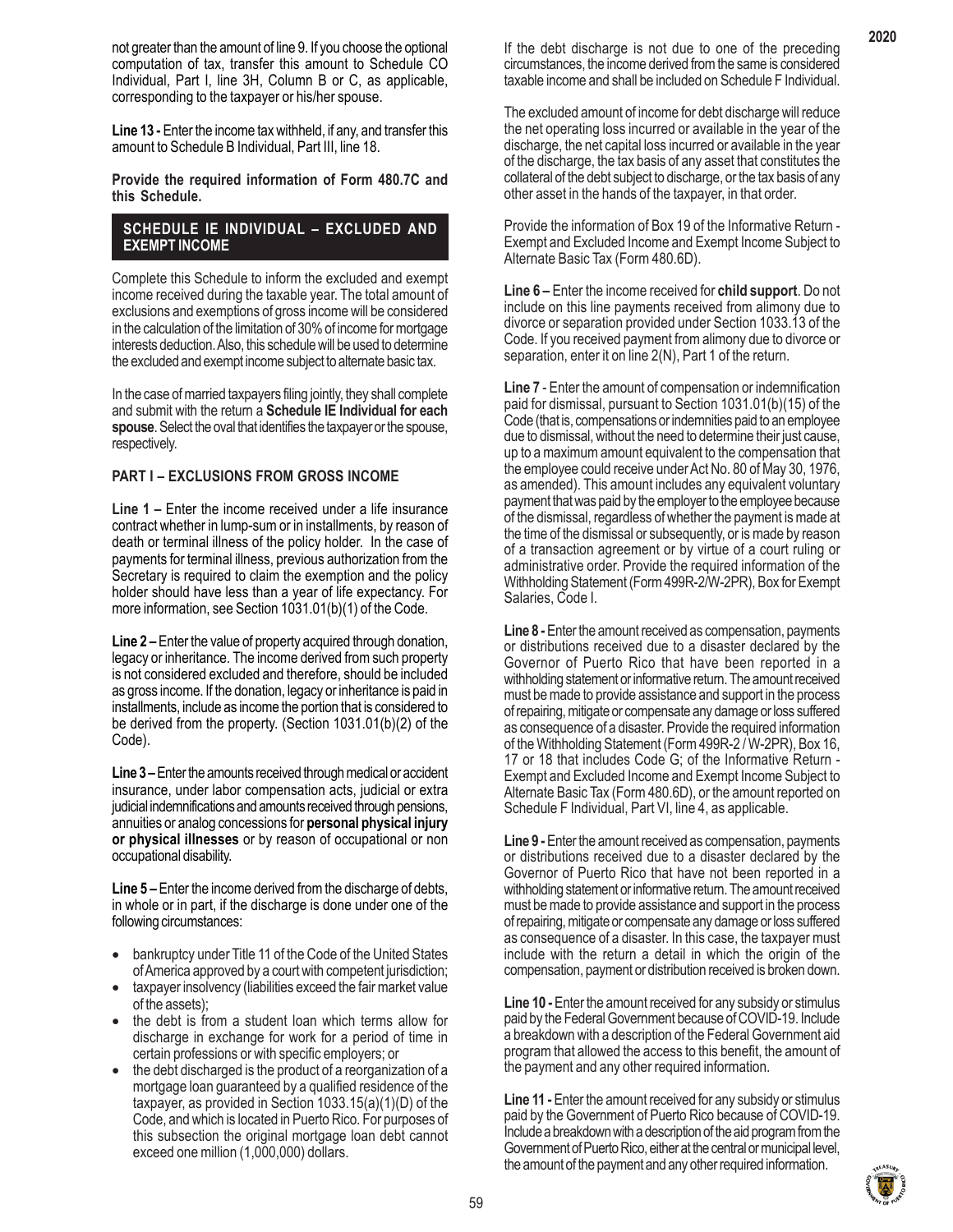**Line 12 - Enter the total amount received for interest upon** mortgages over residential property located in Puerto Rico granted after January 1, 2014 (including mortgages that are from new construction and that have been granted contemporaneously with the first transmission of the property mortgaged to a new owner) and secured or guaranteed by the National Housing Act of 1934 or the Servicemen's Readjustment Act of 1944.

**Line 13 –** Enter the total amount of other exclusions from gross income for which a specific line is not provided on this Schedule, such as study scholarships, literary, scientific, artistic or other awards. Also, enter amounts excluded from gross income under special laws.

An example of the special laws is the income derived from meal or trip allowances paid for voluntary services under the Voluntary Act of Puerto Rico (Act 261-2004). This amount shall not exceed \$1,500. Any excess over such amount is included as taxable income.

Enter the amount in the column of items considered for the mortgage interests limitation as well as in the column of items subject to alternate basic tax.

The taxpayer must include with the return a schedule detailing the type of exclusion from net income and the amount of said income received during the taxable year.

If you choose the optional computation of tax, indicate on lines 1 through 11 the total amount received by each spouse in his/ her individual capacity. Enter on line 12 the amount of income received on a 50% basis for each spouse. On the other hand, indicate on line 13 the total amount received by each spouse in his/her individual capacity or on a 50% basis, as applicable.

#### **PART II - EXEMPTIONS FROM GROSS INCOME**

**Line 2(C) –** Enter the interest income received from any of the following mortgages:

- secured by the National Housing Act of 1934, as amended, that have been issued no later than February 15, 1973 and owned by residents of Puerto Rico on May 5, 1973 and issued within the 180 days following February 15, 1973 to be acquired by a resident of Puerto Rico;
- on residential property located in Puerto Rico issued after June 30, 1983 and before August 1, 1997, secured by the National Housing Act of 1934 or the Servicemen's Readjustment Act of 1944;
- on new construction residential property located in Puerto Rico issued after July 31, 1997 and secured by the National Housing Act of 1934 or the Servicemen's Readjustment Act of 1944;
- originated to provide permanent financing for the construction or acquisition of social interest housing; and
- secured under the Bankhead-Jones Farm Tenant Act of 1937, as amended.

Enter the amount in the column of items considered for the mortgage interest limitation as well as in the column of items subject to alternate basic tax.

Provide the required information from Box 8 of Form 480.6D.

**Line 2(D) -** Enter the amount claimed as an exclusion up to \$100 for interests received from deposit in accounts in Puerto Rico. Transfer to this line the amount entered on Schedule FF Individual, Part I, line 3. Enter the amount in the column of items considered for the mortgage interest limitation as well as in the column of items subject to alternate basic tax.

**Line 2(E) -** Enter the amount of interest received on bonds, notes or other obligations of an exempt business for the development, construction or rehabilitation of, or improvements to an exempt business, as defined in Section 6070.55 of Act 60- 2019, as amended, conditioned on that the funds being totally used for development, construction, or rehabilitation of, or improvements to an exempt business and / or to the payment of existing debts of said exempt business, as long as the funds from those existing debts have been used originally for development, construction or rehabilitation of, or improvements to said exempt business.

Provide the required information from Box 9 of Form 480.6D.

**Line 2(F) –** Enter the total amount of other interests subject to alternate basic tax reported in Box 10 of Form 480.6D.

Enter the amount in the column of items considered for the mortgage interest limitation as well as in the column of items subject to alternate basic tax. Provide the required information of Form 480.6D.

**Line 2(G)** – Enter the total amount of other interests **not** subject to alternate basic tax reported in Box 11 of Form 480.6D. Provide the required information of Form 480.6D.

**Line 2(H)** – Enter the total amount of other interests subject to alternate basic tax **not** reported on Form 480.6D.

The taxpayer must include with the return a schedule detailing the payer's name and employer identification number, account number (if applicable) and the amount of interests received during the year that are subject to the payment of alternate basic tax and were **not** reported on a Form 480.6D.

Enter the amount in the column of items considered for the mortgage interest limitation as well as in the column of items subject to alternate basic tax.

**Line 2(I)** – Enter the total amount of other interests **not** subject to alternate basic tax and **not** reported on a Form 480.6D.

The taxpayer must include with the return a schedule detailing the payer's name and employer identification number, account number (if applicable) and the amount of interests received during the year that are **not** subject to the payment of alternate basic tax and were **not** reported on a Form 480.6D.

**Line 3(A) -** Enter the distributions of dividends reported in Boxes 12 and 17 of Form 480.6D which are subject to alternate basic tax. Enter the amount in the column of items considered for the mortgage interest limitation as well as in the column of items subject to alternate basic tax. Provide the required information of Form 480.6D.

**Line 3(B) -** Enter the dividend distributions reported in Boxes 13, 14, 15, 16 and 18 of Form 480.6D. Enter the amount only in the column of items considered for the mortgage interest limitation. Provide the required information of Form 480.6D.

**Line 3(C) –** Enter dividends that were **not** reported on Form 480.6D and that are subject to the payment of alternate basic tax.

The taxpayer must include with the return a schedule detailing the payer's name and employer identification number, account number (if applicable) and the amount of dividends received during the year that are subject to the payment of alternate basic tax and were **not** reported on a Form 480.6D.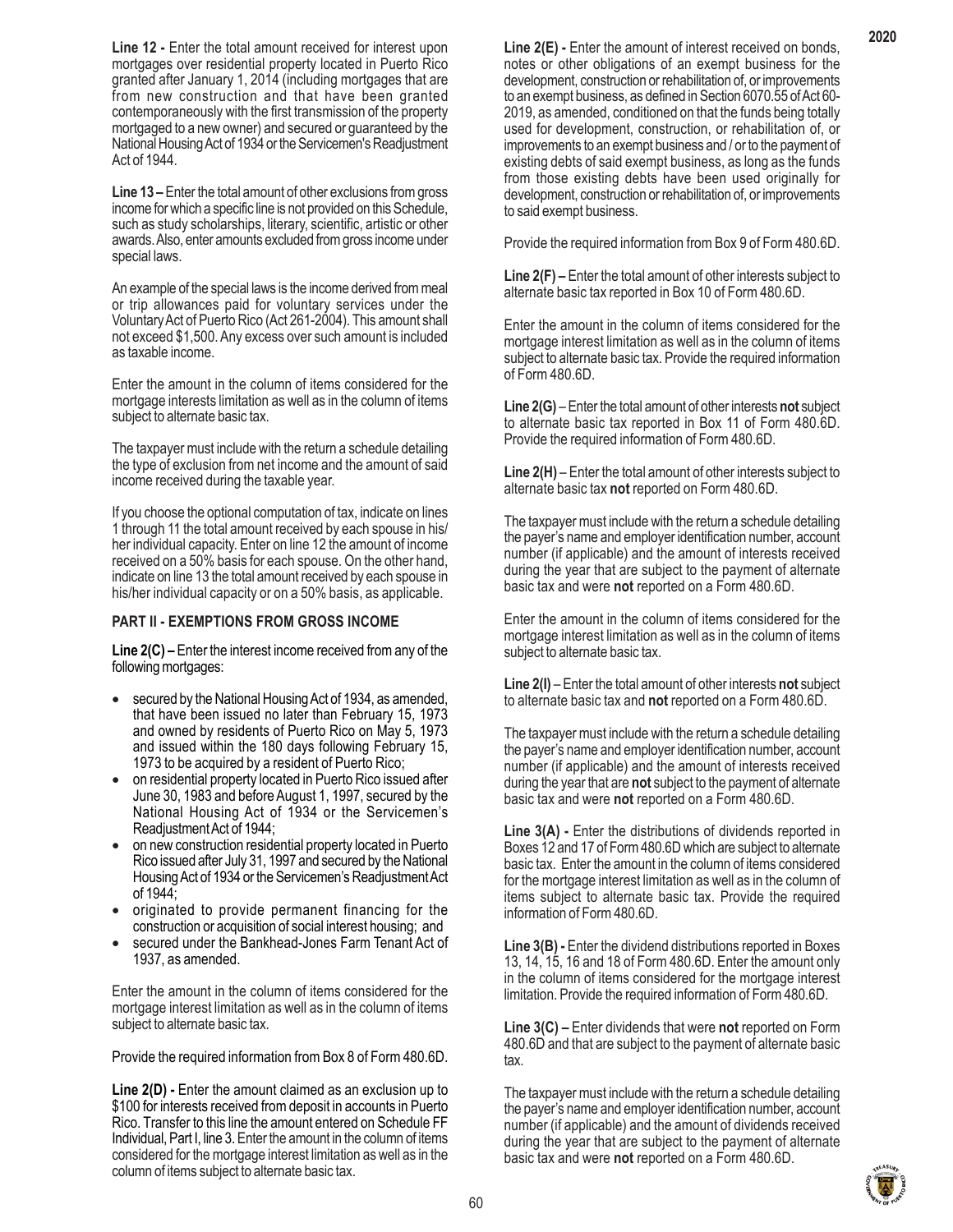Enter the amount in the column of items considered for the mortgage interest limitation as well as in the column of items subject to alternate basic tax.

**Line 3(D) -** Enter dividend distributions **not** reported on Form 480.6D and **not** subject to the payment of alternate basic tax.

The taxpayer must include with the return a schedule detailing the payer's name and employer identification number, account number (if applicable) and the amount of dividends received during the year that are **not** subject to the payment of alternate basic tax and were **not** reported on a Form 480.6D.

**Line 4 -** Enter the fair rental value of housing and its belongings, and the amount of any payments for water, electricity, gas and telephone provided to a priest or minister of any religion properly ordained, as part of their compensation. The expenses may not be sumptuous or extravagant, as determined by the Secretary.

**Line 5 -** Enter the total amount received from exempt interest reported in Box 12(C) of Form 480.7 or in Box 8(B)(2) of Form 480.7B, as applicable. Provide the required information of the corresponding form.

**Line 6 -**Enter the amount of remuneration received as a physician during the internship period under a contract with the Department of Health of Puerto Rico or with any municipality or political subdivision of the same for medical training through practice at a hospital. The exemption applies to remuneration in the form of a monthly allowance and the additional allowance for the cost of housing and meals for a maximum period of 72 months. Provide the required information of Form 499R-2/W-2PR.

**Line 7 -** Enter the amount of income received by a Puerto Rico Police member for the overtime worked, as provided in Act 58- 2013. This officer is defined in Article 2 of Act 53-1996, as amended (Puerto Rico Police Act of 1996). Provide the required information of Form 499R-2/W-2PR.

**Line 8 -** Enter the amount of wages received by public employees for overtime work in emergency situations under Act 324-2004. Provide the required information of Form 499R-2/W-2PR. Enter the amount in the column of items considered for the mortgage interest limitation as well as in the column of items subject to alternate basic tax.

**Line 9 -** Enter the amount received by an eligible researcher or scientist for services rendered to a superior level educational institution to perform eligible scientific research as provided in Section 1031.02(a)(26) of the Code and the regulations issued thereunder. Enter also the compensation received by an eligible researcher or scientist for services rendered in the District established under Article 7 of Act 214-2004, as amended. For more information, refer to Section 1031.02(a)(27) of the Code.

The taxpayer must keep for his/her records the Certification issued by the Department granting the exemption.

**Line 10 -** Enter the amount paid by an employer to an employee as a reimbursement for expenses related to trips, meals, lodging, entertainment (not sumptuous or extravagant) and other expenses related to the employment, provided the reimbursement was done pursuant to a reimbursement plan established by the employer that complies with the requirements established by the Secretary.

**Line 11 -** Enter the amount of Cost of Living Allowance (COLA) received by employees of the Government of the United States of America who work in Puerto Rico up to the amount that is exempt from the income tax imposed by the Federal Internal

Revenue Code (Section 1031.02(a)(18) of the Code). This exemption may be denied if the taxpayer has not complied with his/her tax obligations for the 4 years prior to the year in which the exemption is claimed. Transfer to this line the amount indicated in the "Wage and Tax Statement - Form W-2" (Federal Form W-2) provided by the Federal Government.

**Line 12 –** Enter the amount received for compensation for active military service rendered by military personnel in a combat zone. This exemption does not apply to military personnel transferred outside Puerto Rico to relieve other personnel that was sent to the combat zone. For more information, see Section 1031.02(a)(20) of the Code. Include Federal Form W-2.

Line 13 - Enter the amount received for the recapture of bad debts, prior taxes, surcharges, and other amounts. For more information, see Section 1031.02(a)(8) of the Code. Enter the amount in the column of items considered for the mortgage interest limitation as well as in the column of items subject to alternate basic tax.

**Line 15 -** Enter the exemption of \$11,000 or \$15,000 on the income received from pensions and annuities, up to the limit established in Section 1031.02(a)(13) of the Code according to age. Transfer to this line the amount entered on Schedule H Individual, Part II, line 8. If you received more than one pension or annuity, add all the exemptions claimed on that line of each Schedule H Individual and enter the total amount on this line.

**Line 16 -** Enter amount received by as pensioner of the Employees' Retirement System of the Government of Puerto Rico and its Instrumentalities, the Retirement Systems of the Judiciary and the University of Puerto Rico, and the pensioners of the Teachers' Pension and Annuity System with respect to the Christmas Bonus, the Summer Bonus granted by Act 37-2001 and Act 38-2001, and the Medicine Bonus granted by Act 155- 2003 and Act 162- 2003.

**Line 17 -** Enter the amount of the gain on the sale or exchange of the principal residence by certain individuals, from qualified property and from eligible housing. For more information, refer to Act 216-2011, Regulation No. 8127 of December 23, 2011 and Act 303-2012. Transfer to this line the amount entered on Schedule D1 Individual, line 8 or the amount entered on Schedule D3 Individual, line 14, as applicable.

**Line 18 -** Enter the amount received for unemployment compensation under an act of the United States, a state of the Union or the Government of Puerto Rico. Enter the amount in the column of items considered for the mortgage interest limitation.

**Line 19 –** Enter the compensation received that was paid by a foreign natural or juridical person to citizens and nonresident aliens in Puerto Rico for technical services rendered during the realization of cinematographic productions for distribution to movie or television studios.

**Line 20 –** Enter the income from sources outside of Puerto Rico received by a United States citizen nonresident of Puerto Rico during the entire taxable year or the amounts attributed to the period of non residency of an individual that changes his or her residence to Puerto Rico during the taxable year. Deductions attributable to exempt income will not be allowed.

Transfer to this line the amount included in question C of the Questionnaire on page 1 of the return.

**Line 21 –** Enter the amount of remuneration received by employees of foreign governments or international organizations. For more information, refer to Section 1031.02(a)(35)(E) of the Code.

**2020**

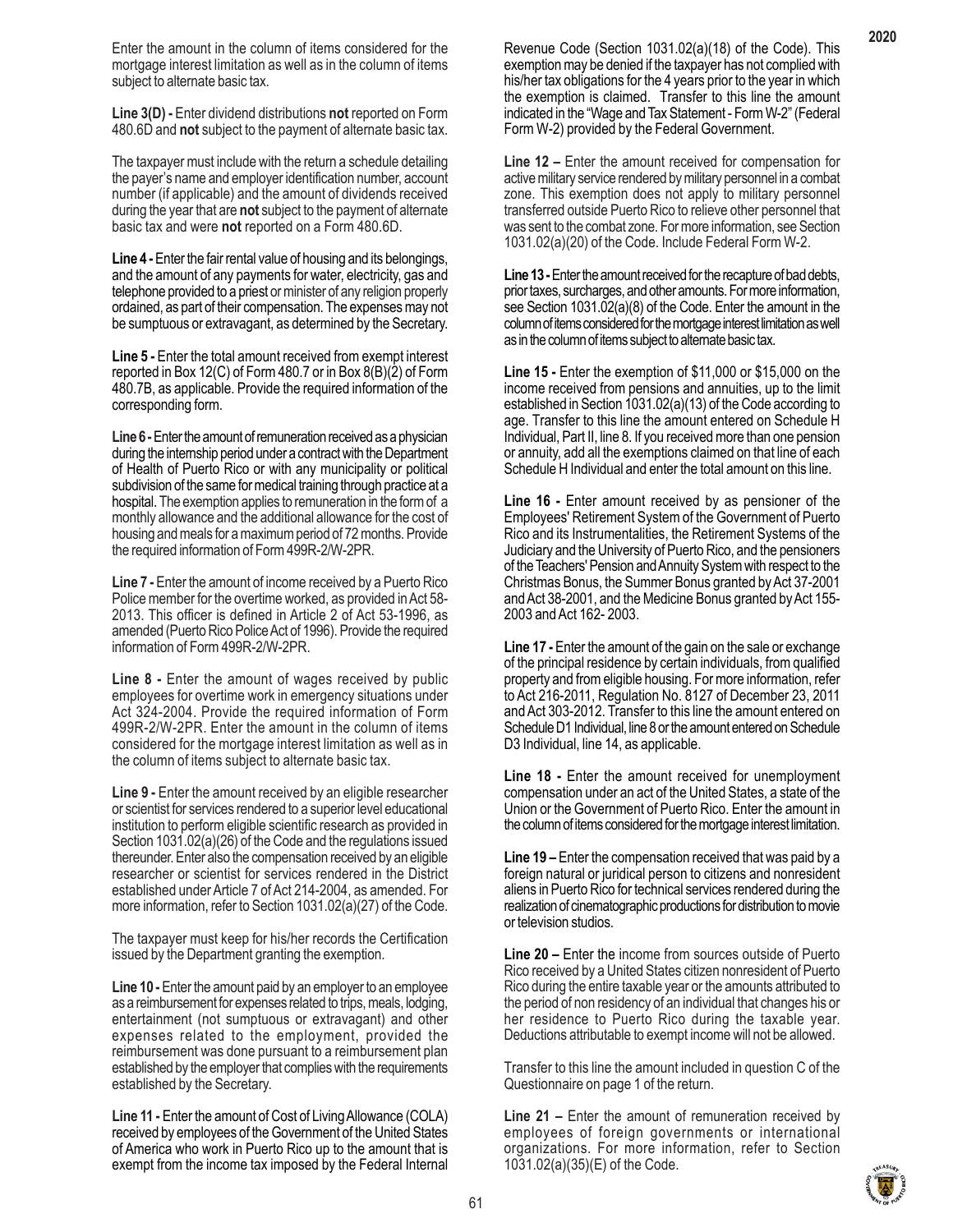**Line 22 –** Enter the income received from buildings rented to the Government of Puerto Rico for public hospitals, health or convalescent homes, and public schools, solely and exclusively if they had a valid rental contract in force on or before November 22, 2010. Include Schedule N Individual and select in Part I of said schedule the oval that identifies the tax benefit under Section 1031.02(a)(35)(F) of the Code.

**Line 23 –** Enter the income derived by the taxpayer from the resale of personal property or services which acquisition by the taxpayer was subject to tax under Section 3070.01 of the Code or Section 2101 of the 1994 Code.

**Line 24 –** Enter the amount of accumulated gain from non qualified options to acquire stocks over which the taxpayer has prepaid the tax. (See Section 1040.08(e)(1)(A) and 1023.21(c)(i) of the Code). Provide the required information of Form 480.6D.

**Line 25 –** Enter the distributions of amounts previously notified as deemed eligible distributions under Sections 1023.06(j) and 1023.25(b) of the Code. Provide the required information of Form 480.6D.

**Line 26 –** Enter the amount of distributions from Non Deductible Individual Retirement Accounts. (See Section 1081.03 of the Code). Provide the required information of Form 480.6D.

**Line 27 -** Enter the amount received from certain exempt income related to the operation of an employee's-owned special corporation, such as 90% of the rental payments for real and personal property used by the corporation in its development, organization, construction, establishment, or operation. For more information refer to Section 1031.02(a)(17) of the Code. Enter the amount in the column of items considered for the mortgage interest limitation as well as in the column of items subject to alternate basic tax.

**Line 28** – Enter the amount received for the distributable share on exempt income from pass-through entities, and revocable trusts or grantor trusts. Transfer to this line, in the column of items considered for the mortgage interest limitation, the amount indicated on Form 480.60 EC, Part III, line 17 and on Form 480.60 F, Part III, line 1U, as applicable. Transfer to the column of items subject to alternate basic tax, the amount indicated on Form 480.60 EC, Part III, line 18 and on Form 480.60 F, Part III, line 1V, as applicable.

**Line 29 -** Enter the income from copyrights up to \$10,000 under the Puerto Rico Integral Development of the Book Industry Incentives Act (Act 516-2004).

**Line 30 -** Enter the income received by designers and translators for their work in the preparation of books up to \$6,000, under Act 516-2004.

**Line 31 –** Enter the amount received from salaries, services rendered and/or self-employment up to a maximum of \$40,000 if you are a young individual whose age fluctuates between 16 and 26 years at the end of the taxable year.

On the other hand, if you are a young entrepreneur whose age fluctuates between 16 and 35 years and you are in the first three years of operation of a new business under a special agreement for the creation of young businesses, enter in the corresponding line the amount of gross income generated by the new business, up to \$500,000. For more details, refer to the provisions of Act 135-2014 (Act for the Incentives and Financing of Young Entrepreneurs).

In order to claim the \$500,000 deduction, you must include with the return the Certification or copy of the Special Agreement for the Creation of Young Businesses (Agreement) issued by the Puerto Rico Trade and Export Company. The exemption will be applicable during the first 3 years from the signing of the Agreement. This document shall be filed through SURI.

**Line 32 -** Enter the amount of exempt wages received as professional in a hard-to-fill position as provided under Section 2022.03(a) of the Incentives Code (Act 60-2019). These wages are reported on the Withholding Statement (Form 499R-2/W-2PR), Box for Exempt Salaries, Code J.

**Line 33 –** Enter the amount included in Box 22 (Other Payments Subject to Alternate Basic Tax) of Form 480.6D, for which there is not a specific line provided on this Schedule.

**Line 34** - Enter the amount included in Box 23 (Other Payments Not Subject to Alternate Basic Tax) of Form 480.6D, for which there is not a specific line provided on this Schedule.

**Line 35** – Enter the amount of other exempt income subject to alternate basic tax for which there is not a specific line provided on this Schedule and were **not** reported on a Form 480.6D.

The taxpayer must include with the return a schedule detailing the payer's name and employer identification number and the amount of income received during the year subject to the payment of alternate basic tax that was **not** reported on a Form 480.6D.

**Line 36** – Enter the total amount of other exempt income **not** subject to alternate basic tax for which there is not a specific line provided on this Schedule and were **not** reported on a Form 480.6D. Racetrack winnings or income generated from participants of the Caribbean Series are examples of the type of exempt income that may be included on this line.

Also, enter on this line distributions of dividends or benefits from industrial development income of exempt business or from exempt income of exempt hospital operations, or distributions in liquidation under Industrial Incentive Acts. For the treatment of such current or liquidation distributions, see Internal Revenue Circular Letters No. 09-06 of July 22, 2009 and No. 12-07 of October 10, 2012.

The taxpayer must include with the return a schedule detailing the payer's name and employer identification number and the amount of income received during the year **not** subject to the payment of alternate basic tax that was **not** reported on a Form 480.6D.

**Line 37 -** Enter the income from residential property rented under the Real Property Market Stimulus Act (Act 132-2010, as amended) reported in Schedule N Individual, Part II, line 2. Make sure to select oval 2 (Exempt amount under Act 132- 2010) in said schedule.

**Line 38 -** Enter the exempt amount of manufacturing income covered under incentive acts, as determined in Part IV, line 4 of Schedule J Individual. Make sure you have indicated in the schedule the incentives act which entitles you to this exemption.

**Line 39 -** Enter the exempt amount on income from the sale of goods covered under incentive acts, as determined in Part IV, line 4 of Schedule K Individual. Make sure you have indicated in the schedule the incentives act which entitles you to this exemption.

**Line 40 -** Enter the exempt amount from farming income covered under incentive acts, as determined in Part IV, line 4 of Schedule

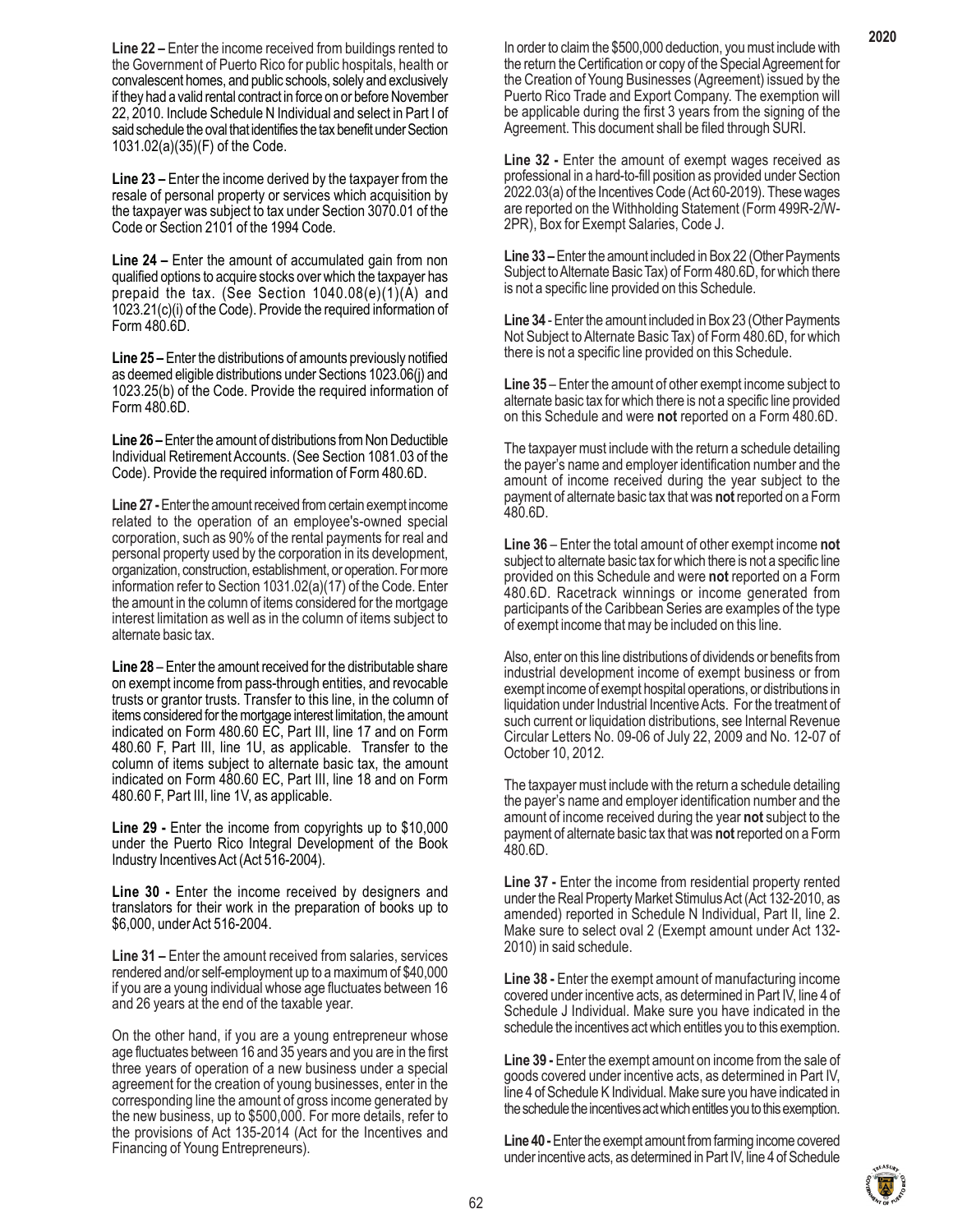L Individual. Make sure you have indicated in the schedule the incentives act which entitles you to this exemption.

**Line 41 -** Enter the exempt amount on income from services rendered covered under incentive acts, as determined in Part IV, line 4 of Schedule M Individual. Make sure you have indicated in the schedule the incentives act which entitles you to this exemption.

**Line 42 -** Enter the exempt amount on income from the rent of property covered under incentive acts, as determined in Part IV, line 4 of Schedule N Individual. Make sure you have indicated in the schedule the incentives act which entitles you to this exemption.

In the case of married taxpayers filing jointly, enter on lines 1, 4, through12, 15, 16, 18, 19, 21, 24, 26, 28 through 32 and 38 through 42, the total amount received by each spouse in his or her individual capacity. Enter on lines 2, 3, 13, 14, 17, 22, 23, 25, 27, and 37, the amount of income received per each category on a 50% basis to each spouse. On the other hand, enter on lines 20 and 33 through 36 the total amount received by each spouse in his or her individual capacity or on a 50% basis to each one, as applicable.

# **PART III – TOTAL**

**Line 1 –** Add line 14 of Part I and line 43 of Part II of the first column. This is the amount of excluded and exempt income that you will consider for the 30% income limitation when you claim the deduction for mortgage interests. **You should complete and submit with your return this Schedule to have the right to consider this income for purposes of such deduction on Schedule A Individual, Part I, line 1(i).**

**Line 2 –** Add line 14 of Part I and line 43 of Part II of the second column. This is the total of excluded and exempt income subject to alternate basic tax. Transfer this amount to Schedule O Individual, Part I, line 11.

# **SCHEDULES J INDIVIDUAL, K INDIVIDUAL, L INDIVIDUAL, M INDIVIDUAL AND N INDIVIDUAL**

Use these Schedules if you had income from:

| 1) | Manufacturing     | Schedule J Individual |
|----|-------------------|-----------------------|
| 2) | Sale of Goods     | Schedule K Individual |
| 3) | Farming           | Schedule L Individual |
| 4) | Services Rendered | Schedule M Individual |
| 5) | Rent              | Schedule N Individual |

**Said Schedules provide spaces to inform only one source of income. Therefore, if you have more than one source of income, you must complete a separate schedule for each one. You must also indicate in the provided space, if the reported income on such schedules constitutes your principal industry or business.**

Also, you must consolidate the gain or benefit determined in Part IV of the applicable schedules corresponding to the same source of income and transfer the total amount to the applicable line on page 2, Part 1 of the return or to Part I, lines 3P through 3T of Schedule CO Individual, if you choose the optional computation of tax. For example, in case of a taxpayer who files a joint return with his spouse, and he is a lawyer and she is a physician, they will use two Schedules M Individual to determine the income and expenses for each one of the professions and then will transfer the sum of Part IV, line 5 of said schedules to page 2, Part 1, line 2S of the return or Part I,

line 3S, Columns B and C of Schedule CO Individual, if you choose the optional computation of tax.

If the taxpayer has a supermarket and a gas station, he or she will use two Schedules K Individual to detail the income and expenses and then will transfer the sum of Part IV, line 5 of said schedules to page 2, Part 1, line 2 Q of the return or to Part I, line 3Q, Column B or C of Schedule CO Individual, if you choose the optional computation of tax.

If you have two properties for rent, one for commercial use and other for residential purposes, you shall use two Schedules N Individual to detail the income and expenses of each property and transfer the sum of Part IV, line 5 of such Schedule to page 2, Part 1, line 2T of the return or to Part I, line 3T, Columns B and C of Schedule CO Individual, if you choose the optional computation of tax.

# **Submit the Schedules you use with the return.**

# **Audited Financial Statements:**

Those taxpayers engaged in trade or business or engaged in the production of income in Puerto Rico, shall be required to submit with the income tax return for taxable year 2020, audited financial statements or an equivalent document, as it follows:

# **1. Individuals with business volume of less than \$1 million**

When the business volume during a taxable year is less than \$1,000,000, the individual do not have the obligation to submit the audited financial statements or equivalent document to those required by Section 1061.15 of the Code. However, the taxpayer may voluntarily submit, together with the filing of the return, one of the following documents to be able to claim in the return other deductions subject to validation for purposes of the alternate basic tax, as provided in Section 1021.02(a)(2) of the Code.

- a. Agreed Upon Procedures Report ("AUP") prepared by a Certified Public Accountant ("CPA") with a license in force in Puerto Rico under Internal Revenue Circular Letter No. 19-14 ("CC RI 19-14") related to the alternate basic tax;
- b. Schedule DDC Individual Due Diligence Checklist by Accredited Agent-Tax Returns Specialist, provided by the Department of the Treasury; or
- c. Audited Financial Statements with an Auditor's Report issued by a CPA licensed to practice in Puerto Rico under Section 1061.15 of the Code (Audited Financial Statements).

#### **2. Individuals with business volume equal or greater than \$1 million, but less than \$3 million**

When the business volume during a taxable year is equal or greater than \$1,000,000, but less than \$3,000,000, the individual does not have the obligation to submit the Audited Financial Statements. However, that individual who, together with the filing of the return, voluntarily submit one of the following documents, will not be subject to the limits on the deductions established in Section 1021.02(a)(2) of the Code.

- a. AUP prepared by a CPA with a license in force in Puerto Rico under CC RI 19-14;
- b. AUP prepared by a CPA with a license in force in Puerto Rico under Internal Revenue Circular Letter No. 20-39 (CC RI 20-39); or
- c. Audited Financial Statements.

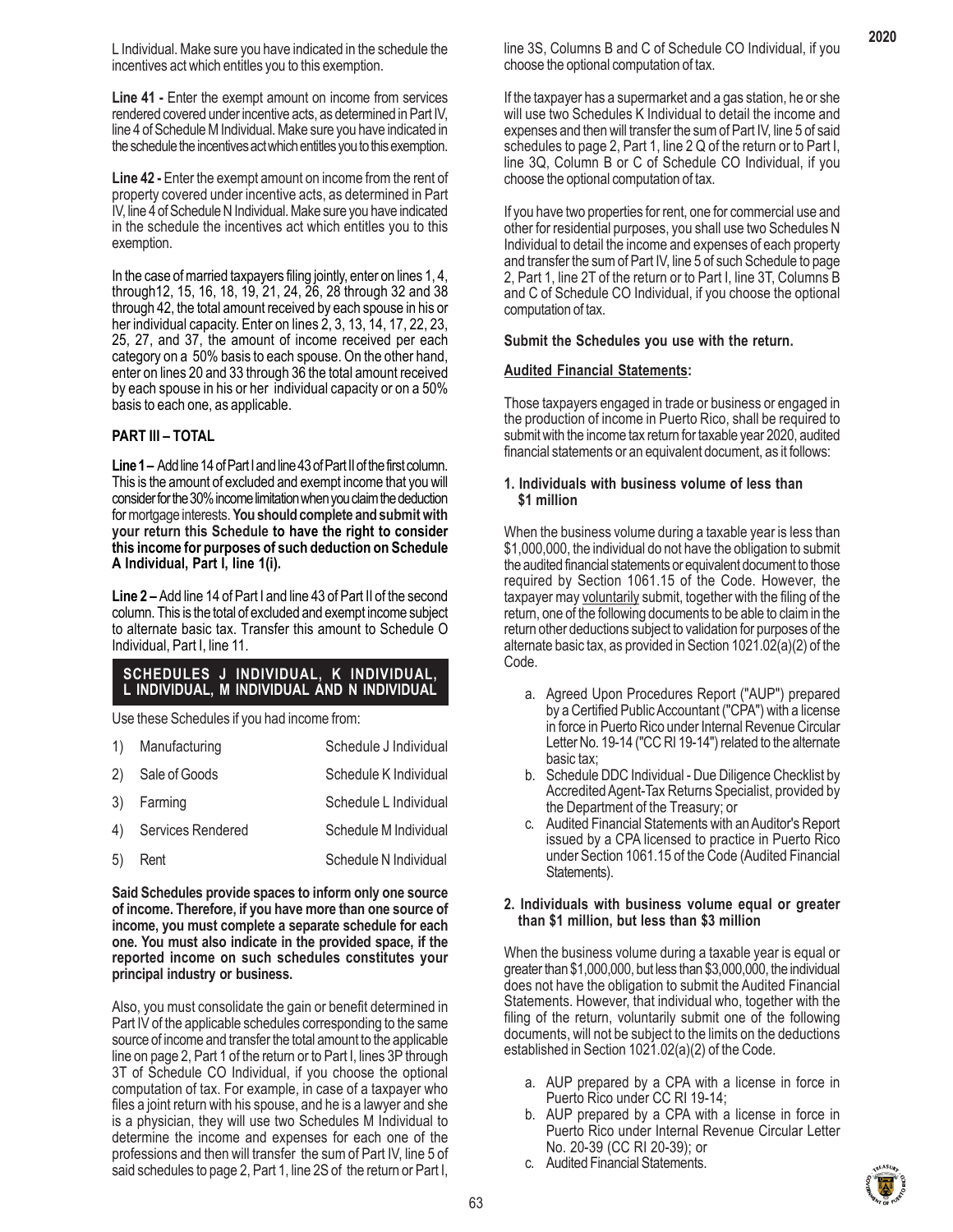In addition, every individual who is up to date with the tax responsibility and under these conditions, choose to include the Audited Financial Statements or the AUP under CC RI 20- 39; will have the right to the Secretary relieve of being subject, total, or partially, to the withholding at source on payments received for services rendered.

#### **3. Individuals with business volume equal or greater than \$3 million, but less than \$10 million**

When the business volume during a taxable year is equal or greater than \$3,000,000, but less than \$10,000,000, the individual must submit, at his/her choice, Audited Financial Statements or the AUP prepared by a CPA with a license in force in Puerto Rico under CC RI 20-39.

# **4. Business volume greater than \$10 million**

When the business volume generated during a taxable year is greater than \$10,000,000, the taxpayer must have the obligation to submit with the return Audited Financial Statements.

#### **Requirement of Audited Financial Statements to Groups of Related Entities:**

In the case of a group of related entities, as defined in Section 1010.05 of the Code, composed of entities or natural persons who are engaged in trade or business in Puerto Rico, the financial statements required in points (2), (3) and (4) must be submitted as consolidated or combined financial statements, in accordance with provisions of the Generally Accepted Accounting Principles in United States of America ("US GAAP"). However, these consolidated or combined statements must include a schedule showing in columns, the financial position, and results of operations of each of the affiliated entities that make up the group of related entities.

The Secretary may, through regulations, circular letter, administrative determination, or a general communication, establish those conditions that he deems necessary to exempt the requirement to file consolidated or combined statements and, instead, require financial statements separated by entity, as long as it is included in the notes to these financial statements the information of those related entities that are engaged in trade or business in Puerto Rico, and a schedule that presents in columns, the financial statement and the results of operations of each of the affiliates that make up the group of related entities.

However, every entities that have generated a business volume equal to or greater than \$1,000,000, and for the reason that the business volume of the group of related entities to which they belong is equal to or greater than \$10,000,000 in the aggregate, may submit, instead of the consolidated or combined financial statements, financial statements presenting financial position and results of operations of said entity individually, as long as, the notes to those financial statements includes a list of all the related entities that are engaged in trade or business in Puerto Rico. Such information must include the name of each of the persons who are part of the group of related entities that are engaged in trade or business in Puerto Rico.

Also, a person who is part of a group of related entities subject to the provisions of the Section 1061.15 of the Code but that has not derived a business volume equal to or greater of \$1 million for a taxable year, will not be required to submit Audited Financial Statements for that year. However, said entity will be subject to the requirement of the AUP pursuant to CC RI 20-39, if do not choose to submit Audited Financial Statements.

For its part, every entity or natural person that is part of a group of related entities and that according to the rules has the obligation

to file Audited Financial Statements, will be required to submit the supplementary information described in Section 1061.15(b) of the Code.

#### **Audited Financial Statements and Requirement of Supplementary Information:**

The Audited Financial Statements required by Section 1061.15 of the Code, will include an income statement, a balance sheet, a cash flow, and a stockholders equity statement. They must be submitted with an Auditor's Report issued by a CPA licensed to practice public accounting in Puerto Rico.

Said Auditor's Report shall indicate that the financial statements have been submitted under the Auditing Standards Generally Accepted in the United States of America ("US GAAS"), without it being necessary, however, that the CPA issues a non-qualified opinion. Qualified opinions will be accepted, as defined by the US GAAS, provided that the qualification of the opinion is not due to restrictions on the scope of the audit imposed by the business. Reports with abstention of opinion will not be accepted due to restrictions on the scope of the audit imposed by the business. Reports of adverse opinion shall not be accepted.

In addition, Section 1061.15(b) of the Code establishes the requirement to include additional information to the financial statements that are submitted with this return. Every individual who has to submit Audited Financial Statements along with his or her return, will have the obligation to submit supplementary information as described in Section 1061.15(b) of the Code. For additional information on the Guidelines for the Preparation of the Schedules Required as Supplementary Information, please refer to Administrative Determination No. 14-06 of March 6, 2014 and Administrative Determination No. 15-24 of December 17, 2015. The Supplementary Information must be submitted no later than the last day of the month following the due date to file the income tax return, including extensions. That is, an individual with a calendar year must file the return on April 15, therefore, the due date to submit the Supplementary Information will be no later than May 31. If the individual requests an extension of time to file the income tax return, the due date to submit said return will be October 15, therefore, in this case the due date to submit the Supplementary Information will be November 30.

# **Business volume:**

The term "business volume" means gross income as defined in Section 1031.01 of the Code, except that in the case of gains or income described in Section 1031.01(a)(2)(A) of the Code, the total derived from the sale of goods or products shall be taken into consideration without reducing the cost of such goods or products sold. The term business volume includes both, the amount of income reported on line 1, Part II of Schedules J, K, L, M and N Individual, and the business volume reported on line 23, Part III of those Forms 480.60EC included in the return, in which the individual has a 50% or more participation.

For additional information on the requirements to file audited financial statements, refer to Section 1061.15 of the Code. For additional information on the Agree Upon Procedure, refer to CC RI 19-14 related to the alternate basic tax, and to CC RI 20-39 related to Audited Financial Statements.

If you received income from of a sole proprietorship derived from manufacturing, sale of goods, agriculture, services rendered, rents or commissions, and your income from the sole proprietorship was \$400 or more during the year, you must file with the Internal Revenue Service (IRS) the U.S. Self-Employment Tax Return - Form 1040-SS.

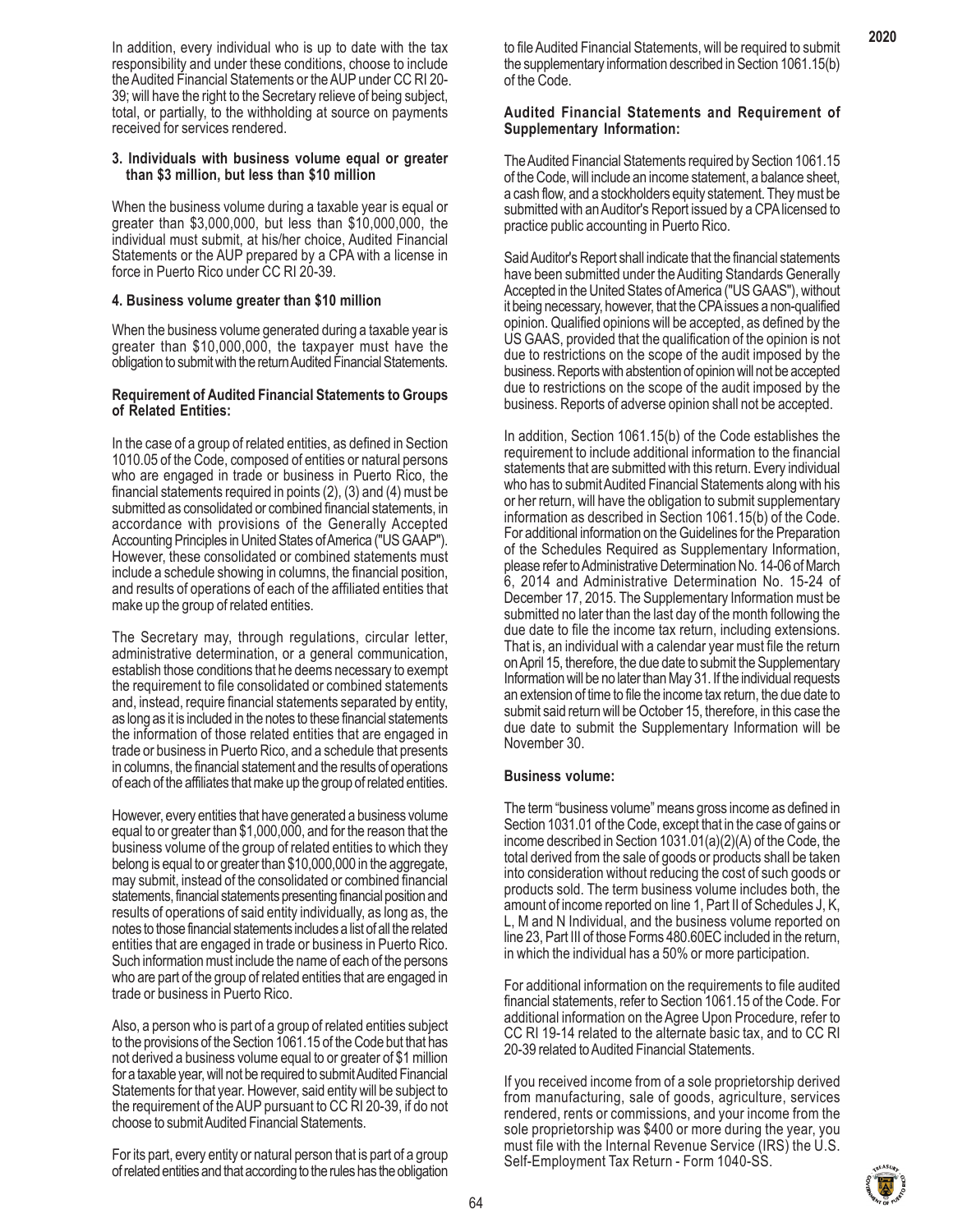Form 1040-SS is used to inform the sole proprietorship income and to pay any tax due. Also, the Social Security Administration use the information included on Form 1040-SS to compute the social security benefits of the persons who work as a sole proprietorship. For additional information you can call the IRS at (1) (800) 829-1040.

# **PART I - QUESTIONNAIRE**

Every taxpayer engaged in a trade or business must submit the information requested in the questionnaire of Part I. You must include your employer identification number, assigned by the **Federal Internal Revenue Service (IRS) and the Merchant's Registration Number assigned by the Department.**

If you use more than one of the same schedule, indicate the amount in the space provided at the upper right part of Schedules J, K, L, M and N Individual (i.e. "Schedule J No. \_\_\_ of \_\_\_").

In the box for Location of Industry or Business, you must include the address of the main office from which the industry or business is carried-out. If you do not have a main office, you must include in this box the same country and state included in the mailing address on page 1 of the return.

In the nature of the business, provide a description of the activity, including the code(s) from the North American Industry Classification System (NAICS) that appears on your Merchant's Registration Certificate. Also indicate the percentage that each of the applicable NAICS codes included within each schedule represents from the total of each industry or business. For example, if the industry or business only has one applicable NAICS code, you must include 100% in the "Percentage

\_\_\_\_%" part. If more than one NAICS codes are applicable, you must submit a schedule detailing each applicable NAICS code with their corresponding percentage.

Indicate if you include with the return an audited financial statement or an AUP, as applicable, and indicate the stamp number from the CPA College of Puerto Rico of the CPA who made them or a due diligence checklist form (Schedule DDC Individual). If you are including with the return the AUP required under Section 1061.15 of the Code, you must select the option (1) Audited Financial Statement. If on the contrary, you submit the AUP to validate deductions on Section C, Part III for purposes of the alternate basic tax, select option (2) Agree Upon Procedures Report ("AUP").

**If you are engaged in a trade or business,** and your operations are covered by a tax exemption decree under Act No. 26 of June 2, 1978 (Puerto Rico Industrial Incentives Act ), Act No. 52 of June 2, 1983 (Puerto Rico Tourism Incentives Act of 1983), Act No. 8 of January 24, 1987 (Puerto Rico Tax Incentives Act), Act 78-1993 (Puerto Rico Tourism Development Act), Act 225-1995 (Puerto Rico Agricultural Tax Incentives Act), Act 14-1996 (Special Act for the Development of Castañer), Act 135-1997 (Tax Incentives Act of 1998), a Theatrical Business operating under Act 178-2000 (Act for the Creation of the Theatrical District of Santurce), Act 73-2008 (Economic Incentives for the Development of Puerto Rico Act), Act 74-2010 (Puerto Rico Tourism Development Act of 2010), Act 83-2010 (Puerto Rico Green Energy Incentives Act), Act 132-2010 (Real Property Market Stimulus Act), Act 1-2013 (Jobs Now Act), Act 135-2014 (Act for the Incentives and Financing to Young Entrepreneurs), or Act 14-2017 (Incentives Act for the Retention and Return of Medical Professionals), Act 60-2019, as amended (Puerto Rico Incentives Code) or under Section 1031.02(a)(35)(F) of the Code, select the corresponding oval and indicate the case or concession number, if applicable. In case of Act 1-2013, you must include a copy of the Special Agreement for the Creation of

Jobs. On the other hand, in case of Act 135-2014, you must include a copy of the Special Agreement for the Creation of Young Businesses (Agreement) with the Puerto Rico Trade and Export Company, in order to enjoy the exemption for the first 3 years following the signature of the Agreement. If you are not covered by a decree or resolution, you must select the oval that indicates "Fully Taxable".

**Income from a Film Entity** derived directly from a Film Project or Infrastructure Project will be subject to a fixed income tax rate of 7%, in lieu of any other tax imposed by Law, if any. **For more details, refer to Act 60-2019, as amended.**

**Qualified Physicians who have a Decree under Act 14- 2017 or Act 60-2019** will be subject, instead of any other tax provided by the Code or any other act, to a fixed income tax rate of 4% on the eligible income generated from professional medical services rendered during the entire period of the Decree approved by the Secretary of Economic Development and Commerce of Puerto Rico.

If you elected to receive the tax benefits granted by the Puerto Rico Agricultural Tax Incentives Act (Act 225-1995), as amended, you will have a 90% tax exemption on the agricultural net income as long as you have derived at least 50% of the gross income from agricultural activities, and submit with the return a copy of the current bona fide farmer certificate issued by the Secretary of Agriculture. In order for this exemption to be granted, you must select the applicable oval.

# **Expenses Related to Certain Concepts**

Indicate in this part if you claimed expenses related to the ownership, use, maintenance or depreciation of automobiles, vessels, airships or residential property outside of Puerto Rico. If you answered "Yes" to any of the above, indicate whether 80% or more of the income was derived from:

- fishing, passengers or cargo transportation, or rental of vessels;
- passengers or cargo transportation, or rental of airships or automobiles; or
- property rental to unrelated persons of residential property outside Puerto Rico.

As a general rule, costs related to vessels, airships or residential property outside of Puerto Rico are not deductible under Section 1033.17 of the Code. Automobile expenses are limited, as indicated below in Part III of Operating Expenses and Other Costs.

# **PART II - DETERMINATION OF INCOME FOR THE CURRENT YEAR**

If you received income from manufacturing, sale of goods, agriculture, services rendered or rental, use Parts II through VIII of Schedules J, K, L, M and N Individual, as applicable, to provide the information related to those activities. In the "Regular Tax" Column include items of income and expenses to consider for purposes of normal tax. In the "Alternate Basic Tax" Column enter the income and expenses that will be taken into account for the computation of the net income subject to alternate basic tax, as provided in Section 1021.02 of the Code.

As an example, a taxpayer who have an exemption decree under Act 14-2017 or Act 60-2019, as amended, received eligible income under the decree of \$60,000. In addition, he received \$25,000 for other services not covered by the decree. In this case, the "Regular Tax" Column will report income of \$85,000, while only \$25,000 will be transferred to the "Alternate Basic Tax" Column, provided that the eligible income under Act 14-2017 is not subject to alternate basic tax.

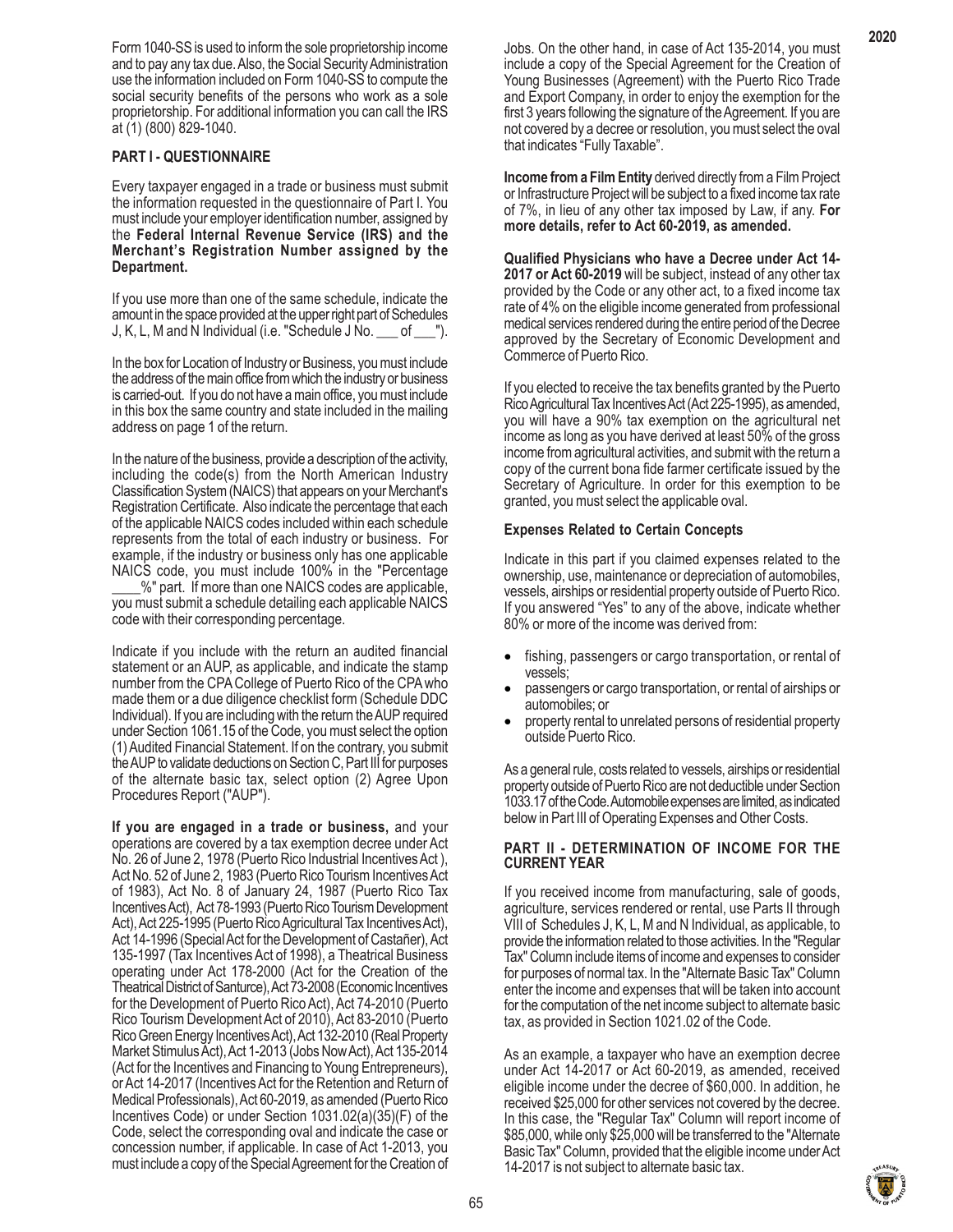# **Schedule J Individual**

**Line 1 -** Include as part of this line the amount reported on line 1P from Part III of Form 480.60F.

**Line 2 -** Enter on this line the amount determined in Part V, line 7 of this Schedule.

**Line 3 -** Enter the result of line 1 subtracted by line 2, as corresponds, in the columns of Regular Tax and Alternate Basic Tax. To determine the gross profit margin percentage for the year 2020, divide line 3 by line 1. To determine the corresponding amount for the year 2019, use the data from the 2019 return.

**Line 4** - Enter on this line, as applicable:

- a) The first \$40,000 of gross income from services rendered or self-employment generated by a young individual whose age fluctuates between 16 and 26 years at the end of the taxable year. If you qualified for this exemption, enter an amount not exceeding \$40,000 and select the corresponding oval.
- b) The first \$500,000 of gross income generated by a new business created by a young entrepreneur whose age fluctuates between 16 and 35 years. Said new business must have granted a Special Agreement for the Creation of Young Businesses (Agreement) with the Puerto Rico Trade and Export Company, in order to enjoy the exemption for the first 3 years following the signing of the Agreement. To claim the exemption, you must include a copy of the Agreement with the return. This benefit is limited to one new business for every young entrepreneur and he/she cannot enjoy simultaneously the benefits provided by any law granting economic or fiscal incentives to promote a commercial, industrial or tourism operation in Puerto Rico. If you qualify for this exemption, enter an amount not exceeding \$500,000 and select the corresponding oval.

# **For additional details, refer to Act 135-2014.**

# **Schedule K Individual**

If during the taxable year you were engaged in the operation of **an activity that qualifies as a theatrical business**, as provided by Act 178-2000, and you derived income from the sale of admission tickets for artistic or cultural shows, as well as from other sources, you must file two Schedules K Individual. That is because half (50%) of the income derived from the sale of admission tickets is exempt from the payment of income tax. In one Schedule K Individual you must inform the partially exempt income, and on the other the fully taxable income.

It is important to point out that expenses related with the theatrical business operation must be assigned in the proportion that such expenses bear with each source of income. Make sure to indicate in Part I of this Schedule, Act 178- 2000.

**Line 1 -** Include as part of this line the amount reported on line 1Q, Part III of Form 480.60F.

Line 2 - Enter on this line the amount determined in the Part V, line 5 of this Schedule.

Line 3 - Enter the result of line 1 subtracted by line 2, as corresponds, in the Regular Tax and Alternate Basic Tax columns. To determine the gross profit margin percentage for the year 2020, divide line 3 by line 1. To determine the

corresponding amount for the year 2019, use the data from the 2019 return.

**Line 4 -** Refer to the instructions of line 4, Part II of Schedule J Individual.

# **Schedule L Individual**

**Line 1 -** Include as part of this line the amount reported on line 1R of Part III of Form 480.60F.

**Line 2 -** Enter on this line the amount determined in the Part V, line 7 of this Schedule.

Line 3 - Enter the result of line 1 subtracted by line 2, as corresponds, in the columns of Regular Tax and Alternate Basic Tax. To determine the gross profit margin percentage for the year 2020, divide line 3 by line 1. To determine the corresponding amount for the year 2019, use the data from the 2019 return.

**Line 4 -** Refer to the instructions of line 4, Part II of Schedule J Individual.

# **Schedule M Individual**

**Line 1 -** Enter on this line the total gross income derived from your activity of services rendered. If the taxpayer or spouse chose to pay the optional tax provided under Section 1021.06 of the Code for self-employed individuals engaged in trade or business, make sure to fill in the corresponding oval on the questionnaire in Part I of this Schedule and transfer this amount to line 1A, Part I of Schedule X Individual. For additional information on this option, refer to the instructions of Schedule X Individual if you are an individual taxpayer, or to the instructions of Schedules CO and X Individual, as applicable, if you are married.

Include as part of this line the amount reported on line 1S of Part III of Form 480.60 F.

Line 2 - Enter on this line the total of payments made to a person who is subcontracted in the exercise of an activity of service rendered. To claim this deduction you must have submitted the corresponding Forms 480.6SP and have indicated in them that the reported payments correspond to subcontracted services.

**Line 4 -** Refer to the instructions of line 4, Part II of Schedule J Individual.

**Line 6** - Enter on this line the amount reported on line 5(a), Part III of all the Informative Return - Pass-Through Entity (Form 480.60 EC) received from a partnership, special partnership or corporation of individuals (pass-through entity). This constitutes the portion of the entity's net income attributable to the services provided by the partner or shareholder and not paid as wages or compensation for services. Only this amount can be used to determine the amount of contribution to a qualified plan for the benefit of an individual ("Keogh"). Therefore, do not consider the total net income generated by the partnership, special partnership or corporation of individuals when making such calculation. Also include on this line the amount reported in line 1S from Part III of Form 480.60F.

# **Schedule N Individual**

If the rental income is derived from the lease of a residential New Construction Property or Qualified Property, said income is totally exempt under the provisions of Act 132-2010, as

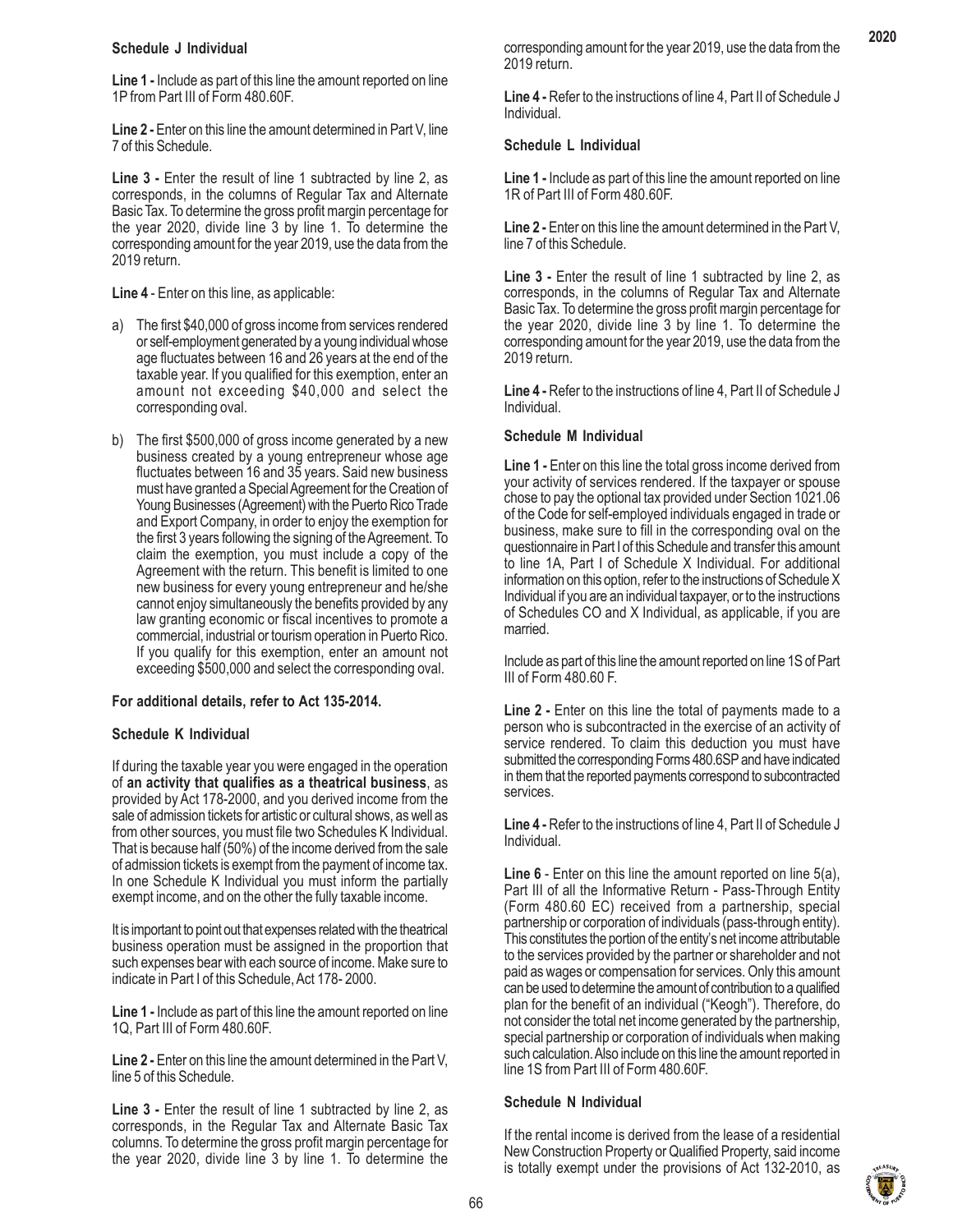amended. This exemption applies from January 1, 2011 onwards until December 31, 2025, regardless of the date the contract is signed. You must include the income in the return, select the oval corresponding to Act 132-2010 on the top part of the Schedule and provide a detail of the physical location of the property. This exempt net income must be transferred to Schedule IE Individual, Part II, line 37.

For more details, see Act 132-2010 and the corresponding regulations.

**Line 1 -** Include as part of this line the amount reported on line 1T, Part III of Form 480.60F.

**Line 2 -** Refer to the instructions of line 4, Part II of Schedule J Individual.

# **PART III - OPERATING EXPENSES AND DEDUCTIONS**

It is allowed a reasonable deduction for those ordinary and necessary expenses incurred for the production of income related to your business. For purposes of determining the net income subject to alternate basic tax, the expenses in this part were divided into three groups: (A) Deductions reported in an informative return, (B) Deductions not reported in an informative return, and (C) Other deductions. **On the other hand, it will not be allowed to claim expenses attributable to exempt income or otherwise so excluded from the gross income**.

# **A. Deductions reported in an informative return**

Those taxpayers whose taxable year is natural and use the cash basis method, may include the amount of expenses reported in the informative returns issued for the taxable year 2020 as allowable deduction to determine both, net income subject to regular tax as well as alternate basic tax. In the case of the regular tax, you may deduct those payments for services not reported in an informative return because they did not exceed \$500 during the taxable year. However, said payments can only be deductible to determine the net income subject to alternate basic tax if they were included in a duly filed informative return.

It is important to point out that, in order to claim expenses, those taxpayers under the accrual method of accounting or that have an economic year, must submit with their return a reconciliation between the expenses reflected in the accounting books and the informative returns. Said reconciliation must include the concept of the deduction that is being claimed, the total amount according to the informative return, the amount of the adjustment for accrual method or economic year, the amount of any other applicable adjustment and the total deduction claimed in the return. You can access an example of the reconciliation that you must include with the return on our website. It is provided as a link to the 2020 Individual income tax return in the area for Returns, Forms and Schedules.

#### • **Salaries, Commissions and bonuses to Employees**

**The salaries deduction** will be verified by the electronic system in order to determine if the amounts claimed agree with the Withholding Statements and the forms that must be filed by the employers.

Enter on line 1, "Regular Tax" column, the total payments of salaries, commissions and employee bonuses, reported in a Withholding Statement.

In the "Alternate Basic Tax" column, enter 125% of the deduction for salaries paid and reported in a Withholding Statement.

### • **Salaries paid to young university students and to the Department of the Treasury's Internship Program**

If you qualify to claim this deduction, enter in the parenthesis provided on this line, the total amount of salaries paid and reported on the withholding statements.

In the "Regular Tax" column, enter 150% of the deduction of salaries paid for each young university student (Total \$ x 1.5). To qualify for this deduction, the young university student must have been employed during at least 20 hours a week for 9 months or a minimum of 800 hours during the taxable year, as long as the salary paid is more than \$10 per hour and said salary is duly reported in a withholding statement.

In the case of students coming from the internships program of the Department of the Treasury, the deduction will be 200% (Total  $\frac{1}{2}$   $\frac{1}{2}$   $\frac{1}{2}$  x 2) if the requirement provided in the preceding paragraph is met.

In the "Alternate Basic Tax" column, enter 125% of the deduction for salaries paid and reported in a Withholding Statement. For these purposes add the two amounts included in the "Total" lines for each of the salary categories and multiply the result by 1.25. Do not use the amount determined in the "Regular Tax" column to do this computation.

For purposes of this deduction, the term "young university student" means a student who has studied during the calendar year at least one school semester of studies at postsecondary level, as a regular student, in a university or post-secondary technical-professional institution recognized as such by the educational authorities of Puerto Rico or the corresponding country, until he/she obtains the university or technicalprofessional degree or have completed the studies within a period not exceeding 12 months from the date of starting the employment. Section 1033.21 of the Code does not establish an age requirement for purposes of this deduction.

#### • **Payments for Services rendered in Puerto Rico**

This expense shall be allowed as a deduction, as long as the contracted services are directly related to the operation of the industry or business, it is duly reported in the Informative Return - Services Rendered (Form 480.6SP) and, as applicable, the withholding provided in the Code has been made.

# • **Payments for Services Rendered outside of Puerto Rico**

This expense shall be allowed as a deduction if the contracted services are directly related to the operation of the industry or business and are duly reported in the Informative Return - Payments to Nonresidents or for Services from Sources Outside of Puerto Rico (Form 480.6C).

#### • **Lease, rent and fees paid**

Among the allowed deductions there are those related to rent and other payments required as a condition to continue using or owning property over which the taxpayer has not acquired, is not acquiring title or in which it has no participation. Lease, rental and fees payments include, in addition to those made for the use of tangible real or personal property, payments made for intangible property, such as royalties, patents, franchises or licenses, when they are made as a condition to continue using intangible property in the industry or business. To make these payments deductible to compute the net income subject to alternate basic tax, they must be duly reported in a Form 480.6A. Segregate in the provided spaces on this line the portion that corresponds to personal property and real property.

**2020**

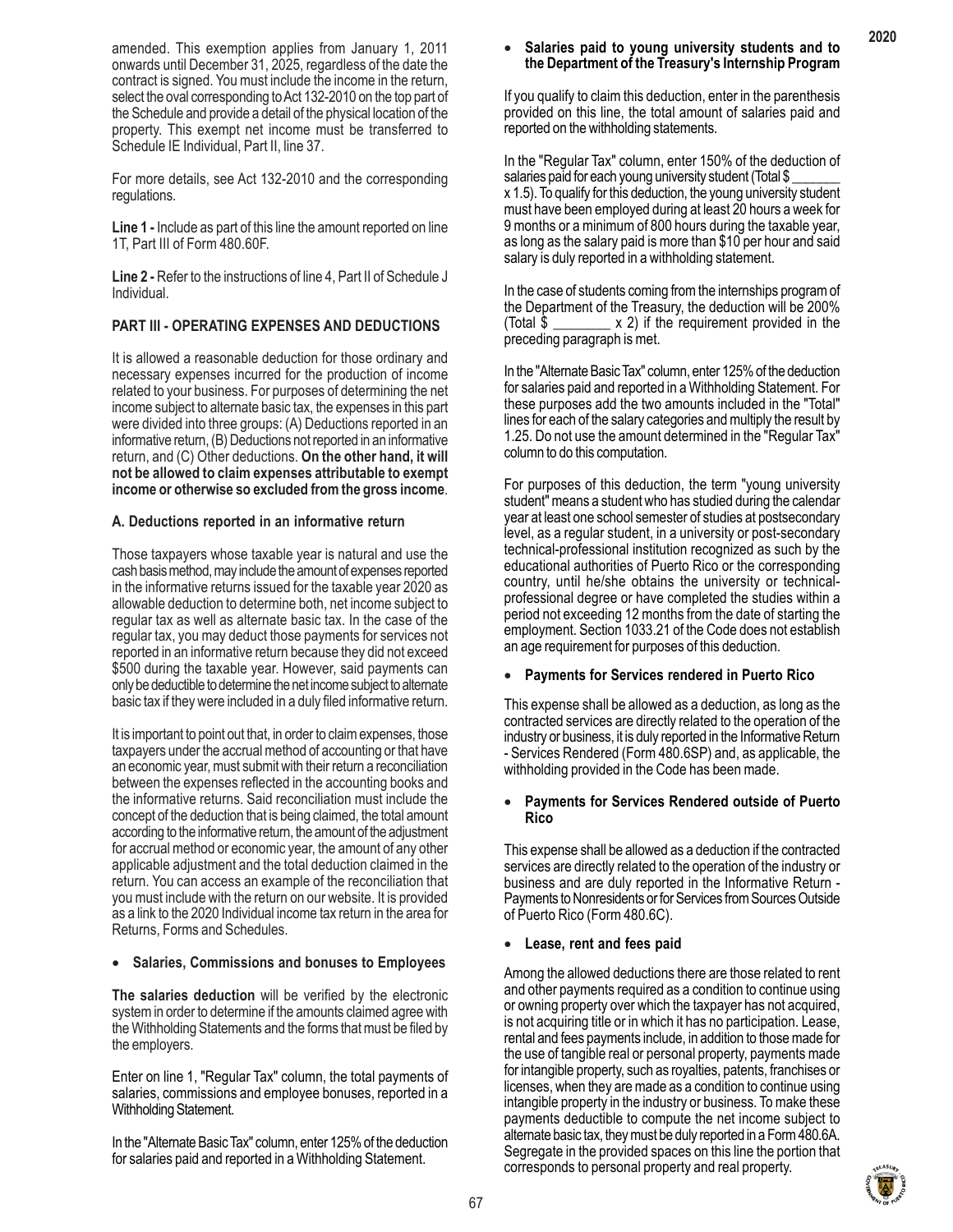# • **Insurance premiums (Except health or accident plans)**

Shall be allowed as a deduction the total premiums paid when the insurance is an essential element for the service rendered or industry, such as malpractice insurance ("bad practice") and insurance on inventory or other personal or real property used in industry or business. To make this deduction allowable for purposes of the alternate basic tax, these payments must be duly reported in the Optional Informative Return - Advertising, Insurance Premiums, Telecommunication, Internet Access and Cable or Satellite Television Services (Form 480.7E), or that you receive from the insurer the Annual Return of Payments Received for Advertising, Insurance Premiums, Telecommunication, Internet Access and Cable or Satellite Television Services (Form 480.7F).

# x **Telecommunication services**

There shall be allowed as a deduction the amount paid for telecommunication services, as defined in Section 4010.01(kk) of the Code, directly related to the industry or business operation. To make this deduction allowable for purposes of the alternate basic tax, these payments must be duly reported in a Form 480.7E, or a Form 480.7F must be received from the provider.

# x **Internet and Cable or Satellite Television Services**

There shall be allowed as a deduction the amount paid for internet access service and cable or satellite television services directly related to the industry or business operation. To make this deduction allowable for purposes of the alternate basic tax, these payments must be duly reported in a Form 480.7E, or a Form 480.7F must be received from the provider.

# x **Combined services (Bundles)**

This expense shall be allowed as a deduction, as long as the contracted services are directly related to the industry or business operation, the total amount paid is for a set or combination of services whose value cannot be segregated or assigned to the payment made for said services and is duly reported in a Form 480.7E, or receive a Form 480.7F from the provider.

# **•** Advertising

There shall be allowed as a deduction the total amount paid for advertising, promotion, publicity and marketing on radio, press or television made by an advertising agency, directly related to the industry or business operation, duly reported in a Form 480.7E, or receive a Form 480.7F from the provider.

# x **Royalties**

There shall be allowed as a deduction the total amount paid for the use or privilege of using an intangible asset such as patents, copyrights, goodwill, franchises, licenses or other property of similar nature, duly reported in a Form 480.6A.

# **Payments for Virtual and Technology Tools and Other Subscriptions**

This expense shall be allowed if the total amount paid for licenses and subscriptions for the use of programs, platforms, applications and information systems, among others, including the amount paid for subscriptions that allow the access to wholesale establishments (membership clubs) and electronic or printed publications, are directly related to the operation of your industry or business and duly reported in a Form 480.6A.

# x **Professional association fees and dues paid for the benefit of employees**

**2020**

There shall be allowed as a deduction the amount paid to professional associations for tuition fees and memberships for the benefit of your employees or the taxpayer that report his/ her industry or business income on these schedules, duly reported in a Form 480.6A.

# x **Homeowners associations fees**

There shall be allowed as a deduction the amount paid to homeowners' associations for maintenance fees with respect to the facilities used in your industry or business, duly reported in a Form 480.6A.

# x **Payments for Judicial o Extrajudicial Indemnification**

There shall be allowed as deduction total payments made for indemnification under a Court judgment or under an extrajudicial claim, directly related to the operation of the industry or business, for this the withholding provided by Section 1062.02 of the Code, as applicable, and the corresponding deposit must be made, and reported in a Form480.6B.

# x **Certain other expenses**

There shall be allowed as a deduction the total of those expense items for which no specific space is provided in this part and that they have been duly reported in an informative return. You must keep for your records a schedule detailing such expenses.

# **B. Deductions not reported in an informative return**

Enter on this section those deductions not reported in an informative return that are allowable for purposes of determining both, net income for regular tax and alternate basic tax purposes, as applicable.

# Interest on business debts

There shall be allowed as a deduction the interests expense on debts incurred for the acquisition of inventory or other real or personal property used in the industry or business. Indicate separately and them the total, as applicable for the regular tax and alternate basic tax Column.

# x **Taxes, patents and licenses**

There shall be allowed as a deduction the amounts paid by tax on real or personal property, patents, licenses, sales and use tax, and State Insurance Fund policy, among others, that are paid as part of the industry or business.

As part of this line, the taxpayer may include the charges paid to government agencies to keep professional licenses, including but not limited to: (i) professional license renewal costs; (ii) charges for the issuance of debt and filing certifications with the different governmental agencies; (iii) annual charges paid to some governmental instrumentality to exercise some profession or trade; (iv) charges related to the request of use permits or related licenses, among others. Likewise, there shall be included in this part, all payments of taxes imposed by the Government of Puerto Rico, Federal Government or any state of the United States as long as said tax is NOT for income tax.

# x **Special contribution for professional and advisory services under Act 48-2013, as amended**

Every individual who has signed a contract of professional, advisory, advertising, training or orientation services with an

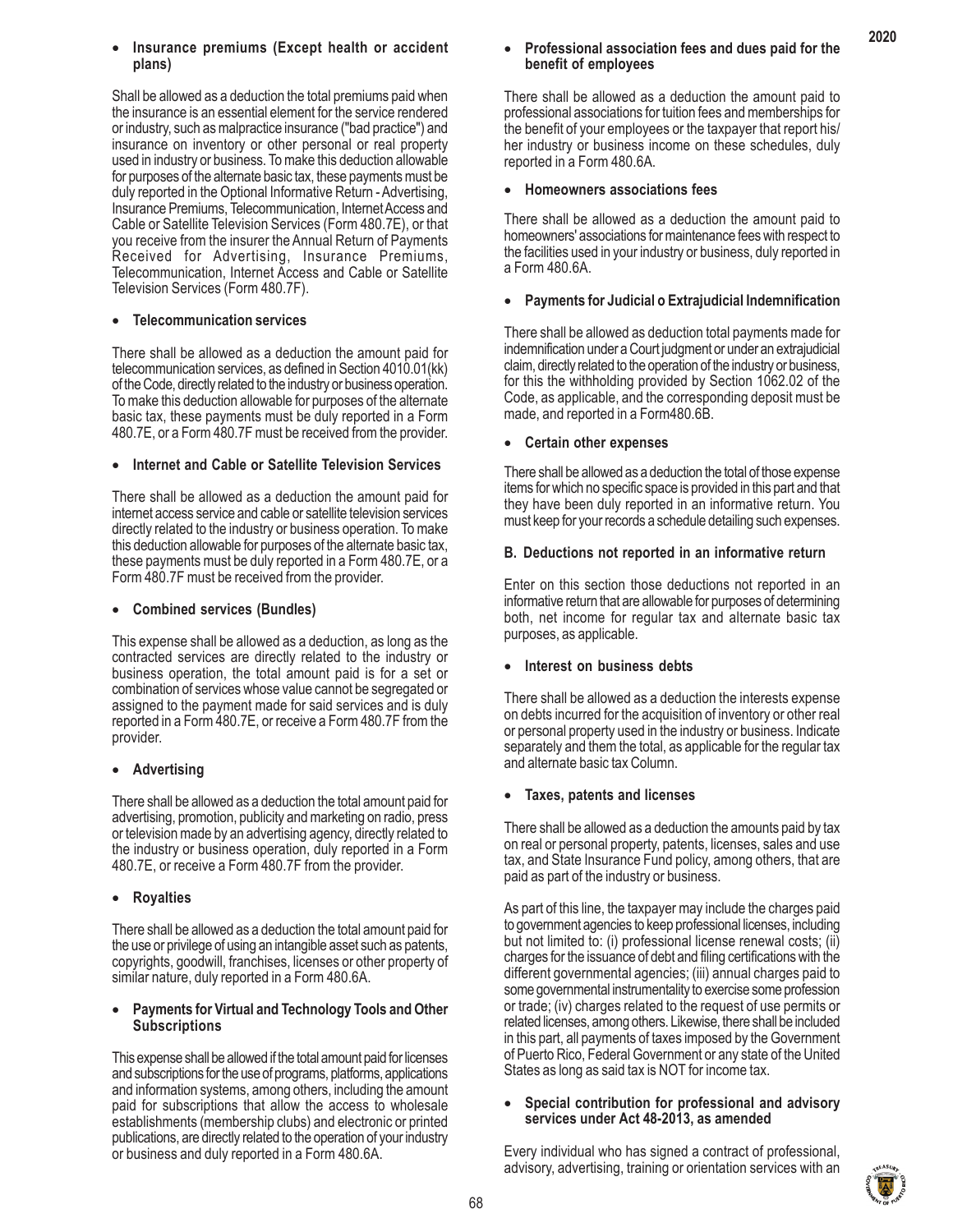agency, dependency or instrumentality of the Government of Puerto Rico, public corporation, the Legislative Branch, the Office of the Comptroller, the Office of the Ombudsman and the Judicial Branch, will be subject to a withholding of a Special Contribution under Act 48-2013, as amended. This amount is equivalent to one point five (1.5%) of the total amount of the contract.

This contribution will be considered as an ordinary and necessary expense in Schedules K and M Individual.

**For additional information on the scope of this withholding, you may refer to the Administrative Determination No. 13-14 of August 28, 2013 and to the Circular Letters issued by Central Accounting Area of the Department for such purposes.**

# x **Depreciation and amortization**

There shall be allowed as a deduction a reasonable amount for the depletion, wear and tear, including a reasonable allowance for obsolescence of property used in the business, as determined in Schedule E that must be submitted with your return. The Schedule will detail the information and the amount to be deducted from each of the properties for which it claims current, flexible and accelerated depreciation, amortization, and automobile depreciation.

#### x **Depreciation for business with a volume of \$3,000,000 or less**

In these cases the amount that will be allowed as a deduction for certain properties will be, at the taxpayer's election, pursuant to the provisions of Section 1033.07(a)(1)(G) for computer systems; Section 1033.07(a)(1)(H) for ground transportation equipment, except automobiles; or under Section 1033.07(a)(1)(K) for machinery and equipment, furniture and fixtures and any other fixed assets to be used in the industry or business. The election provided here will be made filing Schedule E1 and once made is irrevocable.

For more details, refer to the instructions of Schedule E1.

# **•** Electric Power

There shall be allowed as a deduction the total amount paid to the Electric Power Authority or to any other provider for the use or consumption of electric power and other charges billed, directly related to your industry or business operation.

Taxpayers may take this deduction for purposes of regular tax as well as for alternate basic tax, without the need to report it in an informative return.

# x **Water and Sewage**

There shall be allowed as a deduction the total amount paid to the Aqueduct and Sewer Authority for the use or consumption of water, sewage and other charges billed, directly related to your industry or business operation.

Taxpayers may take this deduction for purposes of regular tax as well as for alternate basic tax, without the need to report it in an informative return.

# x **Contributions to health or accident plans**

Every individual engaged in a trade or business as selfemployed, whose gross income does not exceed \$500,000, can deduct as an industry or business expense, the cost of health insurance paid for himself/herself and his/her family, provided that such health insurance is extended to all employees, if any.

Taxpayers may take this deduction for purposes of regular tax as well as for alternate basic tax, without the need to report it in an informative return.

In the case of individuals who claim this deduction on Schedule A Individual, they cannot include the cost paid for health insurance as a deduction for medical expenses.

# x **Federal Self-Employment Tax**

Every individual engaged in a trade or business, is entitled to deduct from the gross income 50% of the federal self employment tax paid to the Internal Revenue Service on the income reported for the same taxable year.

• **Contributions to Qualified Pension Plans**

The Code allows a **deduction for contributions to qualified pension plans under Section 1081.01 of the Code**. **To claim the deduction for contributions made to any of said plans, it will be necessary to keep for your records the information required by the Regulations under the Code. Also, you must complete and submit with the return Form AS 6042.1 (Deduction for Contributions to Qualified Retirement Plans and Tax on Certain Contributions).**

Contributions made to a qualified plan or plans for the benefit of an individual, commonly known as *"Keogh Plans"*, cannot exceed 25% (15% if a profit sharing plan) of your earned income without considering said deduction or \$57,000, whichever is smaller, as provided in Internal Revenue Circular Letter No. 19-17 of December 28, 2019. Since this deduction and the net profits from sole proprietorship income depend on each other, it is required to adjust the amount of said net profits. This adjustment can be determined indirectly through the reduction in the percentage of contributions made, attributable to said individual. The contribution's adjusted percentage and the deduction for contributions can be determined as follows:

| (A) Percentage of contributions according to the plan<br>(B) Percentage in (A), reflected in decimal, plus 1 | $\frac{0}{0}$ |
|--------------------------------------------------------------------------------------------------------------|---------------|
| (C) Adjusted percentage (divide (A) by (B))                                                                  | $\frac{0}{0}$ |
| (D) Net gains (without adjustment)                                                                           | S             |
| $(E)$ Maximum deduction (multiply (D) by $(C)$ )                                                             | \$            |

# **C. Other deductions: Indicate those that were validated with an AUP or a DDC**

There shall be allowed as a deduction to determine the net income subject to alternate basic tax, all ordinary and necessary expenses of your industry or business claimed to determine the net income subject to normal tax provided in Section 1021.01 of the Code, as long as you include with your income tax return an Agreed Upon Procedures Report (AUP) or an Audited Financial Statement prepared by a CPA with a license in force in Puerto Rico, certifying that the expenses claimed are ordinary and necessary expenses to generate the self-employment income. **For more information, refer to the Internal Revenue Circular Letter No. 19-14 (CC RI 19-14)**.

However, for taxable years beginning after the December 31, 2019, those individuals whose business volume is less than \$1 million, may choose to submit along with the return the Due Diligence Checklist by Accredited Agent-Tax Return Specialist

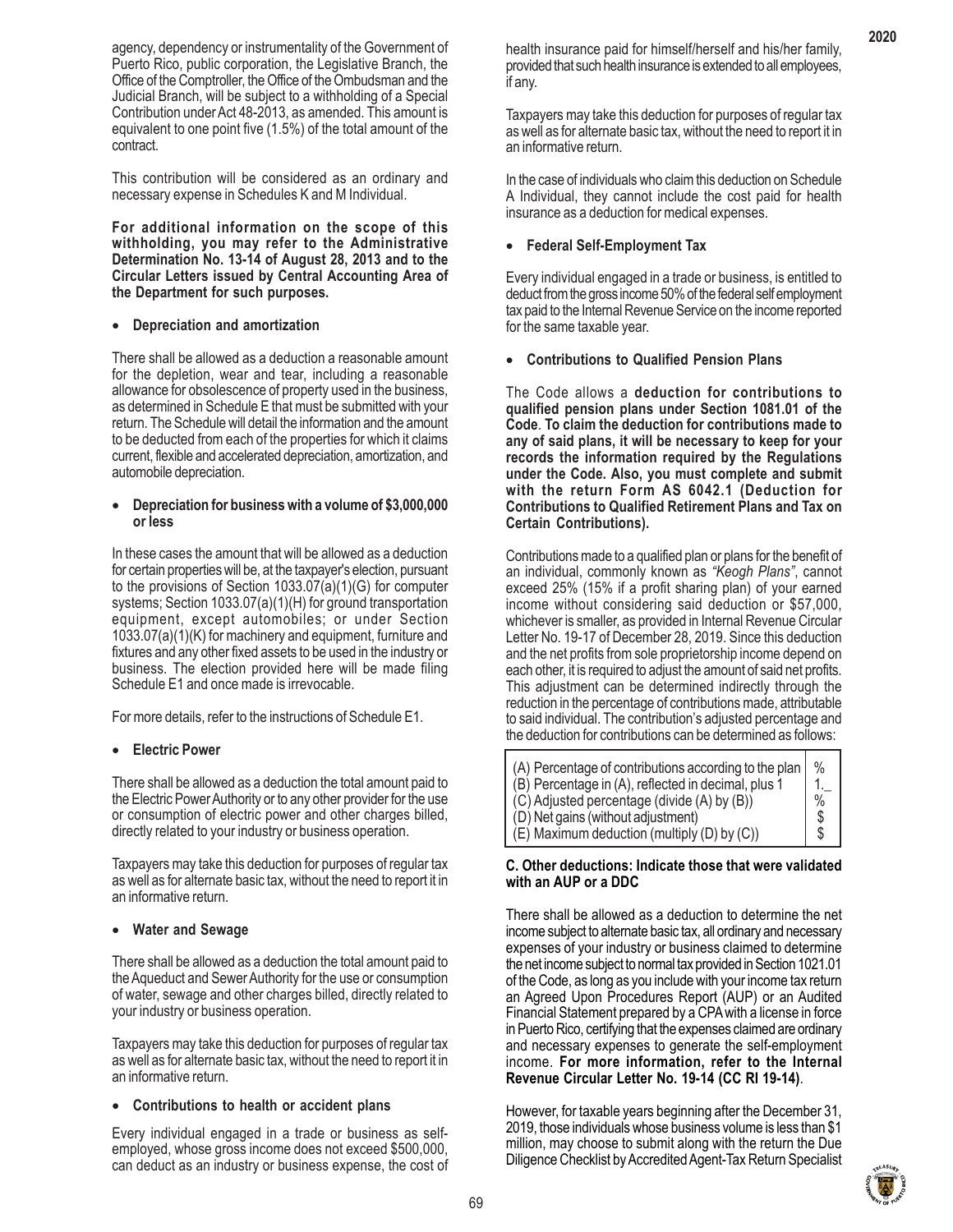(Schedule DDC Individual), which will be sworn by an Accredited Agent-Tax Returns Specialist who meets the requirements provided under Section 6074.01 of the Code, instead of the Agreed Upon Procedures prepared by the CPA.

To be considered in the column "Alternate Basic Tax", fill in the oval, as applicable, that indicates AUP or DDC for those expenses items that were included in the agreed upon procedures report or in the due diligence verification form (Schedule DDC Individual). It is important that in the Questionnaire, the report to be included with the return, has been selected: (1) Audited Financial Statement; (2) AUP; or (3) DDC.

If it was selected in the Questionnaire that the taxpayer is including audited financial statements with the return, you may claim the ordinary and necessary expenses incurred in the alternate Basic Tax Column without the need to fill in the AUP or DDC ovals. Therefore, you will not have limits regarding the category of expenses to be claimed in the Alternate Basic Tax column.

If you do not select the corresponding oval, and do not submit the Agreed Upon Procedure Report or the Audited Financial Statement, or Schedule DDC Individual, you cannot claim the deductions provided in this section for purposes of determining the net income subject to alternate basic tax.

#### x **Automobile and Other Motor Vehicle Expenses**

Taxpayers engaged in trade or business in Puerto Rico and who are subject to the provisions of Section 1033.07(a)(3)(g) of the Code, may elect to claim on line 29 of Schedules J and K Individual, in the corresponding line, as applicable, the deduction for the expenses incurred or paid for the use and maintenance of an automobile based in one of the following alternatives:

- 1) the expense based on a standard mileage rate of sixty cents (\$0.60) per each mile used by the taxpayer to carry out the industry or business or for the production of income; or
- 2) the actual expenses for the use and maintenance of an automobile incurred by the taxpayer in his/her industry or business or for the production of income, including those duly documented by the employees under a reimbursement plan established by their employer.

However, once you choose one of the alternatives, the taxpayer will be required to use the same during the entire taxable period.

Administrative Determination No. 15-01 of January 9, 2015 (AD 15-01), repealed several articles of Regulation No. 8297 of December 18, 2012, related to the requirements to claim the deduction for expenses incurred or paid for the use and maintenance of automobile. For additional details, see AD 15-01.

The automobile use and maintenance expense includes repairs, insurance, gasoline, oil and filter changes, cleaning, tires, annual license fees and other costs of a similar nature.

This expense does not include depreciation, rental payments on ordinary leases or financial leases which are claimed on line 18 of Schedules J, K, L, M and N Individual. Also, do not include expenses related to the use of tolls or parking.

For these purposes, the term "automobile" include any motor vehicle manufactured to transit in public roads and designed for transporting people, but does **not** include the following:

- those used directly in the business of transporting passengers or property for which compensation or payment is made, such as limousines, taxis and public vehicles;
- funeral cars, flower carriages, buses, ambulances, motorcycles, trucks, vans and any other similar vehicle used primarily to transport cargo; and
- $\%$  cars rented or held for rental by persons regularly engaged in the business of car leasing.

If you incurred expenses for vehicles which are not considered automobiles according to the above definition, you should claim them on line 31 of Schedules J, K and M Individual, on line 32 of Schedule L Individual or on line 29 of Schedule N Individual.

#### x **Travel expenses**

There shall be allowed as a deduction for travel expenses and lodging up to 50% of the actual amount paid or incurred. Indicate in the provided parenthesis the amount actually paid.

#### • **Meal and Entertainment Expenses**

It may be deducted up to 25% of the total amount for **meal and entertainment expenses** incurred or paid during the year. **However, said deduction cannot exceed 25% of the gross income.**

#### **PART IV - DETERMINATION OF GAIN OR LOSS**

If you received income from manufacturing, sale of goods, agriculture, service rendered or rents, use this Part of Schedules J, K, L, M and N Individual, as applicable, to determine the gain or loss. In the "Regular Tax" column include the items to be consider for purposes of the normal tax. In the "Alternate Basic Tax" column enter the items to be consider for the computation of the alternate basic tax, as provided in Section 1021.02 of the Code.

#### **Schedule J Individual**

**Line 1 -** The result of this line may be a positive or negative number. In those cases where the result in the alternate basic tax Column be a loss, it only may be transferred to the corresponding line of Schedule O Individual, if the taxpayer indicates that the business activity that generated the loss constitutes his/her principal industry or business. This means that when the loss generated does not comes from the taxpayer's principal industry or business, he/she will not transfer said loss and will include zero in the corresponding line of Schedule O Individual.

For purposes of the alternate basic tax Column, you will not have to complete lines 2 through 5 of this Part IV.

**Line 2 -** Indicate on this line the total net operating losses from previous years, as determined in Column D, Part VIII of this Schedule.

**Line 4 -** If you derived income from an industry or business covered by a tax exemption decree granted under any tax incentives act, indicate the tax exemption percentage (%) granted in you decree. Multiply the amount on line 3 by the corresponding exemption percentage, and enter the result on this line.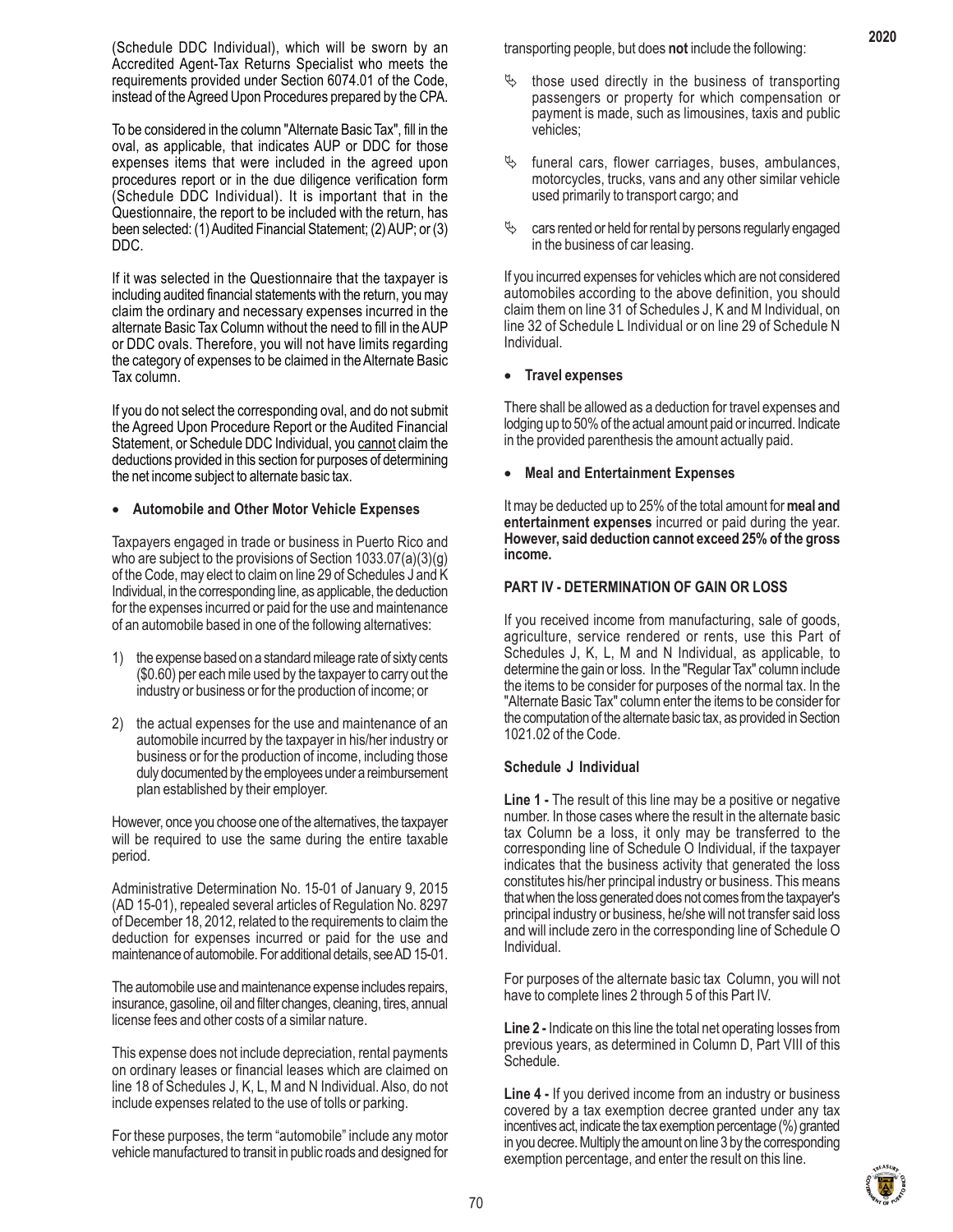**Line 5 -** If you derived a profit in the conduct of the trade or business, transfer this amount to page 2, Part 1, line 2P of the return or Part I, line 3P, Column B or C of Schedule CO Individual, as applicable. If operations resulted in a loss, see details on the treatment of losses of a trade or business in the **INSTRUCTIONS TO COMPLETE THE RETURN: Part 1, line 2 - Other Income (or Losses), under the previously discussed topic regarding the net operating losses from previous years and instructions of Part VIII of this Schedule**.

The result of this line may be a positive or negative number. In those cases where the result in the regular tax Column is a loss, it can only be transferred to the corresponding line on page 2 of the return (or Schedule CO Individual in the case of taxpayers who file under the optional computation) if the taxpayer indicates that the business activity that generated the loss constitutes his/her principal industry or business. However, the amount of the loss to be transferred will be limited to the income of other industry and business activities that are being reported in page 2 of the return, which does not include wages and passive income. This means that when the loss generated does not come from the taxpayer's principal industry or business, said loss cannot be transferred and will include zero on the corresponding line on page 2 of the return (or Schedule CO Individual), as applicable.

If the income is derived from a business that has been granted a tax exemption decree under the provisions of Act 135-1997 (rate of 10%, 7%, 4%, 2% or other) or any other incentives act which gain is subject to a preferential rate, also transfer the total gain to the corresponding Column of line 4(i) of Schedule A2 Individual, in accordance to the applicable tax rate.

**Make sure that you indicated in Part I of this Schedule the applicable incentives act and the case or decree number that entitles you to the preferential rate.**

#### **Schedule K Individual**

**Line 1 -** The result of this line may be a positive or negative number. In those cases where the result in the alternate basic tax column be a loss, it will only be transferred to the corresponding line of Schedule O Individual, if the taxpayer indicates that the business activity that generated the loss constitutes his/her principal industry or business. This means that when the loss generated does not comes from the taxpayer's principal industry or business, he/she will not transfer said loss and will include zero in the corresponding line of Schedule O Individual.

For purposes of the alternate basic tax Column, you will not have to complete lines 2 through 5 of this Part IV.

**Line 2 -** Indicate on this line the total net operating losses from previous years, as determined in Column D, Part VII of this Schedule.

**Line 4 -** If you derived income from an industry or business covered by a tax exemption decree granted under any tax incentives act, indicate the tax exemption percentage (%) granted in you decree. Multiply the amount on line 3 by the corresponding exemption percentage, and enter the result on this line.

**Line 5 -** If you derived a profit in the conduct of the trade or business, transfer this amount to page 2, Part 1, line 2Q of the return or Part I, line 3Q, Column B or C of Schedule CO Individual, as applicable. If operations resulted in a loss, see details on the treatment of losses of a trade or business in the **INSTRUCTIONS TO COMPLETE THE RETURN: Part 1,**

#### **line 2 - Other Income (or Losses), under the previously discussed topic regarding the net operating losses from previous years and instructions of Part VII of this Schedule**.

The result of this line may be a positive or negative number. In those cases where the result in the regular tax Column is a loss, it can only be transferred to the corresponding line on page 2 of the return (or Schedule CO Individual in the case of taxpayers who file under the optional computation) if the taxpayer indicates that the business activity that generated the loss constitutes his/her principal industry or business. However, the amount of the loss to be transferred will be limited to the income of other industry and business activities that are being reported in page 2 of the return, which does not include wages and passive income. This means that when the loss generated does not come from the taxpayer's principal industry or business, said loss cannot be transferred and will include zero on the corresponding line on page 2 of the return (or Schedule CO Individual), as applicable.

If the income is derived from a business that has been granted a tax exemption decree under any other incentives act which gain is subject to a preferential rate, also transfer the total gain to the corresponding Column of line 4(i) of Schedule A2 Individual, in accordance to the applicable tax rate.

#### **Schedule L Individual**

**Line 1 -** The result of this line may be a positive or negative number. In those cases where the result in the alternate basic tax column be a loss, it will only be transferred to the corresponding line of Schedule O Individual, if the taxpayer indicates that the business activity that generated the loss constitutes his/her principal industry or business. This means that when the loss generated does not comes from the taxpayer's principal industry or business, he/she will not transfer said loss and will include zero in corresponding line of Schedule O Individual.

For purposes of the for alternate basic tax column, you will not have to complete lines 2 through 5 of this Part IV.

**Line 2 -** Indicate on this line the total net operating losses from previous years, as determined in Column D, Part VIII of this Schedule.

**Line 4 -** If you derived income from an industry or business covered by a tax exemption decree granted under any tax incentives act, indicate the tax exemption percentage (%) granted in you decree. Multiply the amount on line 3 by the corresponding exemption percentage, and enter the result on this line.

**Line 5 -** If you derived a profit in the conduct of the trade or business, transfer this amount to page 2, Part 1, line 2R of the return or Part I, line 3R, Column B or C of Schedule CO Individual, as applicable. If operations resulted in a loss, see details on the treatment of losses of a trade or business in the **INSTRUCTIONS TO COMPLETE THE RETURN: Part 1, line 2 - Other Income (or Losses), under the previously discussed topic regarding the net operating losses from previous years and instructions of Part VIII of this Schedule**.

The result of this line may be a positive or negative number. In those cases where the result in the regular tax Column is a loss, it can only be transferred to the corresponding line on page 2 of the return (or Schedule CO Individual in the case of taxpayers who file under the optional computation) if the taxpayer indicates that the business activity that generated the loss constitutes his/her principal industry or business. However, the

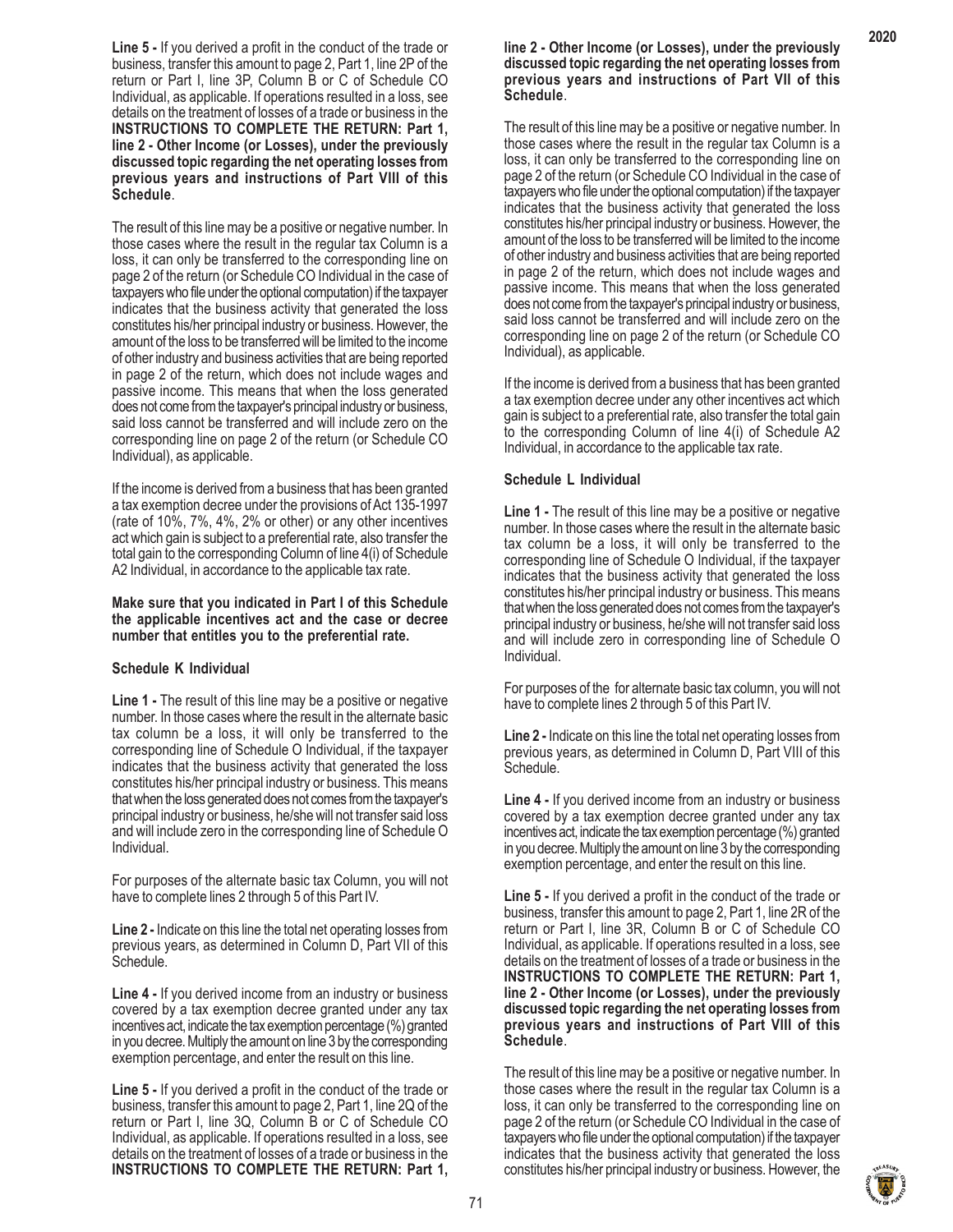amount of the loss to be transferred will be limited to the income of other industry and business activities that are being reported in page 2 of the return, which does not include wages and passive income. This means that when the loss generated does not come from the principal industry or business of the taxpayer, said loss cannot be transferred and will include zero on the corresponding line on page 2 of the return (or Schedule CO Individual), as applicable.

If the income is derived from a business that has been granted a tax exemption decree under the provisions of any other incentives act which gain is subject to a preferential rate, also transfer the total gain to the corresponding Column of line 4(i) of Schedule A2 Individual, in accordance to the applicable tax rate.

#### **Make sure that you indicated in Part I of this Schedule the applicable incentives act and the case or decree number that entitles you to the preferential rate.**

# **Schedule M Individual**

**Line 1 -** The result of this line may be a positive or negative number. In those cases where the result in the alternate basic tax column be a loss, it will only be transferred to the corresponding line of Schedule O Individual, if the taxpayer indicates that the business activity that generated the loss constitutes his/her principal industry or business. This means that when the loss generated does not comes from the taxpayer's principal industry or business, he/she will not transfer said loss and will include zero in corresponding line of Schedule O Individual.

For purposes of the alternate basic tax Column, you will not have to complete lines 2 through 5 of this Part IV.

**Line 2 -** Indicate on this line the total net operating losses from previous years, as determined in Column D, Part VI of this Schedule.

**Line 4 -** If you derived income from an industry or business covered by a tax exemption decree granted under any tax incentives act, indicate the tax exemption percentage (%) granted in you decree. Multiply the amount on line 3 by the corresponding exemption percentage and enter the result on this line.

**Line 5 -** If you derived a profit in the conduct of the trade or business, transfer this amount to page 2, Part 1, line 2S of the return or Part I, line 3S, Column B or C of Schedule CO Individual, as applicable. If operations resulted in a loss, see details on the **treatment of losses** of a trade or business in the **INSTRUCTIONS TO COMPLETE THE RETURN: Part 1, line 2 - Other Income (or Losses), under the previously discussed topic regarding the net operating losses from previous years and instructions of Part VI of this Schedule**.

The result of this line may be a positive or negative number. In those cases where the result in the regular tax Column is a loss, it can only be transferred to the corresponding line on page 2 of the return (or Schedule CO Individual in the case of taxpayers who file under the optional computation) if the taxpayer indicates that the business activity that generated the loss constitutes his/her principal industry or business. However, the amount of the loss to be transferred will be limited to the income of other industry and business activities that are being reported in page 2 of the return, which does not include wages and passive income. This means that when the loss generated does not come from the principal industry or business of the taxpayer, said loss cannot be transferred and will include zero on the corresponding line on page 2 of the return (or Schedule CO Individual), as applicable.

If the income is derived by a Qualified Physician who have a decree under Act 14-2017 (rate of 4%) or any other incentives act which gain is subject to a preferential rate, also transfer the total gain to the corresponding Column of line 4(i) of Schedule A2 Individual, in accordance to the applicable tax rate.

**Make sure that you indicated in Part I of this Schedule the applicable incentives act and the case or decree number that entitles you to the preferential rate.**

### **Schedule N Individual**

**Line 1 -** The result of this line may be a positive or negative number. In those cases where the result in the alternate basic tax column be a loss, it will only be transferred to the corresponding line of Schedule O Individual, if the taxpayer indicates that the business activity that generated the loss constitutes his/her principal industry or business. However, the amount of the loss to be transferred will be limited to the income of other industry and business activities that are being reported in page 2 of the return, which does not include wages and passive income. This means that when the loss generated does not comes from the taxpayer's principal industry or business, he/she will not transfer said loss and will include zero in the corresponding line of Schedule O Individual.

For purposes of the alternate basic tax Column, you will not have to complete lines 2 through 5 of this Part IV.

**Line 2 -** Indicate on this line the total net operating losses from previous years, as determined in Column D, Part VI of this Schedule (for purposes of rental loss, the total in Column D shall be the result of Column A less Column B).

**Line 4 -** If you derived income from an industry or business covered by a tax exemption decree granted under any tax incentives act, indicate the tax exemption percentage (%) granted in you decree. Multiply the amount on line 3 by the corresponding exemption percentage, and enter the result on this line.

**Line 5 -** If you derived a profit in the conduct of a rental business, transfer this amount to page 2, Part 1, line 2T of the return or Part I, line 3T, Column B or C of Schedule CO Individual, as applicable. If operations resulted in a loss, see additional details on the **treatment of losses** of a trade or business in the **INSTRUCTIONS TO COMPLETE THE RETURN: Part 1, line 2 - Other Income (or Losses), under the previously discussed topic regarding the net operating losses from previous years and instructions of Part VI of this Schedule**.

The result of this line may be a positive or negative number. In those cases where the result in the regular tax Column is a loss, it can only be transferred to the corresponding line on page 2 of the return (or Schedule CO Individual in the case of taxpayers who file under the optional computation) if the taxpayer indicates that the business activity that generated the loss constitutes his/her principal industry or business. This means that when the loss generated does not come from the principal industry or business of the taxpayer, said loss cannot be transferred and will include zero on the corresponding line on page 2 of the return (or Schedule CO Individual), as applicable.

If the income is derived from a business that has been granted a tax exemption decree under any other incentives act which gain is subject to a preferential rate, also transfer the total gain to the corresponding Column of line 4(i) of Schedule A2 Individual, in accordance to the applicable tax rate.

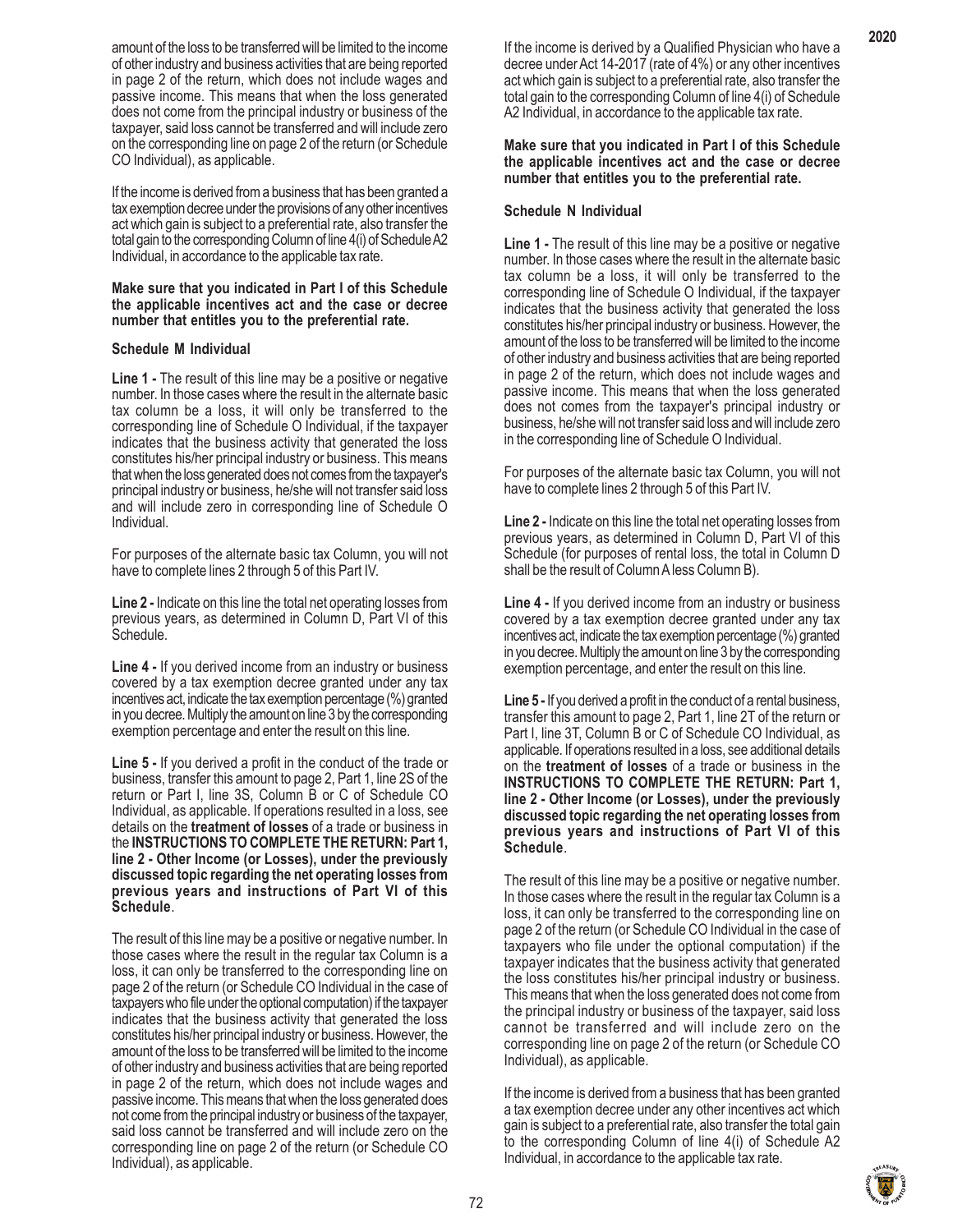**Make sure that you indicated in Part I of this Schedule the applicable incentives act and the case or decree number that entitles you to the preferential rate.**

#### **PART VI (SCHEDULES J AND L INDIVIDUAL) - OTHER DIRECT COSTS**

This Part is provided to detail other direct costs that are allowable to determine the cost of goods sold in Part V. It will be an allowable expense if it constitute an essential direct cost to carry out the industry or business if it is an essential element of production.

#### **PART V (SCHEDULES M AND N INDIVIDUAL), PART VI (SCHEDULE K INDIVIDUAL) AND PART VII (SCHEDULES J AND L INDIVIDUAL) - DETAIL OF OTHER EXPENSES**

Those expense items for which there are no specific spaces provided in Part III of Schedules J, K, L, M and N Individual, shall be described and reported as Other Expenses. The taxpayer must provide a description of the nature and amount of the items claimed and will present the total of these as a deduction for other expenses on line 44, Part III of Schedules J, K and M Individual; on line 45, Part III of Schedule L Individual; or on line 42, Part III of Schedule N Individual.

This amount will be transferred only to the corresponding line of Other expenses, regular tax Column. No amount will be transferred to the alternate basic tax Column.

The Code provides a **\$400 deduction for employers from private industries for each severely disabled person** that is employed for at least 20 hours per week for nine months during the taxable year. This deduction will be allowed for up to five severely disabled persons employed. The regulations in force applicable from the Vocational Rehabilitation Program of the Department of the Family, will be used for the definition of the term "severely disabled person". You must keep for your records:

- 1) a certification indicating that the person for which the deduction is claimed, has been an employee for at least nine months of the taxable year in which the deduction is claimed, and
- 2) a certification issued by the Secretary of the Department of the Family, indicating that the individual for which the deduction is claimed is a severely disabled person, in accordance to the regulations and procedures of said Department.

The contributions made by an employer to an Educational Contribution Account, for a beneficiary designated by an employee, are deductible as part of the operating expenses of the industry or business, as long as the requirements established by law are met.

Every employer may claim annually as an operating expense of the industry or business, an amount equal to a month of salary for each employee to whom you have granted the right to nurse their babies or express their breast milk during one hour within each full time working day that can be divided in two periods of 30 minutes or three periods of 20 minutes. In the case of companies considered as small businesses by the Federal Small Business Administration, the period will be one half hour of each full time working day, that can be divided in two periods of 15 minutes.

Every industry or business that meets the requirements established in Act 212-2002, that creates new employments as part of a urban center rehabilitation process, will be entitled to a special additional deduction equivalent to 5% of the minimum salary applicable to each new employment created. Also, the transfer of your business with a minimum of 5 employees to a urban center will entitle you to an additional deduction equivalent to 15% of the payroll expenses related to the employees transferred during the year in which the business was transferred. The limit for this deduction will be 50% of the net income according to the Code, adjusted by the special deductions provided by Act 212-2002, without considering this deduction.

These deductions will be available for a term of 5 years from the taxable year in which the taxpayer applies for these benefits. You must keep for your records a certification issued by the Territorial Ordinance Office or from the City Planning Director indicating the name, social security number and minimum salary for each new employment created; or name and account number of the transferred business, its previous location, name and social security number of the transferred employees, and the amount of payroll related to said employees. For both deductions you must also specify the taxable year in which you applied for these benefits and their due dates. Also, the accelerated depreciation of the construction cost is allowed.

For details of these special deductions you must refer to Act 212-2002 and the corresponding regulation.

#### **PART VI (SCHEDULES M AND N INDIVIDUAL), PART VII (SCHEDULE K INDIVIDUAL) AND PART VIII (SCHEDULES J AND L INDIVIDUAL) - NET OPERATING LOSSES FROM PREVIOUS YEARS**

Complete this part to determine the amount available of the net operating loss from previous years.

Losses incurred in an industry or business that is the taxpayer's or the spouse's principal business or industry, may be claimed against the income from other sources, except from salaries and pensions. Those losses incurred in activities that are not the taxpayer's or his/her spouse's principal business or industry, may be deducted only against future income from the specific activity that produced the loss.

On this Part, as it corresponds, you must indicate the year in which the loss was incurred, the loss incurred, the amount used in previous years, the adjustment required under Section 1033.14(b)(1)(E) of the Code, the amount available and the expiration date, if any.

Any excess in the losses incurred by the principal business or industry during one year may be claimed in future years, as applicable, according to the period when the loss has been generated:

- For taxable years beginning before January 1, 2005, the losses incurred have a carryover period to each one of the following seven (7) taxable years.
- For taxable years beginning after December 31, 2004 and before January 1, 2013, the carryover period for the incurred losses will be twelve (12) years.
- For losses incurred in taxable years beginning after December 31, 2012, according to the limits provided by Section 1033.14(b)(1)(D) of the Code, the carryover period will be ten (10) years.
- In the case of a new business that operates under a Special Agreement for the Creation of Jobs, as provided by Act 1- 2013, they may deduct the net operating losses incurred in the first two (2) years of the Agreement, for a ten (10) year period.



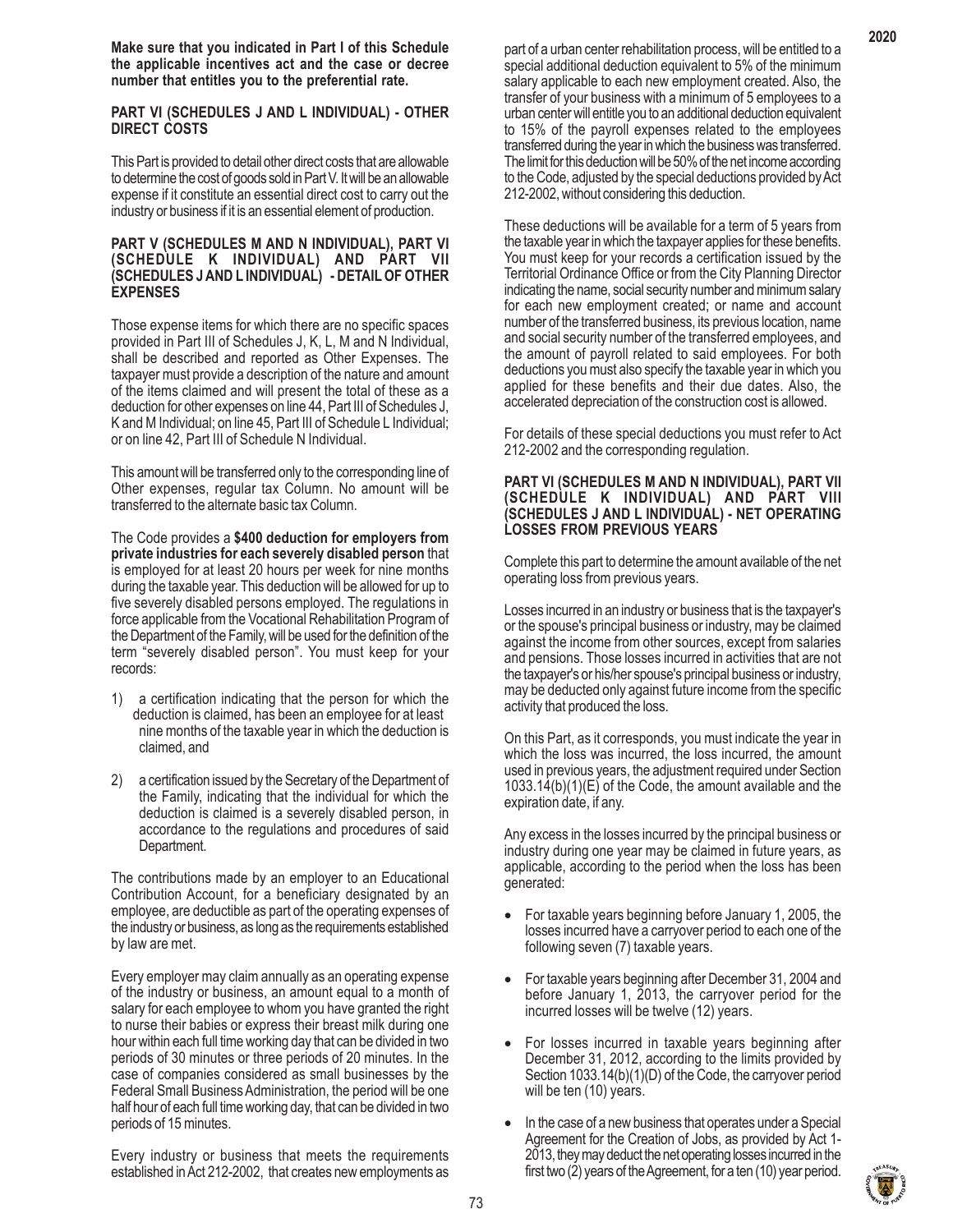See additional details on the treatment of losses of a trade or business in the INSTRUCTIONS TO COMPLETE THE RETURN: Part 1, line 2 - Other Income (or Losses), and in the corresponding part of Schedules J, K, L, M and N Individual.

## **SCHEDULE O INDIVIDUAL - ALTERNATE BASIC TAX**

Complete this Schedule if the net income subject to alternate basic tax is more than \$25,000.

Taxpayers who only receive income from wages reported on lines 1(B) and 1(C) of Part 1, page 2 of the return or lines 1 and 2, Part I of Schedule CO Individual, as applicable, will not be subject to the Alternate Basic Tax. Therefore, it is not necessary to include this schedule with the return.

This schedule shall not be necessary for those taxpayers who only receive income from pensions reported in Schedule H Individual and for which the exemption of \$11,000 or \$ 15,000 has been claimed on line 8, Part II of Schedule H Individual.

An alternate basic tax will be assessed, determined in accordance to the following table and reduced by the alternate basic credit for taxes paid to foreign countries, when the same is more than the regular tax:

| <b>Net Income Subject to Alternate</b><br><b>Basic Tax:</b> | Tax rate: |
|-------------------------------------------------------------|-----------|
| Over \$25,000,<br>but not over \$50,000                     | $1\%$     |
| Over \$50,000,<br>but not over \$75,000                     | 3%        |
| Over \$75,000,<br>but not over \$150,000                    | 5%        |
| Over \$150,000,<br>but not over \$250,000                   | 10%       |
| Over \$250,000                                              | 24%       |

In the case of married persons filing separate returns or that choose the optional computation of tax, levels of net income subject to alternate basic tax shall be determined separately as an individual taxpayer.

For more details, refer to Regulation No. 8329 of January 9, 2013.

## **PART I – DETERMINATION OF NET INCOME SUBJECT TO ALTERNATE BASIC TAX**

**Lines 1 through 5 -** To determine the net income subject to alternate basic tax, transfer to lines 1 through 5 the item of net income, as applicable, determined on line 1, Part IV, in the alternate basic tax Column from Schedules J, K, L, M and N Individual.

If there is a loss on line 1 of Part IV, alternate basic tax Column of Schedules J, K, L, M or N Individual that does not come from the principal industry or business of the taxpayer, said loss will not be transferred and will be included zero on the applicable line on this Schedule.

Similarly, line 5 may reflect zero, if the rental income determined on Schedule N Individual, comes from the leasing of a New Construction Property or Qualified residential property under **Line 6 -** Enter on this line the result of the sum of lines 1 and 2(A) through 2(O) of Part 1, page 2 of the return.

In the case of married taxpayers who choose the optional computation, it will be the sum of lines 1, 2 and 3(A) through 3(O), Part I, Column B or C (taxpayer or spouse, as applicable) of Schedule CO Individual.

**Line 7 -** Enter on this line the total amount of deductions allowed by special acts that have not been considered under Section 1033.15 of the Code and that are directly related with the operation of the industry or business.

**Line 8 -** Transfer to this line the distributable share on the adjustments for purposes of the alternate basic tax of passthrough entities, according to the identified line of Form 480.60EC.

**Line 9 -** For purposes of the alternate basic tax for taxable years 2009 and 2010, it was required that a partner's share in the profit or loss from a special partnership engaged in the edification, installation and construction of structures that cover a period in excess of one year, be determined by the accounting method known as **"percentage of completion method"**. Therefore, if for those taxable years any other accounting method was used, the partner's share in the profit or loss from the special partnership had to be recalculated under the percentage of completion method and the difference to determine the net income subject to alternate basic tax had to be included on this line.

This adjustment is no longer required under the Code. Nevertheless, for those taxpayers who have made this adjustment in 2009 and/or 2010, this line is provided to avoid the duplication of the income that was already recognized in those taxable years for purposes of the alternate basic tax, at the moment in which the income is recognized by the special partnership according to the accounting method that was not the percentage of completion.

**Line 10 –** Transfer to this line the distributable share on the adjustments for purposes of the alternate basic tax of revocable trust or grantor trust, according to the identified line of Form 480.60 F.

**Line 11 –** Enter the total amount of exclusions and exemptions that are not derived from Subtitle A of the Code, even if they are granted by special laws, except those provided by:

- $\%$  Act 225-1995, as amended, known as the Puerto Rico Agricultural Incentives Act;
- Act 73-2008, as amended, known as the Economic Incentives for the Development of Puerto Rico Act or any other previous or successor act of a similar nature;
- Act 83-2010, known as the Puerto Rico Green Energy Incentives Act or any other previous or successor act of a similar nature; or
- Act 78-1993, as amended, known as the Puerto Rico Tourism Development Act of 1993, or any successor act, including the Puerto Rico Tourism Development Act of 2010.

To determine the exclusions and exemptions to the alternate basic tax (Column 2) on Schedule IE Individual, do not consider the exempt or excluded income provided by the above acts.

Transfer to this line the amount from line 2 of Part III of Schedule IE Individual.

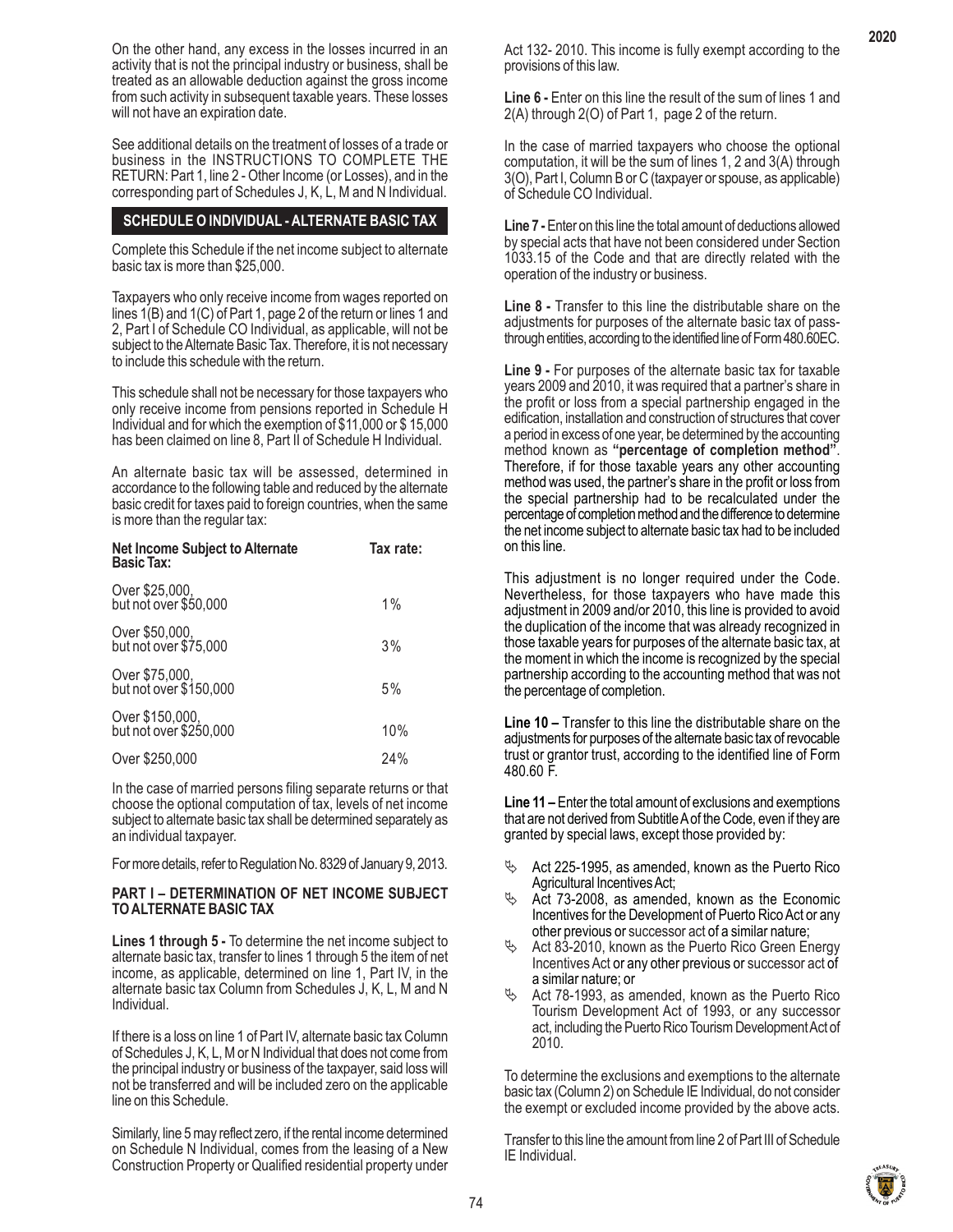**Line 12**- Enter on this line those items considered to determine the adjusted gross income in the return that for the provisions of a special act are not considered to determine the alternate basic tax.

Provide a breakdown with the amount, concept of the adjustment and the legislation that provides for such item not to be subject to the payment of alternate basic tax.

**Line 14 -** Do not use this line to the extent that wages paid under the benefits of Act 14-2017 or Act 60-2019 are not included on line 6 of this Part I. Therefore, this line will be used only if the taxpayer received salaries under these acts.

**Line 15 -** Enter on this line the allowable deduction for a credited investor under Act 185-2014 or Act 60-2019. For more details, refer to the instructions of line 12, Part 2 of the return.

**Line 17 -** The same deductions admitted under Sections 1033.15 of the Code and the allowances for personal exemption and exemption for dependents provided by Section 1033.18 of the Code are allowed as reductions to determine the net income subject to alternate basic tax. Transfer from Part 2, line 10 of the return or from Part II, line 8 of Schedule CO Individual, according to the corresponding column, the total applicable deductions to individuals, personal exemption and exemption for dependents.

# **PART II - ALTERNATE BASIC TAX COMPUTATION**

**Line 5** - To determine the alternate basic tax, you may claim the credit for taxes paid to the United States, its states, territories and possessions and foreign countries with certain adjustments. Therefore, to determine the credit to be claimed on this line it is necessary to recalculate the credit determined on Schedule C Individual for the regular tax (line 3 of Part II of this Schedule) substituting the tax determined by the alternate basic tax and the net income by the net income subject to alternate basic tax.

For details, see the instructions for Schedule C Individual. It is necessary to identify Schedule C Individual as "computed for the alternate basic tax" on the upper part and that you submit both Schedules C Individual with your return.

#### **PART III - COMPUTATION OF THE CREDIT FOR ALTERNATE BASIC TAX**

Use this part to determine the amount of the credit for alternate basic tax paid in excess over the regular tax, not used in previous taxable years. In order to claim this credit, the sum of the regular tax and the gradual adjustment of the current taxable year must be more than the alternate basic tax for the same year. Follow the instructions that are provided on each line.

The amount of credit for alternate basic tax of previous taxable years is equivalent to the sum of the excess of alternate basic tax over the regular tax determined annually for each of the taxable years beginning on December 31, 2008 and ending before January 1, 2014, and for taxable years beginning after December 31, 2018, as determined in Part IV of this Schedule, reduced by the amount of alternate basic tax credits previously claimed.

If you paid taxes to the United States, its states, territories and possessions or any foreign country, the regular tax and the alternate basic tax shall be reduced by the amount applicable of the credit for tax paid to those places.

The alternate basic tax credit cannot be more than 25% of the excess of the net regular tax over the net alternate basic tax determined for the current year. Any balance of the credit not claimed may be carried over to subsequent years until totally used.

# **PART IV – DETERMINATION OF THE ALTERNATE BASIC TAX PAID IN PREVIOUS YEARS NOT CLAIMED AS CREDIT**

Complete this Part and determine the amount of carryover of alternate basic tax paid in previous years and not claimed as credit that is available for the taxable year. You must include the alternate basic tax paid in excess of the regular tax, the amount previously used as credit and the amount available. This amount will be used for the computation of the alternate basic tax. The amount of alternate basic tax that has been paid in the return for 2019 will be added as part of the amounts available for the year 2013.

#### **For additional details, refer to Section 1021.02(a)(6) of the Code and Regulation No. 7887 of July 7, 2010.**

## **SCHEDULE P INDIVIDUAL - GRADUAL ADJUSTMENT**

In the case of taxpayers whose net taxable income is over \$500,000, the Code provides for a gradual adjustment to the tax rates lower than 33% and the personal exemption and exemption for dependents. If married filing separately or if you choose the optional computation of tax in the case of married persons living together and filing a joint return, this limit is determined separately as if it were an individual taxpayer.

If the net taxable income in Part 2, line 13 of the return, line 15, Column B or C of Schedule CO Individual or line 11, Column A of Schedule A2 Individual is over \$500,000, you will be subject to this adjustment.

#### **SCHEDULE R INDIVIDUAL - PARTNERSHIPS, SPECIAL PARTNERSHIPS AND CORPORATIONS OF INDIVIDUALS (RECONCILIATION)**

Complete Schedule R Individual, following the instructions on each line. This schedule contains a reconciliation of the information provided in all Schedules R1 Individual which are included with the return.

Part I of Schedule R Individual is used to determine in the aggregate the total distributable share in the business volume of pass-through entities. In Part II determine the net income or loss from the partner's interest in one or more partnerships and special partnerships, and in Part III, the net income or loss from the share in corporations of individuals. In Part IV it is provided to determine in the aggregate net loss of partnerships, special partnerships and corporations of individuals that can be used.

## **PART I - QUESTIONNAIRE**

The amounts to be included in this Part I shall be carried over from Schedule R1 Individual and will be used to determine the gross income from the interests in pass-through entities to be included on line 2K, Part 2 of the return and that is used to compute the limitations to certain items of the return.

**Line 11 -** In addition to consider the exempt income reported on line 2(d), Parts I and III of Schedule R1 Individual, it will be also included income items from lines 2(c) and 2(e), Parts I and III of Schedule R1 Individual. These amounts are part of the business volume of the pass-through entity, but they are reported in other schedules of the return, and therefore, are part of the gross income computation of the schedules to which were transferred. For example, dividend income reported by a pass-through entity is part of the business volume of said pass-through entity, but this amount is reported as part of the income on Schedule FF Individual. Therefore, said amount of dividends already is part of the gross income from dividends that are reported in the total line (Total \$ \_\_\_\_\_) included on line 2D, Part 2 of the return or in Part I, line 3D of Schedule CO Individual.



75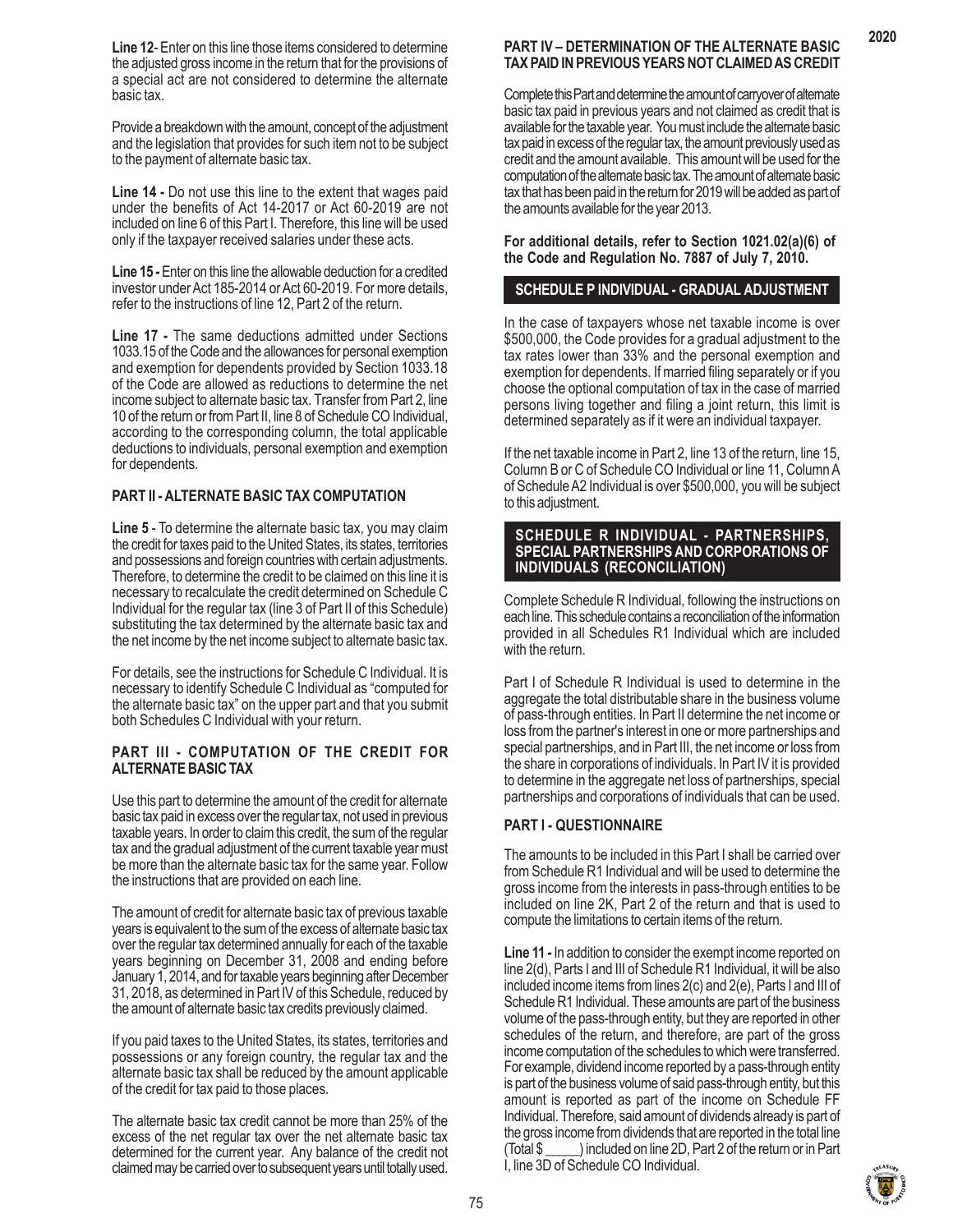#### **PART IV - DISTRIBUTABLE SHARE ON BENEFITS FROM PARTNERSHIPS, SPECIAAL PARTNERSHIPS AND CORPORATIONS OF INDIVIDUALS**

**Line 4 -** The amount allowed as loss cannot exceed 90% of the aggregate net income derived from partnerships, special partnerships and corporations of individuals generated during the current taxable year.

**Line 6 -** If the result is a **net loss**, it is not deductible, but you may carry it to future years. The balance of the carry forward loss is attributed proportionally to the loss in each one of the entities. The allocation will be done by using as a factor the adjusted basis of the partner or stockholder share in each of the entities at the close of the taxable year.

For additional information, refer to instructions of Schedule R1 Individual.

## **SCHEDULE R1 INDIVIDUAL - PARTNERSHIPS, SPECIAL PARTNERSHIPS AND CORPORATIONS OF INDIVIDUALS**

Complete Schedule R1 Individual, if you are a partner of one or more partnerships or special partnerships or a shareholder of one or more corporations of individuals. If you have share in more than three partnerships and special partnerships or in more than three corporations of individuals, you must complete and submit with the return the amount of Schedules R1Individual that are necessary and indicate the amount of schedules included.

If you choose the optional computation of tax in the case of married persons living together and filing a joint return, you must complete and include with your return a **Schedule R1 Individual for each spouse that has share in any of these entities.** Select the oval that identifies the taxpayer or his/her spouse, respectively.

Part I of Schedule R1 Individual is used every year to determine the taxpayer's adjusted basis in each partnership or special partnership. Also, you must indicate the type of form from which the information to be included in this schedule comes (Form 480.60 EC or K-1), type of taxable year (calendar or fiscal), name and employer identification number of the entity, and the control and electronic filing confirmation number of Form 480.60 EC received, as applicable.

Also, you must indicate whether the entity elected the optional tax under Section 1071.10 of the Code. As provided in this Section, the partners will not be responsible for the payment of the income tax of the partnership for the year of the election, and for those purposes, the distributable share received by the partner will be considered an exclusion from gross income, although it will be considered to determine the tax base of the partner's share in the partnership. However, the taxpayer will not transfer the amount reported on line 24 of Part III of Form 480.60 EC to Schedule IE Individual. Therefore, this amount will not be used to determine the limitation of mortgage interest.

Part II of this Schedule is used to determine the taxpayer distributable share on the net profit or loss of one or more partnerships or special partnerships, including those losses carried over from previous years.

Part III of Schedule R1 is used every year to determine the taxpayer's adjusted basis in each corporation of individuals. Also, you must indicate the type of taxable year (calendar or fiscal), the name and employer identification number of the entity, and the control and electronic filing confirmation number of Form 480.60 EC received.

Also, you must indicate whether the entity elected the optional tax under Section 1115.11 of the Code. As provided in this Section, the shareholders will not be responsible for the payment of the income tax of the corporation of individuals for the year of the election, and for those purposes, the distributable share received by the shareholder will be considered an exclusion from gross income, although it will be considered to determine the tax base of the shareholder's participation in the corporation of individuals.

Part IV of this Schedule is used to determine the taxpayer distributable share on the net profit or loss of one or more corporations of individuals, including those losses carried over from previous years.

You must complete this Schedule annually, irrespective of the fact that the partnership, special partnership or corporation of individuals have derived gains or losses.

For the 2020 year it will be required to include the distributable share in the gross income from services rendered and in the gross income items reported by the pass-through entity. This information will come from lines 23, 23 (a), 25 and 25(a), Part III of Form 480.60 EC as well as line 1 O, Part III of Form 480.60 F. In the case of pass-through entities for which a Federal Form K-1 has been received, the taxpayer will have to determine the business volume of said entity and include it in the space provided in the column that is reporting the activity of said passthrough entity.

## **PART I - ADJUSTED BASIS DETERMINATION OF A PARTNER IN ONE OR MORE SPECIAL PARTNERSHIPS OR PARTNERSHIPS**

**Line 1 -** Enter the amount from Part I, line 4 of the 2019 year Schedule R Individual.

The basis of a partner's share from a partnership or special partnership will be the amount of cash or the adjusted basis of any property that is not considered cash, contributed to said partnership.

This basis will be adjusted by the following entries or transactions made during the taxable year of the determination and others included on previous year income tax return.

# **Line 2 - Basis increase**

- (a) Enter the partner's distributable share in the pass-through entity's income and profits for the current year. This amount must be the same as the one shown on line 7(c), Part II of this schedule.
- (b) Enter the capital contributions made by the partner to the pass-through entity during the current year, as shown in column (a), Part II of Form 480.60 EC.
- (c) Enter the partner's distributable share in the pass-through entity's gains from the sale or exchange of capital assets for the current year.
- (d) Enter the partner's distributable share in the pass-through entity's exempt income for the current year.
- (e) Enter other income or profits like for example, the distributable share in the dividends and interests received by the partnership or special partnership.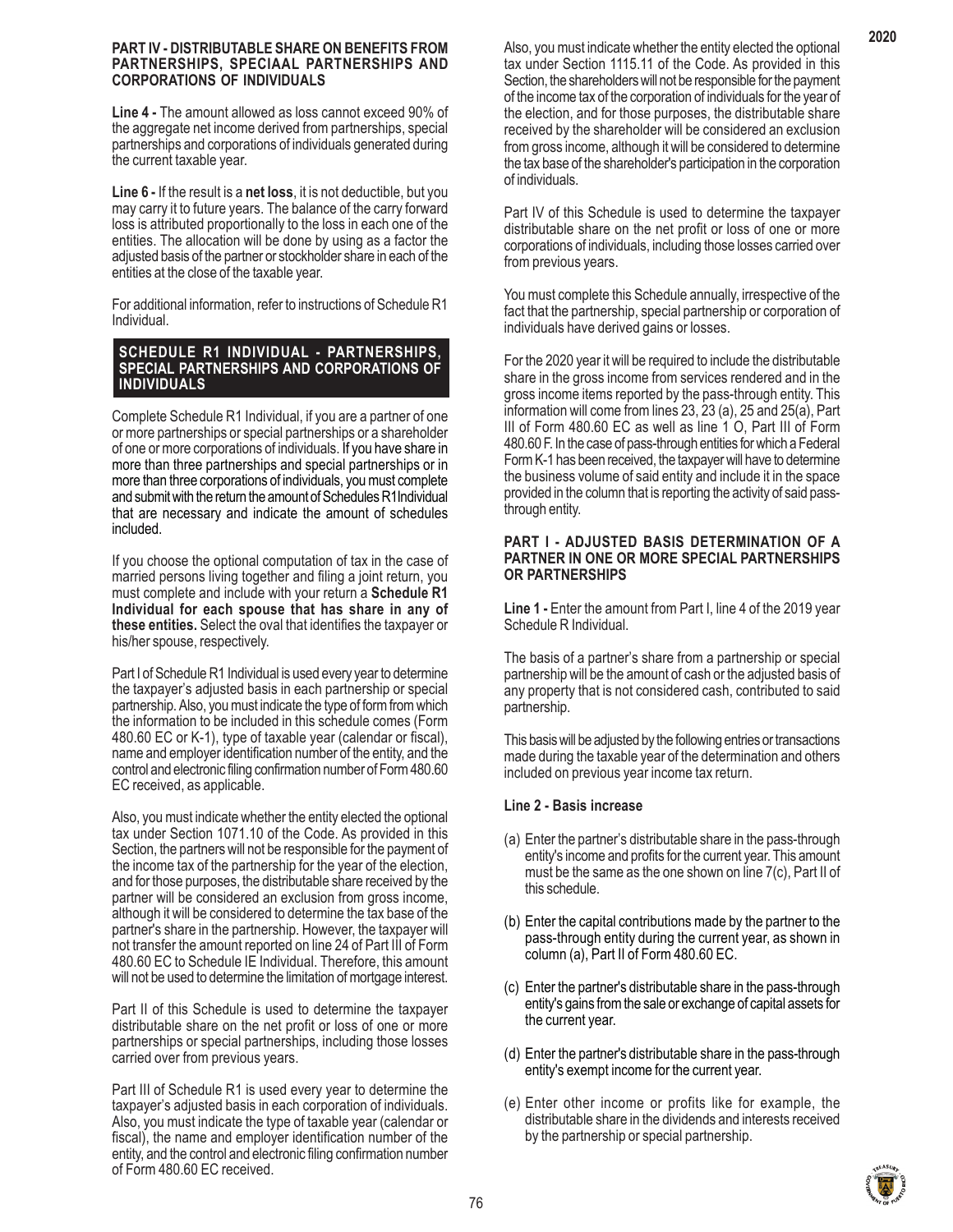## **Line 3 - Basis decrease**

- (a) Enter the distributable share in the loss attributable to the partner on the previous year. This amount shall be the same as line 4, Part V of Schedule R Individual of taxable year 2019. If a partner has share in losses from more than one special partnership or partnership, the total allowable loss balance, as determined in the previous taxable year, will be attributed proportionally to the loss of each one of the partnerships. The allocation will be made using as a factor the adjusted basis of the partner's share in each one of the partnerships at the close of the previous taxable year.
- (b) Enter the distributable share in the partnership or special partnership's capital losses.
- (c) Enter the distributions made to the partner by the partnership or special partnership, whether in cash or in property, including tax exempt income.
- (d) Enter the amount claimed as credit against the income tax on the previous taxable year for investments made in partnerships or special partnerships engaged in the production of feature films or under the Puerto Rico Tourism Development Act of 1993, the Puerto Rico Capital Investment Fund Act, the Puerto Rico Agricultural Tax Incentives Act, as amended, or any other credit admitted by law to the partners related to the partnership or special partnership's activities.
- (e) Enter the amount claimed as credit against income tax for withholding of tax at source from the distributable share made to a resident partner (30%) or to a nonresident alien partner (29%).
- (f) Enter any expense from the partnership or special partnership not allowed as a deduction while determining your net income and that is not capitalized.
- (g) Enter the distributable share in net losses from tax exempt operations under the Tourism Incentives Act of 1983 and the Tourism Development Act of 1993.
- (h) **Only in the case of partnerships**, enter the charitable contributions to eligible entities.
- (i) Enter the partner's debts assumed and guaranteed by the partnership.

**Line 4 -** The amount of this line cannot be less than zero. If the amount on this line is less than zero, enter zero and recognize a gain for the amount of the adjusted basis that is less than zero.

## **PART II - DETERMINATION OF NET INCOME OR LOSS IN ONE OR MORE SPECIAL PARTNERSHIPS OR PARTNERSHIPS**

For taxable years beginning after December 31, 2010, if the special partnership or partnership derived losses, you may not claim them as a deduction against other income other than income derived from other special partnerships, partnerships or corporation of individuals. Said loss will be limited to the adjusted basis of the partner's share in the partnership at the end of the taxable year in which the loss is claimed.

The adjusted basis limitation will be determined for each one of the special partnerships or partnerships in which the partner invests.

**Line 5(a)** - Enter the distributable share in the loss of the special partnership or partnership attributable to the partner in accordance to the share percentage. This amount is informed to the partner on Form 480.60 EC.

Line 5(b) - Enter the distributable share in the loss of the partnership or special partnership owned by the entity in accordance with the share percentage. This amount is informed to the partner on Form 480.60 EC.

Line 5(c) - Enter the carryover losses which were not claimed in previous years due to the limitation. This amount must be the same as the one shown on line 6, Part V of Schedule R Individual included on the income tax return of taxable year 2019. If a partner owns shares in losses from more than one special partnership or partnership, the balance subject to the loss carryover, as determined on the previous taxable year, will be proportionally attributed to the loss of each one of the partnerships. Said attribution will be done by using as factor the adjusted basis of the partner's share in each one of the partnerships at the end of the previous taxable year.

**Line 6 -** Enter on this line the amount determined in Part I, line 4. If the special partnership or partnership has an exemption decree under the Puerto Rico Tourism Incentives Act or the Puerto Rico Tourism Development Act, you may use the debts of the special partnership or partnership in proportion to your share, to increase your adjusted basis, only to claim losses of the special partnership or partnership from this activity. Also you may use the partnership's current debts assumed and guaranteed by the partner.

**Line 7(a) -** Enter the partner's distributable share in the income and profits derived from the special partnership or partnership during the year. This amount is reflected in Part III, line 5 of Form 480.60 EC.

**Line 7(b) -** Enter the distributable share in the gain of a partnership or special partnership owned by the entity in accordance with the share percentage. This amount is informed to the partner on Form 480.60 EC.

**Line 8 -** Enter the smaller of the amounts on lines 5(d) and 6(d). This will be the maximum admissible amount of losses derived from partnerships and special partnerships to determine the amount of aggregated net loss from partnerships, special partnerships and corporations of individuals to be used against the aggregated net income of said pass-through entities.

## **PART III - ADJUSTED BASIS DETERMINATION OF A STOCKHOLDER IN ONE OR MORE CORPORATIONS OF INDIVIDUALS**

**Line 1 -** Enter the adjusted basis of the corporation of individuals at the close of the previous taxable year.

The basis of a stockholder's share from a corporation of individuals will be the amount of cash, or the adjusted basis of any property that is not considered cash, contributed to said corporation.

This basis will be adjusted by the following entries or transactions made during the taxable year of the determination and others included on previous year income tax return.

# **Line 2 - Basis increase**

- (a) Enter the stockholder's distributable share in the passthrough entity's income and profits for the current year. This amount must be the same as the one shown on line 7, Part IV of this schedule.
- (b) Enter the capital contributions made by the stockholder to the pass-through entity during the current year, as shown in column (a), Part II of Form 480.60 EC.

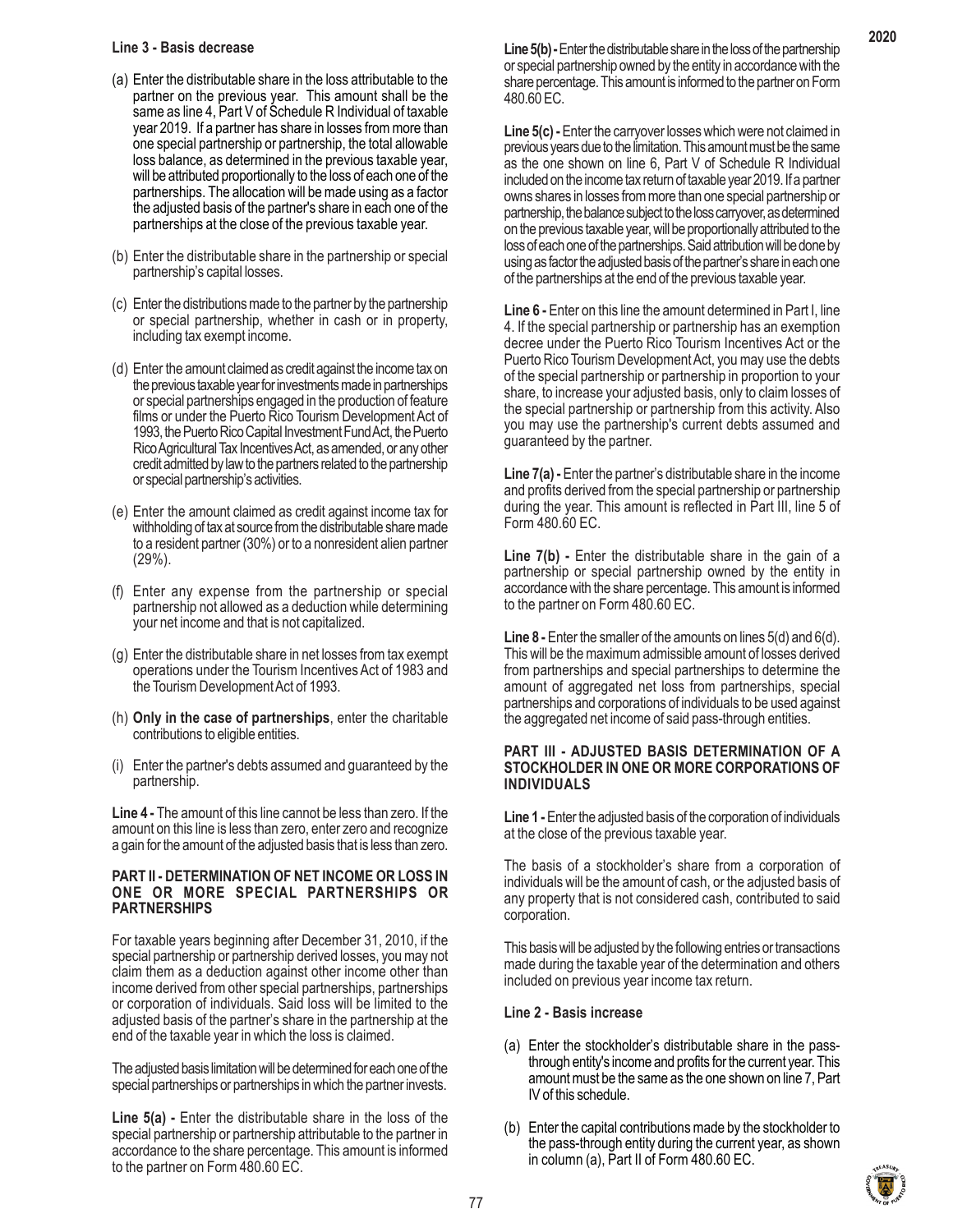- (c) Enter the stockholder's distributable share in the passthrough entity's gains from the sale or exchange of capital assets for the current year.
- (d) Enter the stockholder's distributable share in the passthrough entity's exempt income for the current year.
- (e) Enter other income or profits like for example, the distributable share in the dividends and interests received by the corporation of individuals.

## **Line 3 - Basis decrease**

- (a) Enter the distributable share in the loss attributable to the stockholder on the previous year. This amount shall be the same as line 4, Part V of Schedule R Individual of taxable year 2019. If a stockholder has share in losses from more than one corporation of individuals, the total allowable loss balance, as determined in the previous taxable year, will be attributed proportionally to the loss of each one of the corporation of individuals. The allocation will be made using as a factor the adjusted basis of the stockholder's share in each one of the corporations of individuals at the close of the previous taxable year.
- (b) Enter the distributable share in the corporation of individual's capital losses.
- (c) Enter the distributions made to the stockholder by the corporation of individuals, whether in cash or in property, including tax exempt income.
- (d) Enter the amount claimed as credit against the income tax on the previous taxable year for investments made in corporation of individuals engaged in the production of feature films or under the Puerto Rico Tourism Development Act of 1993, the Puerto Rico Capital Investment Fund Act, the Puerto Rico Agricultural Tax Incentives Act, as amended, or any other credit admitted by law to the stockholders related to the corporation of individual's activities.
- (e) Enter the amount claimed as credit against income tax for withholding of tax at source from the distributable share made to a resident stockholder (30%) or to a nonresident alien stockholder (33%).
- (f) Enter any expense from the corporation of individuals not allowed as a deduction while determining your net income and that is not capitalized.
- (g) Enter the distributable share in net losses from tax exempt operations under the Tourism Incentives Act of 1983 and the Tourism Development Act of 1993.
- (h) Enter the stockholder's debts assumed and guaranteed by the corporation of individuals.

**Line 4 -** The amount of this line cannot be less than zero. If the amount on this line is less than zero, enter zero and recognize a gain for the amount of the adjusted basis that is less than zero.

#### . **PART IV - DETERMINATION OF NET INCOME OR LOSS IN ONE OR MORE CORPORATIONS OF INDIVIDUALS**

The adjusted basis limitation will be determined for each one of the corporations of individuals in which the stockholder invests.

Line 5(a) - Enter the distributable share in the loss of the corporation of individuals attributable to the stockholders in accordance to the share percentage. This amount is informed to the stockholder on Form 480.60 EC.

Line 5(b) - Enter the carryover losses which were not claimed in previous years.

**2020**

**Line 6 -** Enter on this line the amount determined in Part III, line 4. If the corporation of individuals has an exemption decree under the Puerto Rico Tourism Incentives Act or the Puerto Rico Tourism Development Act, you may use the debts of the corporation of individuals in proportion to your share, to increase your adjusted basis, only to claim losses of the corporation of individuals from this activity. Also you may use the current debts of the corporation of individuals assumed and guaranteed by the stockholder.

**Line 7 -** Enter the stockholder's distributable share in the income and profits derived from the corporation of individuals during the year. This amount is reflected on Form 480.60 EC .

**Line 8** - Enter the smaller of the amounts on lines 5(c) and 6(d). This will be the maximum admissible amount of losses derived from corporations of individuals to determine the amount of aggregated net loss from partnerships, special partnerships and corporations of individuals to be used against the aggregated net income of said pass-through entities.

## **SCHEDULE T INDIVIDUAL – ADDITION TO THE TAX FOR FAILURE TO PAY ESTIMATED TAX IN CASE OF INDIVIDUALS**

Use this schedule only if you have the obligation to pay estimated tax to determine the addition to the tax for failure to pay estimated tax.

Taxpayers who only receive income from wages reported on lines 1(B) and 1(C), Part 1 of the return or from Part I, lines 1 and 2 of the Schedule CO Individual, and for whom the corresponding withholding was made, do not have to complete this Schedule. This Schedule will not be necessary for those taxpayers who only receive income from pensions reported in Schedule H Individual and for which the \$11,000 or \$15,000 exemption is claimed on line 8, Part II of Schedule H Individual and that has been made the withholding of tax at source.

In the case of taxpayers who have determined their tax under the optional tax method (Schedule X Individual), they will not be subject to this addition. These taxpayers will use this Schedule T Individual only to enter in Part II the amount of tax paid per installments and the payment date. In these cases, it will not be necessary to include information in Part I of this Schedule T Individual.

## **PART I – DETERMINATION OF THE MINIMUM AMOUNT OF ESTIMATED TAX TO PAY**

**Line 2 –** Include the total amount of withholdings and credits provided by the Code or special acts for the taxable year, including the non refunded tax paid in excess corresponding to the previous taxable year.

**Line 3 –** If the amount of estimated tax to be paid is \$1,000 or less, you were not required to pay estimated tax, thus, do not complete this Schedule.

**Line 4 –** If you are a farmer and elected the provisions under Section 1061.22 of the Code, then multiply line 1 by 66 2/3%.

**Line 5 –** Enter the greater of the amount shown on lines 22, 23, and 24, Part 3 of the preceding taxable year's return, or an amount equal to the tax determined at the rates and under the law applicable to the taxable year using the data from the preceding taxable year return. For additional information, refer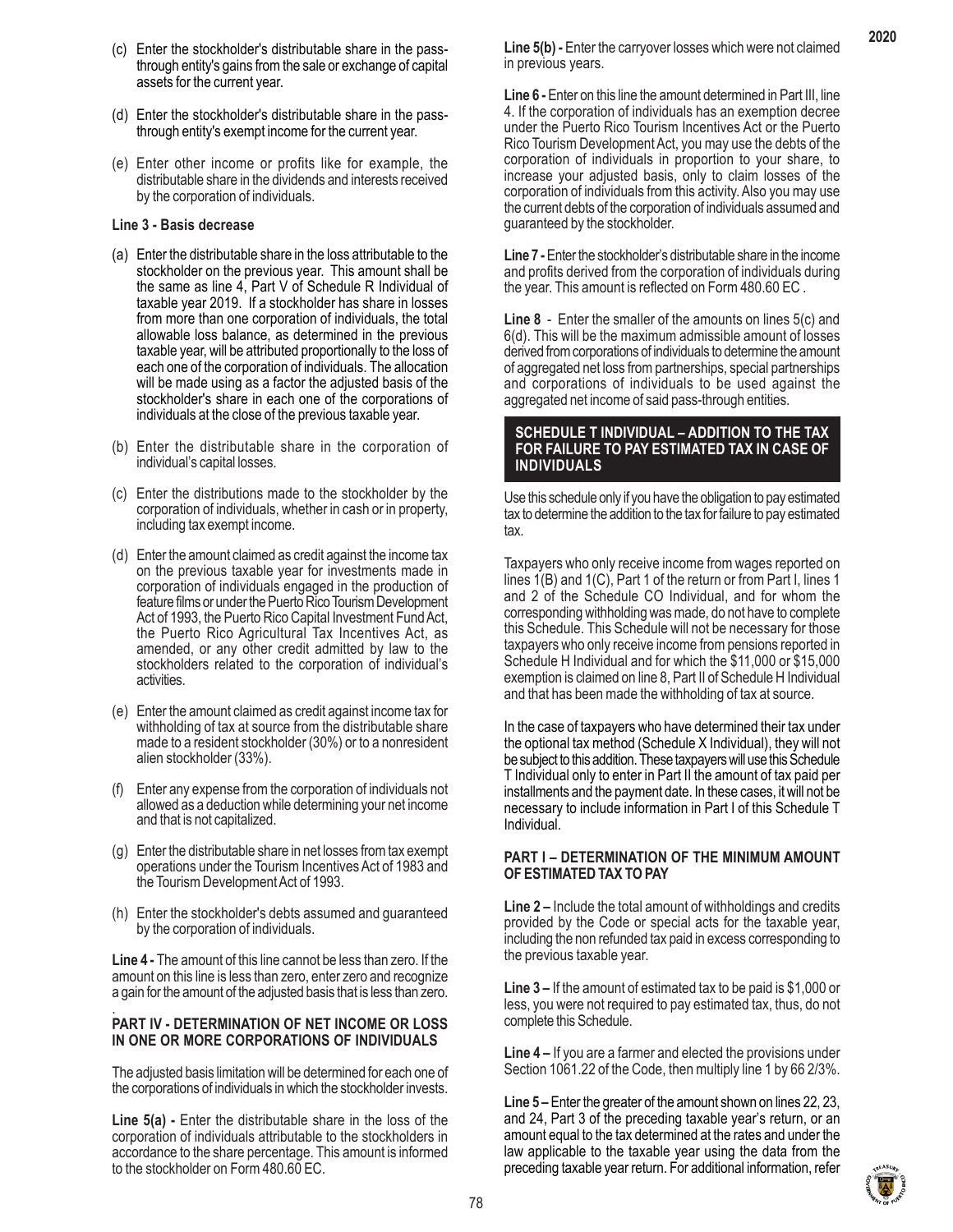to the part of Penalties under the topic of OBLIGATION TO PAY ESTIMATED TAX.

# **PART II – ADDITION TO THE TAX FOR FAILURE TO PAY**

## **Section A – Failure to Pay**

Select the oval for calendar year if your taxable year ends on December 31, otherwise, select the oval which indicates fiscal year. If you selected the oval for fiscal year, enter in Columns (a), (b), (c) and (d), the date corresponding to the 15th day of the fourth month, sixth month, ninth month of the taxable year, and the first month following the close of the taxable year, respectively.

**Line 8 –** If the obligation to pay the estimated tax was met **for the first time** before the first day of the fourth month of the taxable year, enter in each of the Columns 25% of line 7. If the obligation was met **for the first time** after the last day of the third month and before the first day of the sixth month of the taxable year, enter in Columns (b), (c) and (d) 33% of line 7. If the obligation was met **for the first time** after the last day of the fifth month and before the first day of the ninth month of the taxable year, enter in Columns (c) and (d) 50% of line 7. If the obligation was met **for the first time** after the last day of the eighth month, enter in Column (d) 100% of line 7. If there is any change in the computation of the estimated tax, enter the amount of the installment according with the corresponding change.

**Line 9 –** Enter in Column (a) the amount of estimated tax paid no later than April 15 of the taxable year (the 15th day of the fourth month of the taxable year if you have a fiscal year); in Column (b), the estimated tax paid after April 15 of the taxable year (the 15th day of the fourth month of the taxable year if you have a fiscal year) and no later than June 15 of the taxable year (the 15th day of the sixth month of the taxable year if you have a fiscal year); in Column (c), the estimated tax paid after June 15 of the taxable year (the 15<sup>th</sup> day of the sixth month of the taxable year if you have a fiscal year) and no later than September 15 of the taxable year (the 15th day of the ninth month of the taxable year if you have a fiscal year); and in Column (d), the estimated tax paid after September 15 of the taxable year (the 15th day of the ninth month of the taxable year if you have a fiscal year) and no later than January 15 following the taxable year (the 15th day of the first month following the taxable year if you have a fiscal year). Transfer the total of this line to Schedule B Individual, Part III, line 1.

**Line 10 –** If various payments were made in the periods described in the instructions for line 9, indicate the amount and date of the payments.

**Line 11 –** To determine the amounts to be entered in Columns (b), (c) and (d), you must complete lines 11 through 17 of previous column.

Any overpayment, after covering the estimated tax payment of the corresponding installment, will be attributed first to the amount of estimated tax of previous installments due and not paid and then to the subsequent installments.

## **Section B – Penalty**

The first two estimated tax installments for the taxable year 2020 were postponed. For what should not compute any penalty in Section B columns (a) and (b). Even so, you can enter on line 9 of Part II any payment of estimated tax that the taxpayer has made during the postponed periods. For more details, Refer to Administrative Determination No. 20-10 of March 24, 2020.

**Line 18 –** 10% of the estimated tax of each installment due but not paid will be added to the tax.

**Line 19 –** The amount determined on this line reflects the proportion of the penalty attributable to the installments of estimated tax paid after the due date, if applicable.

## **SCHEDULE X INDIVIDUAL - OPTIONAL TAX TO SELF EMPLOYED INDIVIDUALS**

Complete this Schedule if you chose to pay the optional tax in the case of self employed individuals engaged in trade or business and whose source of income comes substantially from said industry or business. You must indicate in the heading of this Schedule if the election for the optional tax was made through the Partial Waiver for the withholding at source of 6%, as provided by Internal Revenue Circular Letter No. 19-16 of December 9, 2019 ("CC RI 19-16"), or with this return.

Pursuant to Section 1021.06 of the Code, to be eligible for the Optional Tax, the individual must comply with the following requirements:

- The income received must be substantially from services rendered. For these purposes, the income shall be considered as substantially from services rendered when said category of income represents at least eighty percent (80%) of the total gross income received during the taxable year, and
- All income received must be subject to the withholding of income tax at source provided in Section 1062.03 of the Code or to the payment of estimated tax, as established in Section 1061.20 of the Code applicable to individuals.

However, in the case of taxpayers who choose the optional tax for taxable year 2020, must make sure to comply with the tax responsibility not later than the deadline to file the return, without considering extension of time requested.

In the case of taxpayers who choose for the optional tax by means of the Partial Waiver, as provided in CC RI 19-16, they shall be forced to determine their tax according to the provisions of the Schedule X Individual of the return, as long as the income for services rendered represent eighty percent (80%) or more of total gross income received during the taxable year. However, if the income for services represents less than eighty percent (80%) of total gross income, this taxpayer shall not be allowed to pay taxes at the optional tax rates and will be subject to the regular tax rates.

The eligible individual who choose this optional tax shall determine it by applying the rate provided on line 4, Part II of this schedule.

# **PART I - GROSS INCOME**

**Line 1(C) -** Transfer to this line the amount determined on line 6, Part I of Schedule R Individual of the taxpayer or spouse to whom this Schedule X Individual belongs.

**Line 2(A) -** Enter on this line the result of the sum of the amounts included on lines 1B, 1C, 2A, 2B, 2E, 2F, 2H, 2I, 2J, 2L, 2M, 2N and 2O of Part 1, page 2 of the return, **PLUS**: the amounts included in the (Total \$ \_\_\_\_) row of lines 2C, 2D, 2G, 2P, 2Q, 2R and 2T of Part 1, page 2 of the return.

Under Optional Computation, the gross income will be determined for the taxpayer or spouse, as applicable, by writing on this line the amounts included in Part I, lines 1, 2, 3A, 3B, 3E, 3F, 3H, 3I,

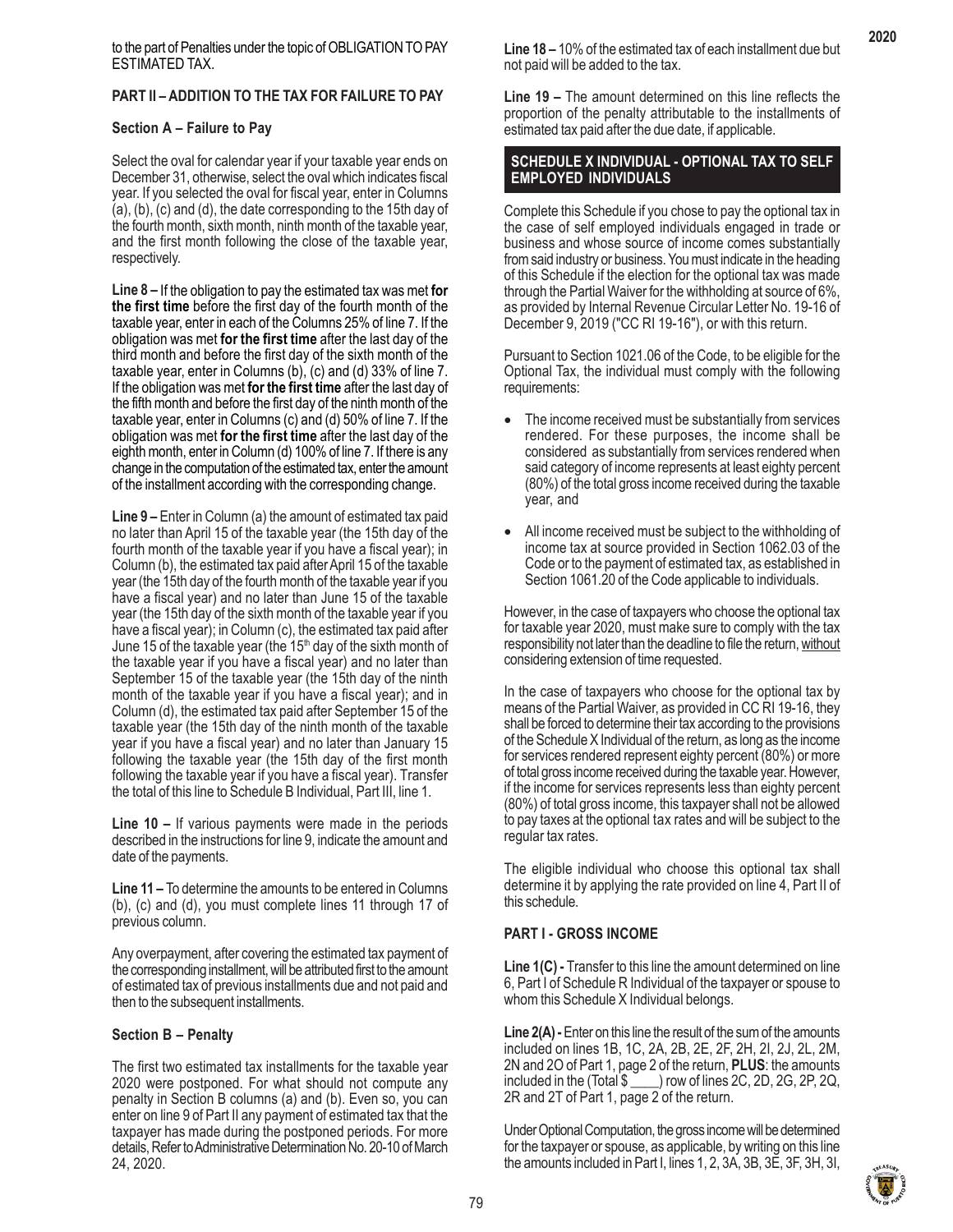3J, 3L, 3M, 3N and 3O from Schedule CO Individual, **PLUS:** the amounts included in the (Total \$ \_\_\_\_) row of lines 3C, 3D, 3G, 3P, 3Q, 3R and 3T, Part I, page 1 of Schedule CO Individual.

**Line 2(B) -** Transfer to this line the amount determined on line 13, Part I of Schedule R Individual of the taxpayer or spouse to whom this Schedule X Individual belongs.

**Line 2(C) -** Transfer to this line the amount determined on line 43 less line 10, Part II, of Schedule IE Individual. In the case of married filing jointly, income generated by both spouses shall be added. Use the additional lines provided to identify possible adjustments to the exempt income product of items that already are part of the gross income previously reported in Part 1, page 2 of the return and that are part of line 2(A), Part I of this Schedule X Individual.

**Line 4 -** Divide line 1D by line 3 of this Part I. If the result is less than 80%, do not complete the rest of this Schedule. In these cases, the taxpayer is not eligible for the optional tax and it will determine the tax using the tax rates on line 14, Part 3 of the return or on line 1, Part III of the Schedule CO Individual, as applicable. If the result is equal or greater than 80%, continue with Part II of this Schedule. Enter the result in percentage terms rounded to two (2) decimal places.

## **PART II - COMPUTATION OF THE OPTIONAL TAX ON GROSS INCOME**

**Line 4 -** Multiply line 3 of Part II by the applicable tax that is included below and enter the result.

| If the gross income is:                   | The tax will be: |
|-------------------------------------------|------------------|
| Not over \$100,000                        | 6%               |
| Over \$100,000, but<br>not over \$200,000 | 10%              |
| Over \$200,000, but<br>not over \$300,000 | 13%              |
| Over \$300,000, but<br>not over \$400,000 | 15%              |
| Over \$400,000, but<br>not over \$500,000 | 17%              |
| Over \$500,000                            | 20%              |

Optional Tax to Individuals who Rendered Services:

**Line 5 -** You must complete Schedule C Individual and identify in the heading of said Schedule that it is computed for optional tax purposes. Transfer the amount determined on line 6(c), Part IV of the Schedule C Individual. It is important that if it is reflected amount on this line 5, the amount determined on line 6(c), Part IV of Schedule C Individual will not be transferred to line 18, Part 3 of the return nor line 5, Part III of Schedule CO Individual with respect to the spouse who chose the optional tax, as applicable.

Taxpayers who choose to pay tax under the optional tax will not use lines 14 to 22, Part 3, page 2 of the return or Part III of Schedule CO Individual to determine the total tax to be paid. In these cases, these lines will be left blank.

# **OBLIGATION TO PAY ESTIMATED TAX**

## **WHO HAS THE OBLIGATION TO PAY ESTIMATED TAX?**

Any individual whose estimated tax for any taxable year is more than \$1,000, except the following:

- those whose gross income was derived exclusively from wages or pensions subject to withholding of tax at source;
- those whose gross income comes exclusively from remuneration received for services rendered to the Government of the United States subject to withholding of tax at source for purposes of the United States Government;
- those whose gross income comes exclusively from remuneration for services performed in agricultural labor not subject to withholding of tax at source under Section 1062.01 of the Code;
- those individuals who, in addition to the three previous premises of income, receive income from Distributions due to a disaster declared by the Governor of Puerto Rico, according to Sections 1081.01(b)(1)(D) and 1081.02(d)(1)(I) of Code; or
- individuals who in addition to the income listed above receive less than \$5,000 in income from other sources.

The estimated tax will be the excess of:

- 1) the amount of tax estimated by the individual for the taxable year, including the alternate basic tax and the gradual adjustment, among other taxes, over
- 2) the amount of withholdings and credits provided by the Code or special laws estimated by the individual for the taxable year, including the non refunded tax paid in excess corresponding to the previous taxable year.

## **However, if the total amount of tax is \$1,000 or less, you are not required to pay estimated tax.**

# **PAYMENT OF TAX**

The estimated tax for the taxable year must be paid in four equal installments:

| 1st installment: | 15th day of the fourth month   |
|------------------|--------------------------------|
| 2nd installment: | 15th day of the sixth month    |
| 3rd installment: | 15th day of the ninth month    |
| 4th installment: | 15th day of the first month    |
|                  | of the following taxable year. |

If the obligation to pay estimated tax arises for the first time after the last day of the third month and prior to the first day of the sixth month of the taxable year, the installments will be:

| 1st installment: | 15th day of the sixth month    |
|------------------|--------------------------------|
| 2nd installment: | 15th day of the ninth month    |
| 3rd installment: | 15th day of the first month of |
|                  | the following taxable year.    |

If the obligation to pay estimated tax arises for the first time after the last day of the fifth month and prior to the first day of the ninth month of the taxable year, the installments will be:

| 1st installment: | 15th day of the ninth month    |
|------------------|--------------------------------|
| 2nd installment: | 15th day of the first month of |
|                  | the following taxable year.    |

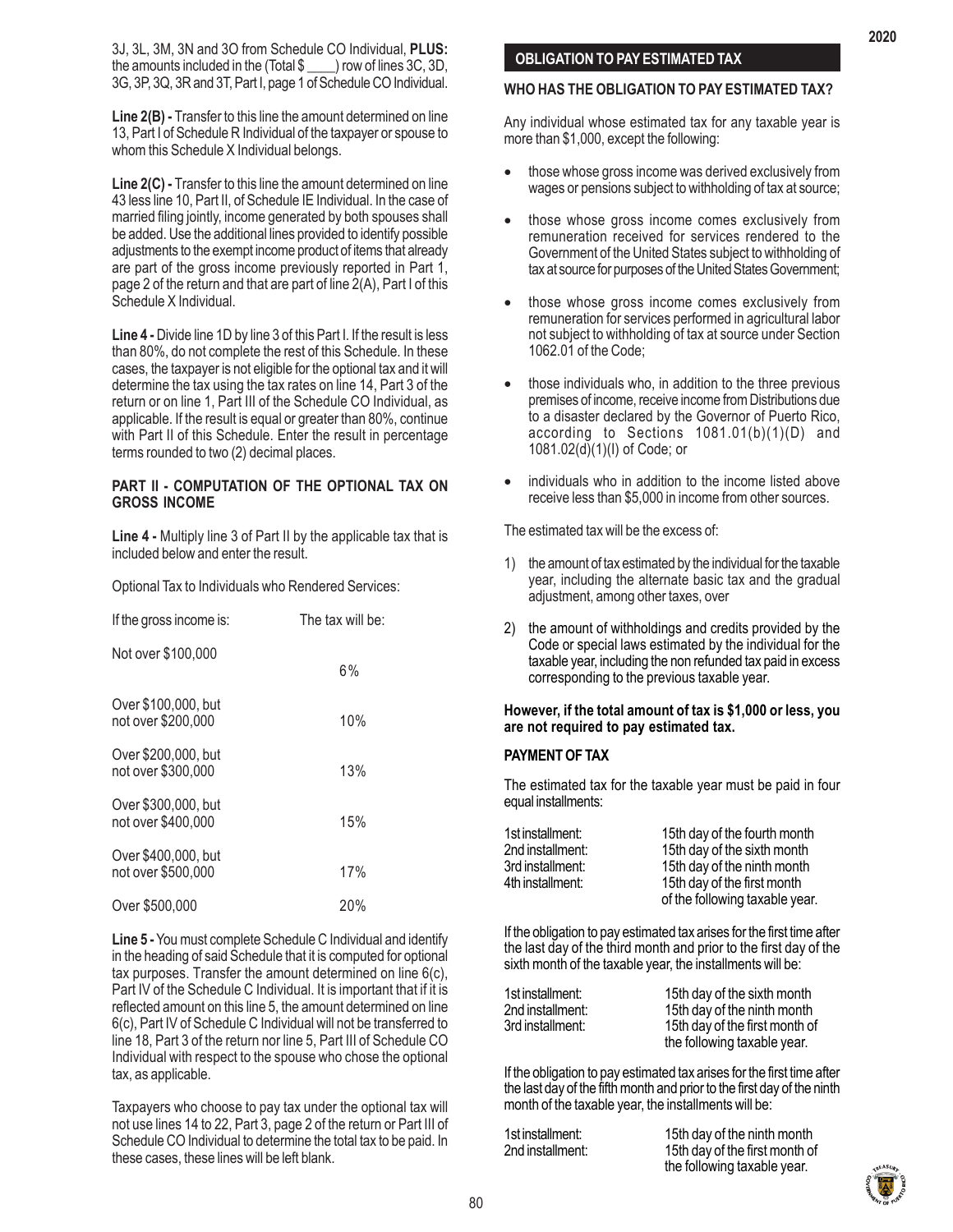If the obligation to pay estimated tax arises for the first time after the last day of the eighth month of the taxable year, the estimated tax will be paid in its entirety on the 15th day of the first month of the following taxable year.

The estimated tax installments will be paid electronically through SURI.

## **CHANGES IN THE ESTIMATED TAX COMPUTATION**

If there is any change in the estimated tax computation as a result of a change in income, personal exemption, exemption for dependents or for any other reason, the remaining installments must be proportionally increased or reduced to reflect the increase or reduction in the estimated tax. On the other hand, if on or before January 15 of the following taxable year the final income tax return had been filed and the income tax balance is paid, then

- 1) if you are not required to make estimated tax payments during the taxable year but you are required to pay it on or before said January 15, such return will be considered as such payment; and
- 2) if the tax determined in the return, reduced by the deductions and credits provided in the Code or special laws for the taxable year is more than the tax estimated by the taxpayer, such return will be considered as a change in the computation of the estimated tax.

## **FARMERS**

If 2/3 or more of an individual estimated gross income was derived from agricultural activities, the payment of estimated tax will be due on January 15 of the following year, if the income tax return is filed on a calendar year basis, or no later than the 15th day of the month in which the following taxable year begins, if the income tax return is filed on a fiscal year basis.

Farmers who file the income tax return no later than January 31 of the following year (if they file on a calendar year basis) or no later than the last day of the month in which the following taxable year begins (if they file on a fiscal year basis) and pay in its entirety the total amount determined on the income tax return no later than on said date, it will be considered as if the estimated tax payment would have been made no later than January 15.

#### **PENALTIES**

The Code establishes a 10% penalty of the amount of any estimated tax installment not paid. For these purposes, the estimated tax will be the smaller of:

- 1) 90% of the tax for the taxable year, or
- 2) the greater of:
	- a) the total income tax determined as it results from the preceding year's income tax return, or
	- b) an amount equal to the tax determined at the rates and under the law applicable to the taxable year using the data in the return of the individual for the preceding year.

The above subsection 2 should not apply if the preceding taxable year was not a 12 months taxable year, or if the taxpayer filed a return for the preceding taxable year in which a tax was not reflected, without considering any tax credit to which he/she was entitled, including credits for taxes withheld or paid. On the other hand, you may consider any credit for taxes paid or accrued during the taxable year to the United States, its states, territories and possessions, or any foreign country to which you are entitled.

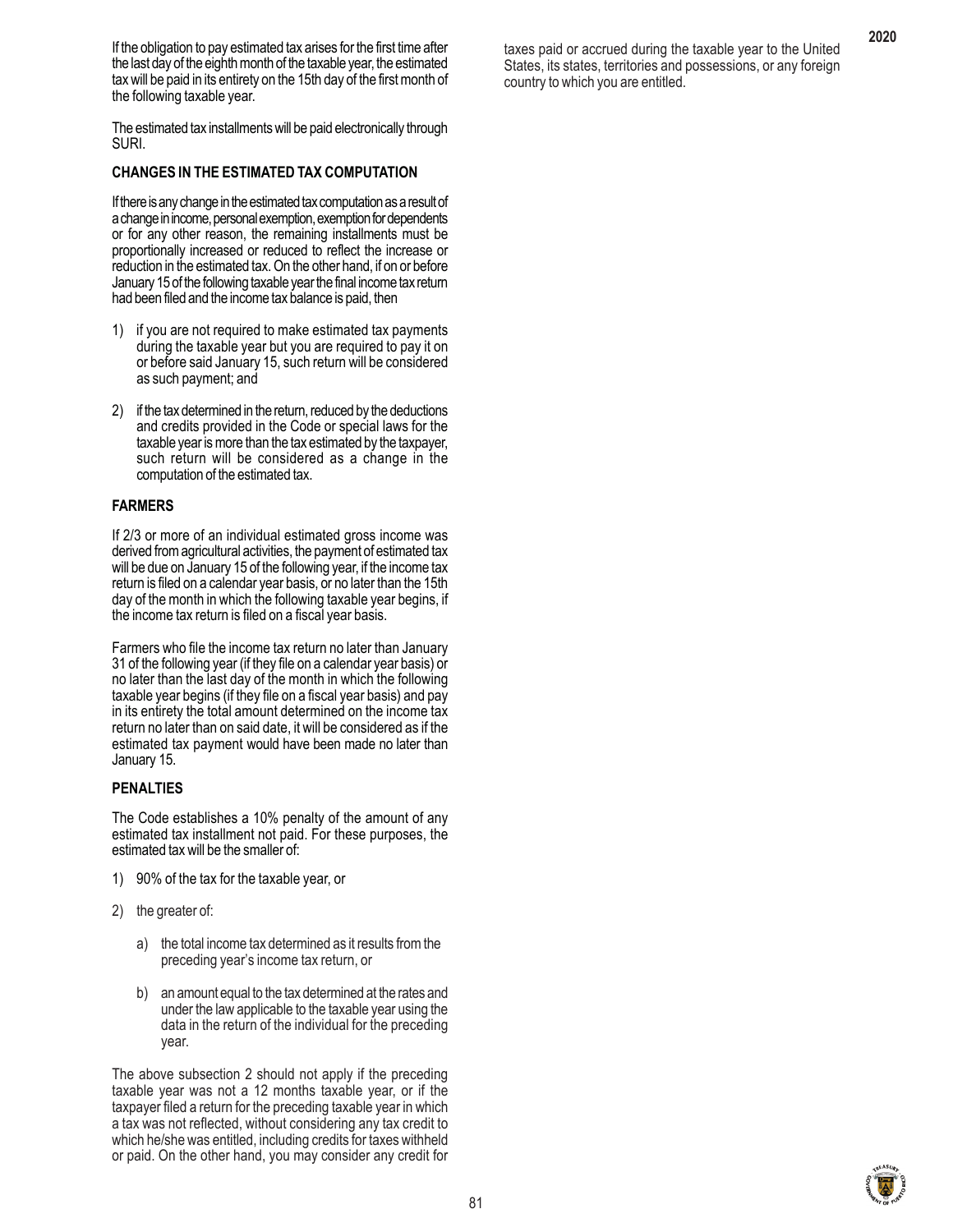# **Occupational Codes**

|                                                                                    | <b>CODE</b> |
|------------------------------------------------------------------------------------|-------------|
| 5243<br>Language Pathologist<br><b>Accounts Adjuster</b>                           | 6240        |
| 5412<br>Accountant or Auditor<br>Lawyer                                            | 5411        |
| Legislator and Mayor<br>5417<br><b>Advertising Agent</b>                           | 9300        |
| Locksmith<br>Architect<br>5415                                                     | 5616        |
| Artist, Actor, Dancer, Singer<br>7115<br>Mason                                     | 2381        |
| Automotive Body and Related Repairer<br>4800<br>Mechanic and Automotive Technician | 3321        |
| 1123<br>Aviculturist<br><b>Medical Assistant</b>                                   | 6209        |
| <b>Butcher</b><br>4452<br>Medical Propagandist                                     | 6211        |
| Cabinetmaker<br>3323<br>Medical Technologist                                       | 6216        |
| 3322<br>Military Man (Soldier)<br>Carpenter                                        | 8101        |
| Carrier Worker<br>8102<br>Nurse                                                    | 6212        |
| Cashier<br>4213<br>Pharmaceutical Equipment Operator                               | 6215        |
| Pharmacist or Pharmacy Assistant<br>Computer Programmer<br>5110                    | 6213        |
| <b>Construction Painter</b><br>2383<br>Pilot                                       | 8102        |
| 2382<br>Planner<br><b>Construction Worker</b>                                      | 5421        |
| Plumber<br>Contractor<br>2360                                                      | 2384        |
| Cook (Food Preparation Worker)<br>4212<br>Police Officer - State and Municipal     | 9315        |
| Correction Officer and Jailer<br>9315<br>Postman and Messenger                     | 3333        |
| <b>Customer Service Representative</b><br>4302<br><b>Private Guard</b>             | 4300        |
| 5108<br><b>Professional Athlete</b><br>Data Entry Operator                         | 7112        |
| <b>Drafter</b><br>5416<br><b>Professional Therapist</b>                            | 6217        |
| Driver (Other)<br>4856<br>Professor - University                                   | 6112        |
| Economist<br>5420<br>Psychologist                                                  | 5422        |
| 5111<br><b>Electric Equipment Operator</b><br>Radio and Television Announcer       | 5131        |
| Electrician<br>3324<br>Radiologist                                                 | 6214        |
| <b>Embalmer and Gravedigger</b><br>8123<br>Real Estate Agent and Broker            | 5312        |
| 5414<br>Refrigeration Technician<br>Engineer                                       | 8106        |
| Retail Sales Representative<br>Farmer<br>1110                                      | 4610        |
| <b>Financial Institution Clerk</b><br>5223<br>Retired - Pensioner                  | 8130        |
| <b>Financial Manager and Supervisor</b><br>5222<br>Sales Manager and Supervisor    | 4214        |
| Salesperson - Retail<br>Fireman<br>9314                                            | 4611        |
| 6115<br>Salesperson - Wholesale<br><b>Flight Attendant</b>                         | 4311        |
| 8124<br>School Administrator<br>Forensic Pathologist                               | 6111        |
| 8112<br>Scientist<br>Garbage Man                                                   | 5419        |
| 8103<br><b>Secretary</b><br>Gardener                                               | 8104        |
| 4216<br>Securities Agent and Broker<br><b>General Manager and Supervisor</b>       | 5231        |
| 8111<br>Social Worker<br>General Office Clerk                                      | 6245        |
| 6208<br>Solderer<br><b>Generalist Physician</b>                                    | 3119        |
| 8121<br>Specialist Physician<br>Hairstylist, Barber and Cosmetologist              | 6210        |
| 4857<br><b>Tapestry Maker</b><br><b>Heavy Equipment Operator</b>                   | 3120        |
| Teacher<br><b>Household and Domestic Services</b><br>8105                          | 6110        |
| 3101<br>Telephonic Equipment Operator<br><b>Industrial Equipment Operator</b>      | 5112        |
| 3110<br><b>Teller</b><br><b>Industrial Mechanic</b>                                | 5221        |
| 3100<br><b>Travel Agent</b><br><b>Industry Manager and Supervisor</b>              | 5615        |
| 5109<br><b>Truck Driver</b><br><b>Information Systems Manager</b>                  | 4855        |
| 5242<br>Veterinarian<br><b>Insurance Agent and Broker</b>                          | 5418        |
| 5617<br>Waiter<br>Janitor                                                          | 4215        |
| 9301<br>Wholesale Representative<br>Judge                                          | 4310        |
| 5413<br>Other Work or Profession<br><b>Land Surveyor</b>                           | 8110        |

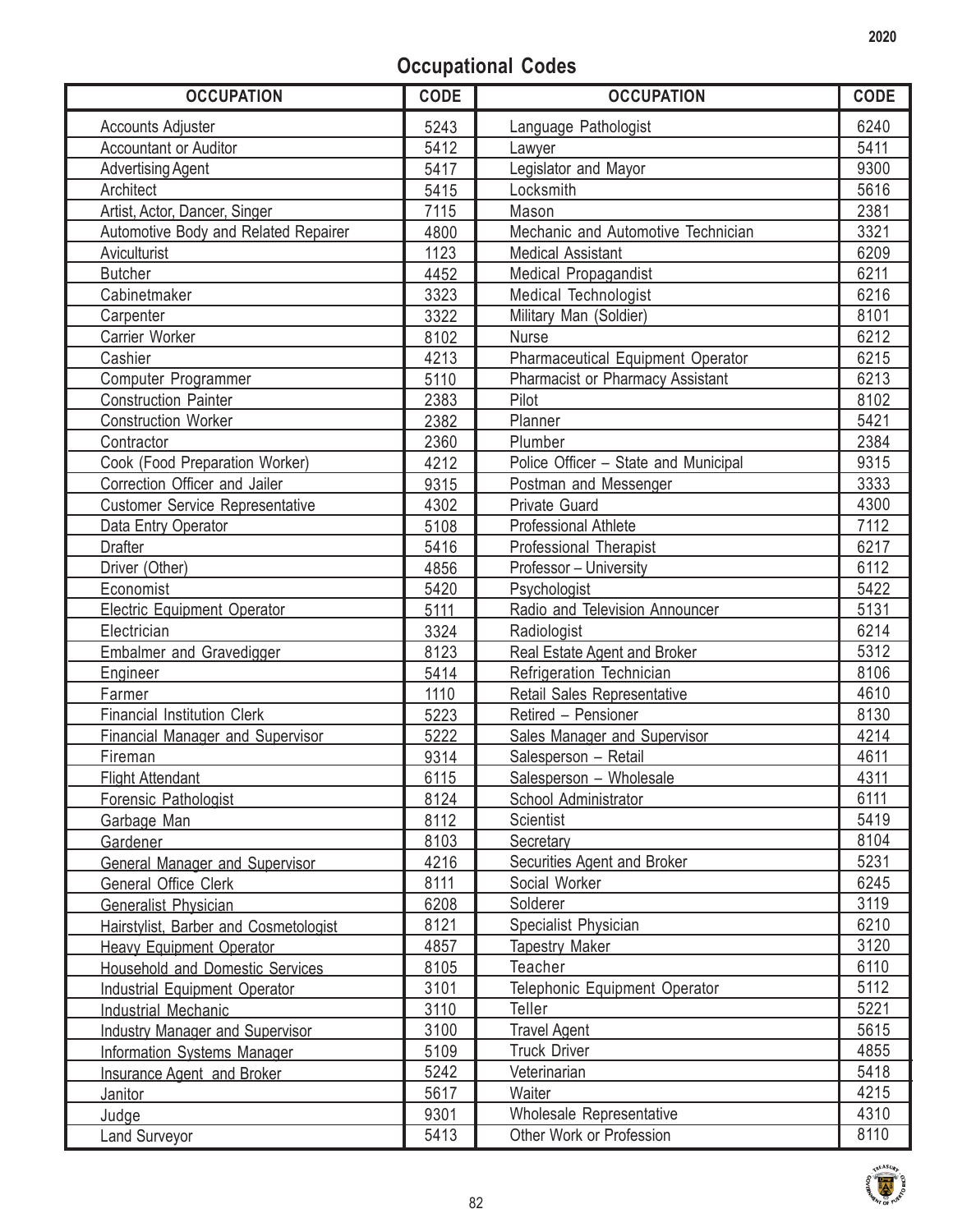

| TAXPAYER, REVIEW YOUR DATA AND AVOID THE MOST COMMON MISTAKES THAT MAY DELAY THE |
|----------------------------------------------------------------------------------|
| <b>PROCESSING OF YOUR RETURN</b>                                                 |

■ Verify that your Social Security number is the one shown on the Withholding Statement (Form 499R-2/W-2PR) or Informative Returns (Forms 480.6A, 480.6B, 480.6C, 480.6D, 480.6 SP or 480.7C, among others).

 $\Box$  Make sure to write correctly your Social Security number in your 2020 Return.

 $\Box$  In the case of married taxpayers, make sure that the name and Social Security number of each spouse are correct.

 $\Box$  If you claim dependents, make sure to complete Schedule A1 Individual in your return. Confirm that the complete name (with both last names), relationship, and Social Security number of each dependent claimed, are correct.

 $\Box$  Before electronically filing the return, make sure that all required schedules were completed.

- Inform all your income, whether or not they are included in a Withholding Statement or Informative Return. The Department of the Treasury matches the information provided by the taxpayers in their returns with the information provided by the employers and withholding agents.
- Make sure that the Withholding Statements and Informative Returns reported on the return include the electronic filing confirmation number.
- $\Box$  Make sure that your postal address is complete.
- $\Box$  Remember to complete the authorization for direct deposit on page 1 to receive your refund faster. Make sure to enter the correct information of your bank account. If you file the return with the incorrect information of your bank account or if you want to change the refund payment method by direct deposit, you must complete Form SC 2718 and deliver it personally at any of our Taxpayer's Service Centers.
- $\Box$  If you have to make a payment with check, make sure to fill it out on behalf of the Secretary of the Treasury, that the amounts match, that it is signed, that it has enough funds to make the payment, and include the Social Security number. A check with mistakes is subject to interests and surcharges.
- $\Box$  If you are making the payment by Automated Clearing House (ACH), make sure to provide the correct information of the bank account before completing the electronic filing. If the payment is rejected by the financial institution, the Department of the Treasury may impose a penalty on the amount of the payment.